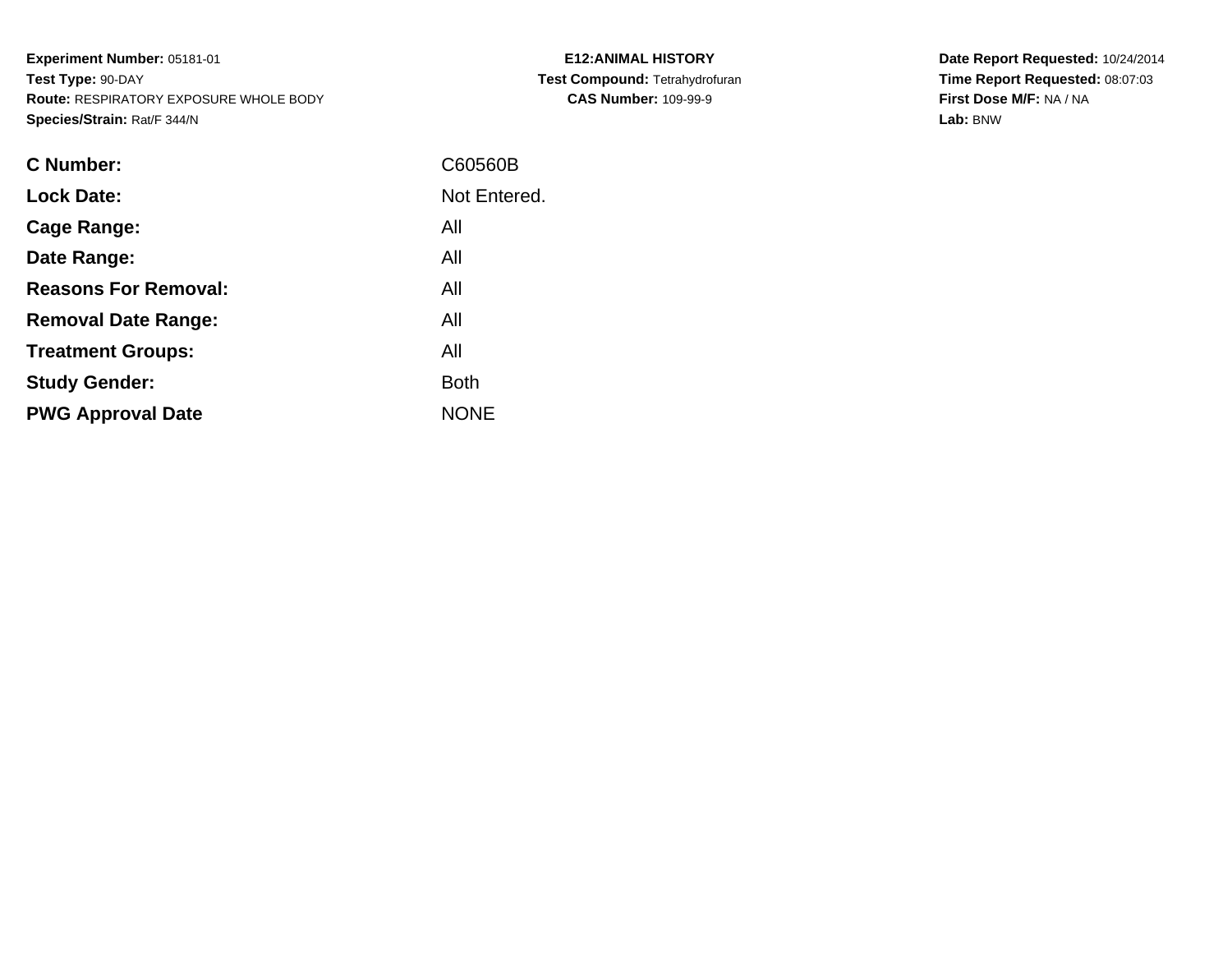**Route:** RESPIRATORY EXPOSURE WHOLE BODY

**Species/Strain:** Rat/F 344/N

# **E12:ANIMAL HISTORY Test Compound:** Tetrahydrofuran**CAS Number:** 109-99-9

|                | <b>CAGE: 1</b><br><b>ANIMAL ID: 1</b> |                                        | <b>SEX: Male</b> |                    |       | <b>TRT#: 1</b>                 |                 |                     | <b>TRT: CONTROL</b> |
|----------------|---------------------------------------|----------------------------------------|------------------|--------------------|-------|--------------------------------|-----------------|---------------------|---------------------|
| <b>DAY</b>     | <b>DATE</b>                           | OP ID                                  | <b>DOSE TIME</b> | <b>WEIGHT TIME</b> | WT(g) | <b>WEIGHT</b><br><b>STATUS</b> | <b>OBS TIME</b> | <b>OBSERVATIONS</b> |                     |
| $\mathbf{1}$   | 02/10/87                              | 12                                     |                  | 06:33:38           | 104.0 |                                | 06:33:38        | Normal              |                     |
| $\overline{7}$ | 02/16/87                              | 14                                     |                  | 07:24:14           | 129.9 |                                | 07:24:14        | Normal              |                     |
| 14             | 02/23/87                              | 12                                     |                  | 06:27:32           | 172.4 |                                | 06:27:32        | Normal              |                     |
| 21             | 03/02/87                              | 12                                     |                  | 06:25:38           | 210.3 |                                | 06:25:38        | Normal              |                     |
| 28             | 03/09/87                              | 12                                     |                  | 06:28:48           | 238.4 |                                | 06:28:48        | Normal              |                     |
| 35             | 03/16/87                              | 12                                     |                  | 07:15:30           | 258.3 |                                | 07:15:30        | Normal              |                     |
| 42             | 03/23/87                              | 21                                     |                  | 06:48:22           | 276.2 |                                | 06:48:22        | Normal              |                     |
| 49             | 03/30/87                              | 12                                     |                  | 06:41:06           | 293.8 |                                | 06:41:06        | Normal              |                     |
| 56             | 04/06/87                              | 12                                     |                  | 06:33:02           | 308.9 |                                | 06:33:02        | Normal              |                     |
| 63             | 04/13/87                              | 12                                     |                  | 06:51:48           | 317.9 |                                | 06:51:48        | Normal              |                     |
| 70             | 04/20/87                              | 12                                     |                  | 06:41:26           | 333.1 |                                | 06:41:26        | Normal              |                     |
| 77             | 04/27/87                              | 12                                     |                  | 06:43:14           | 345.5 |                                | 06:43:14        | Normal              |                     |
| 84             | 05/04/87                              | 12                                     |                  | 07:09:50           | 349.3 |                                | 07:09:50        | Normal              |                     |
| 91             | 05/11/87                              | 12                                     |                  | 06:34:30           | 354.9 |                                | 06:34:30        | Normal              |                     |
|                |                                       | REMOVED ** REASON - TERMINAL SACRIFICE |                  |                    |       |                                |                 |                     |                     |
| 93             | 05/13/87                              | 12                                     |                  | 06:27:52           | 359.5 |                                | 06:27:52        | Normal              |                     |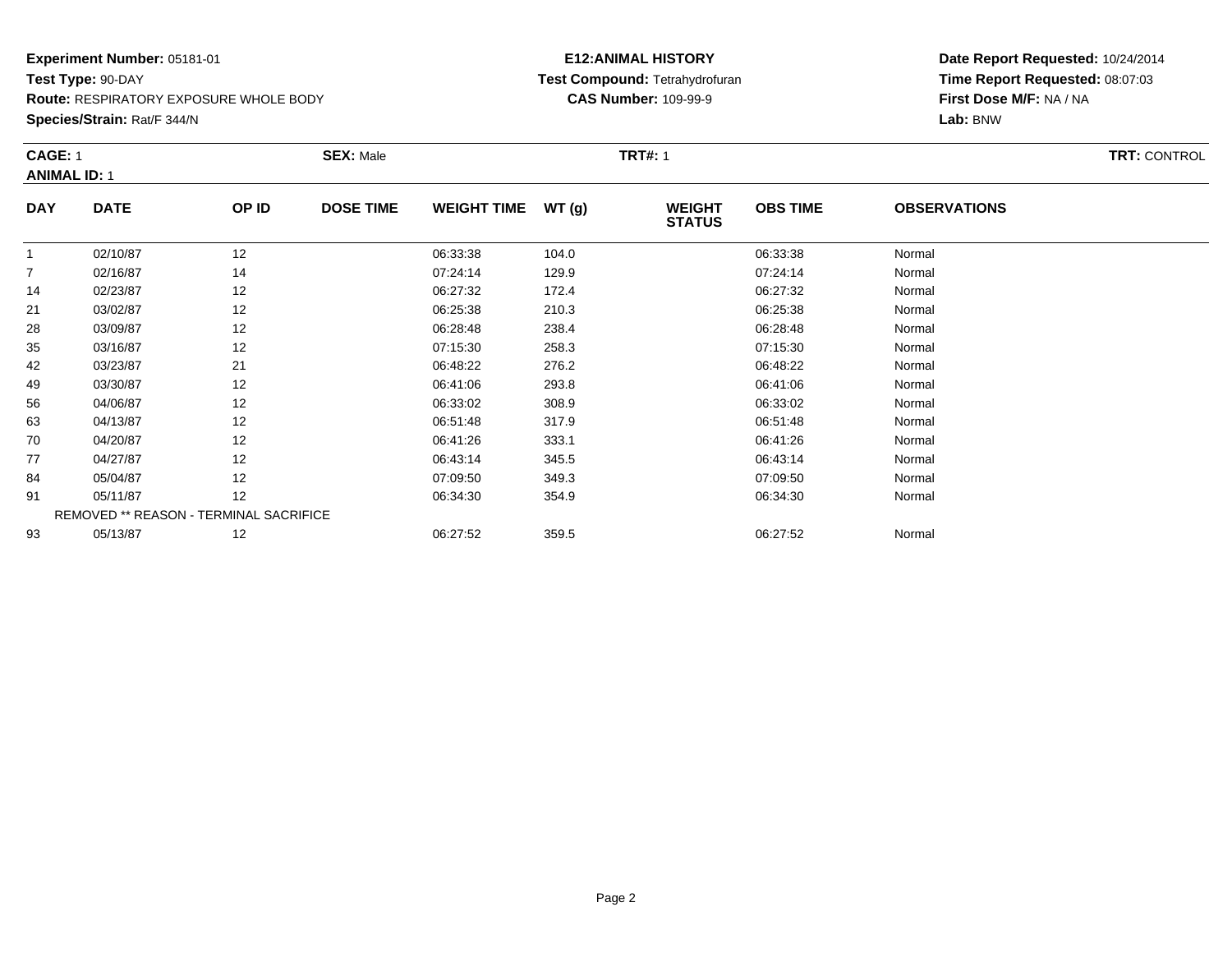**Route:** RESPIRATORY EXPOSURE WHOLE BODY

**Species/Strain:** Rat/F 344/N

# **E12:ANIMAL HISTORY Test Compound:** Tetrahydrofuran**CAS Number:** 109-99-9

|                     | <b>CAGE: 1</b> |                                        | <b>SEX: Male</b> |                    |       | <b>TRT#: 1</b>                 | <b>TRT: CONTROL</b> |                     |  |
|---------------------|----------------|----------------------------------------|------------------|--------------------|-------|--------------------------------|---------------------|---------------------|--|
| <b>ANIMAL ID: 2</b> |                |                                        |                  |                    |       |                                |                     |                     |  |
| <b>DAY</b>          | <b>DATE</b>    | OP ID                                  | <b>DOSE TIME</b> | <b>WEIGHT TIME</b> | WT(g) | <b>WEIGHT</b><br><b>STATUS</b> | <b>OBS TIME</b>     | <b>OBSERVATIONS</b> |  |
|                     | 02/10/87       | 12                                     |                  | 06:33:38           | 102.8 |                                | 06:33:38            | Normal              |  |
| $\overline{7}$      | 02/16/87       | 14                                     |                  | 07:24:14           | 120.4 |                                | 07:24:14            | Normal              |  |
| 14                  | 02/23/87       | 12                                     |                  | 06:27:32           | 149.7 |                                | 06:27:32            | Normal              |  |
| 21                  | 03/02/87       | 12                                     |                  | 06:25:38           | 176.3 |                                | 06:25:38            | Normal              |  |
| 28                  | 03/09/87       | 12                                     |                  | 06:28:48           | 203.8 |                                | 06:28:48            | Normal              |  |
| 35                  | 03/16/87       | 12                                     |                  | 07:15:30           | 227.4 |                                | 07:15:30            | Normal              |  |
| 42                  | 03/23/87       | 21                                     |                  | 06:48:22           | 244.5 |                                | 06:48:22            | Normal              |  |
| 49                  | 03/30/87       | 12                                     |                  | 06:41:06           | 258.4 |                                | 06:41:06            | Normal              |  |
| 56                  | 04/06/87       | 12                                     |                  | 06:33:02           | 268.7 |                                | 06:33:02            | Normal              |  |
| 63                  | 04/13/87       | 12                                     |                  | 06:51:48           | 280.3 |                                | 06:51:48            | Normal              |  |
| 70                  | 04/20/87       | 12                                     |                  | 06:41:26           | 290.3 |                                | 06:41:26            | Normal              |  |
| 77                  | 04/27/87       | 12                                     |                  | 06:43:14           | 301.5 |                                | 06:43:14            | Normal              |  |
| 84                  | 05/04/87       | 12                                     |                  | 07:09:50           | 313.1 |                                | 07:09:50            | Normal              |  |
| 91                  | 05/11/87       | 12                                     |                  | 06:34:30           | 319.6 |                                | 06:34:30            | Normal              |  |
|                     |                | REMOVED ** REASON - TERMINAL SACRIFICE |                  |                    |       |                                |                     |                     |  |
| 93                  | 05/13/87       | 12                                     |                  | 06:27:52           | 325.4 |                                | 06:27:52            | Normal              |  |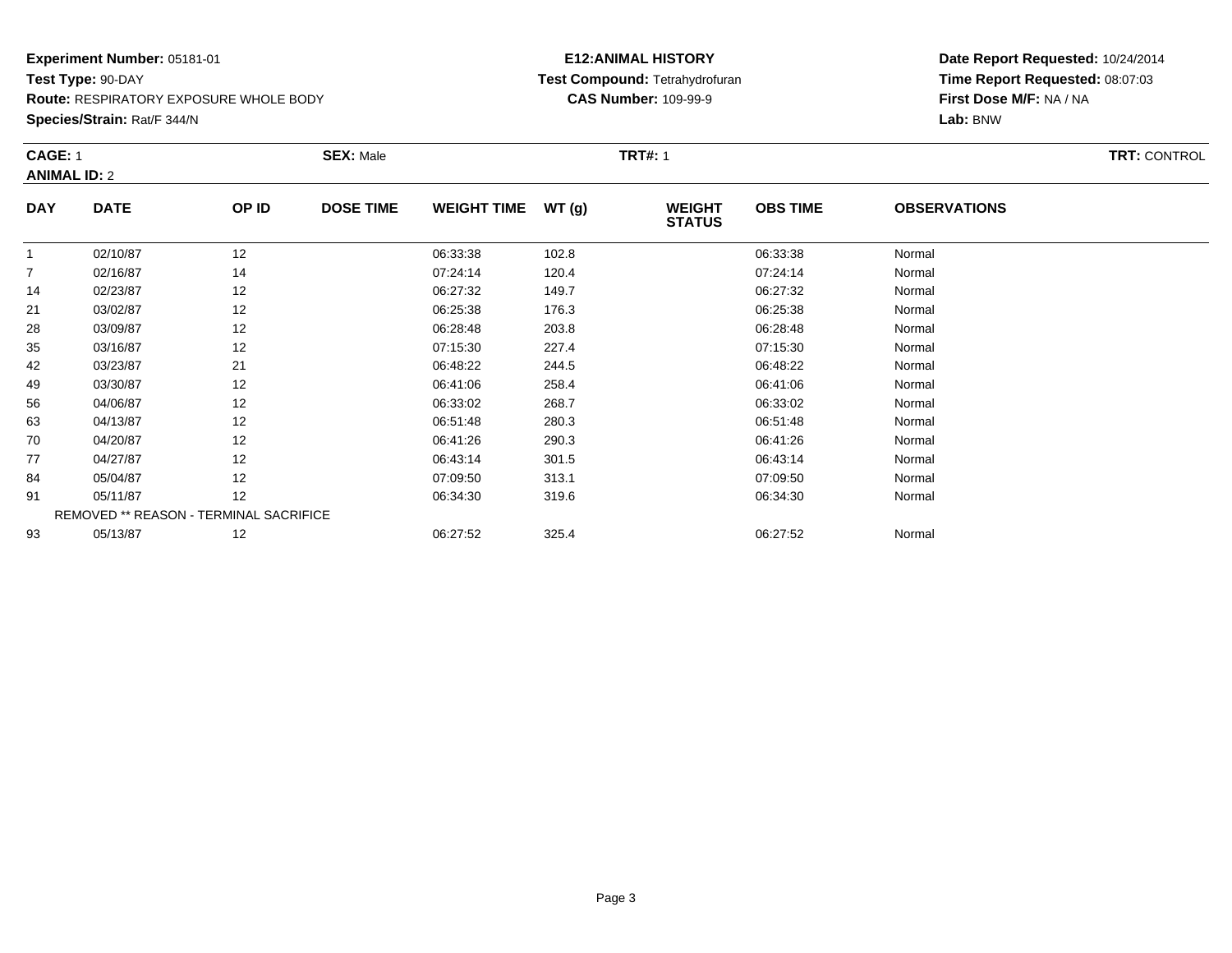**Route:** RESPIRATORY EXPOSURE WHOLE BODY

**Species/Strain:** Rat/F 344/N

# **E12:ANIMAL HISTORY Test Compound:** Tetrahydrofuran**CAS Number:** 109-99-9

|                | <b>CAGE: 1</b><br><b>ANIMAL ID: 3</b> |                                        | <b>SEX: Male</b> |                     |       | <b>TRT#: 1</b>                 | TRT: CONTROL    |                     |  |
|----------------|---------------------------------------|----------------------------------------|------------------|---------------------|-------|--------------------------------|-----------------|---------------------|--|
| <b>DAY</b>     | <b>DATE</b>                           | OP ID                                  | <b>DOSE TIME</b> | WEIGHT TIME $WT(g)$ |       | <b>WEIGHT</b><br><b>STATUS</b> | <b>OBS TIME</b> | <b>OBSERVATIONS</b> |  |
|                | 02/10/87                              | 12                                     |                  | 06:33:38            | 125.3 |                                | 06:33:38        | Normal              |  |
| $\overline{7}$ | 02/16/87                              | 14                                     |                  | 07:24:14            | 157.7 |                                | 07:24:14        | Normal              |  |
| 14             | 02/23/87                              | 12                                     |                  | 06:27:32            | 199.4 |                                | 06:27:32        | Normal              |  |
| 21             | 03/02/87                              | 12                                     |                  | 06:25:38            | 233.3 |                                | 06:25:38        | Normal              |  |
| 28             | 03/09/87                              | 12                                     |                  | 06:28:48            | 251.2 |                                | 06:28:48        | Normal              |  |
| 35             | 03/16/87                              | 12                                     |                  | 07:15:30            | 269.2 |                                | 07:15:30        | Normal              |  |
| 42             | 03/23/87                              | 21                                     |                  | 06:48:22            | 285.1 |                                | 06:48:22        | Normal              |  |
| 49             | 03/30/87                              | 12                                     |                  | 06:41:06            | 273.9 |                                | 06:41:06        | Normal              |  |
| 56             | 04/06/87                              | 12                                     |                  | 06:33:02            | 296.0 |                                | 06:33:02        | Normal              |  |
| 63             | 04/13/87                              | 12                                     |                  | 06:51:48            | 310.9 |                                | 06:51:48        | Normal              |  |
| 70             | 04/20/87                              | 12                                     |                  | 06:41:26            | 311.6 |                                | 06:41:26        | Normal              |  |
| 77             | 04/27/87                              | 12                                     |                  | 06:43:14            | 331.6 |                                | 06:43:14        | Normal              |  |
| 84             | 05/04/87                              | 12                                     |                  | 07:09:50            | 342.9 |                                | 07:09:50        | Normal              |  |
| 91             | 05/11/87                              | 12                                     |                  | 06:34:30            | 350.1 |                                | 06:34:30        | Normal              |  |
|                |                                       | REMOVED ** REASON - TERMINAL SACRIFICE |                  |                     |       |                                |                 |                     |  |
| 93             | 05/13/87                              | 12                                     |                  | 06:27:52            | 349.6 |                                | 06:27:52        | Normal              |  |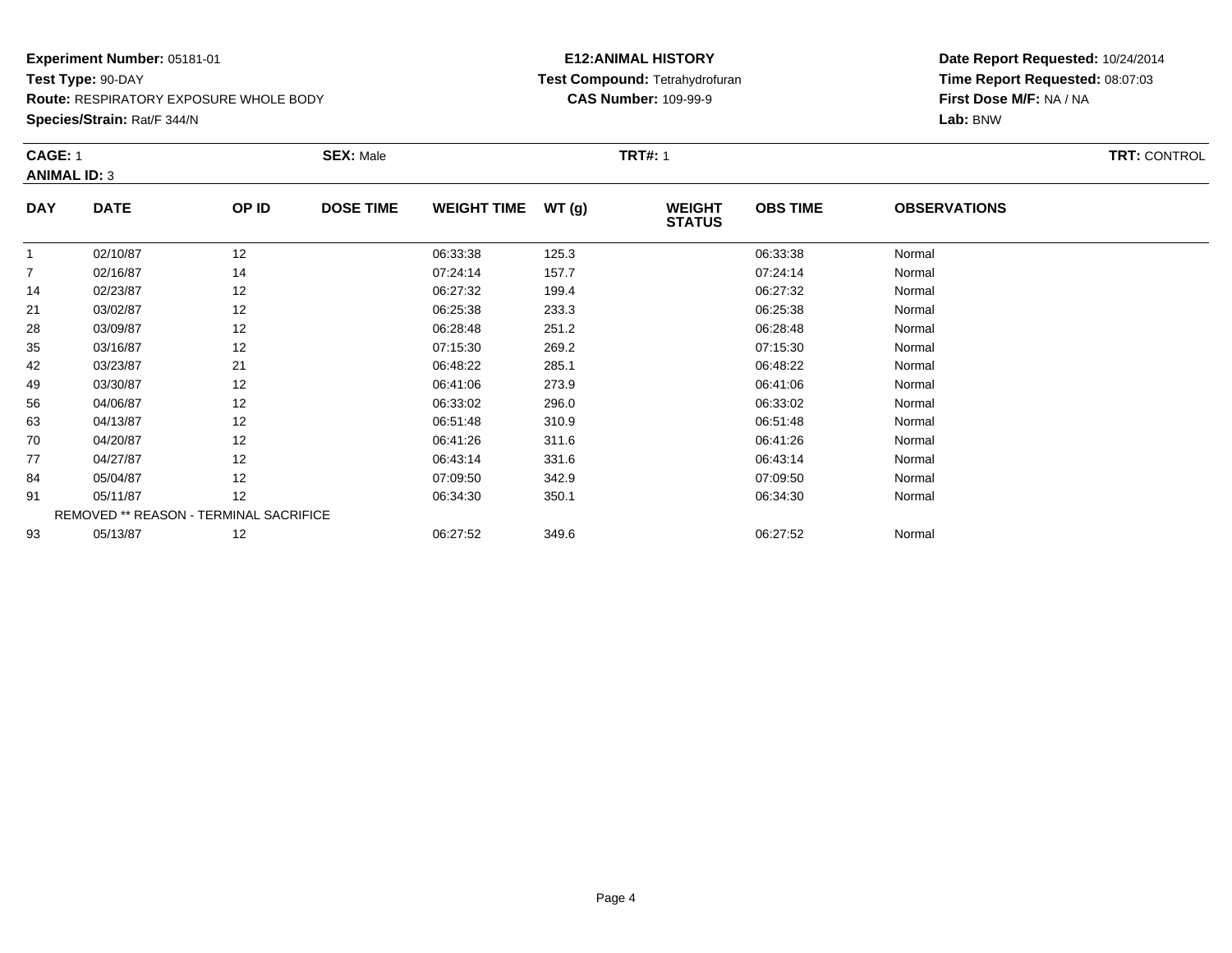**Route:** RESPIRATORY EXPOSURE WHOLE BODY

**Species/Strain:** Rat/F 344/N

# **E12:ANIMAL HISTORY Test Compound:** Tetrahydrofuran**CAS Number:** 109-99-9

|              | <b>CAGE: 1</b><br><b>ANIMAL ID: 4</b>  |       | <b>SEX: Male</b> |                    |       | <b>TRT#: 1</b>                 | <b>TRT: CONTROL</b> |                     |  |
|--------------|----------------------------------------|-------|------------------|--------------------|-------|--------------------------------|---------------------|---------------------|--|
| <b>DAY</b>   | <b>DATE</b>                            | OP ID | <b>DOSE TIME</b> | <b>WEIGHT TIME</b> | WT(g) | <b>WEIGHT</b><br><b>STATUS</b> | <b>OBS TIME</b>     | <b>OBSERVATIONS</b> |  |
| $\mathbf{1}$ | 02/10/87                               | 12    |                  | 06:33:38           | 120.4 |                                | 06:33:38            | Normal              |  |
| 7            | 02/16/87                               | 14    |                  | 07:24:14           | 148.5 |                                | 07:24:14            | Normal              |  |
| 14           | 02/23/87                               | 12    |                  | 06:27:32           | 194.8 |                                | 06:27:32            | Normal              |  |
| 21           | 03/02/87                               | 12    |                  | 06:25:38           | 232.9 |                                | 06:25:38            | Normal              |  |
| 28           | 03/09/87                               | 12    |                  | 06:28:48           | 262.4 |                                | 06:28:48            | Normal              |  |
| 35           | 03/16/87                               | 12    |                  | 07:15:30           | 278.7 |                                | 07:15:30            | Normal              |  |
| 42           | 03/23/87                               | 22    |                  | 06:48:22           | 302.4 |                                | 06:48:22            | Normal              |  |
| 49           | 03/30/87                               | 12    |                  | 06:41:06           | 322.6 |                                | 06:41:06            | Normal              |  |
| 56           | 04/06/87                               | 12    |                  | 06:33:02           | 337.1 |                                | 06:33:02            | Normal              |  |
| 63           | 04/13/87                               | 12    |                  | 06:51:48           | 353.7 |                                | 06:51:48            | Normal              |  |
| 70           | 04/20/87                               | 12    |                  | 06:41:26           | 362.5 |                                | 06:41:26            | Normal              |  |
| 77           | 04/27/87                               | 12    |                  | 06:43:14           | 373.5 |                                | 06:43:14            | Normal              |  |
| 84           | 05/04/87                               | 12    |                  | 07:09:50           | 380.4 |                                | 07:09:50            | Normal              |  |
| 91           | 05/11/87                               | 12    |                  | 06:34:30           | 385.6 |                                | 06:34:30            | Normal              |  |
|              | REMOVED ** REASON - TERMINAL SACRIFICE |       |                  |                    |       |                                |                     |                     |  |
| 93           | 05/13/87                               | 12    |                  | 06:27:52           | 390.5 |                                | 06:27:52            | Normal              |  |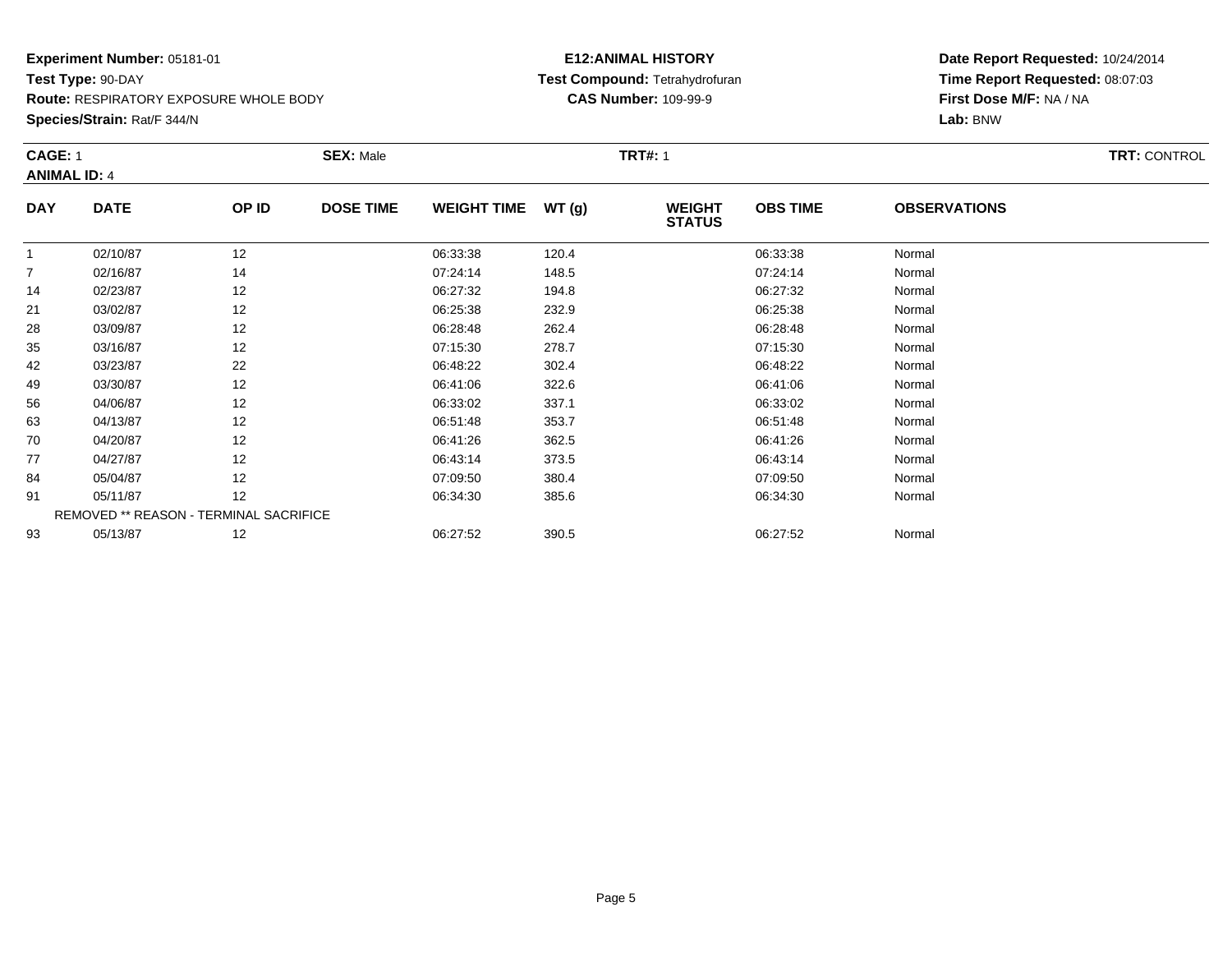**Route:** RESPIRATORY EXPOSURE WHOLE BODY

**Species/Strain:** Rat/F 344/N

# **E12:ANIMAL HISTORY Test Compound:** Tetrahydrofuran**CAS Number:** 109-99-9

|                | <b>CAGE: 1</b><br><b>ANIMAL ID: 5</b> |                                        | <b>SEX: Male</b> |                    |       | <b>TRT#: 1</b>                 |                 | TRT: CONTROL        |  |
|----------------|---------------------------------------|----------------------------------------|------------------|--------------------|-------|--------------------------------|-----------------|---------------------|--|
| <b>DAY</b>     | <b>DATE</b>                           | OP ID                                  | <b>DOSE TIME</b> | <b>WEIGHT TIME</b> | WT(g) | <b>WEIGHT</b><br><b>STATUS</b> | <b>OBS TIME</b> | <b>OBSERVATIONS</b> |  |
| -1             | 02/10/87                              | 12                                     |                  | 06:33:38           | 112.3 |                                | 06:33:38        | Normal              |  |
| $\overline{7}$ | 02/16/87                              | 14                                     |                  | 07:24:14           | 134.8 |                                | 07:24:14        | Normal              |  |
| 14             | 02/23/87                              | 12                                     |                  | 06:27:32           | 173.7 |                                | 06:27:32        | Normal              |  |
| 21             | 03/02/87                              | 12                                     |                  | 06:25:38           | 206.7 |                                | 06:25:38        | Normal              |  |
| 28             | 03/09/87                              | 12                                     |                  | 06:28:48           | 230.8 |                                | 06:28:48        | Normal              |  |
| 35             | 03/16/87                              | 12                                     |                  | 07:15:30           | 255.5 |                                | 07:15:30        | Normal              |  |
| 42             | 03/23/87                              | 21                                     |                  | 06:48:22           | 272.0 |                                | 06:48:22        | Normal              |  |
| 49             | 03/30/87                              | 12                                     |                  | 06:41:06           | 288.8 |                                | 06:41:06        | Normal              |  |
| 56             | 04/06/87                              | 12                                     |                  | 06:33:02           | 302.5 |                                | 06:33:02        | Normal              |  |
| 63             | 04/13/87                              | 12                                     |                  | 06:51:48           | 312.6 |                                | 06:51:48        | Normal              |  |
| 70             | 04/20/87                              | 12                                     |                  | 06:41:26           | 332.1 |                                | 06:41:26        | Normal              |  |
| 77             | 04/27/87                              | 12                                     |                  | 06:43:14           | 345.5 |                                | 06:43:14        | Normal              |  |
| 84             | 05/04/87                              | 12                                     |                  | 07:09:50           | 348.0 |                                | 07:09:50        | Normal              |  |
| 91             | 05/11/87                              | 12                                     |                  | 06:34:30           | 359.2 |                                | 06:34:30        | Normal              |  |
|                |                                       | REMOVED ** REASON - TERMINAL SACRIFICE |                  |                    |       |                                |                 |                     |  |
| 93             | 05/13/87                              | 12                                     |                  | 06:27:52           | 362.1 |                                | 06:27:52        | Normal              |  |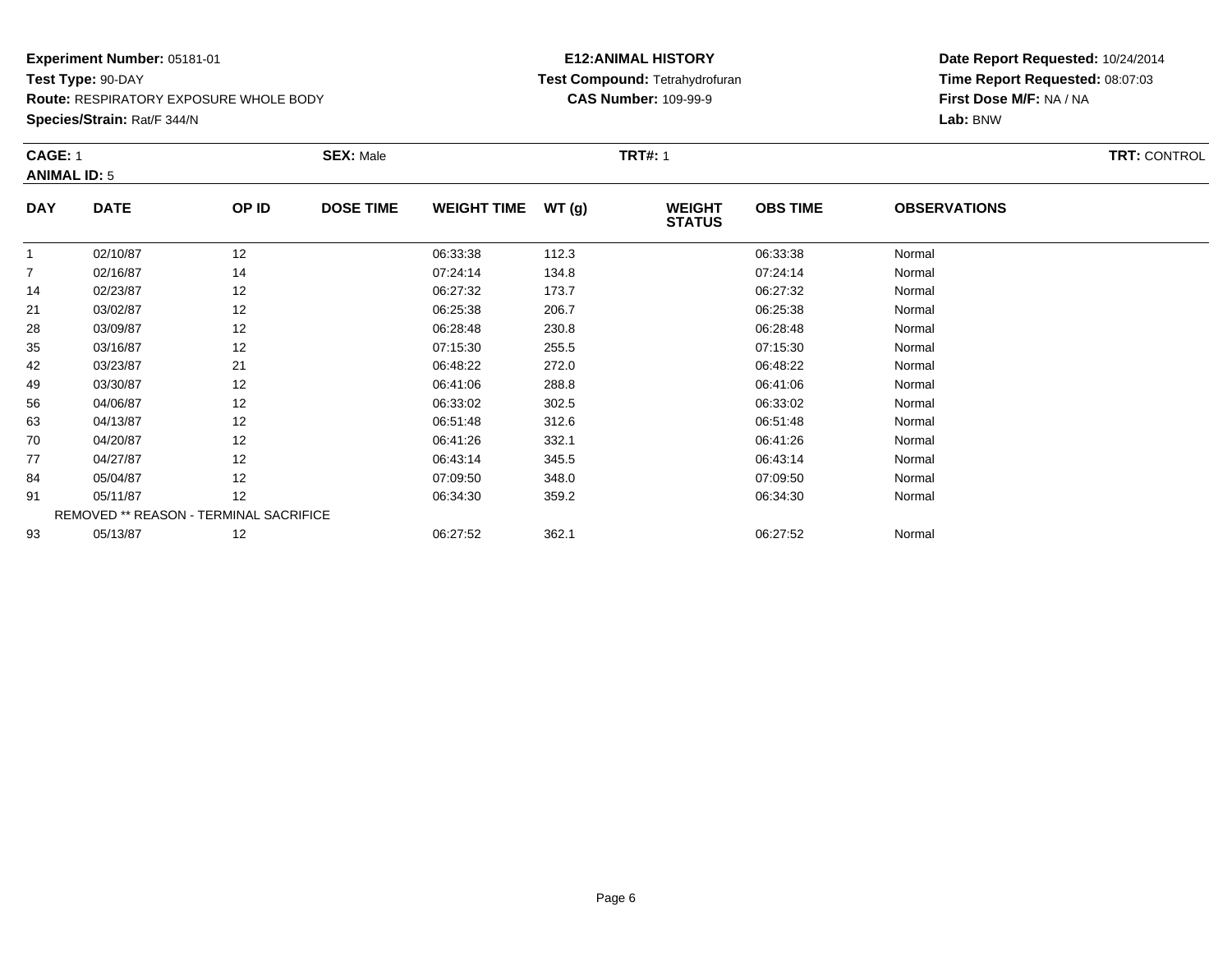**Route:** RESPIRATORY EXPOSURE WHOLE BODY

**Species/Strain:** Rat/F 344/N

# **E12:ANIMAL HISTORY Test Compound:** Tetrahydrofuran**CAS Number:** 109-99-9

|                | CAGE: 2<br><b>ANIMAL ID: 6</b> |                                        | <b>SEX: Male</b> |                    | <b>TRT#: 1</b> | <b>TRT: CONTROL</b>            |                 |                     |  |
|----------------|--------------------------------|----------------------------------------|------------------|--------------------|----------------|--------------------------------|-----------------|---------------------|--|
| <b>DAY</b>     | <b>DATE</b>                    | OP ID                                  | <b>DOSE TIME</b> | <b>WEIGHT TIME</b> | WT(g)          | <b>WEIGHT</b><br><b>STATUS</b> | <b>OBS TIME</b> | <b>OBSERVATIONS</b> |  |
|                | 02/10/87                       | 12                                     |                  | 06:37:04           | 102.6          |                                | 06:37:04        | Normal              |  |
| $\overline{7}$ | 02/16/87                       | 14                                     |                  | 07:34:44           | 128.4          |                                | 07:34:44        | Normal              |  |
| 14             | 02/23/87                       | 12                                     |                  | 06:29:56           | 164.3          |                                | 06:29:56        | Normal              |  |
| 21             | 03/02/87                       | 12                                     |                  | 06:28:26           | 200.2          |                                | 06:28:26        | Normal              |  |
| 28             | 03/09/87                       | 12                                     |                  | 06:30:46           | 227.1          |                                | 06:30:46        | Normal              |  |
| 35             | 03/16/87                       | 12                                     |                  | 07:17:56           | 247.8          |                                | 07:17:56        | Normal              |  |
| 42             | 03/23/87                       | 21                                     |                  | 07:22:30           | 261.7          |                                | 07:22:30        | Normal              |  |
| 49             | 03/30/87                       | 12                                     |                  | 06:43:28           | 285.0          |                                | 06:43:28        | Normal              |  |
| 56             | 04/06/87                       | 12                                     |                  | 06:35:16           | 302.9          |                                | 06:35:16        | Normal              |  |
| 63             | 04/13/87                       | 12                                     |                  | 06:55:18           | 317.7          |                                | 06:55:18        | Normal              |  |
| 70             | 04/20/87                       | 12                                     |                  | 06:53:14           | 333.8          |                                | 06:53:14        | Normal              |  |
| 77             | 04/27/87                       | 12                                     |                  | 06:45:44           | 349.6          |                                | 06:45:44        | Normal              |  |
| 84             | 05/04/87                       | 12                                     |                  | 07:13:12           | 357.0          |                                | 07:13:12        | Normal              |  |
| 91             | 05/11/87                       | 12                                     |                  | 06:37:06           | 366.9          |                                | 06:37:06        | Normal              |  |
|                |                                | REMOVED ** REASON - TERMINAL SACRIFICE |                  |                    |                |                                |                 |                     |  |
| 93             | 05/13/87                       | 12                                     |                  | 06:31:38           | 371.1          |                                | 06:31:38        | Normal              |  |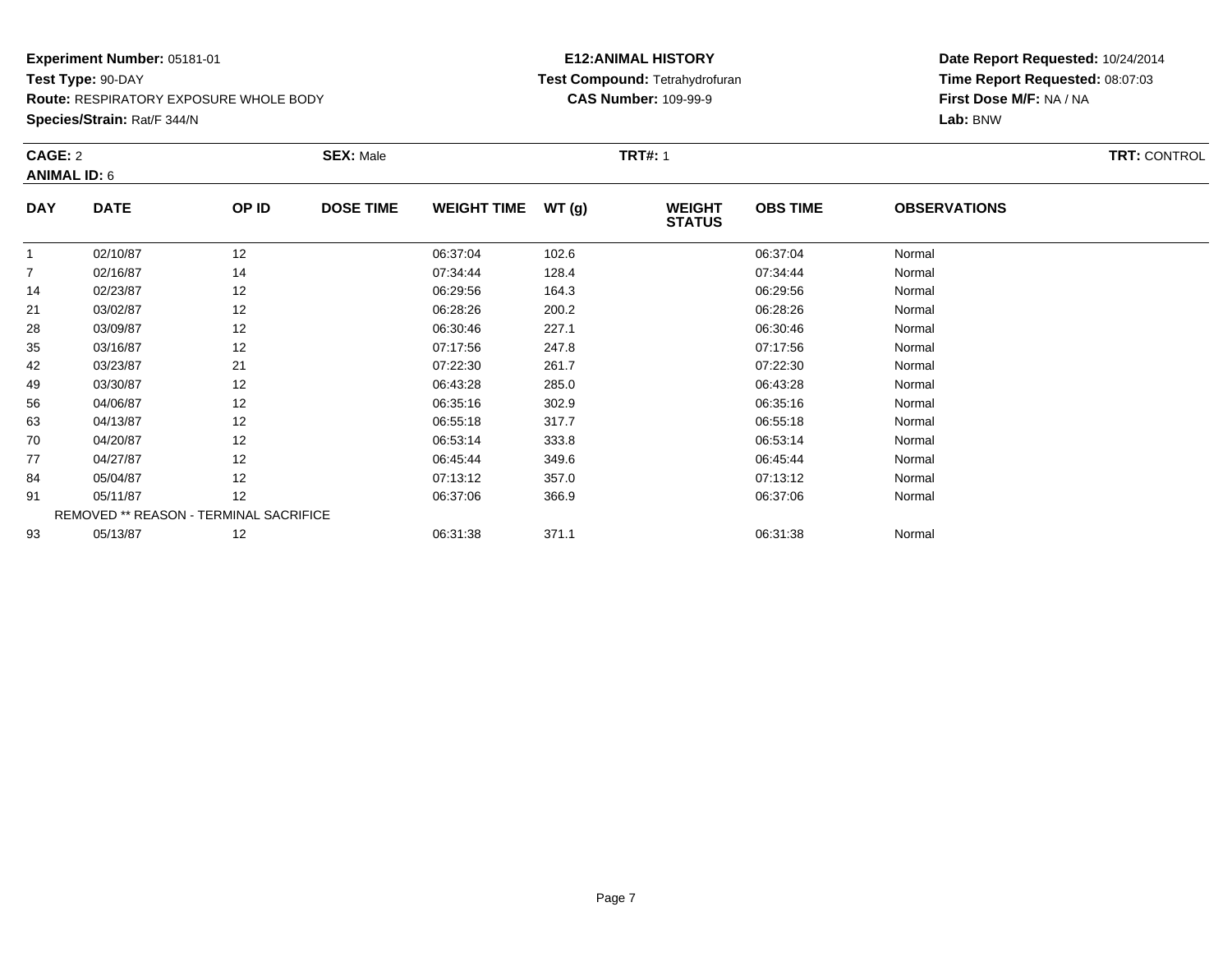**Route:** RESPIRATORY EXPOSURE WHOLE BODY

**Species/Strain:** Rat/F 344/N

# **E12:ANIMAL HISTORY Test Compound:** Tetrahydrofuran**CAS Number:** 109-99-9

|            | CAGE: 2<br><b>ANIMAL ID: 7</b> |                                        | <b>SEX: Male</b> |                    |       | <b>TRT#: 1</b>                 | <b>TRT: CONTROL</b> |                     |  |
|------------|--------------------------------|----------------------------------------|------------------|--------------------|-------|--------------------------------|---------------------|---------------------|--|
|            |                                |                                        |                  |                    |       |                                |                     |                     |  |
| <b>DAY</b> | <b>DATE</b>                    | OP ID                                  | <b>DOSE TIME</b> | <b>WEIGHT TIME</b> | WT(g) | <b>WEIGHT</b><br><b>STATUS</b> | <b>OBS TIME</b>     | <b>OBSERVATIONS</b> |  |
| -1         | 02/10/87                       | 12                                     |                  | 06:37:04           | 97.9  |                                | 06:37:04            | Normal              |  |
| 7          | 02/16/87                       | 14                                     |                  | 07:34:44           | 122.8 |                                | 07:34:44            | Normal              |  |
| 14         | 02/23/87                       | 12                                     |                  | 06:29:56           | 152.2 |                                | 06:29:56            | Normal              |  |
| 21         | 03/02/87                       | 12                                     |                  | 06:28:26           | 189.2 |                                | 06:28:26            | Normal              |  |
| 28         | 03/09/87                       | 12                                     |                  | 06:30:46           | 216.9 |                                | 06:30:46            | Normal              |  |
| 35         | 03/16/87                       | 12                                     |                  | 07:17:56           | 239.4 |                                | 07:17:56            | Normal              |  |
| 42         | 03/23/87                       | 21                                     |                  | 07:22:30           | 261.3 |                                | 07:22:30            | Normal              |  |
| 49         | 03/30/87                       | 12                                     |                  | 06:43:28           | 275.4 |                                | 06:43:28            | Normal              |  |
| 56         | 04/06/87                       | 12                                     |                  | 06:35:16           | 295.9 |                                | 06:35:16            | Normal              |  |
| 63         | 04/13/87                       | 12                                     |                  | 06:55:18           | 310.7 |                                | 06:55:18            | Normal              |  |
| 70         | 04/20/87                       | 12                                     |                  | 06:53:14           | 328.8 |                                | 06:53:14            | Normal              |  |
| 77         | 04/27/87                       | 12                                     |                  | 06:45:44           | 341.6 |                                | 06:45:44            | Normal              |  |
| 84         | 05/04/87                       | 12                                     |                  | 07:13:12           | 352.2 |                                | 07:13:12            | Normal              |  |
| 91         | 05/11/87                       | 12                                     |                  | 06:37:06           | 362.1 |                                | 06:37:06            | Normal              |  |
|            |                                | REMOVED ** REASON - TERMINAL SACRIFICE |                  |                    |       |                                |                     |                     |  |
| 93         | 05/13/87                       | 12                                     |                  | 06:31:38           | 367.4 |                                | 06:31:38            | Normal              |  |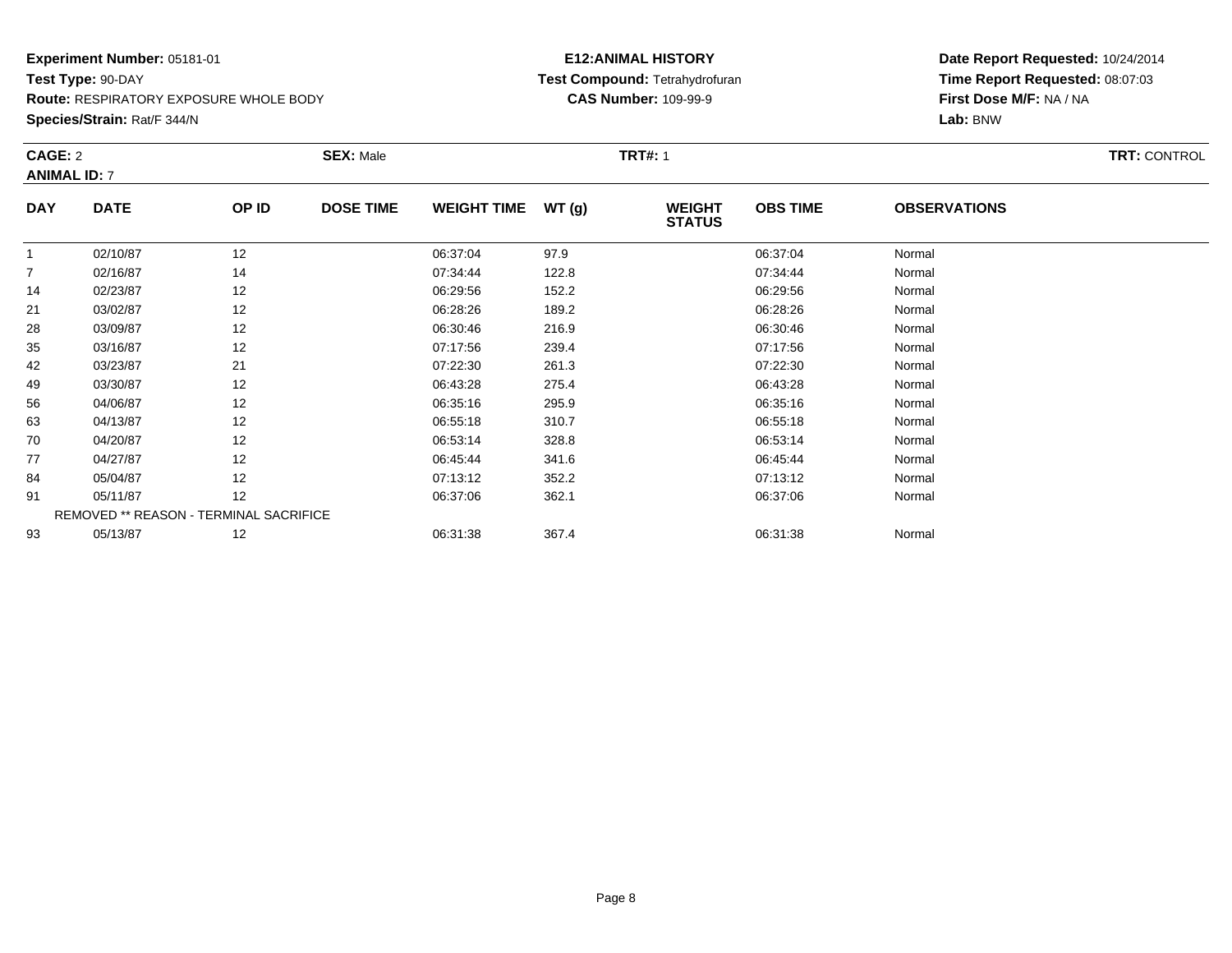**Route:** RESPIRATORY EXPOSURE WHOLE BODY

**Species/Strain:** Rat/F 344/N

# **E12:ANIMAL HISTORY Test Compound:** Tetrahydrofuran**CAS Number:** 109-99-9

|            | CAGE: 2             |                                        | <b>SEX: Male</b> |                    |       | <b>TRT#: 1</b>                 | <b>TRT: CONTROL</b> |                     |  |
|------------|---------------------|----------------------------------------|------------------|--------------------|-------|--------------------------------|---------------------|---------------------|--|
|            | <b>ANIMAL ID: 8</b> |                                        |                  |                    |       |                                |                     |                     |  |
| <b>DAY</b> | <b>DATE</b>         | OP ID                                  | <b>DOSE TIME</b> | <b>WEIGHT TIME</b> | WT(g) | <b>WEIGHT</b><br><b>STATUS</b> | <b>OBS TIME</b>     | <b>OBSERVATIONS</b> |  |
|            | 02/10/87            | 12                                     |                  | 06:37:04           | 110.9 |                                | 06:37:04            | Normal              |  |
| 7          | 02/16/87            | 14                                     |                  | 07:34:44           | 135.5 |                                | 07:34:44            | Normal              |  |
| 14         | 02/23/87            | 12                                     |                  | 06:29:56           | 169.4 |                                | 06:29:56            | Normal              |  |
| 21         | 03/02/87            | 12                                     |                  | 06:28:26           | 202.5 |                                | 06:28:26            | Normal              |  |
| 28         | 03/09/87            | 12                                     |                  | 06:30:46           | 228.5 |                                | 06:30:46            | Normal              |  |
| 35         | 03/16/87            | 12                                     |                  | 07:17:56           | 249.2 |                                | 07:17:56            | Normal              |  |
| 42         | 03/23/87            | 21                                     |                  | 07:22:30           | 262.9 |                                | 07:22:30            | Normal              |  |
| 49         | 03/30/87            | 12                                     |                  | 06:43:28           | 285.5 |                                | 06:43:28            | Normal              |  |
| 56         | 04/06/87            | 12                                     |                  | 06:35:16           | 301.7 |                                | 06:35:16            | Normal              |  |
| 63         | 04/13/87            | 12                                     |                  | 06:55:18           | 312.6 |                                | 06:55:18            | Normal              |  |
| 70         | 04/20/87            | 12                                     |                  | 06:53:14           | 324.1 |                                | 06:53:14            | Normal              |  |
| 77         | 04/27/87            | 12                                     |                  | 06:45:44           | 332.7 |                                | 06:45:44            | Normal              |  |
| 84         | 05/04/87            | 12                                     |                  | 07:13:12           | 341.5 |                                | 07:13:12            | Normal              |  |
| 91         | 05/11/87            | 12                                     |                  | 06:37:06           | 349.7 |                                | 06:37:06            | Normal              |  |
|            |                     | REMOVED ** REASON - TERMINAL SACRIFICE |                  |                    |       |                                |                     |                     |  |
| 93         | 05/13/87            | 12                                     |                  | 06:31:38           | 352.9 |                                | 06:31:38            | Normal              |  |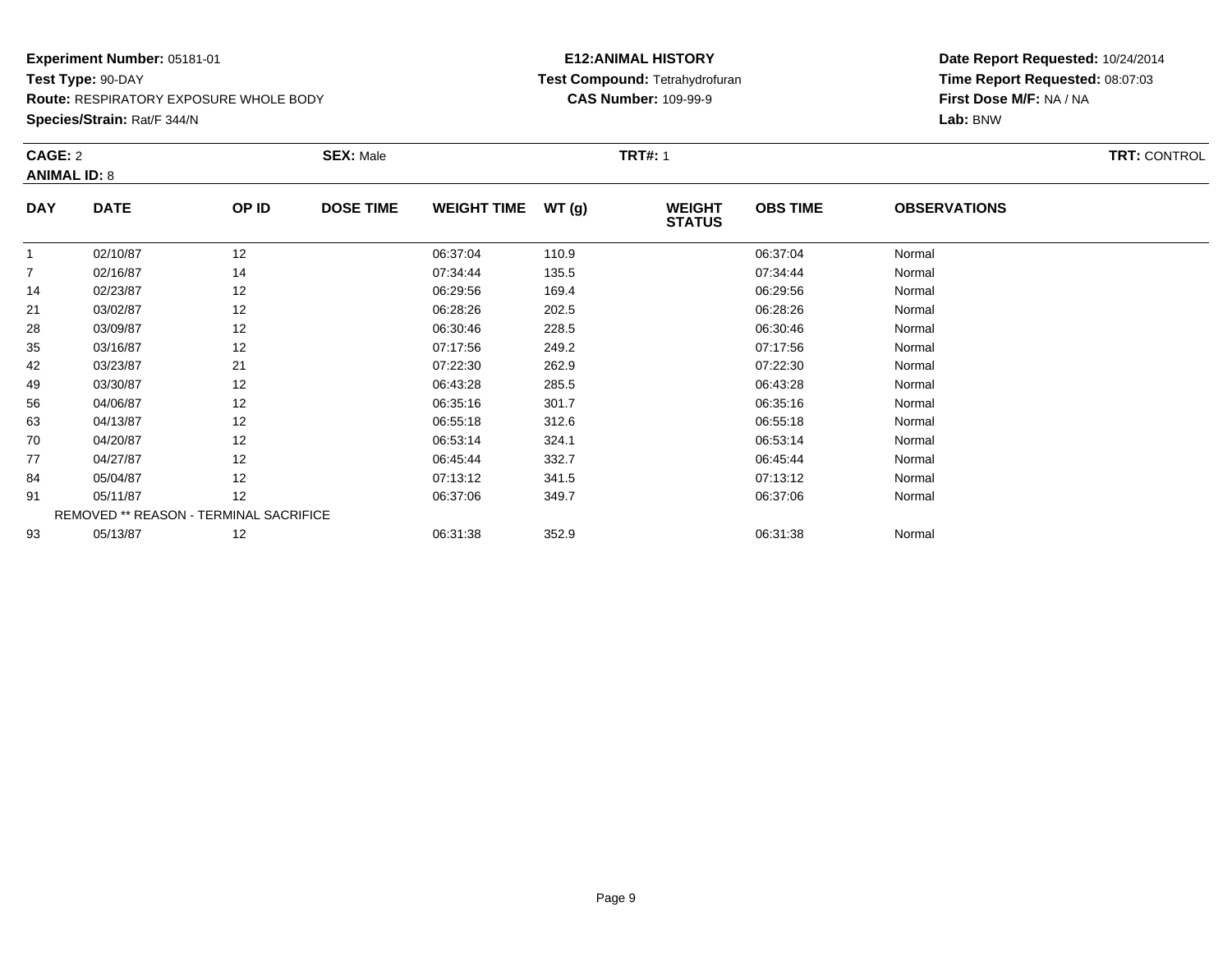**Route:** RESPIRATORY EXPOSURE WHOLE BODY

**Species/Strain:** Rat/F 344/N

# **E12:ANIMAL HISTORY Test Compound:** Tetrahydrofuran**CAS Number:** 109-99-9

|            | CAGE: 2<br><b>ANIMAL ID: 9</b>         |       | <b>SEX: Male</b> |                    |       | <b>TRT#: 1</b>                 |                 |                     |  |  |
|------------|----------------------------------------|-------|------------------|--------------------|-------|--------------------------------|-----------------|---------------------|--|--|
| <b>DAY</b> | <b>DATE</b>                            | OP ID | <b>DOSE TIME</b> | <b>WEIGHT TIME</b> | WT(g) | <b>WEIGHT</b><br><b>STATUS</b> | <b>OBS TIME</b> | <b>OBSERVATIONS</b> |  |  |
| -1         | 02/10/87                               | 12    |                  | 06:37:04           | 110.4 |                                | 06:37:04        | Normal              |  |  |
| 7          | 02/16/87                               | 14    |                  | 07:34:44           | 138.5 |                                | 07:34:44        | Normal              |  |  |
| 14         | 02/23/87                               | 12    |                  | 06:29:56           | 179.6 |                                | 06:29:56        | Normal              |  |  |
| 21         | 03/02/87                               | 12    |                  | 06:28:26           | 211.0 |                                | 06:28:26        | Normal              |  |  |
| 28         | 03/09/87                               | 12    |                  | 06:30:46           | 237.0 |                                | 06:30:46        | Normal              |  |  |
| 35         | 03/16/87                               | 12    |                  | 07:17:56           | 253.5 |                                | 07:17:56        | Normal              |  |  |
| 42         | 03/23/87                               | 21    |                  | 07:22:30           | 271.1 |                                | 07:22:30        | Normal              |  |  |
| 49         | 03/30/87                               | 12    |                  | 06:43:28           | 282.3 |                                | 06:43:28        | Normal              |  |  |
| 56         | 04/06/87                               | 12    |                  | 06:35:16           | 299.7 |                                | 06:35:16        | Normal              |  |  |
| 63         | 04/13/87                               | 12    |                  | 06:55:18           | 315.8 |                                | 06:55:18        | Normal              |  |  |
| 70         | 04/20/87                               | 12    |                  | 06:53:14           | 327.6 |                                | 06:53:14        | Normal              |  |  |
| 77         | 04/27/87                               | 12    |                  | 06:45:44           | 333.3 |                                | 06:45:44        | Normal              |  |  |
| 84         | 05/04/87                               | 12    |                  | 07:13:12           | 345.2 |                                | 07:13:12        | Normal              |  |  |
| 91         | 05/11/87                               | 12    |                  | 06:37:06           | 353.9 |                                | 06:37:06        | Normal              |  |  |
|            | REMOVED ** REASON - TERMINAL SACRIFICE |       |                  |                    |       |                                |                 |                     |  |  |
| 93         | 05/13/87                               | 12    |                  | 06:31:38           | 355.1 |                                | 06:31:38        | Normal              |  |  |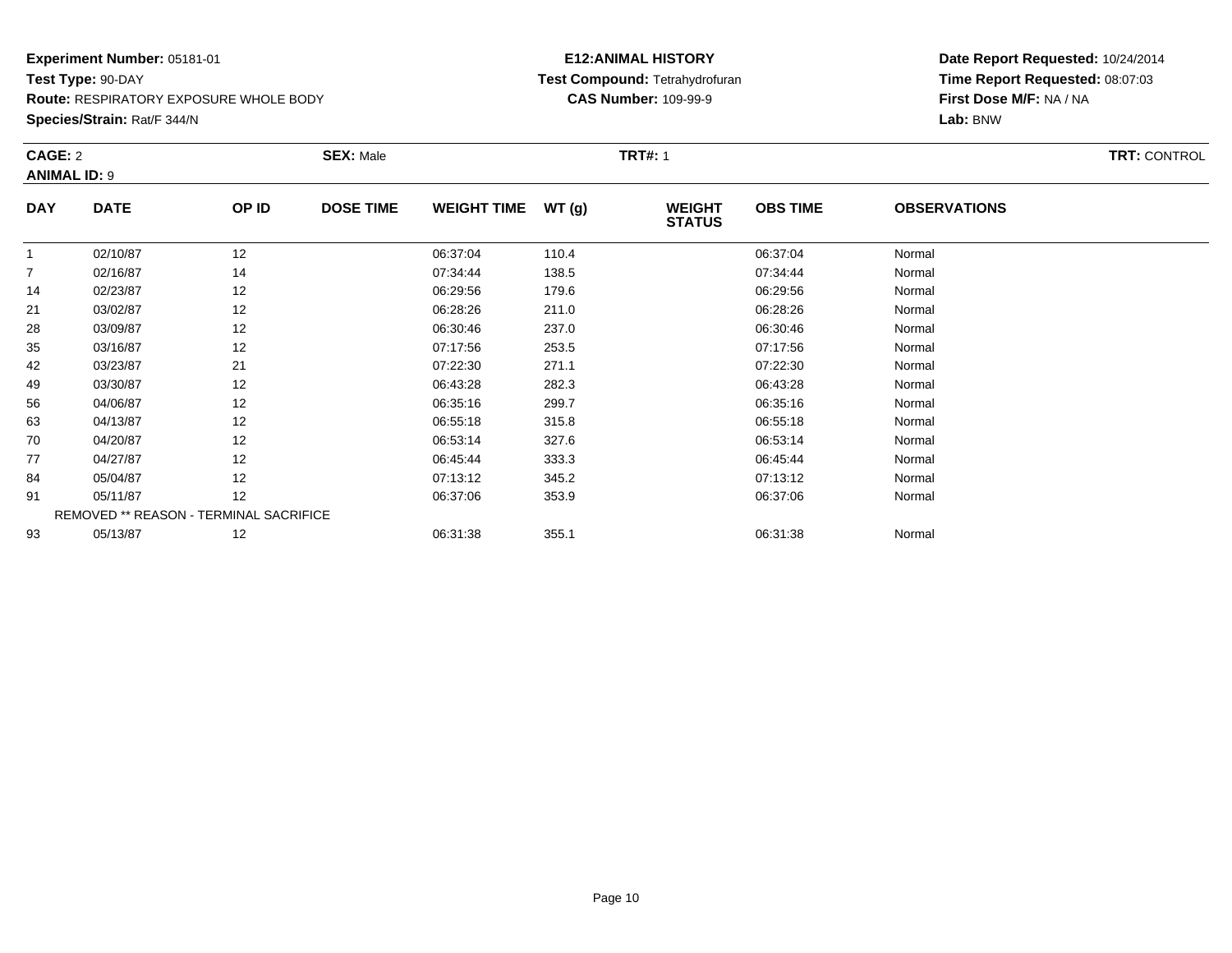**Route:** RESPIRATORY EXPOSURE WHOLE BODY

**Species/Strain:** Rat/F 344/N

### **E12:ANIMAL HISTORY Test Compound:** Tetrahydrofuran**CAS Number:** 109-99-9

|                | CAGE: 2<br><b>ANIMAL ID: 10</b>        |       | <b>SEX: Male</b> |                    |       | <b>TRT#:</b> 1                 |                 |                     |  |  |
|----------------|----------------------------------------|-------|------------------|--------------------|-------|--------------------------------|-----------------|---------------------|--|--|
| <b>DAY</b>     | <b>DATE</b>                            | OP ID | <b>DOSE TIME</b> | <b>WEIGHT TIME</b> | WT(g) | <b>WEIGHT</b><br><b>STATUS</b> | <b>OBS TIME</b> | <b>OBSERVATIONS</b> |  |  |
| 1              | 02/10/87                               | 12    |                  | 06:37:04           | 102.5 |                                | 06:37:04        | Normal              |  |  |
| $\overline{7}$ | 02/16/87                               | 14    |                  | 07:34:44           | 130.2 |                                | 07:34:44        | Normal              |  |  |
| 14             | 02/23/87                               | 12    |                  | 06:29:56           | 168.7 |                                | 06:29:56        | Normal              |  |  |
| 21             | 03/02/87                               | 12    |                  | 06:28:26           | 211.2 |                                | 06:28:26        | Normal              |  |  |
| 28             | 03/09/87                               | 12    |                  | 06:30:46           | 236.6 |                                | 06:30:46        | Normal              |  |  |
| 35             | 03/16/87                               | 12    |                  | 07:17:56           | 254.1 |                                | 07:17:56        | Normal              |  |  |
| 42             | 03/23/87                               | 21    |                  | 07:22:30           | 276.3 |                                | 07:22:30        | Normal              |  |  |
| 49             | 03/30/87                               | 12    |                  | 06:43:28           | 293.3 |                                | 06:43:28        | Normal              |  |  |
| 56             | 04/06/87                               | 12    |                  | 06:35:16           | 309.3 |                                | 06:35:16        | Normal              |  |  |
| 63             | 04/13/87                               | 12    |                  | 06:55:18           | 325.5 |                                | 06:55:18        | Normal              |  |  |
| 70             | 04/20/87                               | 12    |                  | 06:53:14           | 337.3 |                                | 06:53:14        | Normal              |  |  |
| 77             | 04/27/87                               | 12    |                  | 06:45:44           | 350.1 |                                | 06:45:44        | Normal              |  |  |
| 84             | 05/04/87                               | 12    |                  | 07:13:12           | 363.5 |                                | 07:13:12        | Normal              |  |  |
| 91             | 05/11/87                               | 12    |                  | 06:37:06           | 376.6 |                                | 06:37:06        | Normal              |  |  |
|                | REMOVED ** REASON - TERMINAL SACRIFICE |       |                  |                    |       |                                |                 |                     |  |  |
| 93             | 05/13/87                               | 12    |                  | 06:31:38           | 377.8 |                                | 06:31:38        | Normal              |  |  |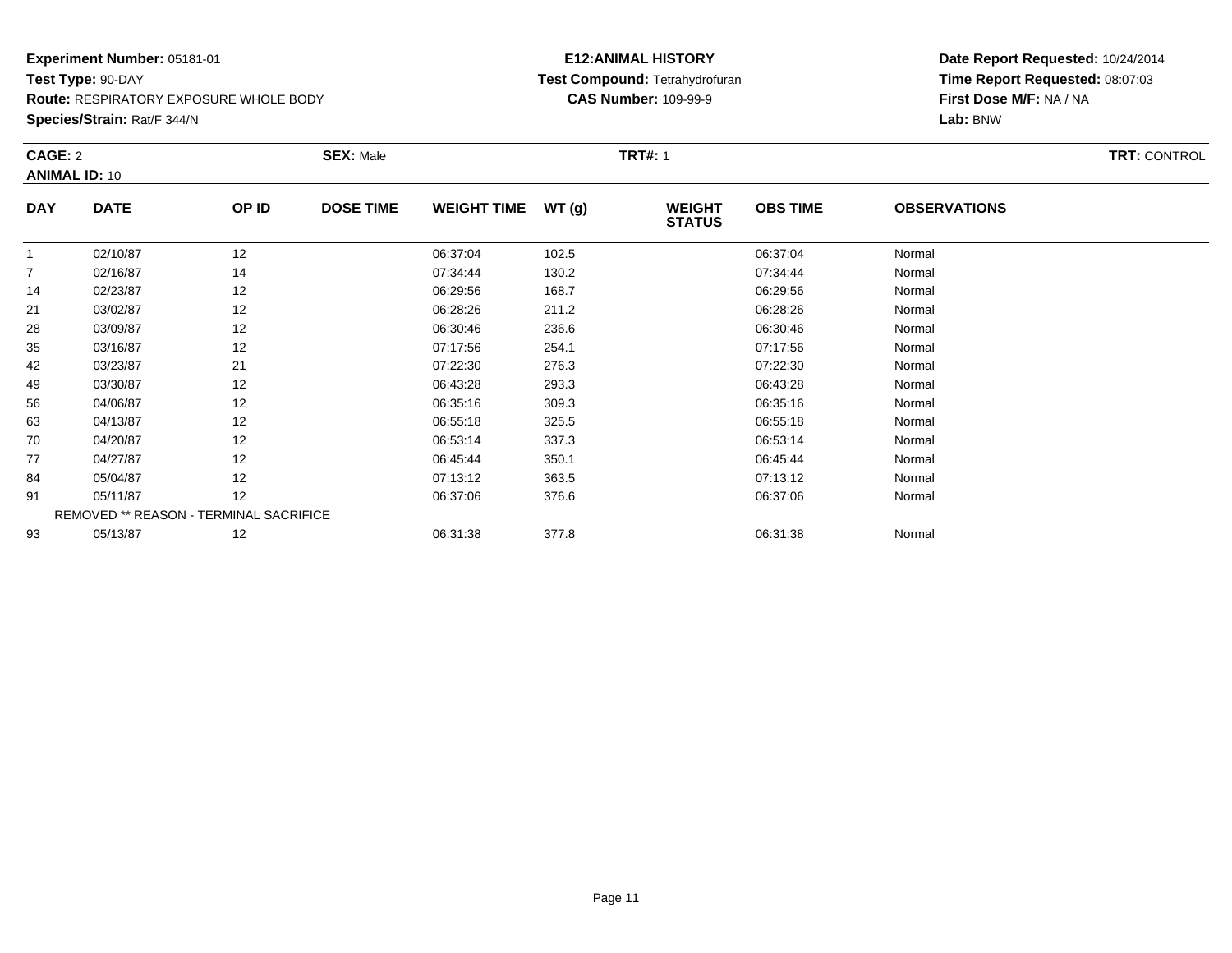**Route:** RESPIRATORY EXPOSURE WHOLE BODY

**Species/Strain:** Rat/F 344/N

# **E12:ANIMAL HISTORY Test Compound:** Tetrahydrofuran**CAS Number:** 109-99-9

|                | CAGE: 5<br><b>ANIMAL ID: 201</b> |                                        | <b>SEX: Male</b> |                    |       | <b>TRT#: 3</b>                 |                 | <b>TRT: 66 PPM</b>  |  |
|----------------|----------------------------------|----------------------------------------|------------------|--------------------|-------|--------------------------------|-----------------|---------------------|--|
| <b>DAY</b>     | <b>DATE</b>                      | OP ID                                  | <b>DOSE TIME</b> | <b>WEIGHT TIME</b> | WT(g) | <b>WEIGHT</b><br><b>STATUS</b> | <b>OBS TIME</b> | <b>OBSERVATIONS</b> |  |
|                | 02/10/87                         | 12                                     |                  | 06:42:36           | 92.6  |                                | 06:42:36        | Normal              |  |
| $\overline{7}$ | 02/16/87                         | 14                                     |                  | 07:46:16           | 115.4 |                                | 07:46:16        | Normal              |  |
| 14             | 02/23/87                         | 12                                     |                  | 06:34:30           | 145.7 |                                | 06:34:30        | Normal              |  |
| 21             | 03/02/87                         | 12                                     |                  | 06:32:26           | 173.8 |                                | 06:32:26        | Normal              |  |
| 28             | 03/09/87                         | 12                                     |                  | 06:35:08           | 196.5 |                                | 06:35:08        | Normal              |  |
| 35             | 03/16/87                         | 12                                     |                  | 07:22:34           | 216.5 |                                | 07:22:34        | Normal              |  |
| 42             | 03/23/87                         | 21                                     |                  | 07:26:32           | 230.9 |                                | 07:26:32        | Normal              |  |
| 49             | 03/30/87                         | 12                                     |                  | 06:49:28           | 242.0 |                                | 06:49:28        | Normal              |  |
| 56             | 04/06/87                         | 12                                     |                  | 06:39:44           | 263.8 |                                | 06:39:44        | Normal              |  |
| 63             | 04/13/87                         | 12                                     |                  | 06:59:38           | 272.5 |                                | 06:59:38        | Normal              |  |
| 70             | 04/20/87                         | 12                                     |                  | 06:58:54           | 281.7 |                                | 06:58:54        | Normal              |  |
| 77             | 04/27/87                         | 12                                     |                  | 06:50:24           | 300.1 |                                | 06:50:24        | Normal              |  |
| 84             | 05/04/87                         | 12                                     |                  | 07:18:44           | 308.7 |                                | 07:18:44        | Normal              |  |
| 91             | 05/11/87                         | 12                                     |                  | 06:40:40           | 316.1 |                                | 06:40:40        | Normal              |  |
|                |                                  | REMOVED ** REASON - TERMINAL SACRIFICE |                  |                    |       |                                |                 |                     |  |
| 93             | 05/13/87                         | 12                                     |                  | 06:33:58           | 316.8 |                                | 06:33:58        | Normal              |  |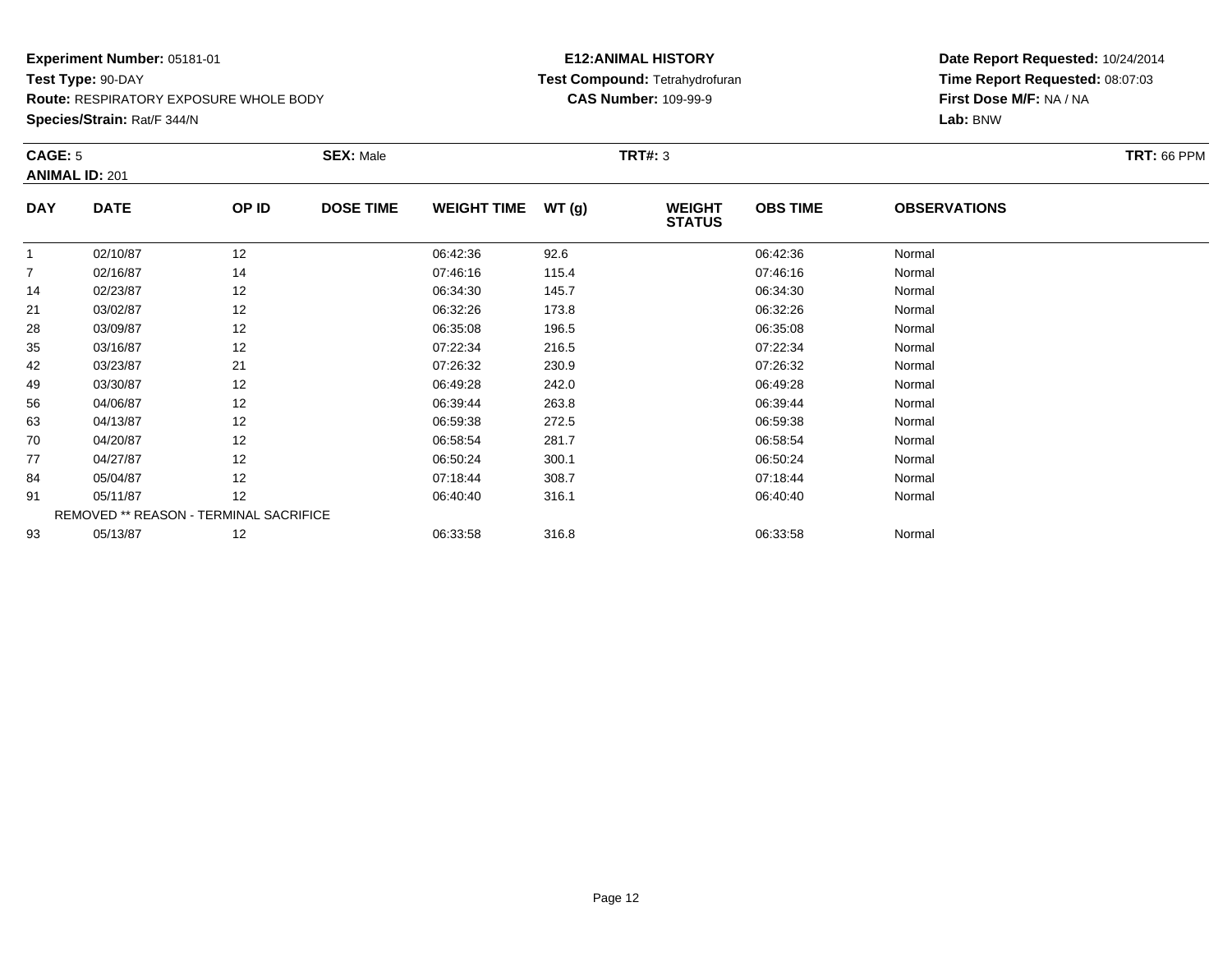**Route:** RESPIRATORY EXPOSURE WHOLE BODY

**Species/Strain:** Rat/F 344/N

# **E12:ANIMAL HISTORY Test Compound:** Tetrahydrofuran**CAS Number:** 109-99-9

| CAGE: 5    |                       |                                        | <b>SEX: Male</b> |                    |       | <b>TRT#: 3</b>                 |                 |                     | <b>TRT: 66 PPM</b> |
|------------|-----------------------|----------------------------------------|------------------|--------------------|-------|--------------------------------|-----------------|---------------------|--------------------|
|            | <b>ANIMAL ID: 202</b> |                                        |                  |                    |       |                                |                 |                     |                    |
| <b>DAY</b> | <b>DATE</b>           | OP ID                                  | <b>DOSE TIME</b> | <b>WEIGHT TIME</b> | WT(g) | <b>WEIGHT</b><br><b>STATUS</b> | <b>OBS TIME</b> | <b>OBSERVATIONS</b> |                    |
|            | 02/10/87              | 12                                     |                  | 06:42:36           | 108.6 |                                | 06:42:36        | Normal              |                    |
|            | 02/16/87              | 14                                     |                  | 07:46:16           | 133.2 |                                | 07:46:16        | Normal              |                    |
| 14         | 02/23/87              | 12                                     |                  | 06:34:30           | 165.4 |                                | 06:34:30        | Normal              |                    |
| 21         | 03/02/87              | 12                                     |                  | 06:32:26           | 196.7 |                                | 06:32:26        | Normal              |                    |
| 28         | 03/09/87              | 12                                     |                  | 06:35:08           | 226.6 |                                | 06:35:08        | Normal              |                    |
| 35         | 03/16/87              | 12                                     |                  | 07:22:34           | 253.2 |                                | 07:22:34        | Normal              |                    |
| 42         | 03/23/87              | 21                                     |                  | 07:26:32           | 273.0 |                                | 07:26:32        | Normal              |                    |
| 49         | 03/30/87              | 12                                     |                  | 06:49:28           | 288.9 |                                | 06:49:28        | Normal              |                    |
| 56         | 04/06/87              | 12                                     |                  | 06:39:44           | 307.0 |                                | 06:39:44        | Normal              |                    |
| 63         | 04/13/87              | 12                                     |                  | 06:59:38           | 317.9 |                                | 06:59:38        | Normal              |                    |
| 70         | 04/20/87              | 12                                     |                  | 06:58:54           | 333.9 |                                | 06:58:54        | Normal              |                    |
| 77         | 04/27/87              | 12                                     |                  | 06:50:24           | 343.8 |                                | 06:50:24        | Normal              |                    |
| 84         | 05/04/87              | 12                                     |                  | 07:18:44           | 345.8 |                                | 07:18:44        | Normal              |                    |
| 91         | 05/11/87              | 12                                     |                  | 06:40:40           | 354.8 |                                | 06:40:40        | Normal              |                    |
|            |                       | REMOVED ** REASON - TERMINAL SACRIFICE |                  |                    |       |                                |                 |                     |                    |
| 93         | 05/13/87              | 12                                     |                  | 06:33:58           | 357.3 |                                | 06:33:58        | Normal              |                    |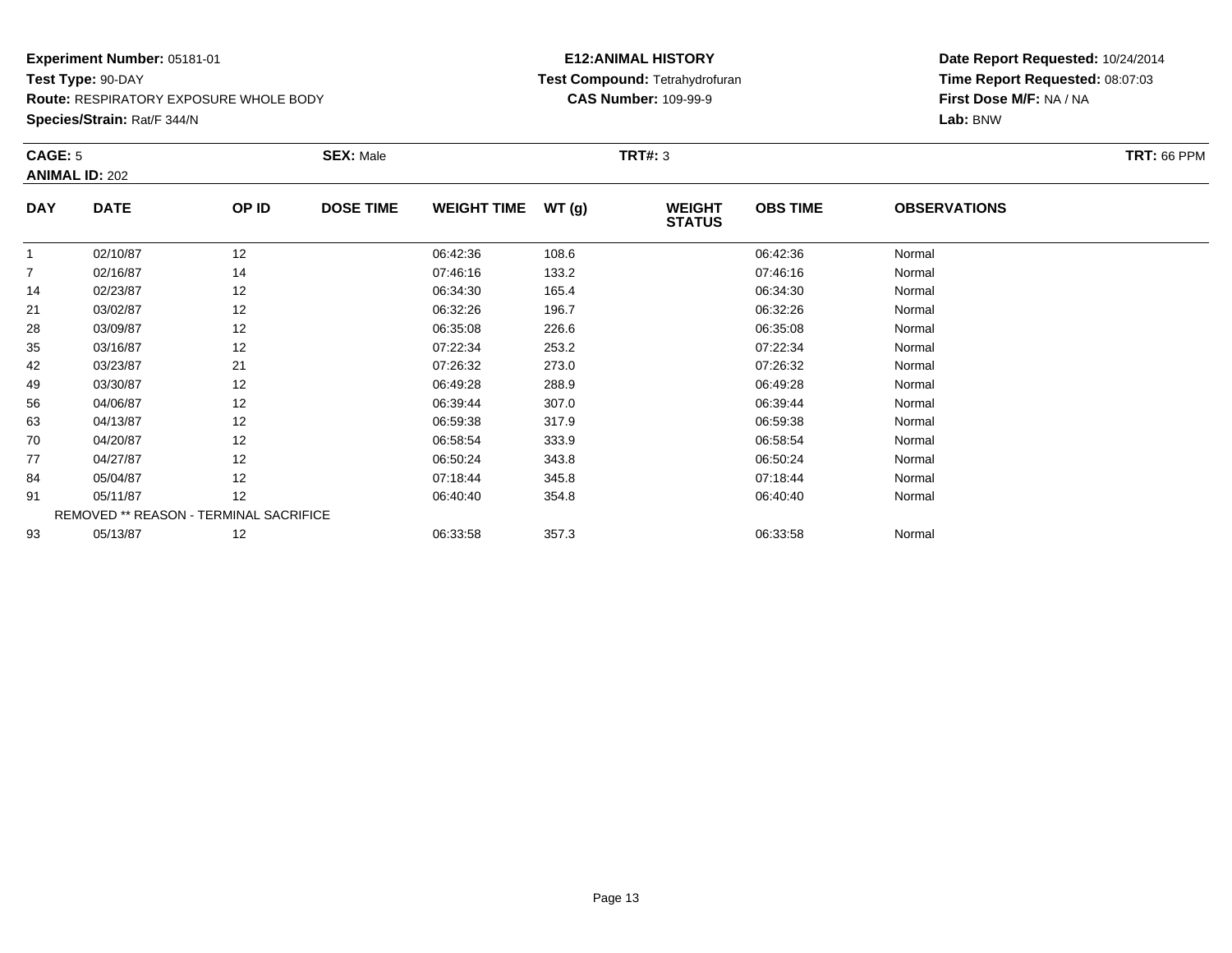**Route:** RESPIRATORY EXPOSURE WHOLE BODY

**Species/Strain:** Rat/F 344/N

# **E12:ANIMAL HISTORY Test Compound:** Tetrahydrofuran**CAS Number:** 109-99-9

| CAGE: 5        |                                        |       | <b>SEX: Male</b> |                    |       | <b>TRT#: 3</b>                 |                 |                     | <b>TRT: 66 PPM</b> |
|----------------|----------------------------------------|-------|------------------|--------------------|-------|--------------------------------|-----------------|---------------------|--------------------|
|                | <b>ANIMAL ID: 203</b>                  |       |                  |                    |       |                                |                 |                     |                    |
| <b>DAY</b>     | <b>DATE</b>                            | OP ID | <b>DOSE TIME</b> | <b>WEIGHT TIME</b> | WT(g) | <b>WEIGHT</b><br><b>STATUS</b> | <b>OBS TIME</b> | <b>OBSERVATIONS</b> |                    |
|                | 02/10/87                               | 12    |                  | 06:42:36           | 105.0 |                                | 06:42:36        | Normal              |                    |
| $\overline{7}$ | 02/16/87                               | 14    |                  | 07:46:16           | 133.0 |                                | 07:46:16        | Normal              |                    |
| 14             | 02/23/87                               | 12    |                  | 06:34:30           | 170.7 |                                | 06:34:30        | Normal              |                    |
| 21             | 03/02/87                               | 12    |                  | 06:32:26           | 204.5 |                                | 06:32:26        | Normal              |                    |
| 28             | 03/09/87                               | 12    |                  | 06:35:08           | 234.7 |                                | 06:35:08        | Normal              |                    |
| 35             | 03/16/87                               | 12    |                  | 07:22:34           | 255.2 |                                | 07:22:34        | Normal              |                    |
| 42             | 03/23/87                               | 21    |                  | 07:26:32           | 277.6 |                                | 07:26:32        | Normal              |                    |
| 49             | 03/30/87                               | 12    |                  | 06:49:28           | 287.8 |                                | 06:49:28        | Normal              |                    |
| 56             | 04/06/87                               | 12    |                  | 06:39:44           | 306.7 |                                | 06:39:44        | Normal              |                    |
| 63             | 04/13/87                               | 12    |                  | 06:59:38           | 318.7 |                                | 06:59:38        | Normal              |                    |
| 70             | 04/20/87                               | 12    |                  | 06:58:54           | 330.2 |                                | 06:58:54        | Normal              |                    |
| 77             | 04/27/87                               | 12    |                  | 06:50:24           | 338.5 |                                | 06:50:24        | Normal              |                    |
| 84             | 05/04/87                               | 12    |                  | 07:18:44           | 341.7 |                                | 07:18:44        | Normal              |                    |
| 91             | 05/11/87                               | 12    |                  | 06:40:40           | 348.5 |                                | 06:40:40        | Normal              |                    |
|                | REMOVED ** REASON - TERMINAL SACRIFICE |       |                  |                    |       |                                |                 |                     |                    |
| 93             | 05/13/87                               | 12    |                  | 06:33:58           | 352.0 |                                | 06:33:58        | Normal              |                    |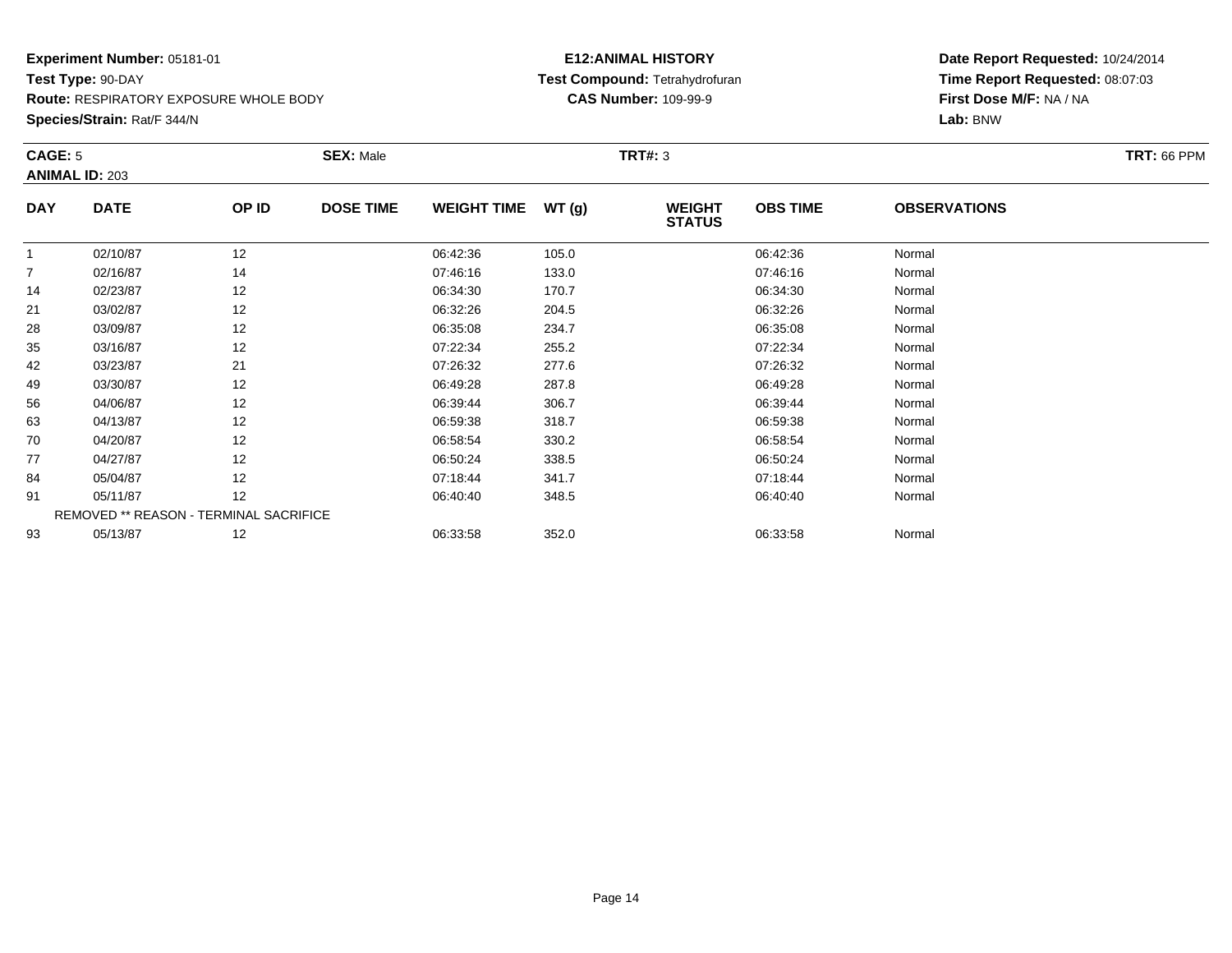**Route:** RESPIRATORY EXPOSURE WHOLE BODY

**Species/Strain:** Rat/F 344/N

# **E12:ANIMAL HISTORY Test Compound:** Tetrahydrofuran**CAS Number:** 109-99-9

| CAGE: 5        | <b>ANIMAL ID: 204</b>                  |       | <b>SEX: Male</b> |                    |       | <b>TRT#: 3</b>                 |                 |                     | <b>TRT: 66 PPM</b> |
|----------------|----------------------------------------|-------|------------------|--------------------|-------|--------------------------------|-----------------|---------------------|--------------------|
| <b>DAY</b>     | <b>DATE</b>                            | OP ID | <b>DOSE TIME</b> | <b>WEIGHT TIME</b> | WT(g) | <b>WEIGHT</b><br><b>STATUS</b> | <b>OBS TIME</b> | <b>OBSERVATIONS</b> |                    |
|                | 02/10/87                               | 12    |                  | 06:42:36           | 116.8 |                                | 06:42:36        | Normal              |                    |
| $\overline{7}$ | 02/16/87                               | 14    |                  | 07:46:16           | 141.3 |                                | 07:46:16        | Normal              |                    |
| 14             | 02/23/87                               | 12    |                  | 06:34:30           | 175.3 |                                | 06:34:30        | Normal              |                    |
| 21             | 03/02/87                               | 12    |                  | 06:32:26           | 207.3 |                                | 06:32:26        | Normal              |                    |
| 28             | 03/09/87                               | 12    |                  | 06:35:08           | 232.3 |                                | 06:35:08        | Normal              |                    |
| 35             | 03/16/87                               | 12    |                  | 07:22:34           | 255.7 |                                | 07:22:34        | Normal              |                    |
| 42             | 03/23/87                               | 21    |                  | 07:26:32           | 275.1 |                                | 07:26:32        | Normal              |                    |
| 49             | 03/30/87                               | 12    |                  | 06:49:28           | 290.5 |                                | 06:49:28        | Normal              |                    |
| 56             | 04/06/87                               | 12    |                  | 06:39:44           | 305.1 |                                | 06:39:44        | Normal              |                    |
| 63             | 04/13/87                               | 12    |                  | 06:59:38           | 317.4 |                                | 06:59:38        | Normal              |                    |
| 70             | 04/20/87                               | 12    |                  | 06:58:54           | 330.3 |                                | 06:58:54        | Normal              |                    |
| 77             | 04/27/87                               | 12    |                  | 06:50:24           | 345.6 |                                | 06:50:24        | Normal              |                    |
| 84             | 05/04/87                               | 12    |                  | 07:18:44           | 353.8 |                                | 07:18:44        | Normal              |                    |
| 91             | 05/11/87                               | 12    |                  | 06:40:40           | 361.7 |                                | 06:40:40        | Normal              |                    |
|                | REMOVED ** REASON - TERMINAL SACRIFICE |       |                  |                    |       |                                |                 |                     |                    |
| 93             | 05/13/87                               | 12    |                  | 06:33:58           | 368.2 |                                | 06:33:58        | Normal              |                    |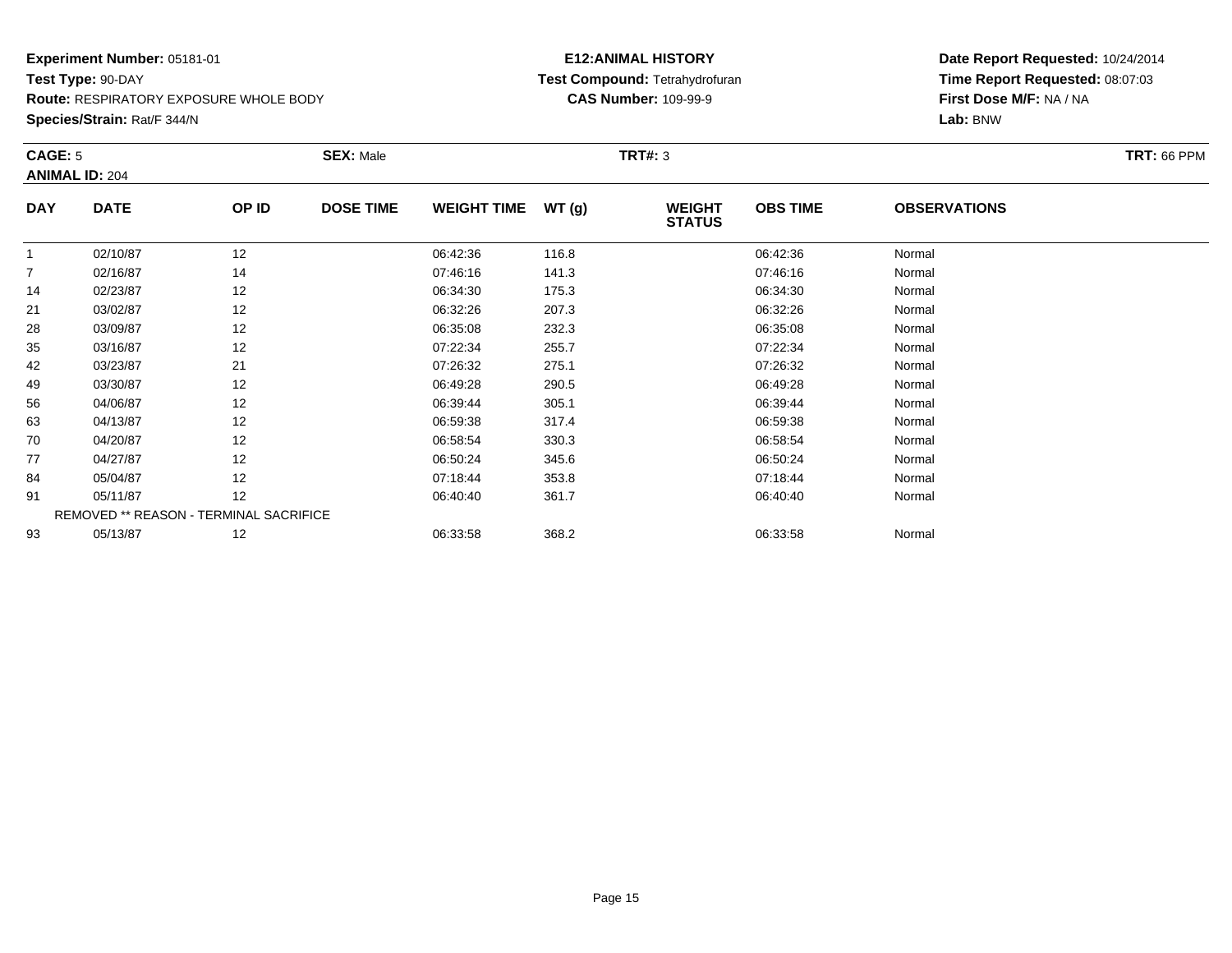**Route:** RESPIRATORY EXPOSURE WHOLE BODY

**Species/Strain:** Rat/F 344/N

# **E12:ANIMAL HISTORY Test Compound:** Tetrahydrofuran**CAS Number:** 109-99-9

| CAGE: 5    |                       |                                        | <b>SEX: Male</b> |                    |       | <b>TRT#: 3</b>                 |                 |                     | <b>TRT: 66 PPM</b> |
|------------|-----------------------|----------------------------------------|------------------|--------------------|-------|--------------------------------|-----------------|---------------------|--------------------|
|            | <b>ANIMAL ID: 205</b> |                                        |                  |                    |       |                                |                 |                     |                    |
| <b>DAY</b> | <b>DATE</b>           | OP ID                                  | <b>DOSE TIME</b> | <b>WEIGHT TIME</b> | WT(g) | <b>WEIGHT</b><br><b>STATUS</b> | <b>OBS TIME</b> | <b>OBSERVATIONS</b> |                    |
|            | 02/10/87              | 12                                     |                  | 06:42:36           | 110.6 |                                | 06:42:36        | Normal              |                    |
|            | 02/16/87              | 14                                     |                  | 07:46:16           | 136.6 |                                | 07:46:16        | Normal              |                    |
| 14         | 02/23/87              | 12                                     |                  | 06:34:30           | 165.0 |                                | 06:34:30        | Normal              |                    |
| 21         | 03/02/87              | 12                                     |                  | 06:32:26           | 193.1 |                                | 06:32:26        | Normal              |                    |
| 28         | 03/09/87              | 12                                     |                  | 06:35:08           | 222.6 |                                | 06:35:08        | Normal              |                    |
| 35         | 03/16/87              | 12                                     |                  | 07:22:34           | 246.4 |                                | 07:22:34        | Normal              |                    |
| 42         | 03/23/87              | 21                                     |                  | 07:26:32           | 261.4 |                                | 07:26:32        | Normal              |                    |
| 49         | 03/30/87              | 12                                     |                  | 06:49:28           | 276.7 |                                | 06:49:28        | Normal              |                    |
| 56         | 04/06/87              | 12                                     |                  | 06:39:44           | 292.9 |                                | 06:39:44        | Normal              |                    |
| 63         | 04/13/87              | 12                                     |                  | 06:59:38           | 303.5 |                                | 06:59:38        | Normal              |                    |
| 70         | 04/20/87              | 12                                     |                  | 06:58:54           | 318.0 |                                | 06:58:54        | Normal              |                    |
| 77         | 04/27/87              | 12                                     |                  | 06:50:24           | 331.2 |                                | 06:50:24        | Normal              |                    |
| 84         | 05/04/87              | 12                                     |                  | 07:18:44           | 340.7 |                                | 07:18:44        | Normal              |                    |
| 91         | 05/11/87              | 12                                     |                  | 06:40:40           | 350.5 |                                | 06:40:40        | Normal              |                    |
|            |                       | REMOVED ** REASON - TERMINAL SACRIFICE |                  |                    |       |                                |                 |                     |                    |
| 93         | 05/13/87              | 12                                     |                  | 06:33:58           | 347.3 |                                | 06:33:58        | Normal              |                    |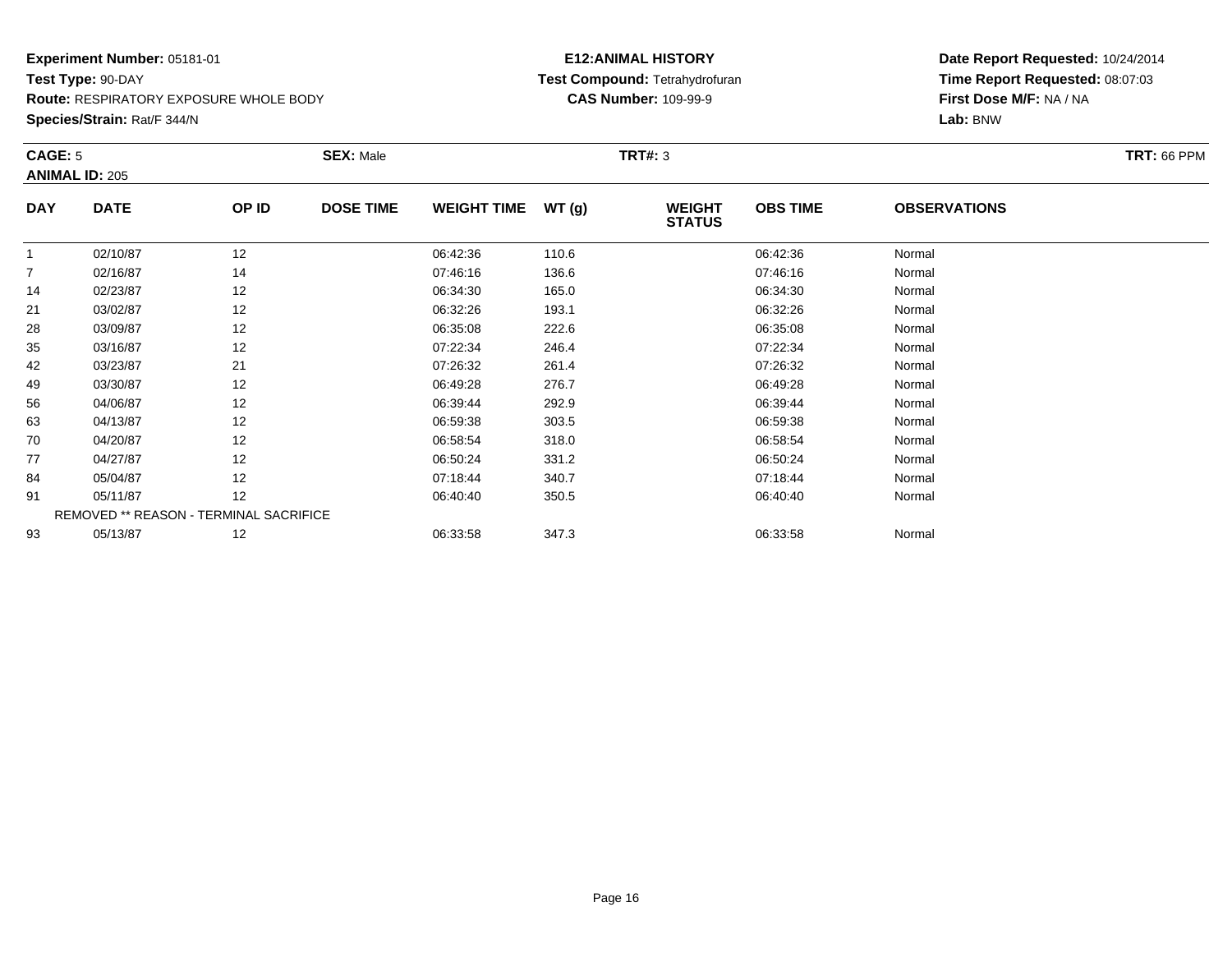**Species/Strain:** Rat/F 344/N

# **E12:ANIMAL HISTORY Test Compound:** Tetrahydrofuran**CAS Number:** 109-99-9

| CAGE: 6        | <b>ANIMAL ID: 206</b>                  |       | <b>SEX: Male</b> |                    |        | <b>TRT#: 3</b>                 |                 |                     | <b>TRT: 66 PPM</b> |
|----------------|----------------------------------------|-------|------------------|--------------------|--------|--------------------------------|-----------------|---------------------|--------------------|
| <b>DAY</b>     | <b>DATE</b>                            | OP ID | <b>DOSE TIME</b> | <b>WEIGHT TIME</b> | WT (g) | <b>WEIGHT</b><br><b>STATUS</b> | <b>OBS TIME</b> | <b>OBSERVATIONS</b> |                    |
|                | 02/10/87                               | 12    |                  | 06:45:58           | 98.1   |                                | 06:45:58        | Normal              |                    |
| $\overline{7}$ | 02/16/87                               | 14    |                  | 07:50:30           | 122.5  |                                | 07:50:30        | Normal              |                    |
| 14             | 02/23/87                               | 12    |                  | 06:46:00           | 151.4  |                                | 06:46:00        | Normal              |                    |
| 21             | 03/02/87                               | 12    |                  | 06:42:28           | 176.4  |                                | 06:42:28        | Normal              |                    |
| 28             | 03/09/87                               | 12    |                  | 06:44:50           | 202.7  |                                | 06:44:50        | Normal              |                    |
| 35             | 03/16/87                               | 12    |                  | 07:25:52           | 229.0  |                                | 07:25:52        | Normal              |                    |
| 42             | 03/23/87                               | 21    |                  | 07:32:16           | 248.3  |                                | 07:32:16        | Normal              |                    |
| 49             | 03/30/87                               | 12    |                  | 07:01:28           | 265.8  |                                | 07:01:28        | Normal              |                    |
| 56             | 04/06/87                               | 12    |                  | 06:48:42           | 284.0  |                                | 06:48:42        | Normal              |                    |
| 63             | 04/13/87                               | 12    |                  | 07:08:44           | 300.1  |                                | 07:08:44        | Normal              |                    |
| 70             | 04/20/87                               | 12    |                  | 07:10:42           | 313.6  |                                | 07:10:42        | Normal              |                    |
| 77             | 04/27/87                               | 12    |                  | 07:01:22           | 327.1  |                                | 07:01:22        | Normal              |                    |
| 84             | 05/04/87                               | 12    |                  | 07:29:10           | 336.8  |                                | 07:29:10        | Normal              |                    |
| 91             | 05/11/87                               | 12    |                  | 06:49:40           | 348.8  |                                | 06:49:40        | Normal              |                    |
|                | REMOVED ** REASON - TERMINAL SACRIFICE |       |                  |                    |        |                                |                 |                     |                    |
| 93             | 05/13/87                               | 12    |                  | 06:37:38           | 352.1  |                                | 06:37:38        | Normal              |                    |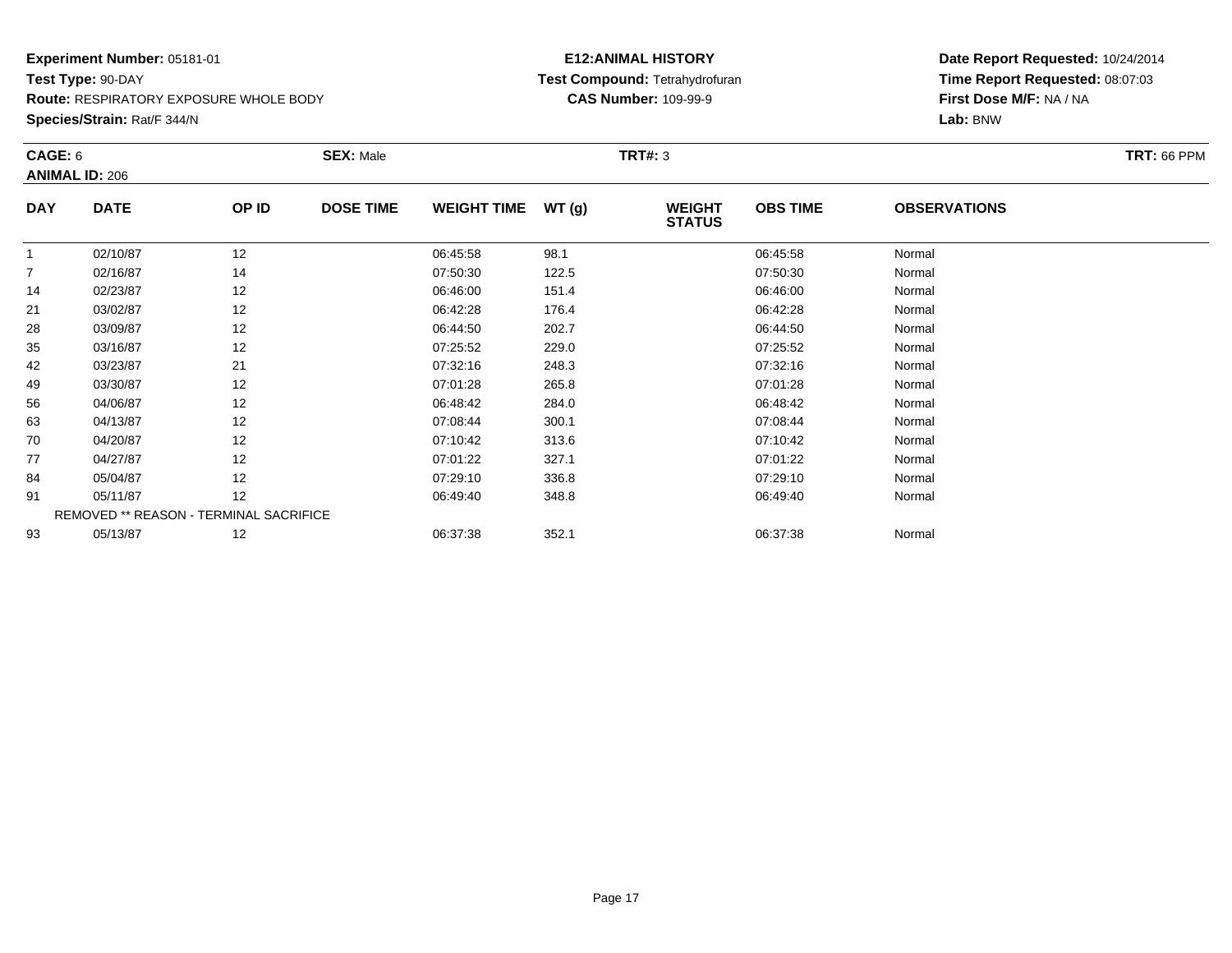**Species/Strain:** Rat/F 344/N

# **E12:ANIMAL HISTORY Test Compound:** Tetrahydrofuran**CAS Number:** 109-99-9

| CAGE: 6        | <b>ANIMAL ID: 207</b>                  |       | <b>SEX: Male</b> |                    |       | <b>TRT#: 3</b>                 |                 |                     | <b>TRT: 66 PPM</b> |
|----------------|----------------------------------------|-------|------------------|--------------------|-------|--------------------------------|-----------------|---------------------|--------------------|
| <b>DAY</b>     | <b>DATE</b>                            | OP ID | <b>DOSE TIME</b> | <b>WEIGHT TIME</b> | WT(g) | <b>WEIGHT</b><br><b>STATUS</b> | <b>OBS TIME</b> | <b>OBSERVATIONS</b> |                    |
|                | 02/10/87                               | 12    |                  | 06:45:58           | 121.6 |                                | 06:45:58        | Normal              |                    |
| $\overline{7}$ | 02/16/87                               | 14    |                  | 07:50:30           | 150.2 |                                | 07:50:30        | Normal              |                    |
| 14             | 02/23/87                               | 12    |                  | 06:46:00           | 182.7 |                                | 06:46:00        | Normal              |                    |
| 21             | 03/02/87                               | 12    |                  | 06:42:28           | 216.9 |                                | 06:42:28        | Normal              |                    |
| 28             | 03/09/87                               | 12    |                  | 06:44:50           | 246.4 |                                | 06:44:50        | Normal              |                    |
| 35             | 03/16/87                               | 12    |                  | 07:25:52           | 268.2 |                                | 07:25:52        | Normal              |                    |
| 42             | 03/23/87                               | 21    |                  | 07:32:16           | 293.9 |                                | 07:32:16        | Normal              |                    |
| 49             | 03/30/87                               | 12    |                  | 07:01:28           | 308.6 |                                | 07:01:28        | Normal              |                    |
| 56             | 04/06/87                               | 12    |                  | 06:48:42           | 326.6 |                                | 06:48:42        | Normal              |                    |
| 63             | 04/13/87                               | 12    |                  | 07:08:44           | 343.3 |                                | 07:08:44        | Normal              |                    |
| 70             | 04/20/87                               | 12    |                  | 07:10:42           | 354.9 |                                | 07:10:42        | Normal              |                    |
| 77             | 04/27/87                               | 12    |                  | 07:01:22           | 371.2 |                                | 07:01:22        | Normal              |                    |
| 84             | 05/04/87                               | 12    |                  | 07:29:10           | 376.9 |                                | 07:29:10        | Normal              |                    |
| 91             | 05/11/87                               | 12    |                  | 06:49:40           | 389.0 |                                | 06:49:40        | Normal              |                    |
|                | REMOVED ** REASON - TERMINAL SACRIFICE |       |                  |                    |       |                                |                 |                     |                    |
| 93             | 05/13/87                               | 12    |                  | 06:37:38           | 389.2 |                                | 06:37:38        | Normal              |                    |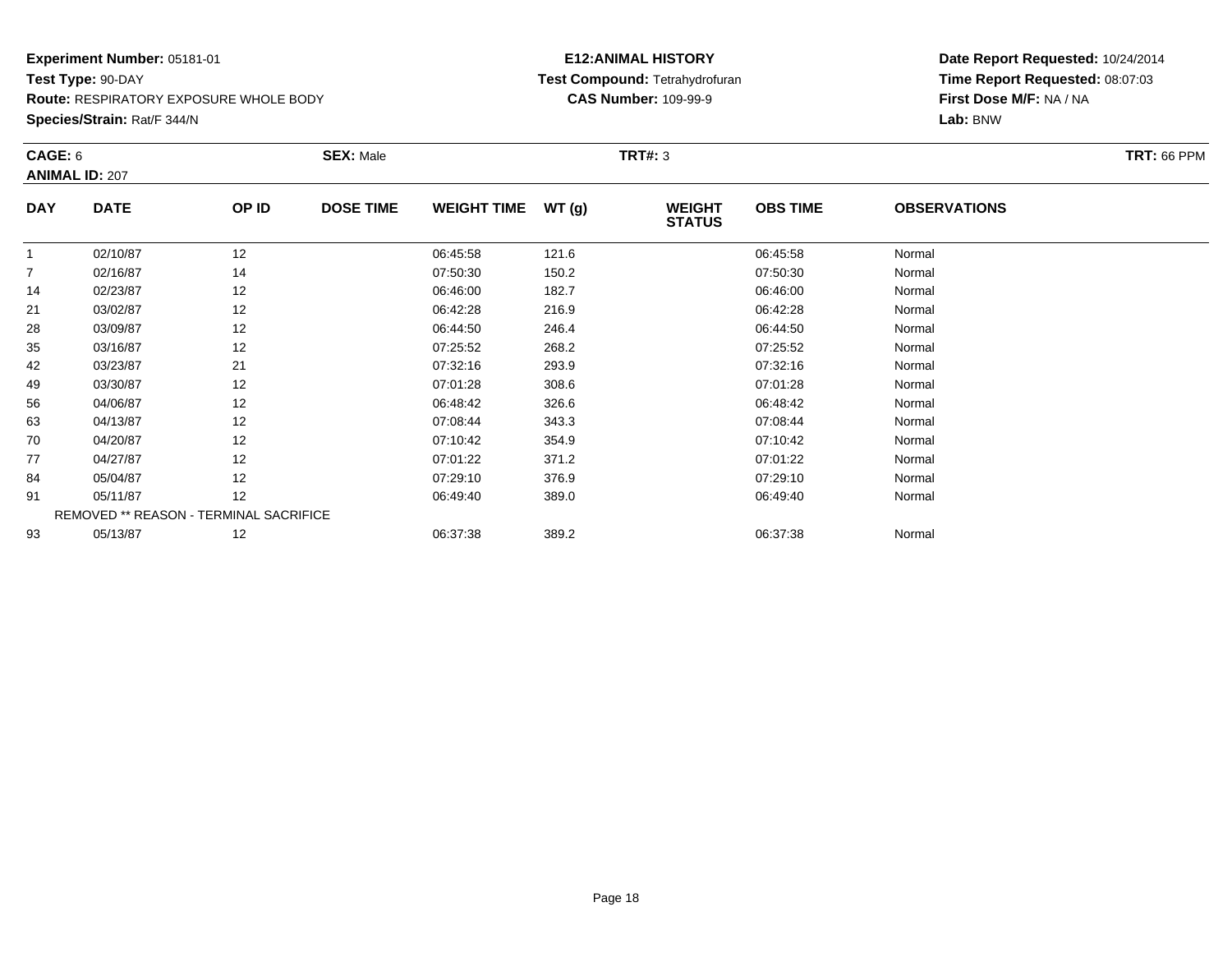**Species/Strain:** Rat/F 344/N

# **E12:ANIMAL HISTORY Test Compound:** Tetrahydrofuran**CAS Number:** 109-99-9

| CAGE: 6        | <b>ANIMAL ID: 208</b>                  |       | <b>SEX: Male</b> |                    |       | <b>TRT#: 3</b>                 |                 |                     | <b>TRT: 66 PPM</b> |
|----------------|----------------------------------------|-------|------------------|--------------------|-------|--------------------------------|-----------------|---------------------|--------------------|
| <b>DAY</b>     | <b>DATE</b>                            | OP ID | <b>DOSE TIME</b> | <b>WEIGHT TIME</b> | WT(g) | <b>WEIGHT</b><br><b>STATUS</b> | <b>OBS TIME</b> | <b>OBSERVATIONS</b> |                    |
|                | 02/10/87                               | 12    |                  | 06:45:58           | 114.4 |                                | 06:45:58        | Normal              |                    |
| $\overline{7}$ | 02/16/87                               | 14    |                  | 07:50:30           | 138.9 |                                | 07:50:30        | Normal              |                    |
| 14             | 02/23/87                               | 12    |                  | 06:46:00           | 170.7 |                                | 06:46:00        | Normal              |                    |
| 21             | 03/02/87                               | 12    |                  | 06:42:28           | 202.7 |                                | 06:42:28        | Normal              |                    |
| 28             | 03/09/87                               | 12    |                  | 06:44:50           | 233.3 |                                | 06:44:50        | Normal              |                    |
| 35             | 03/16/87                               | 12    |                  | 07:25:52           | 256.2 |                                | 07:25:52        | Normal              |                    |
| 42             | 03/23/87                               | 21    |                  | 07:32:16           | 277.3 |                                | 07:32:16        | Normal              |                    |
| 49             | 03/30/87                               | 12    |                  | 07:01:28           | 295.4 |                                | 07:01:28        | Normal              |                    |
| 56             | 04/06/87                               | 12    |                  | 06:48:42           | 316.8 |                                | 06:48:42        | Normal              |                    |
| 63             | 04/13/87                               | 12    |                  | 07:08:44           | 325.7 |                                | 07:08:44        | Normal              |                    |
| 70             | 04/20/87                               | 12    |                  | 07:10:42           | 338.4 |                                | 07:10:42        | Normal              |                    |
| 77             | 04/27/87                               | 12    |                  | 07:01:22           | 351.3 |                                | 07:01:22        | Normal              |                    |
| 84             | 05/04/87                               | 12    |                  | 07:29:10           | 360.0 |                                | 07:29:10        | Normal              |                    |
| 91             | 05/11/87                               | 12    |                  | 06:49:40           | 368.7 |                                | 06:49:40        | Normal              |                    |
|                | REMOVED ** REASON - TERMINAL SACRIFICE |       |                  |                    |       |                                |                 |                     |                    |
| 93             | 05/13/87                               | 12    |                  | 06:37:38           | 368.1 |                                | 06:37:38        | Normal              |                    |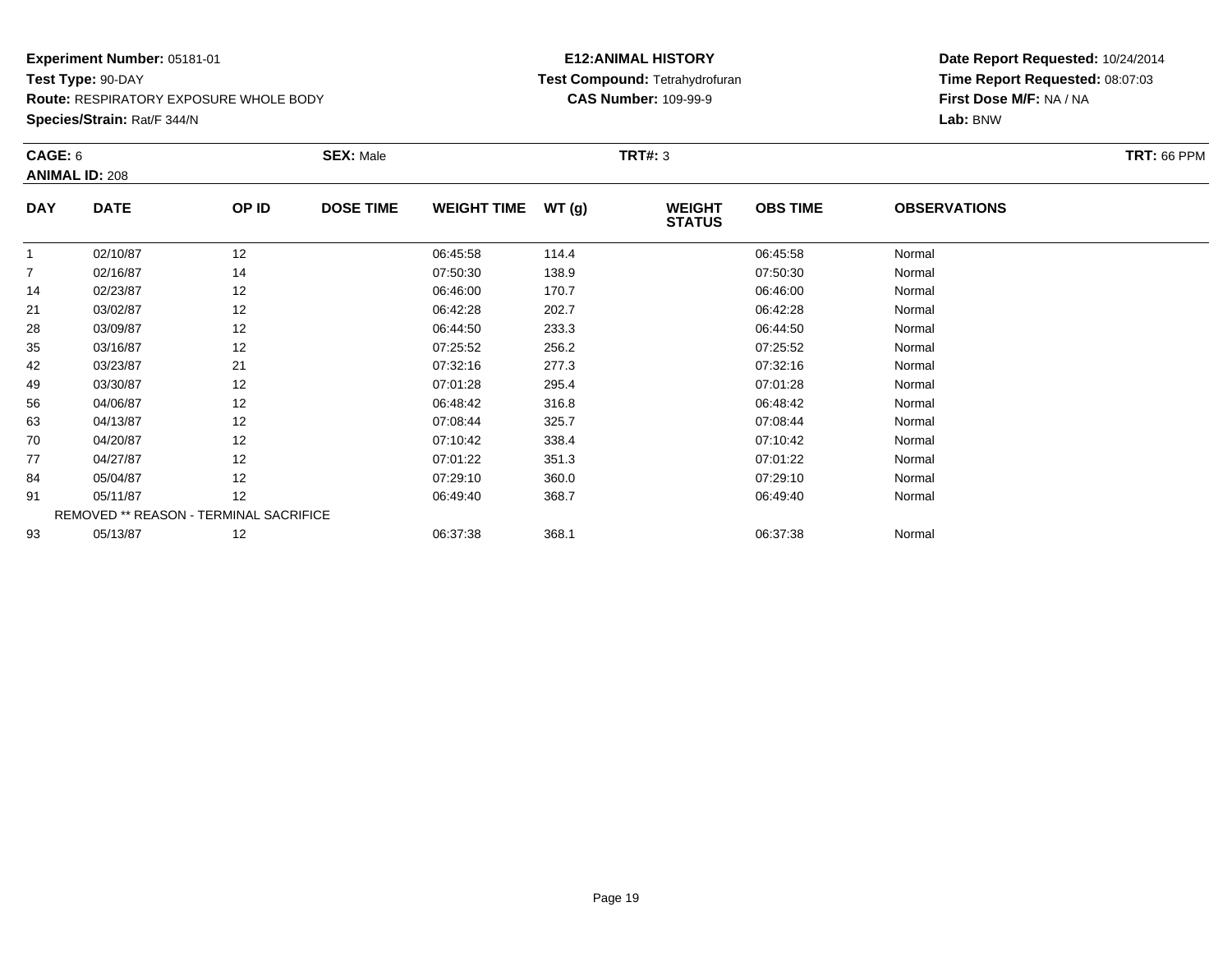**Species/Strain:** Rat/F 344/N

# **E12:ANIMAL HISTORY Test Compound:** Tetrahydrofuran**CAS Number:** 109-99-9

| CAGE: 6        |                                        |       | <b>SEX: Male</b> |                    |       | <b>TRT#: 3</b>                 |                 |                     | <b>TRT: 66 PPM</b> |
|----------------|----------------------------------------|-------|------------------|--------------------|-------|--------------------------------|-----------------|---------------------|--------------------|
|                | <b>ANIMAL ID: 209</b>                  |       |                  |                    |       |                                |                 |                     |                    |
| <b>DAY</b>     | <b>DATE</b>                            | OP ID | <b>DOSE TIME</b> | <b>WEIGHT TIME</b> | WT(g) | <b>WEIGHT</b><br><b>STATUS</b> | <b>OBS TIME</b> | <b>OBSERVATIONS</b> |                    |
| 1              | 02/10/87                               | 12    |                  | 06:45:58           | 100.1 |                                | 06:45:58        | Normal              |                    |
| $\overline{7}$ | 02/16/87                               | 14    |                  | 07:50:30           | 121.8 |                                | 07:50:30        | Normal              |                    |
| 14             | 02/23/87                               | 12    |                  | 06:46:00           | 153.3 |                                | 06:46:00        | Normal              |                    |
| 21             | 03/02/87                               | 12    |                  | 06:42:28           | 180.6 |                                | 06:42:28        | Normal              |                    |
| 28             | 03/09/87                               | 12    |                  | 06:44:50           | 200.4 |                                | 06:44:50        | Normal              |                    |
| 35             | 03/16/87                               | 12    |                  | 07:25:52           | 219.1 |                                | 07:25:52        | Normal              |                    |
| 42             | 03/23/87                               | 21    |                  | 07:32:16           | 235.3 |                                | 07:32:16        | Normal              |                    |
| 49             | 03/30/87                               | 12    |                  | 07:01:28           | 247.4 |                                | 07:01:28        | Normal              |                    |
| 56             | 04/06/87                               | 12    |                  | 06:48:42           | 266.0 |                                | 06:48:42        | Normal              |                    |
| 63             | 04/13/87                               | 12    |                  | 07:08:44           | 281.3 |                                | 07:08:44        | Normal              |                    |
| 70             | 04/20/87                               | 12    |                  | 07:10:42           | 288.4 |                                | 07:10:42        | Normal              |                    |
| 77             | 04/27/87                               | 12    |                  | 07:01:22           | 298.9 |                                | 07:01:22        | Normal              |                    |
| 84             | 05/04/87                               | 12    |                  | 07:29:10           | 304.1 |                                | 07:29:10        | Normal              |                    |
| 91             | 05/11/87                               | 12    |                  | 06:49:40           | 316.9 |                                | 06:49:40        | Normal              |                    |
|                | REMOVED ** REASON - TERMINAL SACRIFICE |       |                  |                    |       |                                |                 |                     |                    |
| 93             | 05/13/87                               | 12    |                  | 06:37:38           | 318.8 |                                | 06:37:38        | Normal              |                    |
|                |                                        |       |                  |                    |       |                                |                 |                     |                    |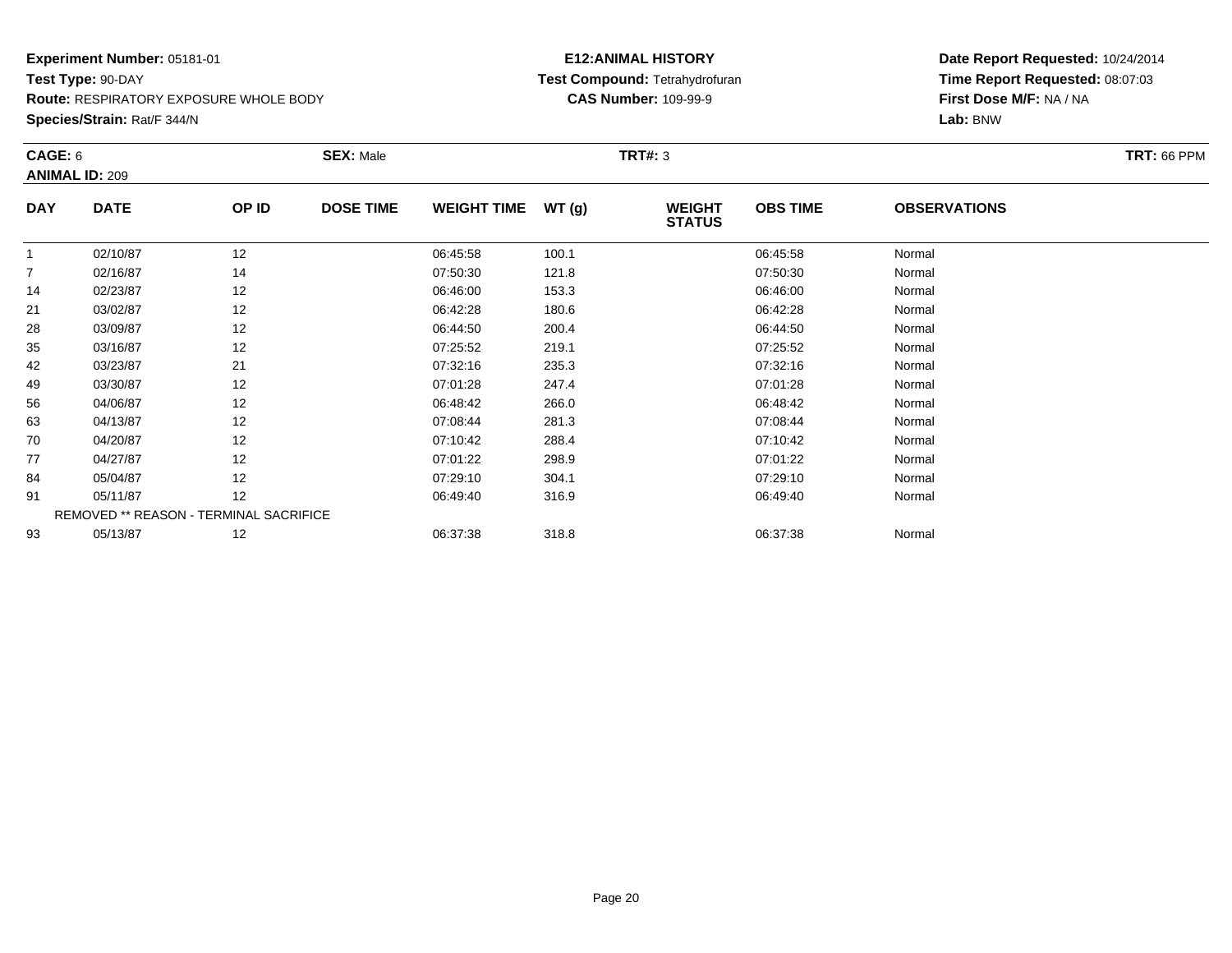**Species/Strain:** Rat/F 344/N

# **E12:ANIMAL HISTORY Test Compound:** Tetrahydrofuran**CAS Number:** 109-99-9

| CAGE: 6        |                                        |       | <b>SEX: Male</b> |                    |       | <b>TRT#: 3</b>                 |                 |                     | <b>TRT: 66 PPM</b> |
|----------------|----------------------------------------|-------|------------------|--------------------|-------|--------------------------------|-----------------|---------------------|--------------------|
|                | <b>ANIMAL ID: 210</b>                  |       |                  |                    |       |                                |                 |                     |                    |
| <b>DAY</b>     | <b>DATE</b>                            | OP ID | <b>DOSE TIME</b> | <b>WEIGHT TIME</b> | WT(g) | <b>WEIGHT</b><br><b>STATUS</b> | <b>OBS TIME</b> | <b>OBSERVATIONS</b> |                    |
| $\mathbf{1}$   | 02/10/87                               | 12    |                  | 06:45:58           | 107.9 |                                | 06:45:58        | Normal              |                    |
| $\overline{7}$ | 02/16/87                               | 14    |                  | 07:50:30           | 129.4 |                                | 07:50:30        | Normal              |                    |
| 14             | 02/23/87                               | 12    |                  | 06:46:00           | 165.6 |                                | 06:46:00        | Normal              |                    |
| 21             | 03/02/87                               | 12    |                  | 06:42:28           | 200.5 |                                | 06:42:28        | Normal              |                    |
| 28             | 03/09/87                               | 12    |                  | 06:44:50           | 225.4 |                                | 06:44:50        | Normal              |                    |
| 35             | 03/16/87                               | 12    |                  | 07:25:52           | 245.4 |                                | 07:25:52        | Normal              |                    |
| 42             | 03/23/87                               | 21    |                  | 07:32:16           | 261.1 |                                | 07:32:16        | Normal              |                    |
| 49             | 03/30/87                               | 12    |                  | 07:01:28           | 277.7 |                                | 07:01:28        | Normal              |                    |
| 56             | 04/06/87                               | 12    |                  | 06:48:42           | 293.1 |                                | 06:48:42        | Normal              |                    |
| 63             | 04/13/87                               | 12    |                  | 07:08:44           | 307.5 |                                | 07:08:44        | Normal              |                    |
| 70             | 04/20/87                               | 12    |                  | 07:10:42           | 322.4 |                                | 07:10:42        | Normal              |                    |
| 77             | 04/27/87                               | 12    |                  | 07:01:22           | 332.8 |                                | 07:01:22        | Normal              |                    |
| 84             | 05/04/87                               | 12    |                  | 07:29:10           | 336.0 |                                | 07:29:10        | Normal              |                    |
| 91             | 05/11/87                               | 12    |                  | 06:49:40           | 352.1 |                                | 06:49:40        | Normal              |                    |
|                | REMOVED ** REASON - TERMINAL SACRIFICE |       |                  |                    |       |                                |                 |                     |                    |
| 93             | 05/13/87                               | 12    |                  | 06:37:38           | 355.8 |                                | 06:37:38        | Normal              |                    |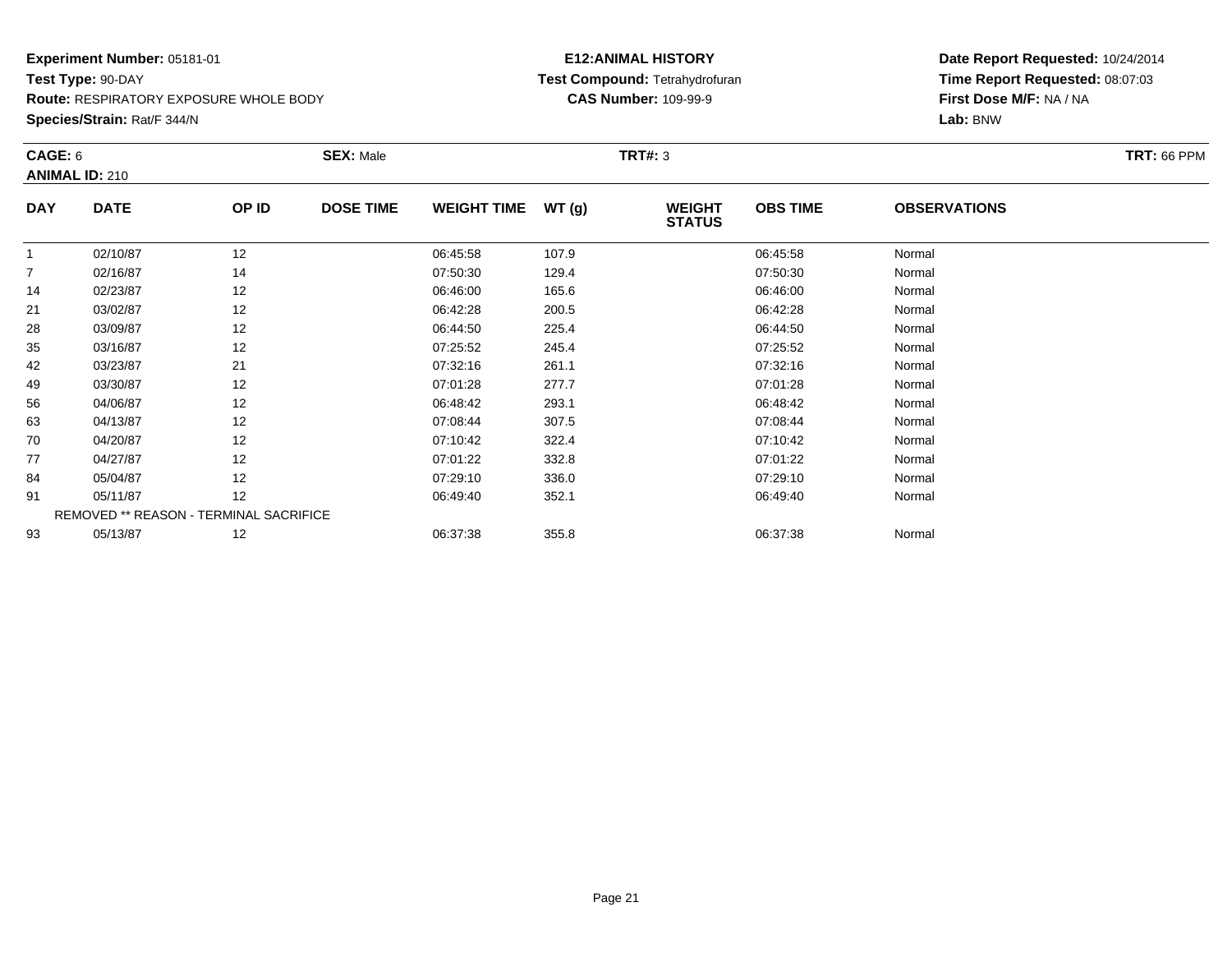**Species/Strain:** Rat/F 344/N

# **E12:ANIMAL HISTORY Test Compound:** Tetrahydrofuran**CAS Number:** 109-99-9

| CAGE: 9        | <b>ANIMAL ID: 401</b>                  |       | <b>SEX: Male</b> |                    |       | <b>TRT#:</b> 5                 |                 |                     | <b>TRT: 200 PPM</b> |
|----------------|----------------------------------------|-------|------------------|--------------------|-------|--------------------------------|-----------------|---------------------|---------------------|
| <b>DAY</b>     | <b>DATE</b>                            | OP ID | <b>DOSE TIME</b> | <b>WEIGHT TIME</b> | WT(g) | <b>WEIGHT</b><br><b>STATUS</b> | <b>OBS TIME</b> | <b>OBSERVATIONS</b> |                     |
| 1              | 02/10/87                               | 12    |                  | 06:52:32           | 100.8 |                                | 06:52:32        | Normal              |                     |
| $\overline{7}$ | 02/16/87                               | 14    |                  | 07:59:42           | 123.8 |                                | 07:59:42        | Normal              |                     |
| 14             | 02/23/87                               | 12    |                  | 06:50:16           | 161.1 |                                | 06:50:16        | Normal              |                     |
| 21             | 03/02/87                               | 12    |                  | 06:46:30           | 190.8 |                                | 06:46:30        | Normal              |                     |
| 28             | 03/09/87                               | 12    |                  | 06:48:52           | 211.1 |                                | 06:48:52        | Normal              |                     |
| 35             | 03/16/87                               | 12    |                  | 07:30:16           | 229.1 |                                | 07:30:16        | Normal              |                     |
| 42             | 03/23/87                               | 21    |                  | 07:56:54           | 237.1 |                                | 07:56:54        | Normal              |                     |
| 49             | 03/30/87                               | 12    |                  | 07:06:32           | 260.1 |                                | 07:06:32        | Normal              |                     |
| 56             | 04/06/87                               | 12    |                  | 06:52:36           | 278.5 |                                | 06:52:36        | Normal              |                     |
| 63             | 04/13/87                               | 12    |                  | 07:12:40           | 289.5 |                                | 07:12:40        | Normal              |                     |
| 70             | 04/20/87                               | 12    |                  | 07:15:20           | 302.6 |                                | 07:15:20        | Normal              |                     |
| 77             | 04/27/87                               | 12    |                  | 07:05:04           | 311.7 |                                | 07:05:04        | Normal              |                     |
| 84             | 05/04/87                               | 12    |                  | 07:32:36           | 318.7 |                                | 07:32:36        | Normal              |                     |
| 91             | 05/11/87                               | 12    |                  | 06:52:42           | 330.8 |                                | 06:52:42        | Normal              |                     |
|                | REMOVED ** REASON - TERMINAL SACRIFICE |       |                  |                    |       |                                |                 |                     |                     |
| 93             | 05/13/87                               | 12    |                  | 06:40:04           | 333.9 |                                | 06:40:04        | Normal              |                     |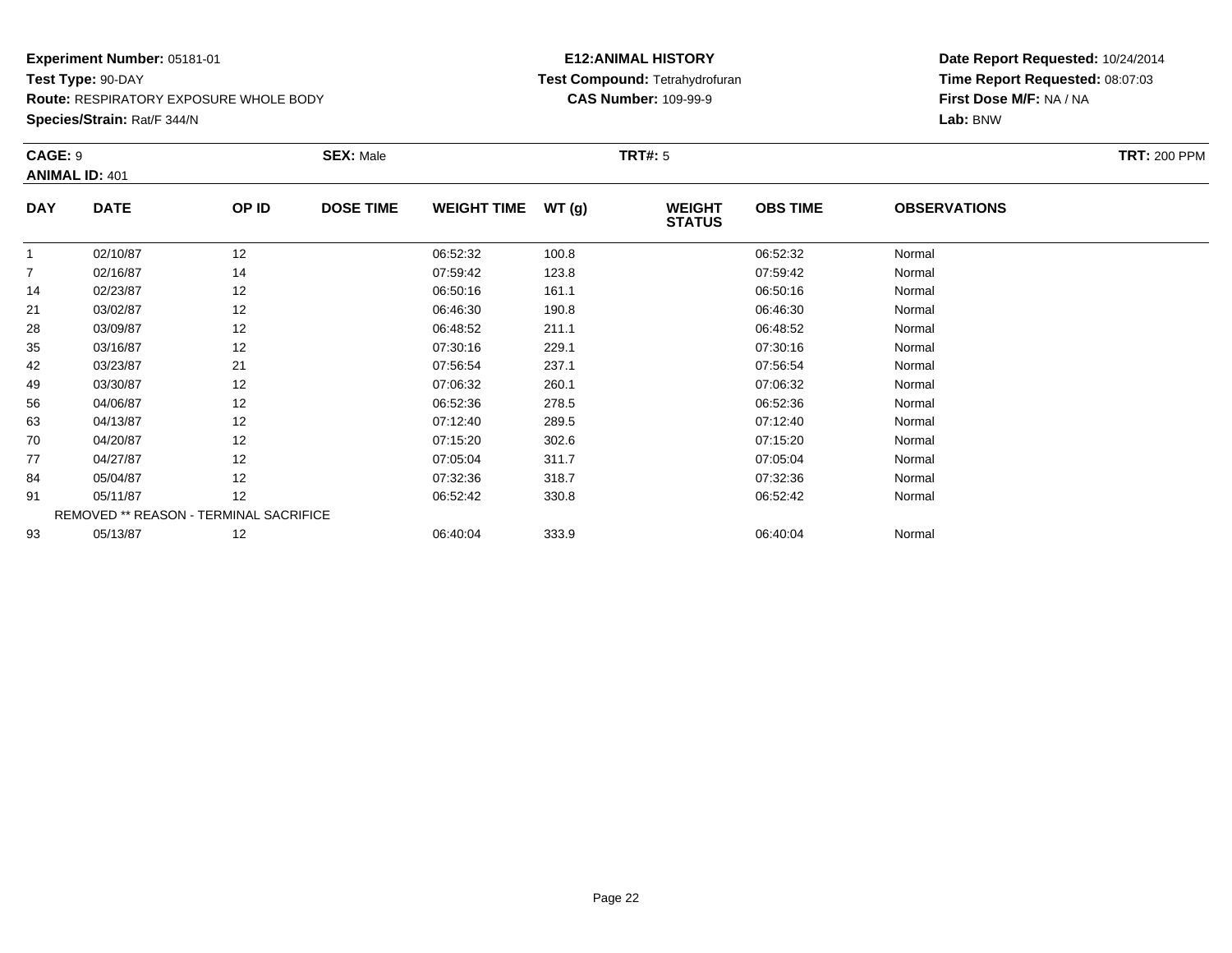**Species/Strain:** Rat/F 344/N

# **E12:ANIMAL HISTORY Test Compound:** Tetrahydrofuran**CAS Number:** 109-99-9

| CAGE: 9        | <b>ANIMAL ID: 402</b>                  |       | <b>SEX: Male</b> |                    |       | <b>TRT#:</b> 5                 |                 |                     | <b>TRT: 200 PPM</b> |
|----------------|----------------------------------------|-------|------------------|--------------------|-------|--------------------------------|-----------------|---------------------|---------------------|
| <b>DAY</b>     | <b>DATE</b>                            | OP ID | <b>DOSE TIME</b> | <b>WEIGHT TIME</b> | WT(g) | <b>WEIGHT</b><br><b>STATUS</b> | <b>OBS TIME</b> | <b>OBSERVATIONS</b> |                     |
|                | 02/10/87                               | 12    |                  | 06:52:32           | 101.4 |                                | 06:52:32        | Normal              |                     |
| $\overline{7}$ | 02/16/87                               | 14    |                  | 07:59:42           | 127.1 |                                | 07:59:42        | Normal              |                     |
| 14             | 02/23/87                               | 12    |                  | 06:50:16           | 168.3 |                                | 06:50:16        | Normal              |                     |
| 21             | 03/02/87                               | 12    |                  | 06:46:30           | 204.7 |                                | 06:46:30        | Normal              |                     |
| 28             | 03/09/87                               | 12    |                  | 06:48:52           | 232.8 |                                | 06:48:52        | Normal              |                     |
| 35             | 03/16/87                               | 12    |                  | 07:30:16           | 253.9 |                                | 07:30:16        | Normal              |                     |
| 42             | 03/23/87                               | 21    |                  | 07:56:54           | 272.9 |                                | 07:56:54        | Normal              |                     |
| 49             | 03/30/87                               | 12    |                  | 07:06:32           | 299.5 |                                | 07:06:32        | Normal              |                     |
| 56             | 04/06/87                               | 12    |                  | 06:52:36           | 320.8 |                                | 06:52:36        | Normal              |                     |
| 63             | 04/13/87                               | 12    |                  | 07:12:40           | 333.4 |                                | 07:12:40        | Normal              |                     |
| 70             | 04/20/87                               | 12    |                  | 07:15:20           | 343.5 |                                | 07:15:20        | Normal              |                     |
| 77             | 04/27/87                               | 12    |                  | 07:05:04           | 360.6 |                                | 07:05:04        | Normal              |                     |
| 84             | 05/04/87                               | 12    |                  | 07:32:36           | 357.8 |                                | 07:32:36        | Normal              |                     |
| 91             | 05/11/87                               | 12    |                  | 06:52:42           | 377.3 |                                | 06:52:42        | Normal              |                     |
|                | REMOVED ** REASON - TERMINAL SACRIFICE |       |                  |                    |       |                                |                 |                     |                     |
| 93             | 05/13/87                               | 12    |                  | 06:40:04           | 379.1 |                                | 06:40:04        | Normal              |                     |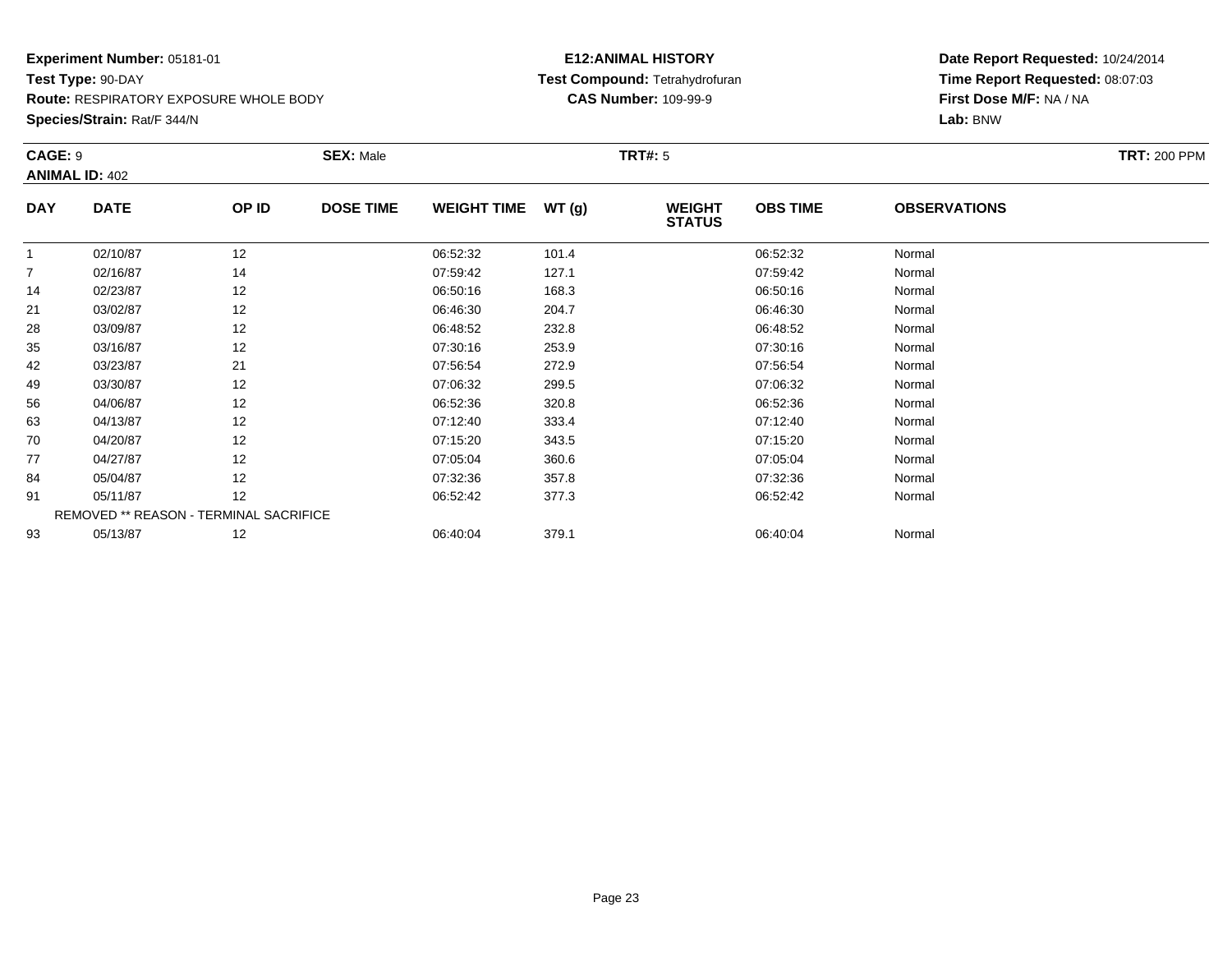**Species/Strain:** Rat/F 344/N

# **E12:ANIMAL HISTORY Test Compound:** Tetrahydrofuran**CAS Number:** 109-99-9

|                | <b>CAGE: 9</b><br><b>ANIMAL ID: 403</b> |       | <b>SEX: Male</b> |                    |       | <b>TRT#: 5</b>                 | <b>TRT: 200 PPM</b> |                     |  |
|----------------|-----------------------------------------|-------|------------------|--------------------|-------|--------------------------------|---------------------|---------------------|--|
| <b>DAY</b>     | <b>DATE</b>                             | OP ID | <b>DOSE TIME</b> | <b>WEIGHT TIME</b> | WT(g) | <b>WEIGHT</b><br><b>STATUS</b> | <b>OBS TIME</b>     | <b>OBSERVATIONS</b> |  |
| 1              | 02/10/87                                | 12    |                  | 06:52:32           | 92.0  |                                | 06:52:32            | Normal              |  |
| $\overline{7}$ | 02/16/87                                | 14    |                  | 07:59:42           | 111.9 |                                | 07:59:42            | Normal              |  |
| 14             | 02/23/87                                | 12    |                  | 06:50:16           | 141.6 |                                | 06:50:16            | Normal              |  |
| 21             | 03/02/87                                | 12    |                  | 06:46:30           | 174.2 |                                | 06:46:30            | Normal              |  |
| 28             | 03/09/87                                | 12    |                  | 06:48:52           | 196.3 |                                | 06:48:52            | Normal              |  |
| 35             | 03/16/87                                | 12    |                  | 07:30:16           | 216.4 |                                | 07:30:16            | Normal              |  |
| 42             | 03/23/87                                | 21    |                  | 07:56:54           | 241.7 |                                | 07:56:54            | Normal              |  |
| 49             | 03/30/87                                | 12    |                  | 07:06:32           | 244.0 |                                | 07:06:32            | Normal              |  |
| 56             | 04/06/87                                | 12    |                  | 06:52:36           | 262.6 |                                | 06:52:36            | Normal              |  |
| 63             | 04/13/87                                | 12    |                  | 07:12:40           | 273.1 |                                | 07:12:40            | Normal              |  |
| 70             | 04/20/87                                | 12    |                  | 07:15:20           | 280.7 |                                | 07:15:20            | Normal              |  |
| 77             | 04/27/87                                | 12    |                  | 07:05:04           | 294.5 |                                | 07:05:04            | Normal              |  |
| 84             | 05/04/87                                | 12    |                  | 07:32:36           | 299.9 |                                | 07:32:36            | Normal              |  |
| 91             | 05/11/87                                | 12    |                  | 06:52:42           | 311.9 |                                | 06:52:42            | Normal              |  |
|                | REMOVED ** REASON - TERMINAL SACRIFICE  |       |                  |                    |       |                                |                     |                     |  |
| 93             | 05/13/87                                | 12    |                  | 06:40:04           | 312.1 |                                | 06:40:04            | Normal              |  |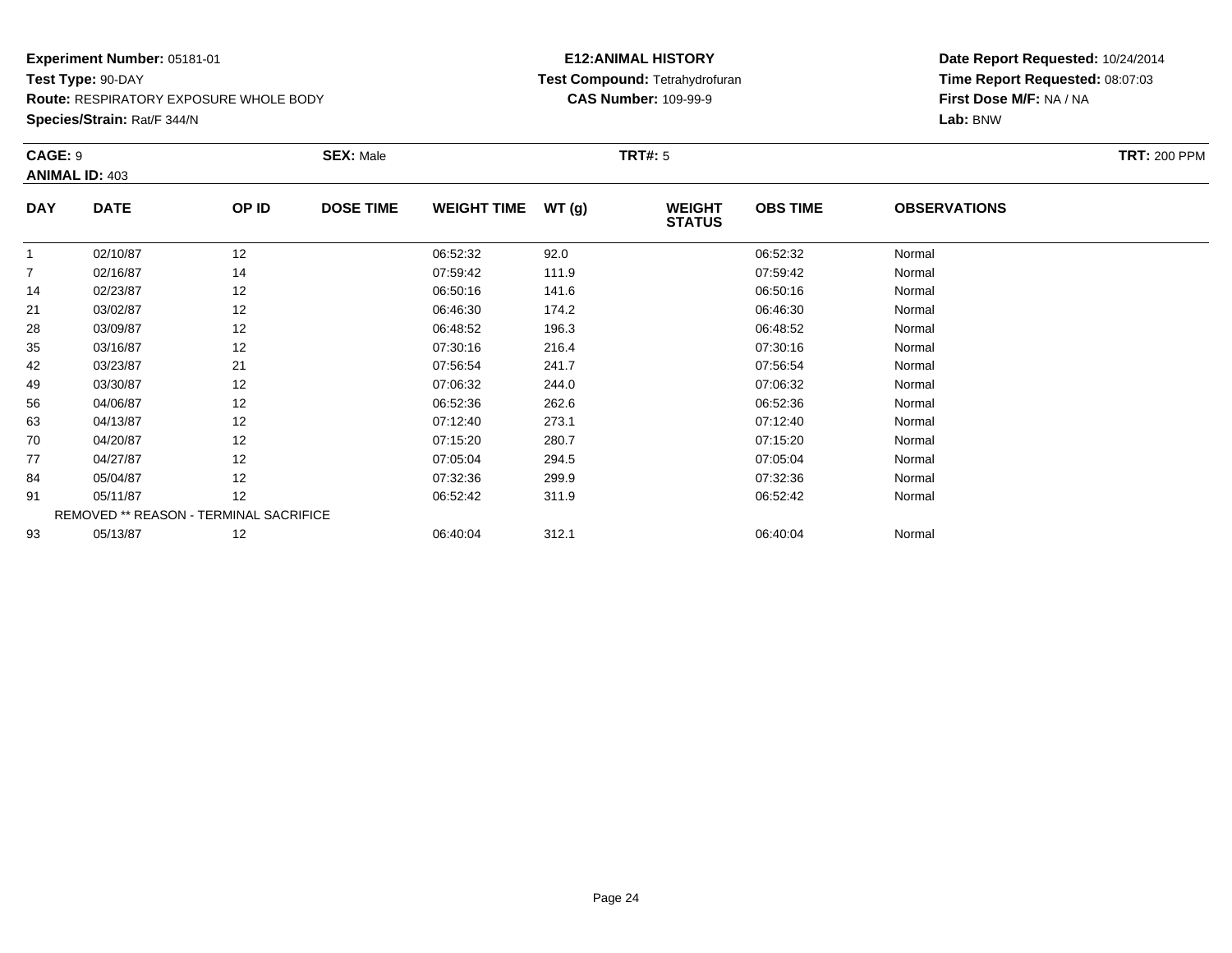**Species/Strain:** Rat/F 344/N

# **E12:ANIMAL HISTORY Test Compound:** Tetrahydrofuran**CAS Number:** 109-99-9

| CAGE: 9<br><b>ANIMAL ID: 404</b> |                                        |       | <b>SEX: Male</b> |                    |       | <b>TRT#:</b> 5                 |                 |                     | <b>TRT: 200 PPM</b> |
|----------------------------------|----------------------------------------|-------|------------------|--------------------|-------|--------------------------------|-----------------|---------------------|---------------------|
| <b>DAY</b>                       | <b>DATE</b>                            | OP ID | <b>DOSE TIME</b> | <b>WEIGHT TIME</b> | WT(g) | <b>WEIGHT</b><br><b>STATUS</b> | <b>OBS TIME</b> | <b>OBSERVATIONS</b> |                     |
|                                  | 02/10/87                               | 12    |                  | 06:52:32           | 115.5 |                                | 06:52:32        | Normal              |                     |
| $\overline{7}$                   | 02/16/87                               | 14    |                  | 07:59:42           | 139.9 |                                | 07:59:42        | Normal              |                     |
| 14                               | 02/23/87                               | 12    |                  | 06:50:16           | 176.6 |                                | 06:50:16        | Normal              |                     |
| 21                               | 03/02/87                               | 12    |                  | 06:46:30           | 210.7 |                                | 06:46:30        | Normal              |                     |
| 28                               | 03/09/87                               | 12    |                  | 06:48:52           | 240.2 |                                | 06:48:52        | Normal              |                     |
| 35                               | 03/16/87                               | 12    |                  | 07:30:16           | 260.5 |                                | 07:30:16        | Normal              |                     |
| 42                               | 03/23/87                               | 21    |                  | 07:56:54           | 265.5 |                                | 07:56:54        | Normal              |                     |
| 49                               | 03/30/87                               | 12    |                  | 07:06:32           | 297.6 |                                | 07:06:32        | Normal              |                     |
| 56                               | 04/06/87                               | 12    |                  | 06:52:36           | 314.7 |                                | 06:52:36        | Normal              |                     |
| 63                               | 04/13/87                               | 12    |                  | 07:12:40           | 333.1 |                                | 07:12:40        | Normal              |                     |
| 70                               | 04/20/87                               | 12    |                  | 07:15:20           | 344.5 |                                | 07:15:20        | Normal              |                     |
| 77                               | 04/27/87                               | 12    |                  | 07:05:04           | 363.9 |                                | 07:05:04        | Normal              |                     |
| 84                               | 05/04/87                               | 12    |                  | 07:32:36           | 371.1 |                                | 07:32:36        | Normal              |                     |
| 91                               | 05/11/87                               | 12    |                  | 06:52:42           | 380.8 |                                | 06:52:42        | Normal              |                     |
|                                  | REMOVED ** REASON - TERMINAL SACRIFICE |       |                  |                    |       |                                |                 |                     |                     |
| 93                               | 05/13/87                               | 12    |                  | 06:40:04           | 381.6 |                                | 06:40:04        | Normal              |                     |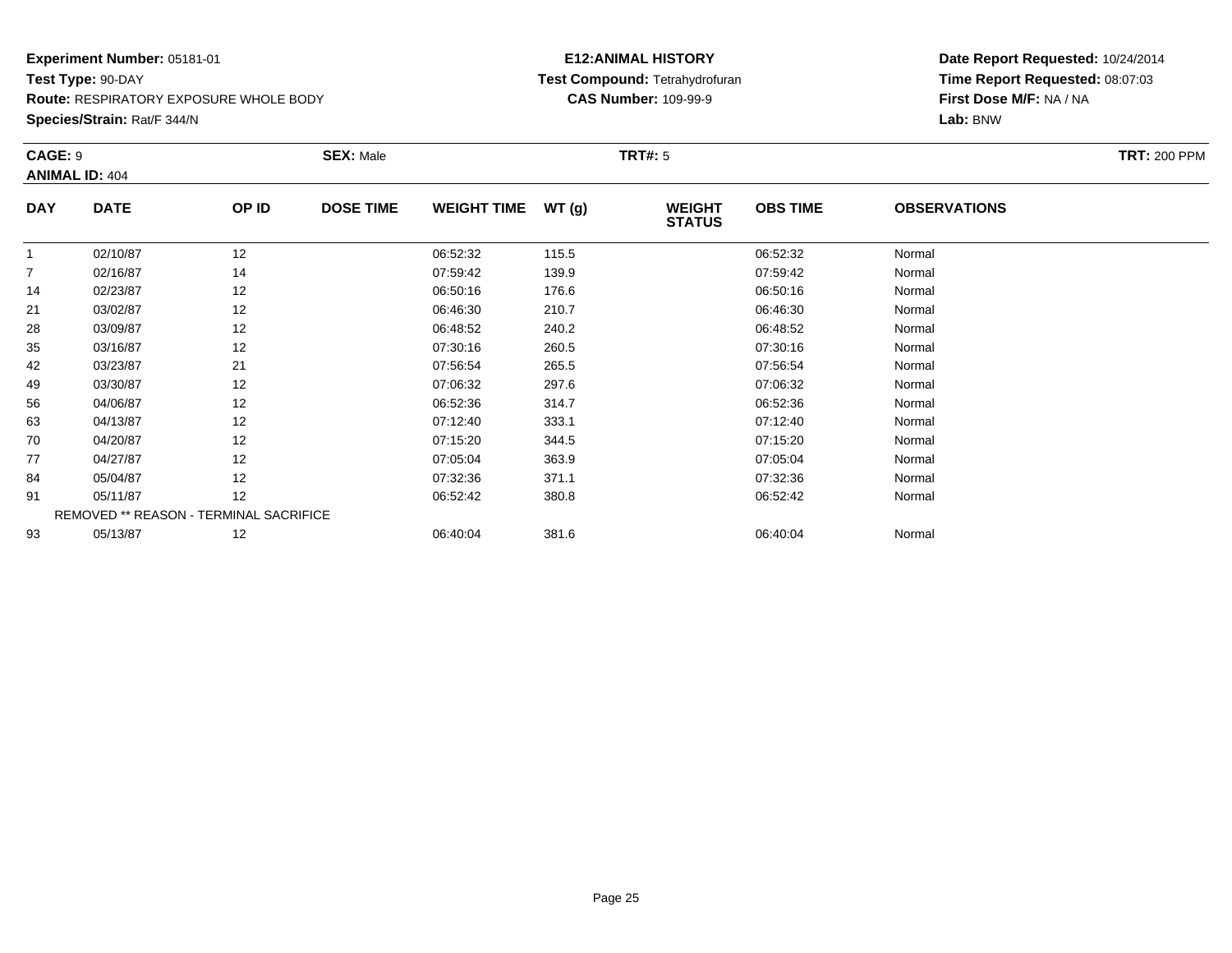**Species/Strain:** Rat/F 344/N

# **E12:ANIMAL HISTORY Test Compound:** Tetrahydrofuran**CAS Number:** 109-99-9

| <b>CAGE: 9</b><br><b>ANIMAL ID: 405</b> |                                        | <b>SEX: Male</b> |                  |                    | <b>TRT#: 5</b> | <b>TRT: 200 PPM</b>            |                 |                     |  |
|-----------------------------------------|----------------------------------------|------------------|------------------|--------------------|----------------|--------------------------------|-----------------|---------------------|--|
| <b>DAY</b>                              | <b>DATE</b>                            | OP ID            | <b>DOSE TIME</b> | <b>WEIGHT TIME</b> | WT(g)          | <b>WEIGHT</b><br><b>STATUS</b> | <b>OBS TIME</b> | <b>OBSERVATIONS</b> |  |
| 1                                       | 02/10/87                               | 12               |                  | 06:52:32           | 120.0          |                                | 06:52:32        | Normal              |  |
| $\overline{7}$                          | 02/16/87                               | 14               |                  | 07:59:42           | 148.4          |                                | 07:59:42        | Normal              |  |
| 14                                      | 02/23/87                               | 12               |                  | 06:50:16           | 199.5          |                                | 06:50:16        | Normal              |  |
| 21                                      | 03/02/87                               | 12               |                  | 06:46:30           | 240.3          |                                | 06:46:30        | Normal              |  |
| 28                                      | 03/09/87                               | 12               |                  | 06:48:52           | 273.5          |                                | 06:48:52        | Normal              |  |
| 35                                      | 03/16/87                               | 12               |                  | 07:30:16           | 295.6          |                                | 07:30:16        | Normal              |  |
| 42                                      | 03/23/87                               | 21               |                  | 07:56:54           | 316.2          |                                | 07:56:54        | Normal              |  |
| 49                                      | 03/30/87                               | 12               |                  | 07:06:32           | 335.4          |                                | 07:06:32        | Normal              |  |
| 56                                      | 04/06/87                               | 12               |                  | 06:52:36           | 350.2          |                                | 06:52:36        | Normal              |  |
| 63                                      | 04/13/87                               | 12               |                  | 07:12:40           | 364.3          |                                | 07:12:40        | Normal              |  |
| 70                                      | 04/20/87                               | 12               |                  | 07:15:20           | 377.6          |                                | 07:15:20        | Normal              |  |
| 77                                      | 04/27/87                               | 12               |                  | 07:05:04           | 395.7          |                                | 07:05:04        | Normal              |  |
| 84                                      | 05/04/87                               | 12               |                  | 07:32:36           | 406.3          |                                | 07:32:36        | Normal              |  |
| 91                                      | 05/11/87                               | 12               |                  | 06:52:42           | 417.3          |                                | 06:52:42        | Normal              |  |
|                                         | REMOVED ** REASON - TERMINAL SACRIFICE |                  |                  |                    |                |                                |                 |                     |  |
| 93                                      | 05/13/87                               | 12               |                  | 06:40:04           | 422.0          |                                | 06:40:04        | Normal              |  |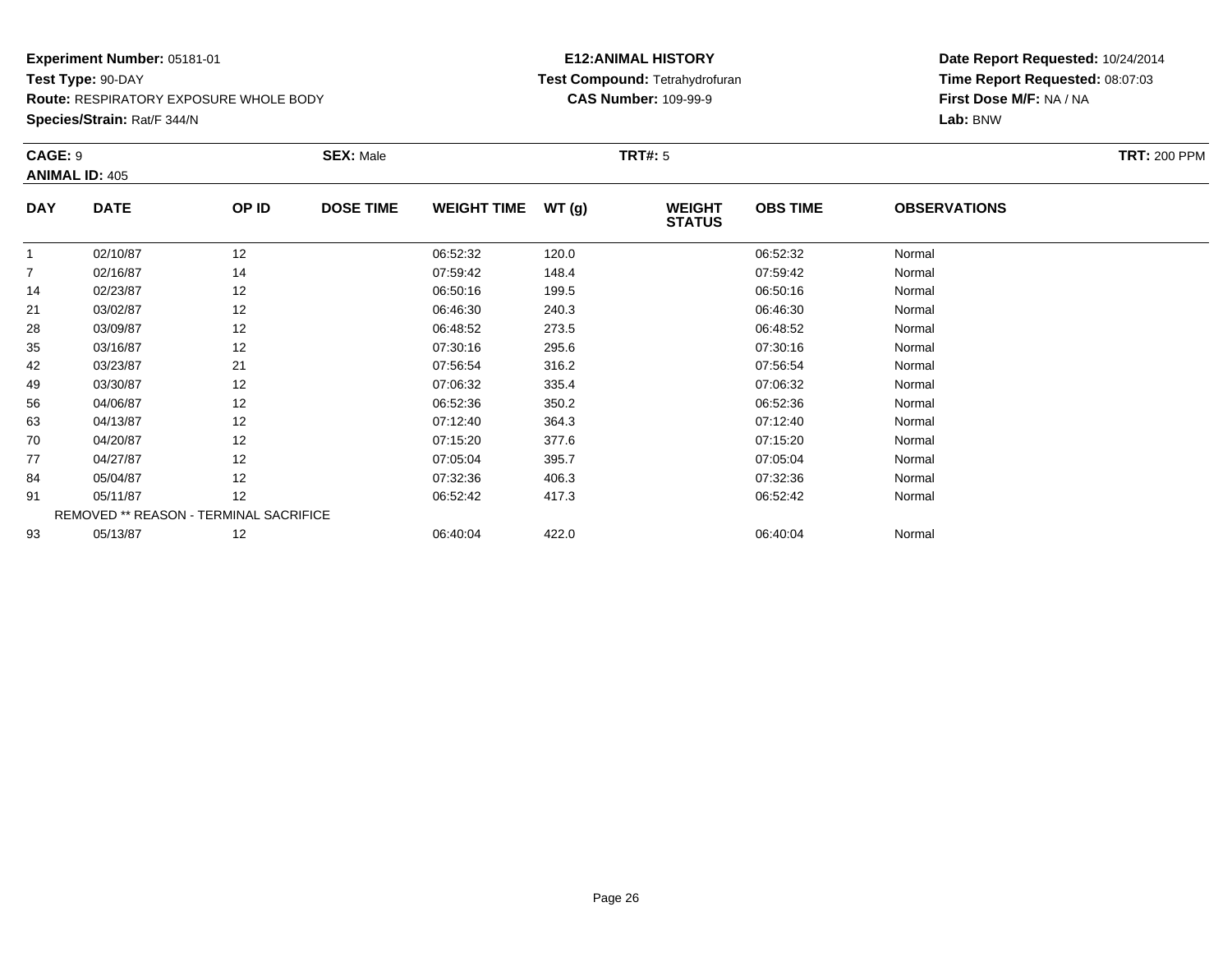**Route:** RESPIRATORY EXPOSURE WHOLE BODY

**Species/Strain:** Rat/F 344/N

# **E12:ANIMAL HISTORY Test Compound:** Tetrahydrofuran**CAS Number:** 109-99-9

|                | <b>CAGE: 10</b>                        |       | <b>SEX: Male</b> |                    |       | <b>TRT#:</b> 5                 | <b>TRT: 200 PPM</b> |                     |  |
|----------------|----------------------------------------|-------|------------------|--------------------|-------|--------------------------------|---------------------|---------------------|--|
|                | <b>ANIMAL ID: 406</b>                  |       |                  |                    |       |                                |                     |                     |  |
| <b>DAY</b>     | <b>DATE</b>                            | OP ID | <b>DOSE TIME</b> | <b>WEIGHT TIME</b> | WT(g) | <b>WEIGHT</b><br><b>STATUS</b> | <b>OBS TIME</b>     | <b>OBSERVATIONS</b> |  |
|                | 02/10/87                               | 12    |                  | 06:55:24           | 113.2 |                                | 06:55:24            | Normal              |  |
| $\overline{7}$ | 02/16/87                               | 14    |                  | 08:04:24           | 133.8 |                                | 08:04:24            | Normal              |  |
| 14             | 02/23/87                               | 12    |                  | 06:58:06           | 167.7 |                                | 06:58:06            | Normal              |  |
| 21             | 03/02/87                               | 12    |                  | 06:55:40           | 202.4 |                                | 06:55:40            | Normal              |  |
| 28             | 03/09/87                               | 12    |                  | 06:57:58           | 231.9 |                                | 06:57:58            | Normal              |  |
| 35             | 03/16/87                               | 12    |                  | 07:32:56           | 254.9 |                                | 07:32:56            | Normal              |  |
| 42             | 03/23/87                               | 21    |                  | 08:03:18           | 259.7 |                                | 08:03:18            | Normal              |  |
| 49             | 03/30/87                               | 12    |                  | 07:17:48           | 291.9 |                                | 07:17:48            | Normal              |  |
| 56             | 04/06/87                               | 12    |                  | 07:01:34           | 309.9 |                                | 07:01:34            | Normal              |  |
| 63             | 04/13/87                               | 12    |                  | 07:22:16           | 321.9 |                                | 07:22:16            | Normal              |  |
| 70             | 04/20/87                               | 12    |                  | 07:18:12           | 334.6 |                                | 07:18:12            | Normal              |  |
| 77             | 04/27/87                               | 12    |                  | 07:14:02           | 347.6 |                                | 07:14:02            | Normal              |  |
| 84             | 05/04/87                               | 12    |                  | 07:41:26           | 354.6 |                                | 07:41:26            | Normal              |  |
| 91             | 05/11/87                               | 12    |                  | 07:01:24           | 366.5 |                                | 07:01:24            | Normal              |  |
|                | REMOVED ** REASON - TERMINAL SACRIFICE |       |                  |                    |       |                                |                     |                     |  |
| 93             | 05/13/87                               | 12    |                  | 06:43:42           | 368.2 |                                | 06:43:42            | Normal              |  |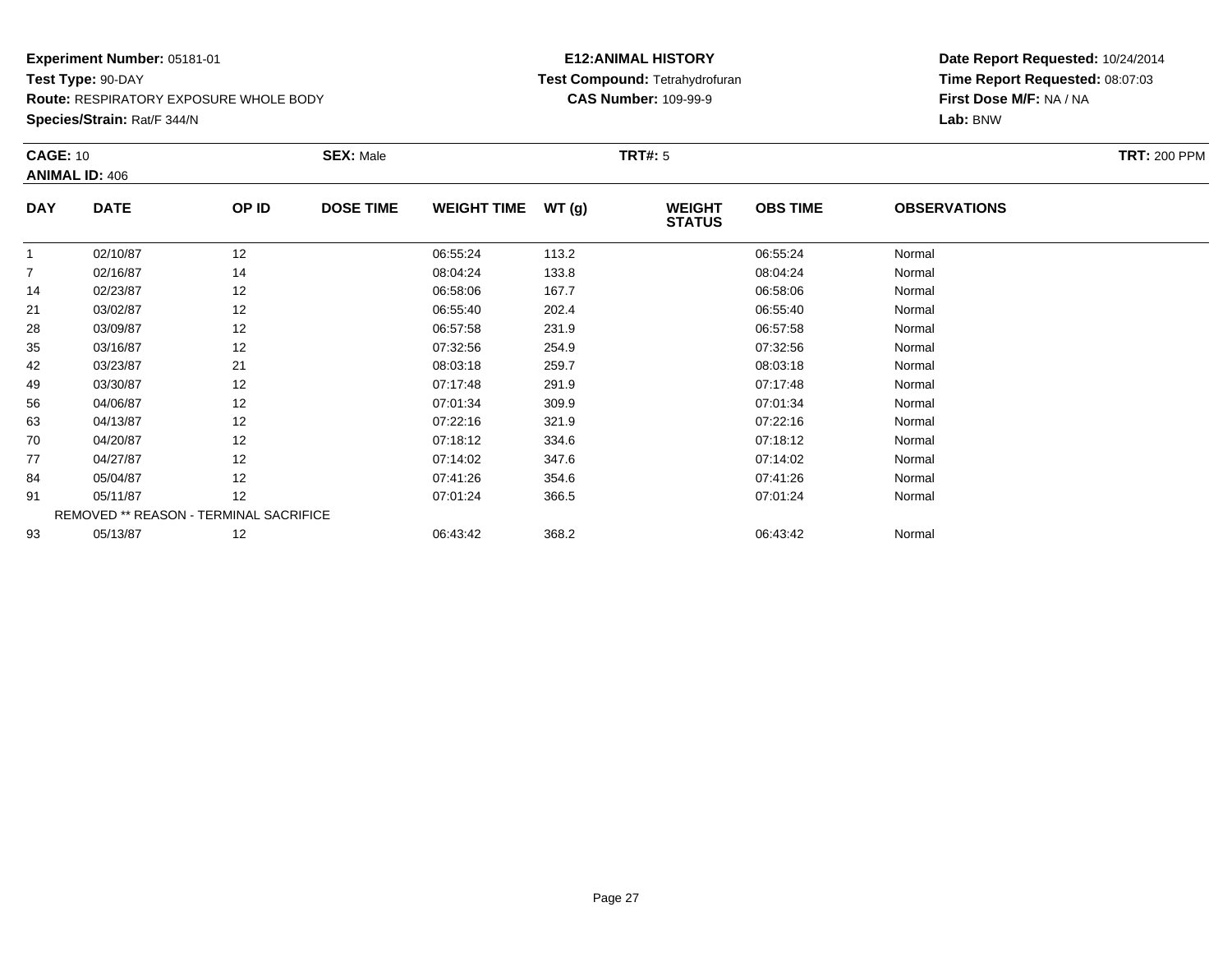**Route:** RESPIRATORY EXPOSURE WHOLE BODY

**Species/Strain:** Rat/F 344/N

# **E12:ANIMAL HISTORY Test Compound:** Tetrahydrofuran**CAS Number:** 109-99-9

| <b>TRT: 200 PPM</b> |
|---------------------|
|                     |
|                     |
|                     |
|                     |
|                     |
|                     |
|                     |
|                     |
|                     |
|                     |
|                     |
|                     |
|                     |
|                     |
|                     |
|                     |
|                     |
|                     |
|                     |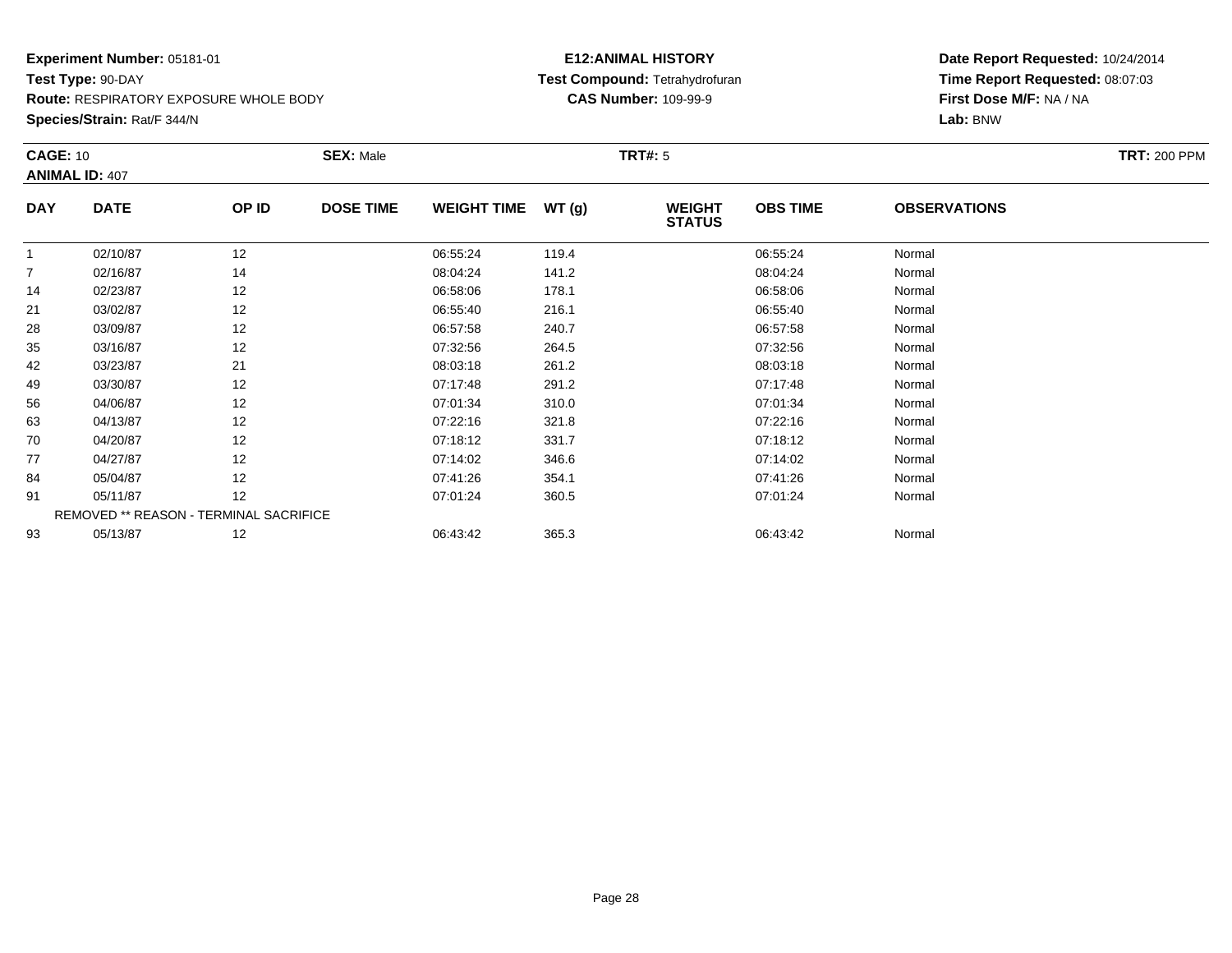**Route:** RESPIRATORY EXPOSURE WHOLE BODY

**Species/Strain:** Rat/F 344/N

# **E12:ANIMAL HISTORY Test Compound:** Tetrahydrofuran**CAS Number:** 109-99-9

|                | <b>CAGE: 10</b>       |                                        | <b>SEX: Male</b> |                    |       | <b>TRT#:</b> 5                 | <b>TRT: 200 PPM</b> |                     |  |
|----------------|-----------------------|----------------------------------------|------------------|--------------------|-------|--------------------------------|---------------------|---------------------|--|
|                | <b>ANIMAL ID: 408</b> |                                        |                  |                    |       |                                |                     |                     |  |
| <b>DAY</b>     | <b>DATE</b>           | OP ID                                  | <b>DOSE TIME</b> | <b>WEIGHT TIME</b> | WT(g) | <b>WEIGHT</b><br><b>STATUS</b> | <b>OBS TIME</b>     | <b>OBSERVATIONS</b> |  |
| $\overline{1}$ | 02/10/87              | 12                                     |                  | 06:55:24           | 103.9 |                                | 06:55:24            | Normal              |  |
| 7              | 02/16/87              | 14                                     |                  | 08:04:24           | 125.6 |                                | 08:04:24            | Normal              |  |
| 14             | 02/23/87              | 12                                     |                  | 06:58:06           | 163.0 |                                | 06:58:06            | Normal              |  |
| 21             | 03/02/87              | 12                                     |                  | 06:55:40           | 191.4 |                                | 06:55:40            | Normal              |  |
| 28             | 03/09/87              | 12                                     |                  | 06:57:58           | 221.0 |                                | 06:57:58            | Normal              |  |
| 35             | 03/16/87              | 12                                     |                  | 07:32:56           | 242.5 |                                | 07:32:56            | Normal              |  |
| 42             | 03/23/87              | 21                                     |                  | 08:03:18           | 249.5 |                                | 08:03:18            | Normal              |  |
| 49             | 03/30/87              | 12                                     |                  | 07:17:48           | 277.7 |                                | 07:17:48            | Normal              |  |
| 56             | 04/06/87              | 12                                     |                  | 07:01:34           | 296.2 |                                | 07:01:34            | Normal              |  |
| 63             | 04/13/87              | 12                                     |                  | 07:22:16           | 310.5 |                                | 07:22:16            | Normal              |  |
| 70             | 04/20/87              | 12                                     |                  | 07:18:12           | 323.3 |                                | 07:18:12            | Normal              |  |
| 77             | 04/27/87              | 12                                     |                  | 07:14:02           | 333.8 |                                | 07:14:02            | Normal              |  |
| 84             | 05/04/87              | 12                                     |                  | 07:41:26           | 340.8 |                                | 07:41:26            | Normal              |  |
| 91             | 05/11/87              | 12                                     |                  | 07:01:24           | 348.5 |                                | 07:01:24            | Normal              |  |
|                |                       | REMOVED ** REASON - TERMINAL SACRIFICE |                  |                    |       |                                |                     |                     |  |
| 93             | 05/13/87              | 12                                     |                  | 06:43:42           | 352.1 |                                | 06:43:42            | Normal              |  |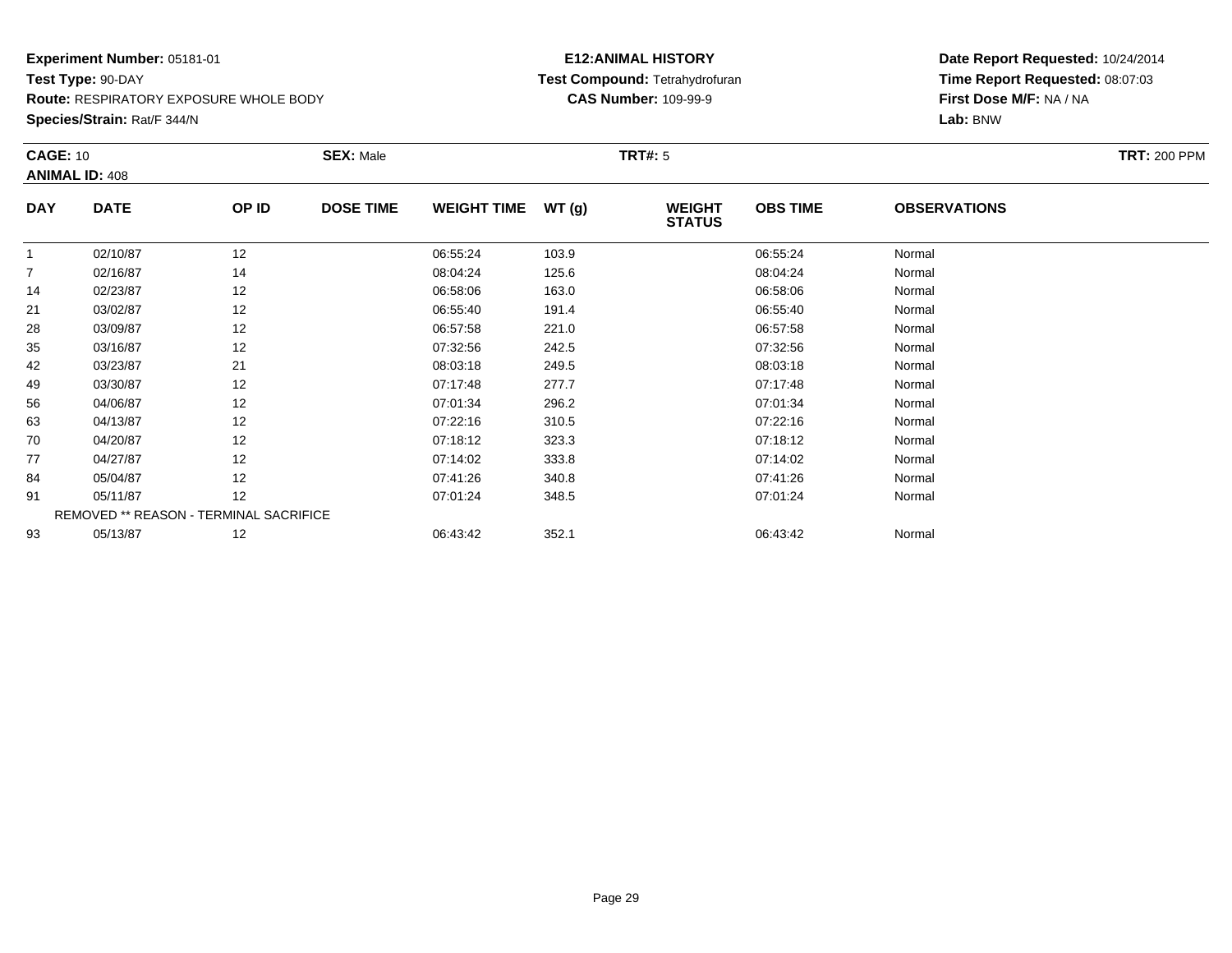**Route:** RESPIRATORY EXPOSURE WHOLE BODY

**Species/Strain:** Rat/F 344/N

# **E12:ANIMAL HISTORY Test Compound:** Tetrahydrofuran**CAS Number:** 109-99-9

|            | <b>CAGE: 10</b>       |                                        | <b>SEX: Male</b> |                    |       |                                | <b>TRT#:</b> 5  |                     |  |  |  |
|------------|-----------------------|----------------------------------------|------------------|--------------------|-------|--------------------------------|-----------------|---------------------|--|--|--|
|            | <b>ANIMAL ID: 409</b> |                                        |                  |                    |       |                                |                 |                     |  |  |  |
| <b>DAY</b> | <b>DATE</b>           | OP ID                                  | <b>DOSE TIME</b> | <b>WEIGHT TIME</b> | WT(g) | <b>WEIGHT</b><br><b>STATUS</b> | <b>OBS TIME</b> | <b>OBSERVATIONS</b> |  |  |  |
|            | 02/10/87              | 12                                     |                  | 06:55:24           | 120.5 |                                | 06:55:24        | Normal              |  |  |  |
|            | 02/16/87              | 14                                     |                  | 08:04:24           | 146.7 |                                | 08:04:24        | Normal              |  |  |  |
| 14         | 02/23/87              | 12                                     |                  | 06:58:06           | 184.8 |                                | 06:58:06        | Normal              |  |  |  |
| 21         | 03/02/87              | 12                                     |                  | 06:55:40           | 225.1 |                                | 06:55:40        | Normal              |  |  |  |
| 28         | 03/09/87              | 12                                     |                  | 06:57:58           | 259.5 |                                | 06:57:58        | Normal              |  |  |  |
| 35         | 03/16/87              | 12                                     |                  | 07:32:56           | 281.8 |                                | 07:32:56        | Normal              |  |  |  |
| 42         | 03/23/87              | 21                                     |                  | 08:03:18           | 289.6 |                                | 08:03:18        | Normal              |  |  |  |
| 49         | 03/30/87              | 12                                     |                  | 07:17:48           | 316.7 |                                | 07:17:48        | Normal              |  |  |  |
| 56         | 04/06/87              | 12                                     |                  | 07:01:34           | 336.3 |                                | 07:01:34        | Normal              |  |  |  |
| 63         | 04/13/87              | 12                                     |                  | 07:22:16           | 353.8 |                                | 07:22:16        | Normal              |  |  |  |
| 70         | 04/20/87              | 12                                     |                  | 07:18:12           | 371.7 |                                | 07:18:12        | Normal              |  |  |  |
| 77         | 04/27/87              | 12                                     |                  | 07:14:02           | 386.4 |                                | 07:14:02        | Normal              |  |  |  |
| 84         | 05/04/87              | 12                                     |                  | 07:41:26           | 399.7 |                                | 07:41:26        | Normal              |  |  |  |
| 91         | 05/11/87              | 12                                     |                  | 07:01:24           | 409.5 |                                | 07:01:24        | Normal              |  |  |  |
|            |                       | REMOVED ** REASON - TERMINAL SACRIFICE |                  |                    |       |                                |                 |                     |  |  |  |
| 93         | 05/13/87              | 12                                     |                  | 06:43:42           | 412.9 |                                | 06:43:42        | Normal              |  |  |  |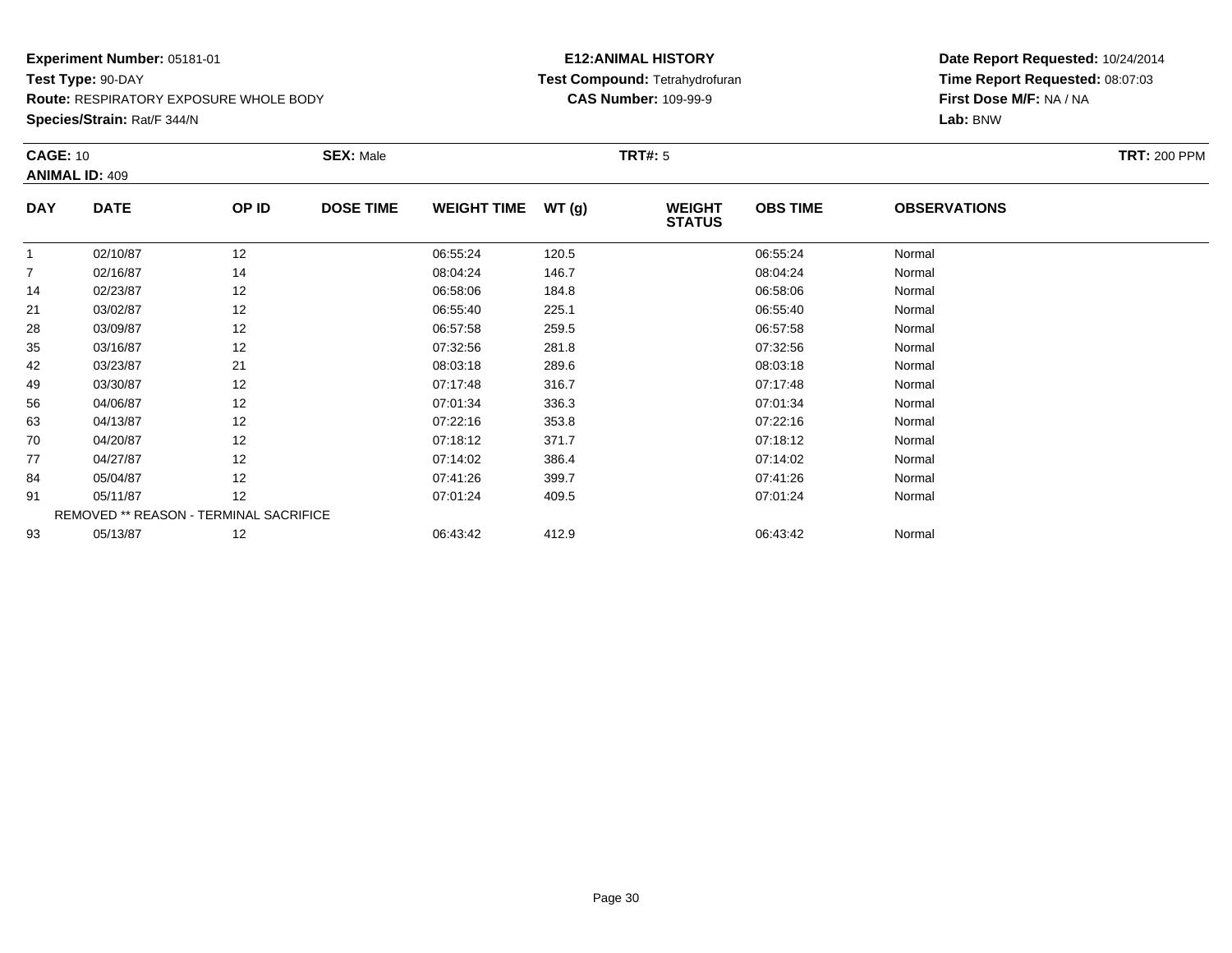**Route:** RESPIRATORY EXPOSURE WHOLE BODY

**Species/Strain:** Rat/F 344/N

# **E12:ANIMAL HISTORY Test Compound:** Tetrahydrofuran**CAS Number:** 109-99-9

|            | <b>CAGE: 10</b>                        |       | <b>SEX: Male</b> |                    |       | <b>TRT#:</b> 5                 | <b>TRT: 200 PPM</b> |                     |  |
|------------|----------------------------------------|-------|------------------|--------------------|-------|--------------------------------|---------------------|---------------------|--|
|            | <b>ANIMAL ID: 410</b>                  |       |                  |                    |       |                                |                     |                     |  |
| <b>DAY</b> | <b>DATE</b>                            | OP ID | <b>DOSE TIME</b> | <b>WEIGHT TIME</b> | WT(g) | <b>WEIGHT</b><br><b>STATUS</b> | <b>OBS TIME</b>     | <b>OBSERVATIONS</b> |  |
| -1         | 02/10/87                               | 12    |                  | 06:55:24           | 117.1 |                                | 06:55:24            | Normal              |  |
| 7          | 02/16/87                               | 14    |                  | 08:04:24           | 143.5 |                                | 08:04:24            | Normal              |  |
| 14         | 02/23/87                               | 12    |                  | 06:58:06           | 178.3 |                                | 06:58:06            | Normal              |  |
| 21         | 03/02/87                               | 12    |                  | 06:55:40           | 208.1 |                                | 06:55:40            | Normal              |  |
| 28         | 03/09/87                               | 12    |                  | 06:57:58           | 233.5 |                                | 06:57:58            | Normal              |  |
| 35         | 03/16/87                               | 12    |                  | 07:32:56           | 252.2 |                                | 07:32:56            | Normal              |  |
| 42         | 03/23/87                               | 21    |                  | 08:03:18           | 261.7 |                                | 08:03:18            | Normal              |  |
| 49         | 03/30/87                               | 12    |                  | 07:17:48           | 283.9 |                                | 07:17:48            | Normal              |  |
| 56         | 04/06/87                               | 12    |                  | 07:01:34           | 298.9 |                                | 07:01:34            | Normal              |  |
| 63         | 04/13/87                               | 12    |                  | 07:22:16           | 313.7 |                                | 07:22:16            | Normal              |  |
| 70         | 04/20/87                               | 12    |                  | 07:18:12           | 325.3 |                                | 07:18:12            | Normal              |  |
| 77         | 04/27/87                               | 12    |                  | 07:14:02           | 333.8 |                                | 07:14:02            | Normal              |  |
| 84         | 05/04/87                               | 12    |                  | 07:41:26           | 334.7 |                                | 07:41:26            | Normal              |  |
| 91         | 05/11/87                               | 12    |                  | 07:01:24           | 348.5 |                                | 07:01:24            | Normal              |  |
|            | REMOVED ** REASON - TERMINAL SACRIFICE |       |                  |                    |       |                                |                     |                     |  |
| 93         | 05/13/87                               | 12    |                  | 06:43:42           | 351.0 |                                | 06:43:42            | Normal              |  |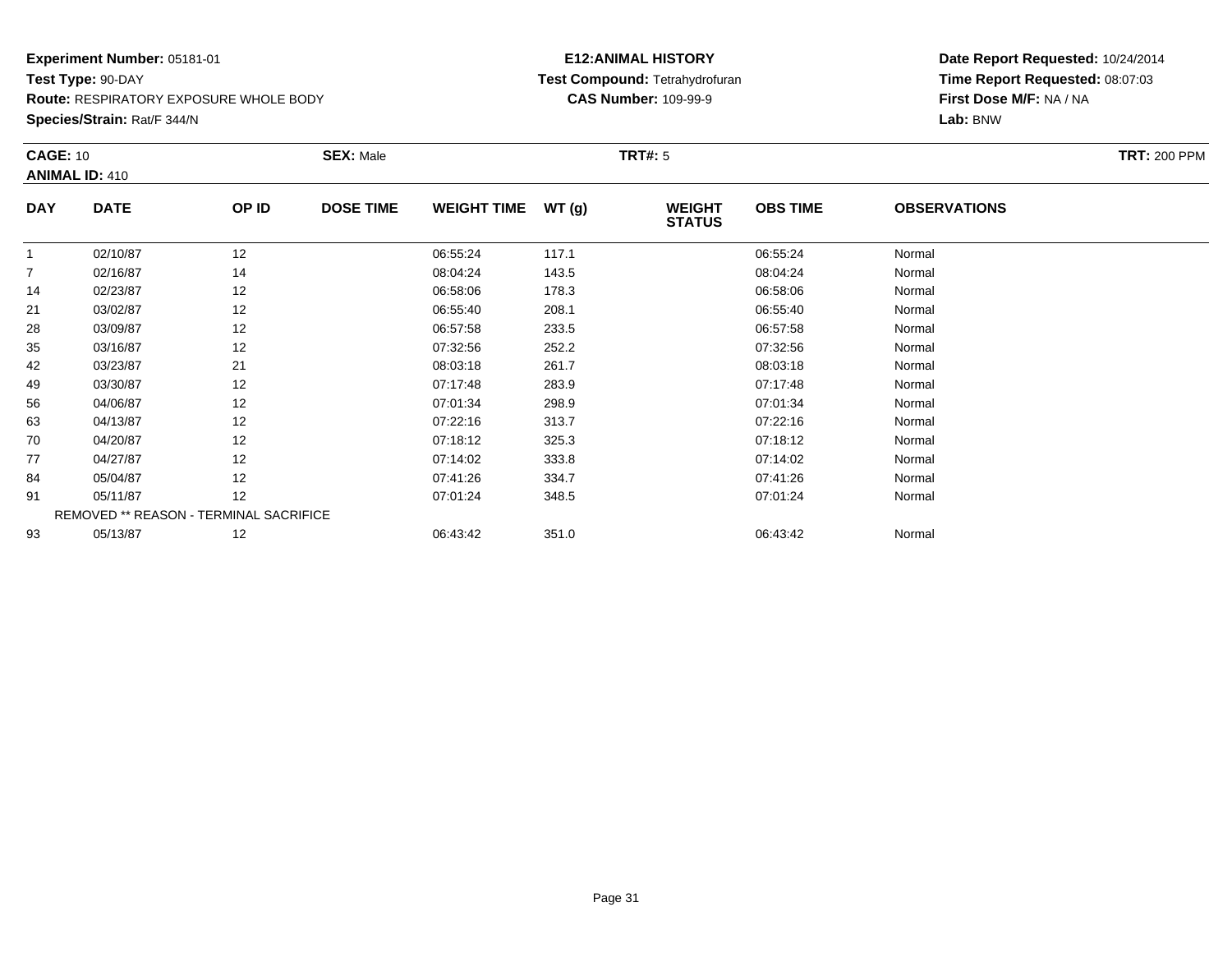**Route:** RESPIRATORY EXPOSURE WHOLE BODY

**Species/Strain:** Rat/F 344/N

# **E12:ANIMAL HISTORY Test Compound:** Tetrahydrofuran**CAS Number:** 109-99-9

| <b>CAGE: 13</b><br><b>ANIMAL ID: 601</b> |                                        |       | <b>SEX: Male</b> |                    |       | <b>TRT#:</b> 7                 |                 |                     |  |  |
|------------------------------------------|----------------------------------------|-------|------------------|--------------------|-------|--------------------------------|-----------------|---------------------|--|--|
| <b>DAY</b>                               | <b>DATE</b>                            | OP ID | <b>DOSE TIME</b> | <b>WEIGHT TIME</b> | WT(g) | <b>WEIGHT</b><br><b>STATUS</b> | <b>OBS TIME</b> | <b>OBSERVATIONS</b> |  |  |
|                                          | 02/10/87                               | 12    |                  | 07:01:14           | 111.9 |                                | 07:01:14        | Normal              |  |  |
| $\overline{7}$                           | 02/16/87                               | 14    |                  | 08:13:40           | 135.2 |                                | 08:13:40        | Normal              |  |  |
| 14                                       | 02/23/87                               | 12    |                  | 07:02:40           | 173.8 |                                | 07:02:40        | Normal              |  |  |
| 21                                       | 03/02/87                               | 12    |                  | 07:00:12           | 204.8 |                                | 07:00:12        | Normal              |  |  |
| 28                                       | 03/09/87                               | 12    |                  | 07:02:16           | 231.3 |                                | 07:02:16        | Normal              |  |  |
| 35                                       | 03/16/87                               | 12    |                  | 07:38:04           | 255.7 |                                | 07:38:04        | Normal              |  |  |
| 42                                       | 03/23/87                               | 21    |                  | 08:13:52           | 268.7 |                                | 08:13:52        | Normal              |  |  |
| 49                                       | 03/30/87                               | 12    |                  | 07:23:36           | 288.8 |                                | 07:23:36        | Normal              |  |  |
| 56                                       | 04/06/87                               | 12    |                  | 07:05:54           | 305.3 |                                | 07:05:54        | Normal              |  |  |
| 63                                       | 04/13/87                               | 12    |                  | 07:26:18           | 316.3 |                                | 07:26:18        | Normal              |  |  |
| 70                                       | 04/20/87                               | 12    |                  | 07:22:36           | 324.3 |                                | 07:22:36        | Normal              |  |  |
| 77                                       | 04/27/87                               | 12    |                  | 07:18:20           | 338.9 |                                | 07:18:20        | Normal              |  |  |
| 84                                       | 05/04/87                               | 12    |                  | 07:45:30           | 350.9 |                                | 07:45:30        | Normal              |  |  |
| 91                                       | 05/11/87                               | 12    |                  | 07:05:10           | 358.8 |                                | 07:05:10        | Normal              |  |  |
|                                          | REMOVED ** REASON - TERMINAL SACRIFICE |       |                  |                    |       |                                |                 |                     |  |  |
| 93                                       | 05/13/87                               | 12    |                  | 06:45:46           | 362.2 |                                | 06:45:46        | Normal              |  |  |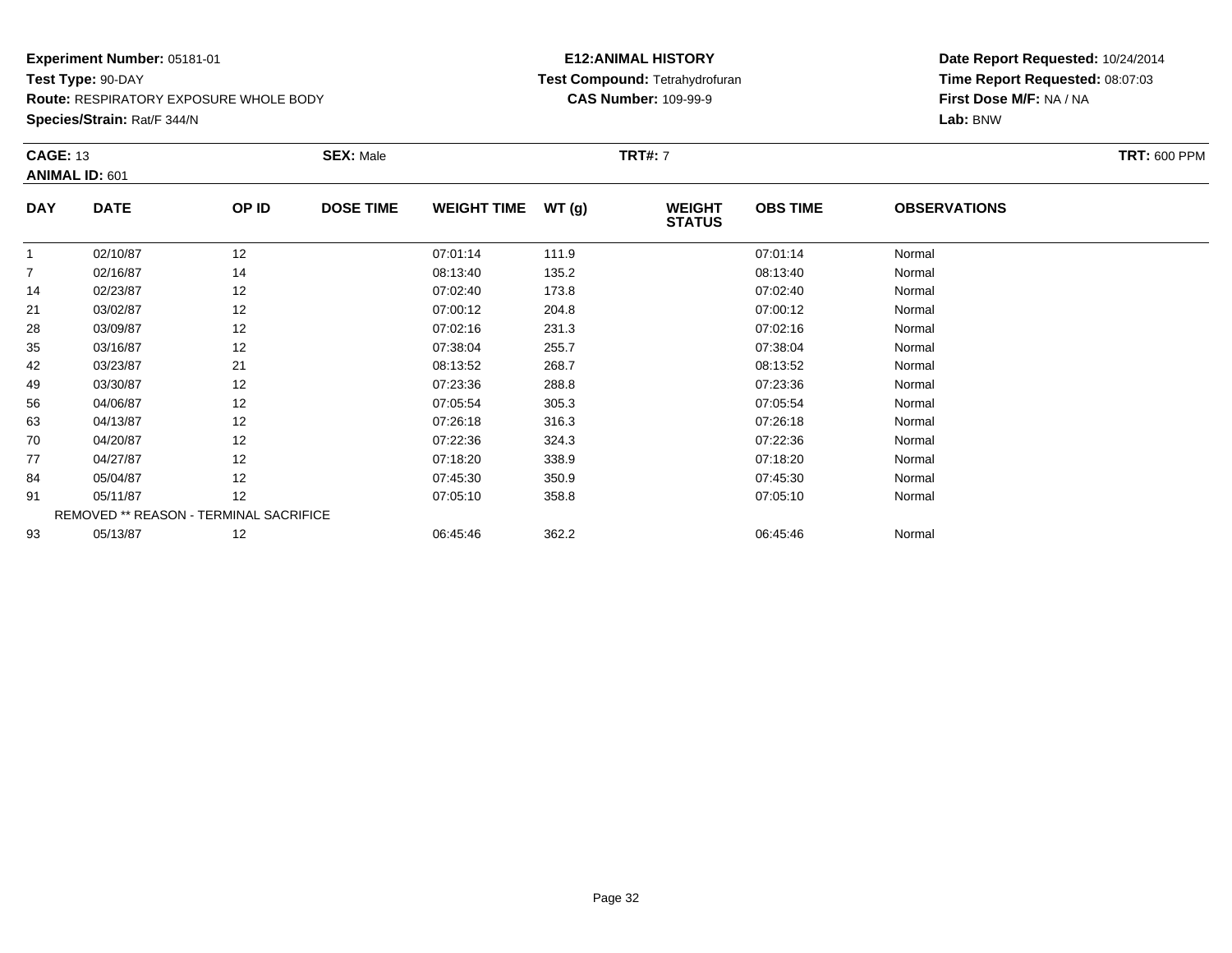**Route:** RESPIRATORY EXPOSURE WHOLE BODY

**Species/Strain:** Rat/F 344/N

# **E12:ANIMAL HISTORY Test Compound:** Tetrahydrofuran**CAS Number:** 109-99-9

|            | <b>CAGE: 13</b><br><b>ANIMAL ID: 602</b> |                                        | <b>SEX: Male</b> |                    |       | <b>TRT#:</b> 7                 |                 |                     |  |  |
|------------|------------------------------------------|----------------------------------------|------------------|--------------------|-------|--------------------------------|-----------------|---------------------|--|--|
|            |                                          |                                        |                  |                    |       |                                |                 |                     |  |  |
| <b>DAY</b> | <b>DATE</b>                              | OP ID                                  | <b>DOSE TIME</b> | <b>WEIGHT TIME</b> | WT(g) | <b>WEIGHT</b><br><b>STATUS</b> | <b>OBS TIME</b> | <b>OBSERVATIONS</b> |  |  |
| -1         | 02/10/87                                 | 12                                     |                  | 07:01:14           | 96.2  |                                | 07:01:14        | Normal              |  |  |
| 7          | 02/16/87                                 | 14                                     |                  | 08:13:40           | 118.8 |                                | 08:13:40        | Normal              |  |  |
| 14         | 02/23/87                                 | 12                                     |                  | 07:02:40           | 156.1 |                                | 07:02:40        | Normal              |  |  |
| 21         | 03/02/87                                 | 12                                     |                  | 07:00:12           | 187.8 |                                | 07:00:12        | Normal              |  |  |
| 28         | 03/09/87                                 | 12                                     |                  | 07:02:16           | 212.4 |                                | 07:02:16        | Normal              |  |  |
| 35         | 03/16/87                                 | 12                                     |                  | 07:38:04           | 235.0 |                                | 07:38:04        | Normal              |  |  |
| 42         | 03/23/87                                 | 21                                     |                  | 08:13:52           | 243.6 |                                | 08:13:52        | Normal              |  |  |
| 49         | 03/30/87                                 | 12                                     |                  | 07:23:36           | 260.2 |                                | 07:23:36        | Normal              |  |  |
| 56         | 04/06/87                                 | 12                                     |                  | 07:05:54           | 275.5 |                                | 07:05:54        | Normal              |  |  |
| 63         | 04/13/87                                 | 12                                     |                  | 07:26:18           | 290.5 |                                | 07:26:18        | Normal              |  |  |
| 70         | 04/20/87                                 | 12                                     |                  | 07:22:36           | 301.2 |                                | 07:22:36        | Normal              |  |  |
| 77         | 04/27/87                                 | 12                                     |                  | 07:18:20           | 310.6 |                                | 07:18:20        | Normal              |  |  |
| 84         | 05/04/87                                 | 12                                     |                  | 07:45:30           | 322.0 |                                | 07:45:30        | Normal              |  |  |
| 91         | 05/11/87                                 | 12                                     |                  | 07:05:10           | 334.1 |                                | 07:05:10        | Normal              |  |  |
|            |                                          | REMOVED ** REASON - TERMINAL SACRIFICE |                  |                    |       |                                |                 |                     |  |  |
| 93         | 05/13/87                                 | 12                                     |                  | 06:45:46           | 332.3 |                                | 06:45:46        | Normal              |  |  |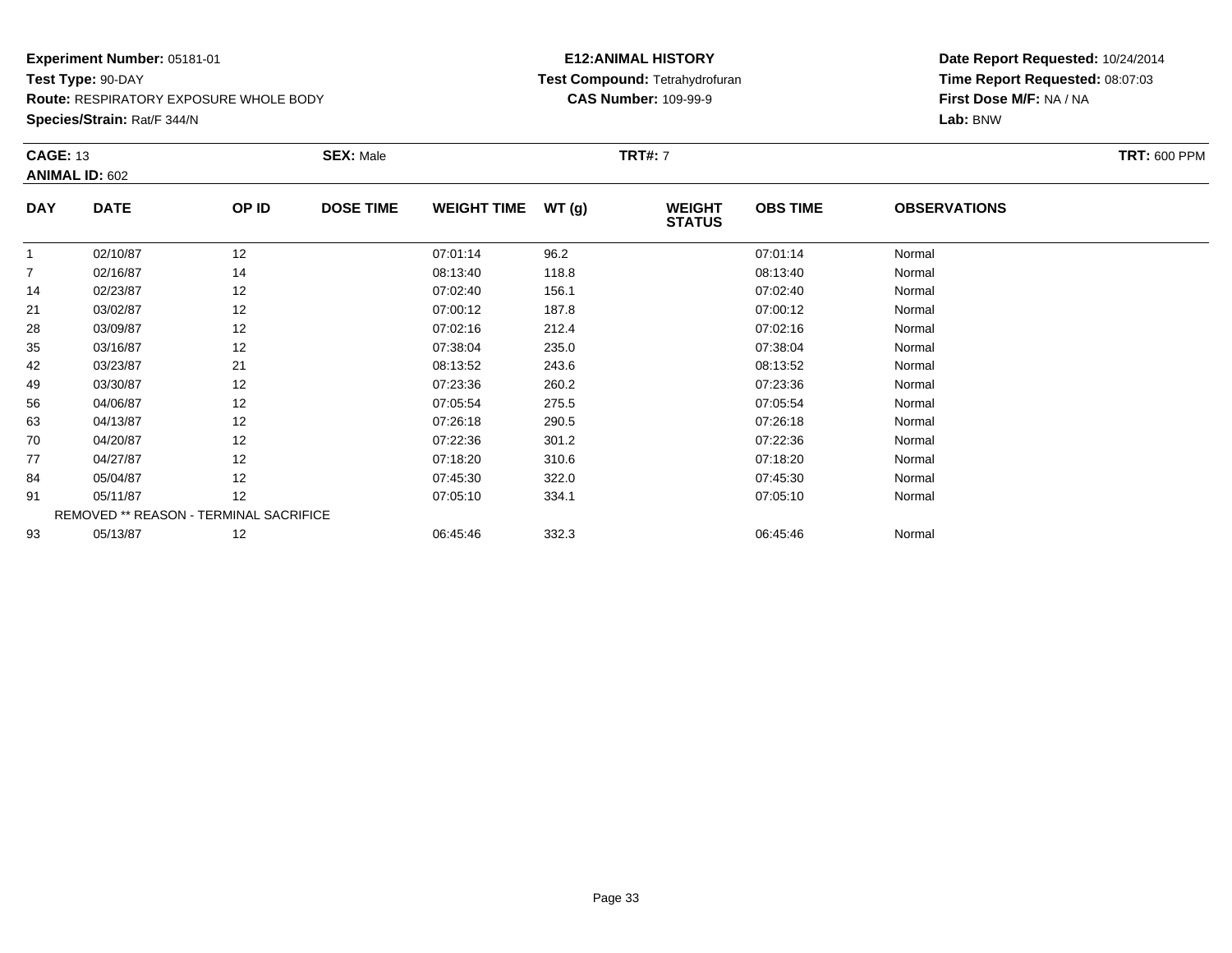**Route:** RESPIRATORY EXPOSURE WHOLE BODY

**Species/Strain:** Rat/F 344/N

# **E12:ANIMAL HISTORY Test Compound:** Tetrahydrofuran**CAS Number:** 109-99-9

| <b>CAGE: 13</b><br><b>ANIMAL ID: 603</b> |             | <b>SEX: Male</b>                       |                  |                    | <b>TRT#:</b> 7 | <b>TRT: 600 PPM</b>            |                 |                     |  |
|------------------------------------------|-------------|----------------------------------------|------------------|--------------------|----------------|--------------------------------|-----------------|---------------------|--|
|                                          |             |                                        |                  |                    |                |                                |                 |                     |  |
| <b>DAY</b>                               | <b>DATE</b> | OP ID                                  | <b>DOSE TIME</b> | <b>WEIGHT TIME</b> | WT(g)          | <b>WEIGHT</b><br><b>STATUS</b> | <b>OBS TIME</b> | <b>OBSERVATIONS</b> |  |
| $\overline{1}$                           | 02/10/87    | 12                                     |                  | 07:01:14           | 99.6           |                                | 07:01:14        | Normal              |  |
| 7                                        | 02/16/87    | 14                                     |                  | 08:13:40           | 125.0          |                                | 08:13:40        | Normal              |  |
| 14                                       | 02/23/87    | 12                                     |                  | 07:02:40           | 161.2          |                                | 07:02:40        | Normal              |  |
| 21                                       | 03/02/87    | 12                                     |                  | 07:00:12           | 198.3          |                                | 07:00:12        | Normal              |  |
| 28                                       | 03/09/87    | 12                                     |                  | 07:02:16           | 217.8          |                                | 07:02:16        | Normal              |  |
| 35                                       | 03/16/87    | 12                                     |                  | 07:38:04           | 240.4          |                                | 07:38:04        | Normal              |  |
| 42                                       | 03/23/87    | 21                                     |                  | 08:13:52           | 254.0          |                                | 08:13:52        | Normal              |  |
| 49                                       | 03/30/87    | 12                                     |                  | 07:23:36           | 268.9          |                                | 07:23:36        | Normal              |  |
| 56                                       | 04/06/87    | 12                                     |                  | 07:05:54           | 283.8          |                                | 07:05:54        | Normal              |  |
| 63                                       | 04/13/87    | 12                                     |                  | 07:26:18           | 298.4          |                                | 07:26:18        | Normal              |  |
| 70                                       | 04/20/87    | 12                                     |                  | 07:22:36           | 308.3          |                                | 07:22:36        | Normal              |  |
| 77                                       | 04/27/87    | 12                                     |                  | 07:18:20           | 318.7          |                                | 07:18:20        | Normal              |  |
| 84                                       | 05/04/87    | 12                                     |                  | 07:45:30           | 332.6          |                                | 07:45:30        | Normal              |  |
| 91                                       | 05/11/87    | 12                                     |                  | 07:05:10           | 340.1          |                                | 07:05:10        | Normal              |  |
|                                          |             | REMOVED ** REASON - TERMINAL SACRIFICE |                  |                    |                |                                |                 |                     |  |
| 93                                       | 05/13/87    | 12                                     |                  | 06:45:46           | 345.9          |                                | 06:45:46        | Normal              |  |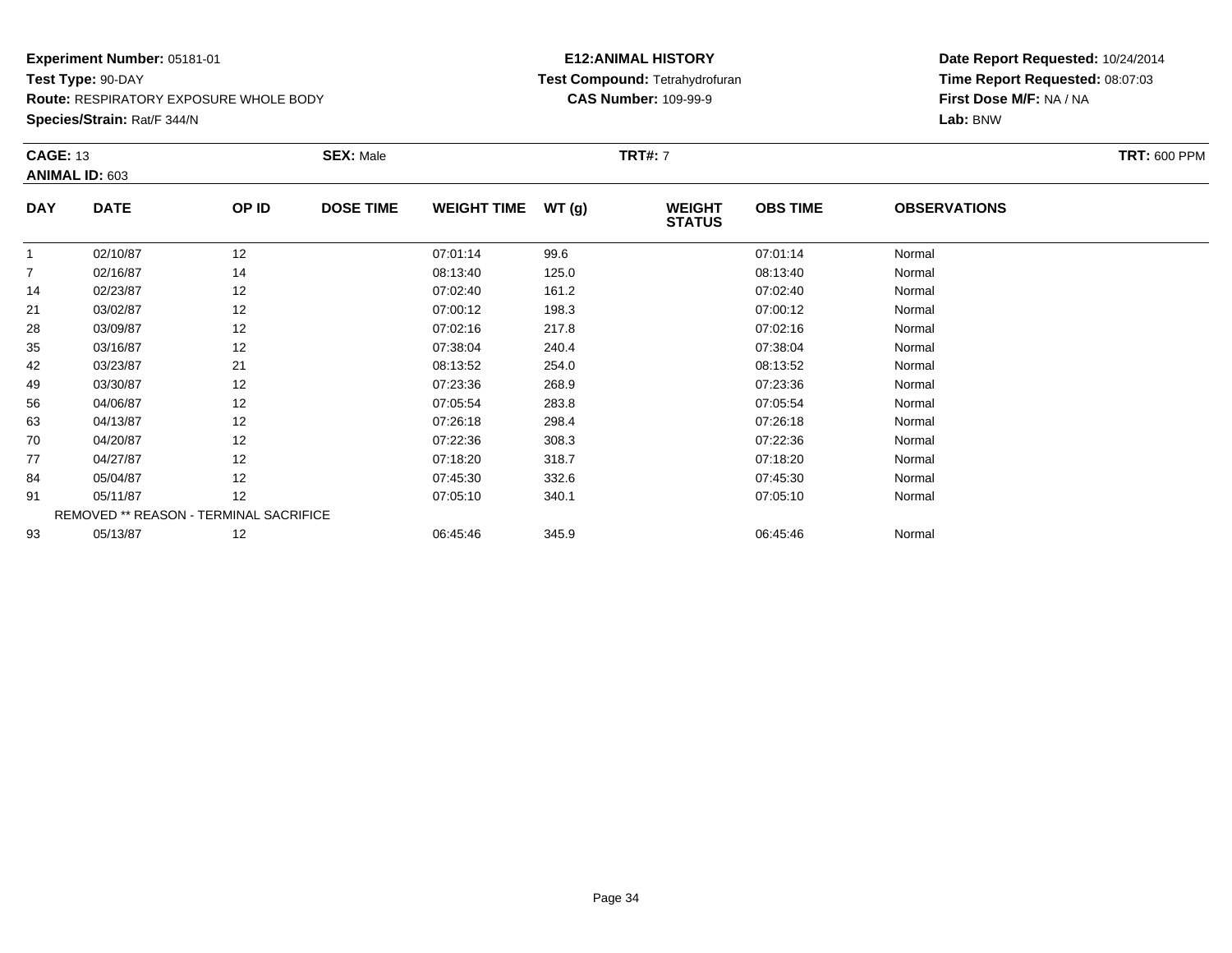**Route:** RESPIRATORY EXPOSURE WHOLE BODY

**Species/Strain:** Rat/F 344/N

# **E12:ANIMAL HISTORY Test Compound:** Tetrahydrofuran**CAS Number:** 109-99-9

|            | <b>CAGE: 13</b>                        |       | <b>SEX: Male</b> |                    |       | <b>TRT#:</b> 7                 |                 |                     |  |  |
|------------|----------------------------------------|-------|------------------|--------------------|-------|--------------------------------|-----------------|---------------------|--|--|
|            | <b>ANIMAL ID: 604</b>                  |       |                  |                    |       |                                |                 |                     |  |  |
| <b>DAY</b> | <b>DATE</b>                            | OP ID | <b>DOSE TIME</b> | <b>WEIGHT TIME</b> | WT(g) | <b>WEIGHT</b><br><b>STATUS</b> | <b>OBS TIME</b> | <b>OBSERVATIONS</b> |  |  |
| -1         | 02/10/87                               | 12    |                  | 07:01:14           | 116.1 |                                | 07:01:14        | Normal              |  |  |
| 7          | 02/16/87                               | 14    |                  | 08:13:40           | 144.0 |                                | 08:13:40        | Normal              |  |  |
| 14         | 02/23/87                               | 12    |                  | 07:02:40           | 183.5 |                                | 07:02:40        | Normal              |  |  |
| 21         | 03/02/87                               | 12    |                  | 07:00:12           | 217.8 |                                | 07:00:12        | Normal              |  |  |
| 28         | 03/09/87                               | 12    |                  | 07:02:16           | 242.2 |                                | 07:02:16        | Normal              |  |  |
| 35         | 03/16/87                               | 12    |                  | 07:38:04           | 271.2 |                                | 07:38:04        | Normal              |  |  |
| 42         | 03/23/87                               | 21    |                  | 08:13:52           | 282.3 |                                | 08:13:52        | Normal              |  |  |
| 49         | 03/30/87                               | 12    |                  | 07:23:36           | 306.1 |                                | 07:23:36        | Normal              |  |  |
| 56         | 04/06/87                               | 12    |                  | 07:05:54           | 319.6 |                                | 07:05:54        | Normal              |  |  |
| 63         | 04/13/87                               | 12    |                  | 07:26:18           | 336.9 |                                | 07:26:18        | Normal              |  |  |
| 70         | 04/20/87                               | 12    |                  | 07:22:36           | 351.1 |                                | 07:22:36        | Normal              |  |  |
| 77         | 04/27/87                               | 12    |                  | 07:18:20           | 362.9 |                                | 07:18:20        | Normal              |  |  |
| 84         | 05/04/87                               | 12    |                  | 07:45:30           | 371.1 |                                | 07:45:30        | Normal              |  |  |
| 91         | 05/11/87                               | 12    |                  | 07:05:10           | 378.6 |                                | 07:05:10        | Normal              |  |  |
|            | REMOVED ** REASON - TERMINAL SACRIFICE |       |                  |                    |       |                                |                 |                     |  |  |
| 93         | 05/13/87                               | 12    |                  | 06:45:46           | 383.6 |                                | 06:45:46        | Normal              |  |  |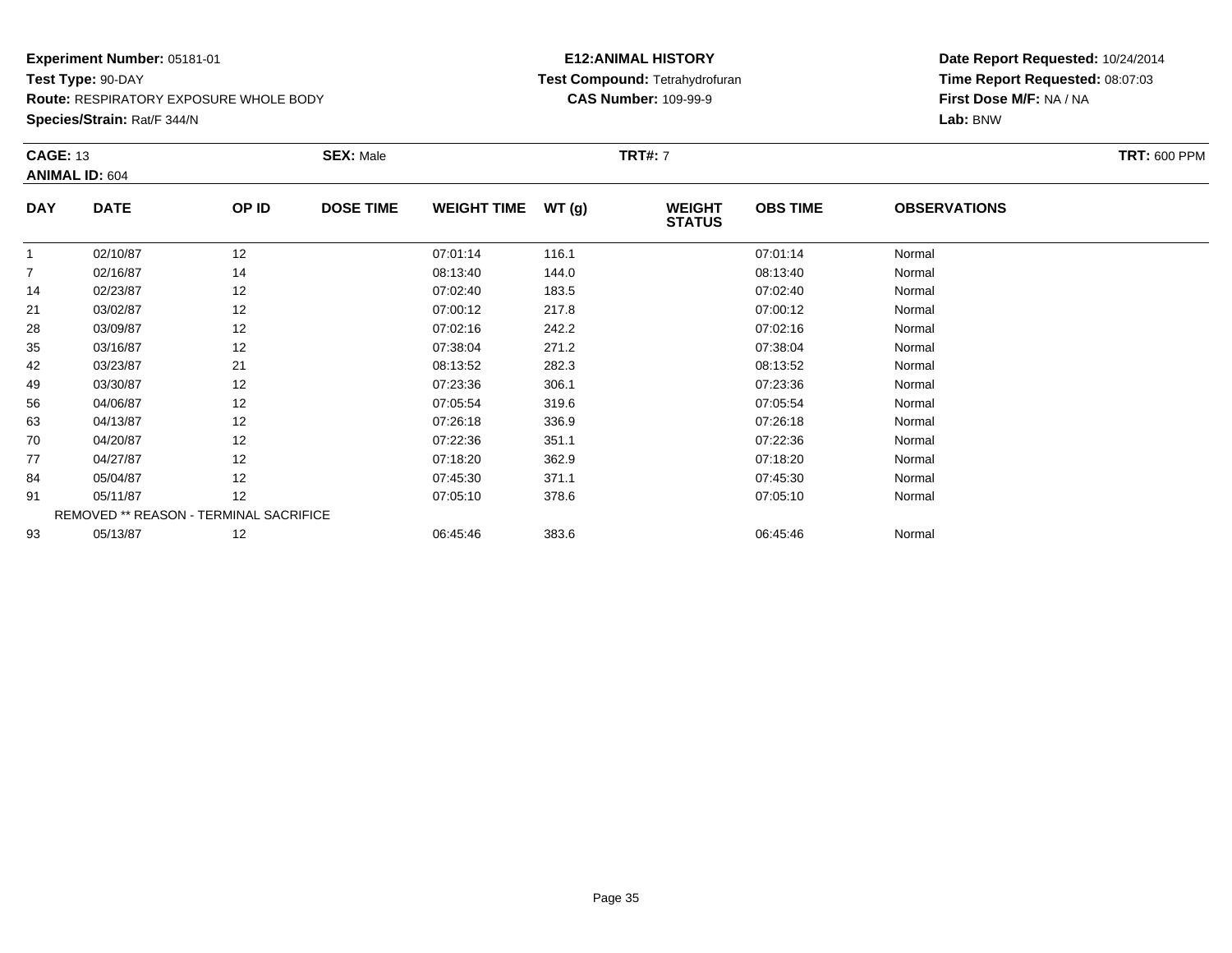**Route:** RESPIRATORY EXPOSURE WHOLE BODY

**Species/Strain:** Rat/F 344/N

# **E12:ANIMAL HISTORY Test Compound:** Tetrahydrofuran**CAS Number:** 109-99-9

|                | <b>CAGE: 13</b>                        |       | <b>SEX: Male</b> |                    |       | <b>TRT#: 7</b>                 | <b>TRT: 600 PPM</b> |                     |  |
|----------------|----------------------------------------|-------|------------------|--------------------|-------|--------------------------------|---------------------|---------------------|--|
|                | <b>ANIMAL ID: 605</b>                  |       |                  |                    |       |                                |                     |                     |  |
| <b>DAY</b>     | <b>DATE</b>                            | OP ID | <b>DOSE TIME</b> | <b>WEIGHT TIME</b> | WT(g) | <b>WEIGHT</b><br><b>STATUS</b> | <b>OBS TIME</b>     | <b>OBSERVATIONS</b> |  |
| -1             | 02/10/87                               | 12    |                  | 07:01:14           | 106.3 |                                | 07:01:14            | Normal              |  |
| $\overline{7}$ | 02/16/87                               | 14    |                  | 08:13:40           | 128.9 |                                | 08:13:40            | Normal              |  |
| 14             | 02/23/87                               | 12    |                  | 07:02:40           | 164.1 |                                | 07:02:40            | Normal              |  |
| 21             | 03/02/87                               | 12    |                  | 07:00:12           | 198.4 |                                | 07:00:12            | Normal              |  |
| 28             | 03/09/87                               | 12    |                  | 07:02:16           | 229.4 |                                | 07:02:16            | Normal              |  |
| 35             | 03/16/87                               | 12    |                  | 07:38:04           | 254.2 |                                | 07:38:04            | Normal              |  |
| 42             | 03/23/87                               | 21    |                  | 08:13:52           | 270.3 |                                | 08:13:52            | Normal              |  |
| 49             | 03/30/87                               | 12    |                  | 07:23:36           | 283.5 |                                | 07:23:36            | Normal              |  |
| 56             | 04/06/87                               | 12    |                  | 07:05:54           | 305.4 |                                | 07:05:54            | Normal              |  |
| 63             | 04/13/87                               | 12    |                  | 07:26:18           | 314.7 |                                | 07:26:18            | Normal              |  |
| 70             | 04/20/87                               | 12    |                  | 07:22:36           | 327.1 |                                | 07:22:36            | Normal              |  |
| 77             | 04/27/87                               | 12    |                  | 07:18:20           | 336.6 |                                | 07:18:20            | Normal              |  |
| 84             | 05/04/87                               | 12    |                  | 07:45:30           | 345.3 |                                | 07:45:30            | Normal              |  |
| 91             | 05/11/87                               | 12    |                  | 07:05:10           | 353.7 |                                | 07:05:10            | Normal              |  |
|                | REMOVED ** REASON - TERMINAL SACRIFICE |       |                  |                    |       |                                |                     |                     |  |
| 93             | 05/13/87                               | 12    |                  | 06:45:46           | 358.1 |                                | 06:45:46            | Normal              |  |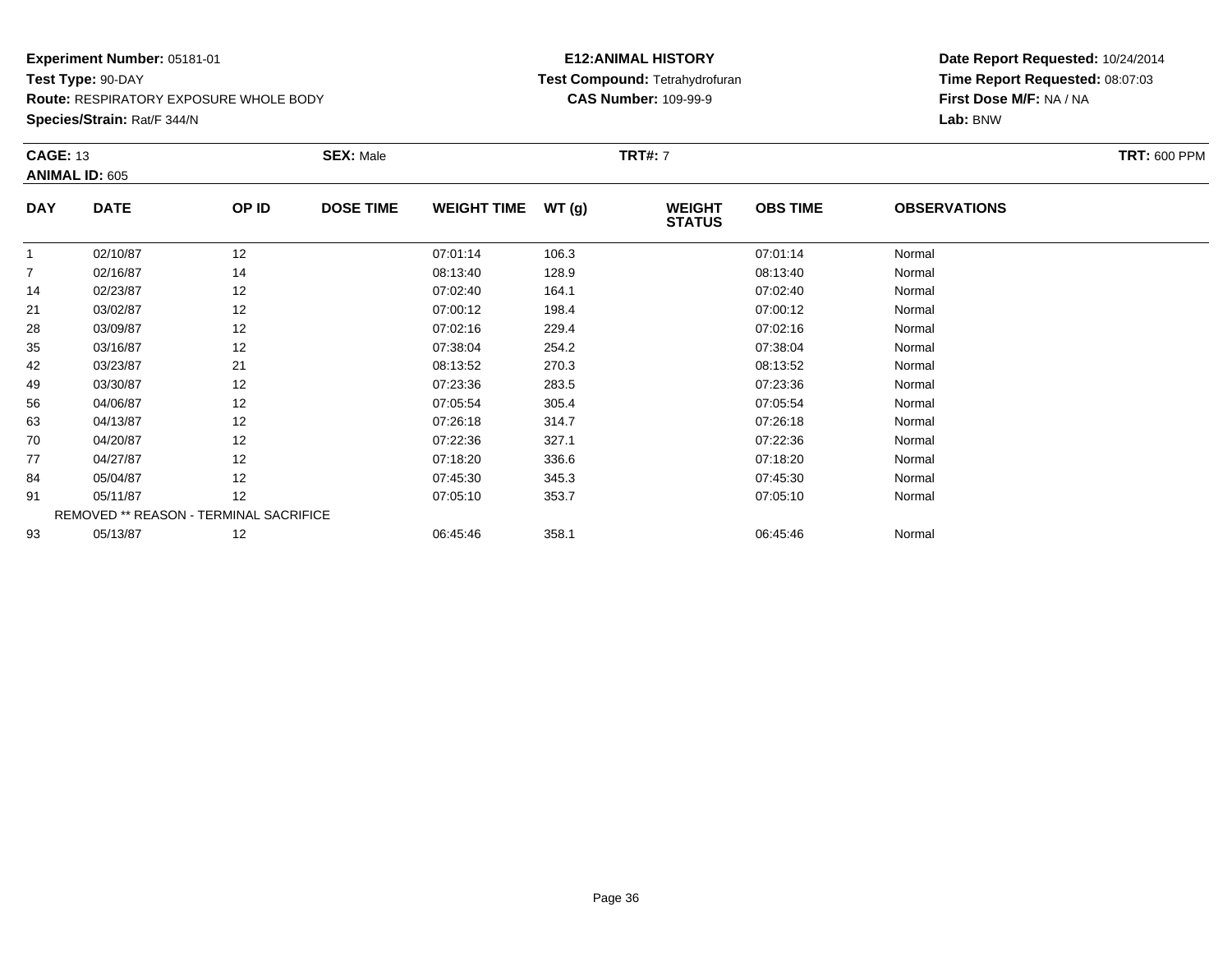**Route:** RESPIRATORY EXPOSURE WHOLE BODY

**Species/Strain:** Rat/F 344/N

## **E12:ANIMAL HISTORY Test Compound:** Tetrahydrofuran**CAS Number:** 109-99-9

| <b>CAGE: 14</b> |                       |                                        | <b>SEX: Male</b> |                    |       | <b>TRT#:</b> 7                 |                 |                     | <b>TRT: 600 PPM</b> |
|-----------------|-----------------------|----------------------------------------|------------------|--------------------|-------|--------------------------------|-----------------|---------------------|---------------------|
|                 | <b>ANIMAL ID: 606</b> |                                        |                  |                    |       |                                |                 |                     |                     |
| <b>DAY</b>      | <b>DATE</b>           | OP ID                                  | <b>DOSE TIME</b> | <b>WEIGHT TIME</b> | WT(g) | <b>WEIGHT</b><br><b>STATUS</b> | <b>OBS TIME</b> | <b>OBSERVATIONS</b> |                     |
| $\overline{1}$  | 02/10/87              | 12                                     |                  | 07:04:32           | 120.1 |                                | 07:04:32        | Normal              |                     |
| 7               | 02/16/87              | 14                                     |                  | 08:18:52           | 145.7 |                                | 08:18:52        | Normal              |                     |
| 14              | 02/23/87              | 12                                     |                  | 07:11:40           | 189.6 |                                | 07:11:40        | Normal              |                     |
| 21              | 03/02/87              | 12                                     |                  | 07:08:50           | 225.2 |                                | 07:08:50        | Normal              |                     |
| 28              | 03/09/87              | 12                                     |                  | 07:09:56           | 248.5 |                                | 07:09:56        | Normal              |                     |
| 35              | 03/16/87              | 12                                     |                  | 07:40:30           | 272.4 |                                | 07:40:30        | Normal              |                     |
| 42              | 03/23/87              | 21                                     |                  | 08:35:56           | 290.6 |                                | 08:35:56        | Normal              |                     |
| 49              | 03/30/87              | 12                                     |                  | 07:34:30           | 302.9 |                                | 07:34:30        | Normal              |                     |
| 56              | 04/06/87              | 12                                     |                  | 07:14:00           | 325.6 |                                | 07:14:00        | Normal              |                     |
| 63              | 04/13/87              | 12                                     |                  | 07:35:16           | 340.3 |                                | 07:35:16        | Normal              |                     |
| 70              | 04/20/87              | 12                                     |                  | 07:32:02           | 349.7 |                                | 07:32:02        | Normal              |                     |
| 77              | 04/27/87              | 12                                     |                  | 07:26:28           | 361.3 |                                | 07:26:28        | Normal              |                     |
| 84              | 05/04/87              | 12                                     |                  | 07:53:12           | 372.4 |                                | 07:53:12        | Normal              |                     |
| 91              | 05/11/87              | 12                                     |                  | 07:13:56           | 386.8 |                                | 07:13:56        | Normal              |                     |
|                 |                       | REMOVED ** REASON - TERMINAL SACRIFICE |                  |                    |       |                                |                 |                     |                     |
| 93              | 05/13/87              | 12                                     |                  | 06:48:18           | 390.4 |                                | 06:48:18        | Normal              |                     |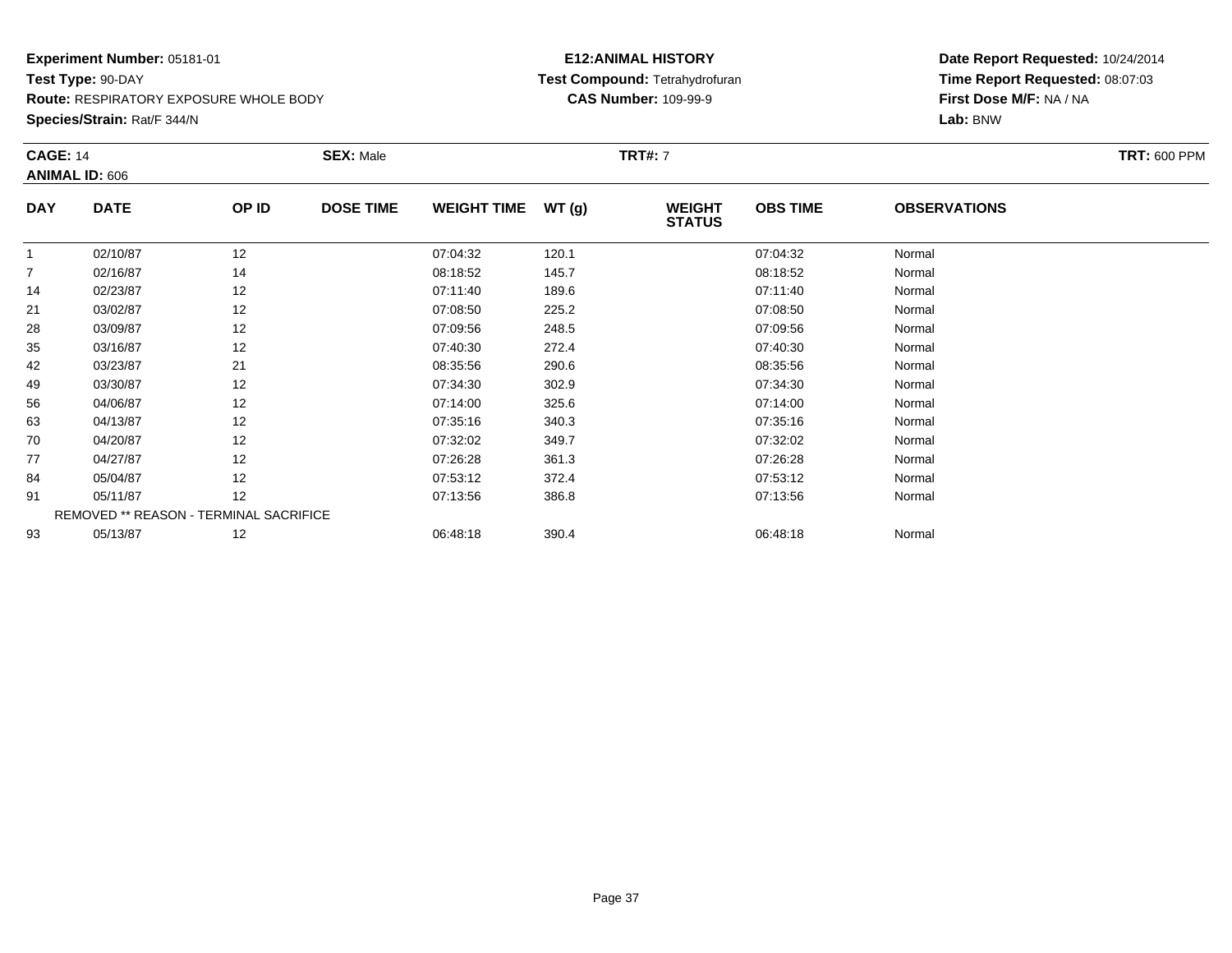**Route:** RESPIRATORY EXPOSURE WHOLE BODY

**Species/Strain:** Rat/F 344/N

## **E12:ANIMAL HISTORY Test Compound:** Tetrahydrofuran**CAS Number:** 109-99-9

| <b>CAGE: 14</b> | <b>ANIMAL ID: 607</b>                  |       | <b>SEX: Male</b> |                    |       | <b>TRT#:</b> 7                 |                 |                     | <b>TRT: 600 PPM</b> |
|-----------------|----------------------------------------|-------|------------------|--------------------|-------|--------------------------------|-----------------|---------------------|---------------------|
| <b>DAY</b>      | <b>DATE</b>                            | OP ID | <b>DOSE TIME</b> | <b>WEIGHT TIME</b> | WT(g) | <b>WEIGHT</b><br><b>STATUS</b> | <b>OBS TIME</b> | <b>OBSERVATIONS</b> |                     |
| $\overline{1}$  | 02/10/87                               | 12    |                  | 07:04:32           | 104.7 |                                | 07:04:32        | Normal              |                     |
| 7               | 02/16/87                               | 14    |                  | 08:18:52           | 132.3 |                                | 08:18:52        | Normal              |                     |
| 14              | 02/23/87                               | 12    |                  | 07:11:40           | 166.9 |                                | 07:11:40        | Normal              |                     |
| 21              | 03/02/87                               | 12    |                  | 07:08:50           | 199.5 |                                | 07:08:50        | Normal              |                     |
| 28              | 03/09/87                               | 12    |                  | 07:09:56           | 228.7 |                                | 07:09:56        | Normal              |                     |
| 35              | 03/16/87                               | 12    |                  | 07:40:30           | 254.7 |                                | 07:40:30        | Normal              |                     |
| 42              | 03/23/87                               | 21    |                  | 08:35:56           | 270.1 |                                | 08:35:56        | Normal              |                     |
| 49              | 03/30/87                               | 12    |                  | 07:34:30           | 286.5 |                                | 07:34:30        | Normal              |                     |
| 56              | 04/06/87                               | 12    |                  | 07:14:00           | 306.4 |                                | 07:14:00        | Normal              |                     |
| 63              | 04/13/87                               | 12    |                  | 07:35:16           | 320.0 |                                | 07:35:16        | Normal              |                     |
| 70              | 04/20/87                               | 12    |                  | 07:32:02           | 331.5 |                                | 07:32:02        | Normal              |                     |
| 77              | 04/27/87                               | 12    |                  | 07:26:28           | 338.3 |                                | 07:26:28        | Normal              |                     |
| 84              | 05/04/87                               | 12    |                  | 07:53:12           | 351.7 |                                | 07:53:12        | Normal              |                     |
| 91              | 05/11/87                               | 12    |                  | 07:13:56           | 359.9 |                                | 07:13:56        | Normal              |                     |
|                 | REMOVED ** REASON - TERMINAL SACRIFICE |       |                  |                    |       |                                |                 |                     |                     |
| 93              | 05/13/87                               | 12    |                  | 06:48:18           | 363.6 |                                | 06:48:18        | Normal              |                     |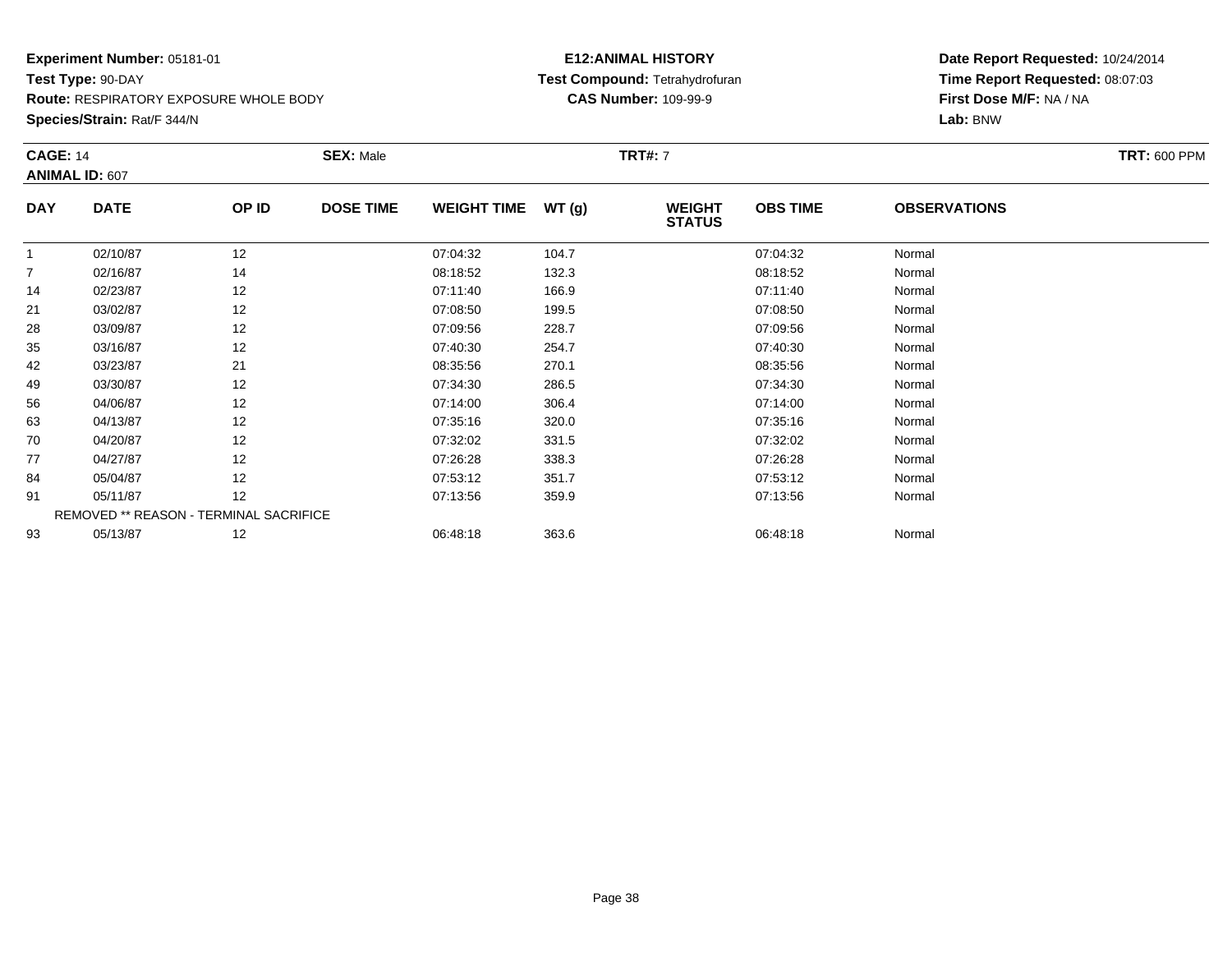**Route:** RESPIRATORY EXPOSURE WHOLE BODY

**Species/Strain:** Rat/F 344/N

## **E12:ANIMAL HISTORY Test Compound:** Tetrahydrofuran**CAS Number:** 109-99-9

| <b>CAGE: 14</b> |                                        |       | <b>SEX: Male</b> |                    |       | <b>TRT#:</b> 7                 |                 |                     | <b>TRT: 600 PPM</b> |
|-----------------|----------------------------------------|-------|------------------|--------------------|-------|--------------------------------|-----------------|---------------------|---------------------|
|                 | <b>ANIMAL ID: 608</b>                  |       |                  |                    |       |                                |                 |                     |                     |
| <b>DAY</b>      | <b>DATE</b>                            | OP ID | <b>DOSE TIME</b> | <b>WEIGHT TIME</b> | WT(g) | <b>WEIGHT</b><br><b>STATUS</b> | <b>OBS TIME</b> | <b>OBSERVATIONS</b> |                     |
| $\overline{1}$  | 02/10/87                               | 12    |                  | 07:04:32           | 88.8  |                                | 07:04:32        | Normal              |                     |
| 7               | 02/16/87                               | 14    |                  | 08:18:52           | 114.4 |                                | 08:18:52        | Normal              |                     |
| 14              | 02/23/87                               | 12    |                  | 07:11:40           | 144.2 |                                | 07:11:40        | Normal              |                     |
| 21              | 03/02/87                               | 12    |                  | 07:08:50           | 182.5 |                                | 07:08:50        | Normal              |                     |
| 28              | 03/09/87                               | 12    |                  | 07:09:56           | 217.9 |                                | 07:09:56        | Normal              |                     |
| 35              | 03/16/87                               | 12    |                  | 07:40:30           | 245.0 |                                | 07:40:30        | Normal              |                     |
| 42              | 03/23/87                               | 21    |                  | 08:35:56           | 265.6 |                                | 08:35:56        | Normal              |                     |
| 49              | 03/30/87                               | 12    |                  | 07:34:30           | 286.3 |                                | 07:34:30        | Normal              |                     |
| 56              | 04/06/87                               | 12    |                  | 07:14:00           | 306.9 |                                | 07:14:00        | Normal              |                     |
| 63              | 04/13/87                               | 12    |                  | 07:35:16           | 321.2 |                                | 07:35:16        | Normal              |                     |
| 70              | 04/20/87                               | 12    |                  | 07:32:02           | 339.1 |                                | 07:32:02        | Normal              |                     |
| 77              | 04/27/87                               | 12    |                  | 07:26:28           | 351.9 |                                | 07:26:28        | Normal              |                     |
| 84              | 05/04/87                               | 12    |                  | 07:53:12           | 365.0 |                                | 07:53:12        | Normal              |                     |
| 91              | 05/11/87                               | 12    |                  | 07:13:56           | 378.1 |                                | 07:13:56        | Normal              |                     |
|                 | REMOVED ** REASON - TERMINAL SACRIFICE |       |                  |                    |       |                                |                 |                     |                     |
| 93              | 05/13/87                               | 12    |                  | 06:48:18           | 381.9 |                                | 06:48:18        | Normal              |                     |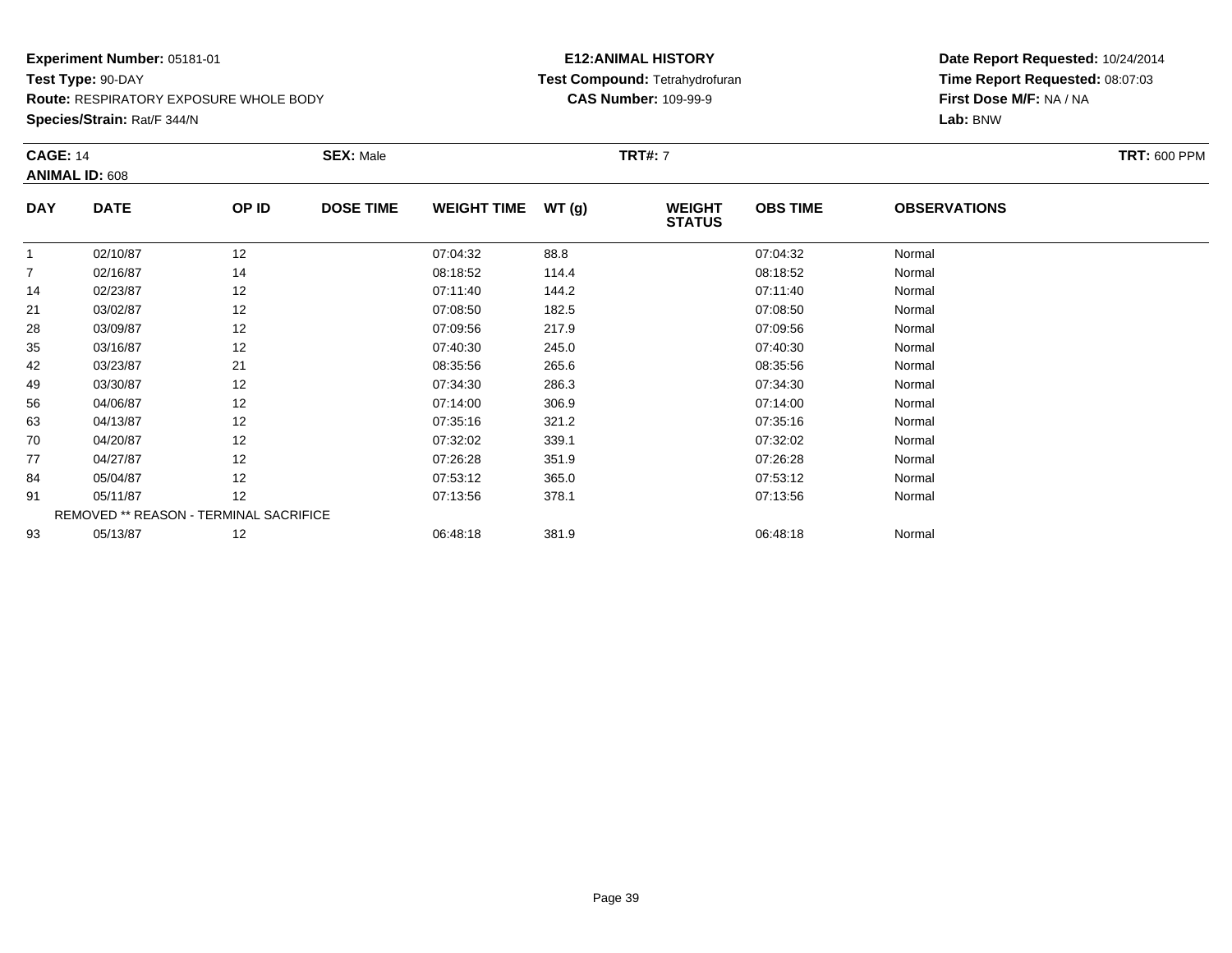**Route:** RESPIRATORY EXPOSURE WHOLE BODY

**Species/Strain:** Rat/F 344/N

## **E12:ANIMAL HISTORY Test Compound:** Tetrahydrofuran**CAS Number:** 109-99-9

| <b>CAGE: 14</b> |                                        |       | <b>SEX: Male</b> |                    |       | <b>TRT#:</b> 7                 |                 |                     | <b>TRT: 600 PPM</b> |
|-----------------|----------------------------------------|-------|------------------|--------------------|-------|--------------------------------|-----------------|---------------------|---------------------|
|                 | <b>ANIMAL ID: 609</b>                  |       |                  |                    |       |                                |                 |                     |                     |
| <b>DAY</b>      | <b>DATE</b>                            | OP ID | <b>DOSE TIME</b> | <b>WEIGHT TIME</b> | WT(g) | <b>WEIGHT</b><br><b>STATUS</b> | <b>OBS TIME</b> | <b>OBSERVATIONS</b> |                     |
| -1              | 02/10/87                               | 12    |                  | 07:04:32           | 110.4 |                                | 07:04:32        | Normal              |                     |
| 7               | 02/16/87                               | 14    |                  | 08:18:52           | 137.0 |                                | 08:18:52        | Normal              |                     |
| 14              | 02/23/87                               | 12    |                  | 07:11:40           | 167.7 |                                | 07:11:40        | Normal              |                     |
| 21              | 03/02/87                               | 12    |                  | 07:08:50           | 209.6 |                                | 07:08:50        | Normal              |                     |
| 28              | 03/09/87                               | 12    |                  | 07:09:56           | 235.7 |                                | 07:09:56        | Normal              |                     |
| 35              | 03/16/87                               | 12    |                  | 07:40:30           | 259.9 |                                | 07:40:30        | Normal              |                     |
| 42              | 03/23/87                               | 21    |                  | 08:35:56           | 269.8 |                                | 08:35:56        | Normal              |                     |
| 49              | 03/30/87                               | 12    |                  | 07:34:30           | 286.3 |                                | 07:34:30        | Normal              |                     |
| 56              | 04/06/87                               | 12    |                  | 07:14:00           | 308.4 |                                | 07:14:00        | Normal              |                     |
| 63              | 04/13/87                               | 12    |                  | 07:35:16           | 319.3 |                                | 07:35:16        | Normal              |                     |
| 70              | 04/20/87                               | 12    |                  | 07:32:02           | 331.4 |                                | 07:32:02        | Normal              |                     |
| 77              | 04/27/87                               | 12    |                  | 07:26:28           | 340.0 |                                | 07:26:28        | Normal              |                     |
| 84              | 05/04/87                               | 12    |                  | 07:53:12           | 347.8 |                                | 07:53:12        | Normal              |                     |
| 91              | 05/11/87                               | 12    |                  | 07:13:56           | 354.8 |                                | 07:13:56        | Normal              |                     |
|                 | REMOVED ** REASON - TERMINAL SACRIFICE |       |                  |                    |       |                                |                 |                     |                     |
| 93              | 05/13/87                               | 12    |                  | 06:48:18           | 356.9 |                                | 06:48:18        | Normal              |                     |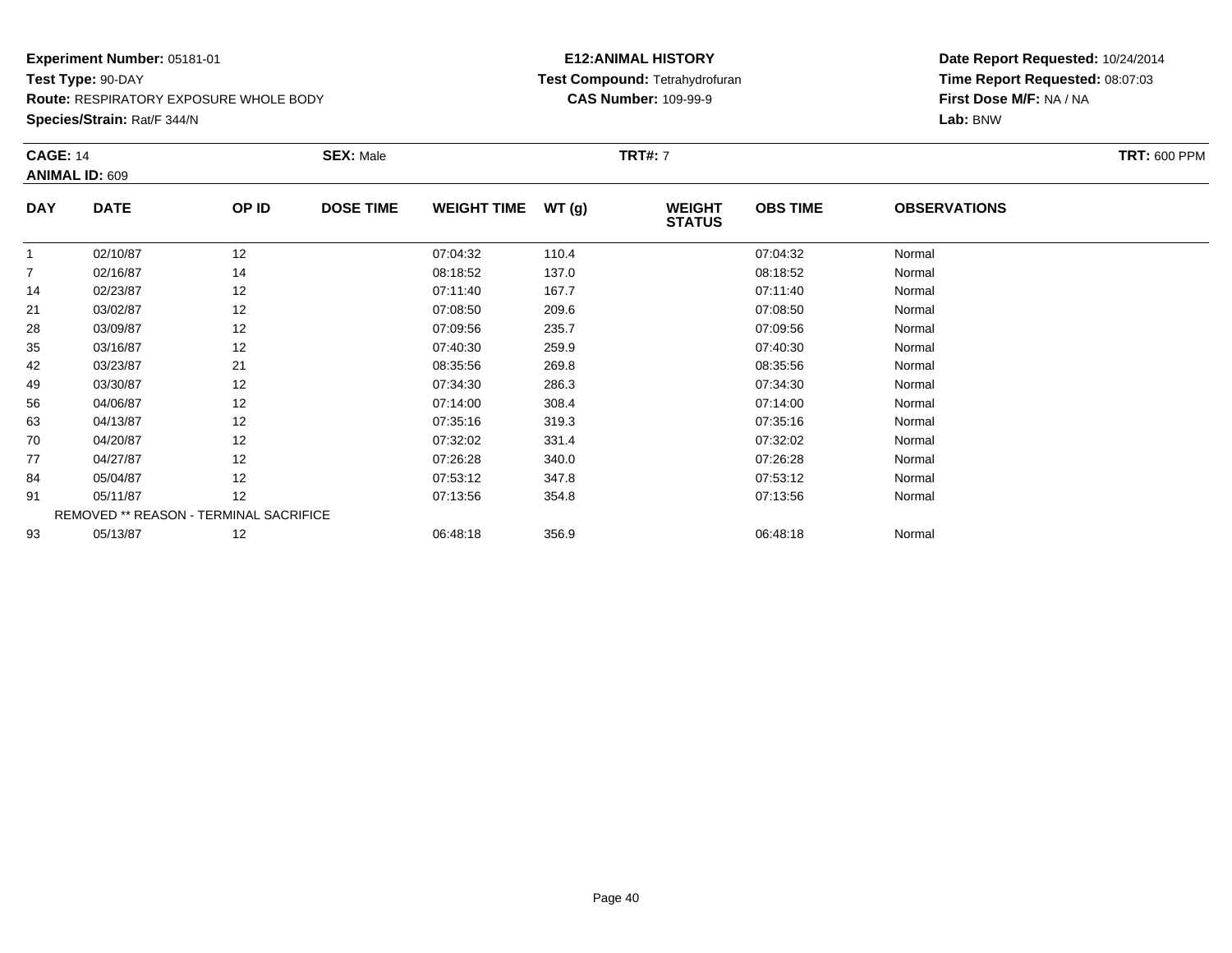**Route:** RESPIRATORY EXPOSURE WHOLE BODY

**Species/Strain:** Rat/F 344/N

## **E12:ANIMAL HISTORY Test Compound:** Tetrahydrofuran**CAS Number:** 109-99-9

| <b>CAGE: 14</b> |                       |                                        | <b>SEX: Male</b> |                    |       | <b>TRT#:</b> 7                 |                 |                     | <b>TRT: 600 PPM</b> |
|-----------------|-----------------------|----------------------------------------|------------------|--------------------|-------|--------------------------------|-----------------|---------------------|---------------------|
|                 | <b>ANIMAL ID: 610</b> |                                        |                  |                    |       |                                |                 |                     |                     |
| <b>DAY</b>      | <b>DATE</b>           | OP ID                                  | <b>DOSE TIME</b> | <b>WEIGHT TIME</b> | WT(g) | <b>WEIGHT</b><br><b>STATUS</b> | <b>OBS TIME</b> | <b>OBSERVATIONS</b> |                     |
| $\overline{1}$  | 02/10/87              | 12                                     |                  | 07:04:32           | 102.7 |                                | 07:04:32        | Normal              |                     |
| 7               | 02/16/87              | 14                                     |                  | 08:18:52           | 131.2 |                                | 08:18:52        | Normal              |                     |
| 14              | 02/23/87              | 12                                     |                  | 07:11:40           | 167.5 |                                | 07:11:40        | Normal              |                     |
| 21              | 03/02/87              | 12                                     |                  | 07:08:50           | 202.7 |                                | 07:08:50        | Normal              |                     |
| 28              | 03/09/87              | 12                                     |                  | 07:09:56           | 234.7 |                                | 07:09:56        | Normal              |                     |
| 35              | 03/16/87              | 12                                     |                  | 07:40:30           | 258.8 |                                | 07:40:30        | Normal              |                     |
| 42              | 03/23/87              | 21                                     |                  | 08:35:56           | 273.4 |                                | 08:35:56        | Normal              |                     |
| 49              | 03/30/87              | 12                                     |                  | 07:34:30           | 290.4 |                                | 07:34:30        | Normal              |                     |
| 56              | 04/06/87              | 12                                     |                  | 07:14:00           | 315.9 |                                | 07:14:00        | Normal              |                     |
| 63              | 04/13/87              | 12                                     |                  | 07:35:16           | 326.5 |                                | 07:35:16        | Normal              |                     |
| 70              | 04/20/87              | 12                                     |                  | 07:32:02           | 336.5 |                                | 07:32:02        | Normal              |                     |
| 77              | 04/27/87              | 12                                     |                  | 07:26:28           | 349.7 |                                | 07:26:28        | Normal              |                     |
| 84              | 05/04/87              | 12                                     |                  | 07:53:12           | 356.6 |                                | 07:53:12        | Normal              |                     |
| 91              | 05/11/87              | 12                                     |                  | 07:13:56           | 364.3 |                                | 07:13:56        | Normal              |                     |
|                 |                       | REMOVED ** REASON - TERMINAL SACRIFICE |                  |                    |       |                                |                 |                     |                     |
| 93              | 05/13/87              | 12                                     |                  | 06:48:18           | 363.4 |                                | 06:48:18        | Normal              |                     |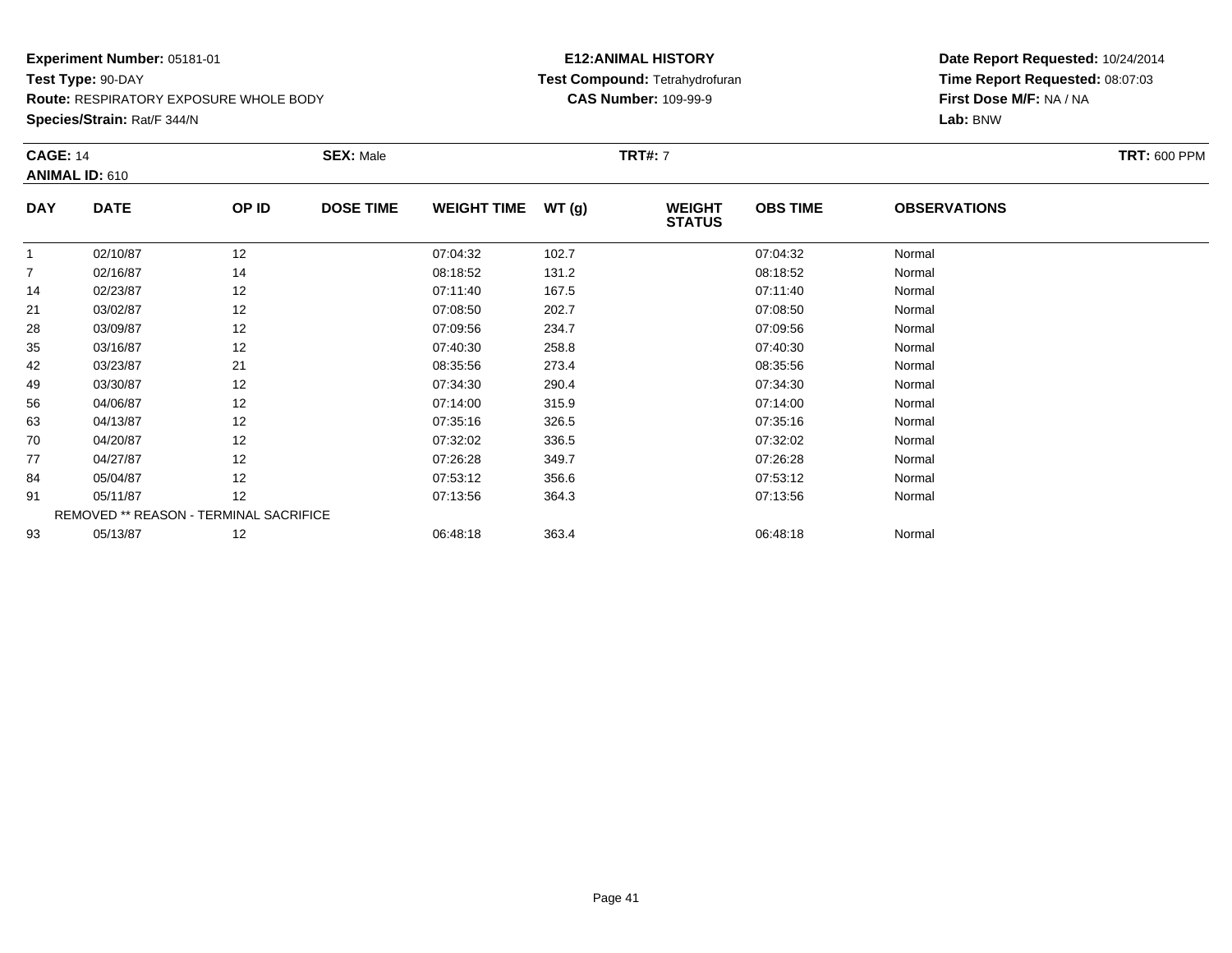**Route:** RESPIRATORY EXPOSURE WHOLE BODY

**Species/Strain:** Rat/F 344/N

## **E12:ANIMAL HISTORY Test Compound:** Tetrahydrofuran**CAS Number:** 109-99-9

| <b>CAGE: 17</b> | <b>ANIMAL ID: 801</b>                  |       | <b>SEX: Male</b> |                    |       | <b>TRT#: 9</b>                 |                 |                     | <b>TRT: 1800 PPM</b> |
|-----------------|----------------------------------------|-------|------------------|--------------------|-------|--------------------------------|-----------------|---------------------|----------------------|
| <b>DAY</b>      | <b>DATE</b>                            | OP ID | <b>DOSE TIME</b> | <b>WEIGHT TIME</b> | WT(g) | <b>WEIGHT</b><br><b>STATUS</b> | <b>OBS TIME</b> | <b>OBSERVATIONS</b> |                      |
| $\mathbf{1}$    | 02/10/87                               | 12    |                  | 07:10:36           | 103.6 |                                | 07:10:36        | Normal              |                      |
| 7               | 02/16/87                               | 14    |                  | 08:27:40           | 130.2 |                                | 08:27:40        | Normal              |                      |
| 14              | 02/23/87                               | 12    |                  | 07:15:48           | 168.9 |                                | 07:15:48        | Normal              |                      |
| 21              | 03/02/87                               | 12    |                  | 07:12:26           | 203.8 |                                | 07:12:26        | Normal              |                      |
| 28              | 03/09/87                               | 12    |                  | 07:13:54           | 234.9 |                                | 07:13:54        | Normal              |                      |
| 35              | 03/16/87                               | 12    |                  | 07:44:02           | 255.8 |                                | 07:44:02        | Normal              |                      |
| 42              | 03/23/87                               | 21    |                  | 08:43:06           | 272.6 |                                | 08:43:06        | Normal              |                      |
| 49              | 03/30/87                               | 12    |                  | 07:39:12           | 289.5 |                                | 07:39:12        | Normal              |                      |
| 56              | 04/06/87                               | 12    |                  | 07:17:42           | 317.6 |                                | 07:17:42        | Normal              |                      |
| 63              | 04/13/87                               | 12    |                  | 07:38:56           | 323.0 |                                | 07:38:56        | Normal              |                      |
| 70              | 04/20/87                               | 12    |                  | 07:36:32           | 336.6 |                                | 07:36:32        | Normal              |                      |
| 77              | 04/27/87                               | 12    |                  | 07:30:06           | 349.1 |                                | 07:30:06        | Normal              |                      |
| 84              | 05/04/87                               | 12    |                  | 07:56:36           | 354.8 |                                | 07:56:36        | Normal              |                      |
| 91              | 05/11/87                               | 12    |                  | 07:17:24           | 364.2 |                                | 07:17:24        | Normal              |                      |
|                 | REMOVED ** REASON - TERMINAL SACRIFICE |       |                  |                    |       |                                |                 |                     |                      |
| 93              | 05/13/87                               | 12    |                  | 06:51:06           | 372.4 |                                | 06:51:06        | Normal              |                      |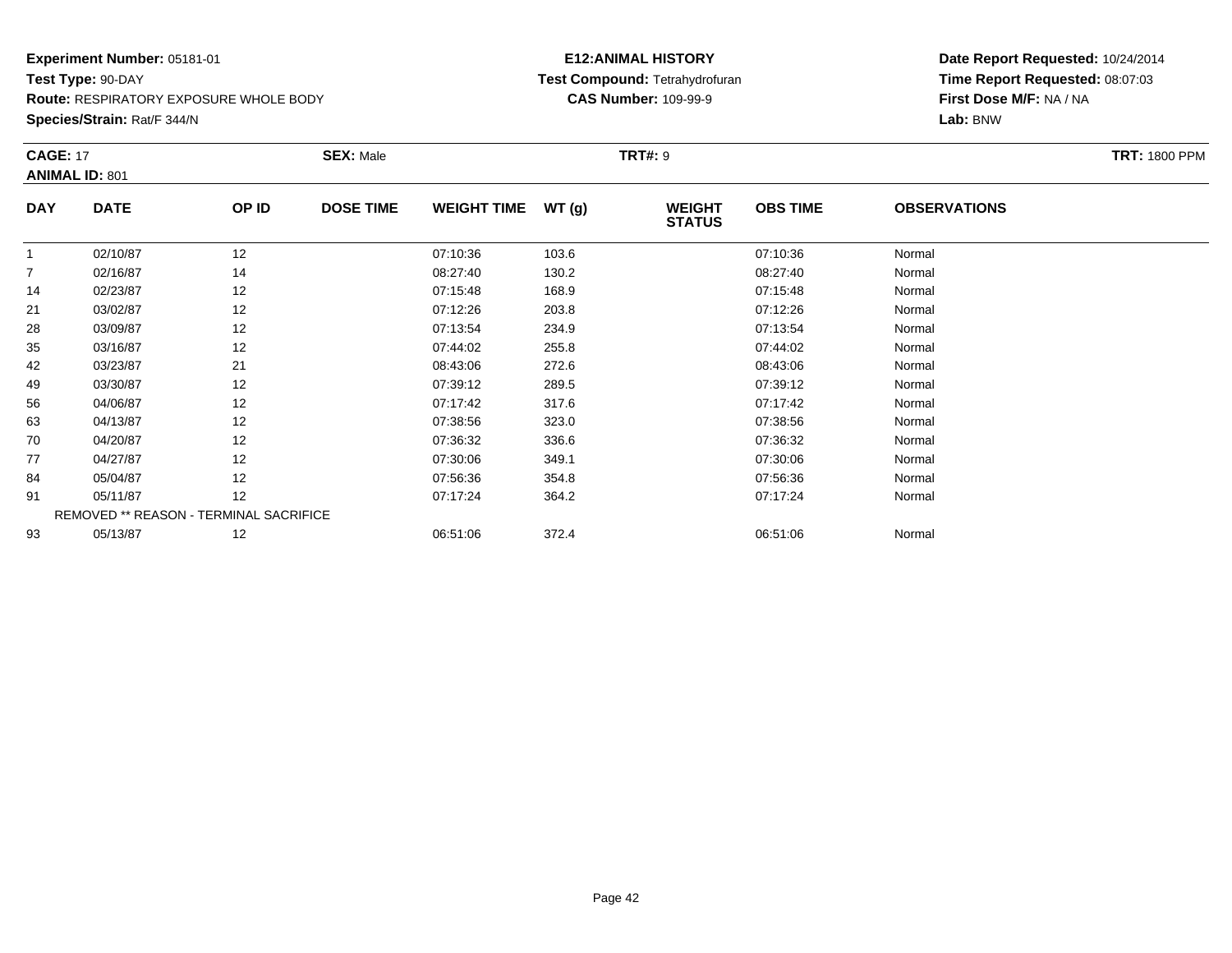**Route:** RESPIRATORY EXPOSURE WHOLE BODY

**Species/Strain:** Rat/F 344/N

## **E12:ANIMAL HISTORY Test Compound:** Tetrahydrofuran**CAS Number:** 109-99-9

| <b>CAGE: 17</b> | <b>ANIMAL ID: 802</b>                  |       | <b>SEX: Male</b> |                    |       | <b>TRT#: 9</b>                 |                 |                     | <b>TRT: 1800 PPM</b> |
|-----------------|----------------------------------------|-------|------------------|--------------------|-------|--------------------------------|-----------------|---------------------|----------------------|
| <b>DAY</b>      | <b>DATE</b>                            | OP ID | <b>DOSE TIME</b> | <b>WEIGHT TIME</b> | WT(g) | <b>WEIGHT</b><br><b>STATUS</b> | <b>OBS TIME</b> | <b>OBSERVATIONS</b> |                      |
| $\mathbf{1}$    | 02/10/87                               | 12    |                  | 07:10:36           | 116.7 |                                | 07:10:36        | Normal              |                      |
| $\overline{7}$  | 02/16/87                               | 14    |                  | 08:27:40           | 143.4 |                                | 08:27:40        | Normal              |                      |
| 14              | 02/23/87                               | 12    |                  | 07:15:48           | 180.5 |                                | 07:15:48        | Normal              |                      |
| 21              | 03/02/87                               | 12    |                  | 07:12:26           | 213.5 |                                | 07:12:26        | Normal              |                      |
| 28              | 03/09/87                               | 12    |                  | 07:13:54           | 247.9 |                                | 07:13:54        | Normal              |                      |
| 35              | 03/16/87                               | 12    |                  | 07:44:02           | 279.6 |                                | 07:44:02        | Normal              |                      |
| 42              | 03/23/87                               | 21    |                  | 08:43:06           | 296.2 |                                | 08:43:06        | Normal              |                      |
| 49              | 03/30/87                               | 12    |                  | 07:39:12           | 315.5 |                                | 07:39:12        | Normal              |                      |
| 56              | 04/06/87                               | 12    |                  | 07:17:42           | 333.2 |                                | 07:17:42        | Normal              |                      |
| 63              | 04/13/87                               | 12    |                  | 07:38:56           | 351.1 |                                | 07:38:56        | Normal              |                      |
| 70              | 04/20/87                               | 12    |                  | 07:36:32           | 371.0 |                                | 07:36:32        | Normal              |                      |
| 77              | 04/27/87                               | 12    |                  | 07:30:06           | 379.7 |                                | 07:30:06        | Normal              |                      |
| 84              | 05/04/87                               | 12    |                  | 07:56:36           | 394.4 |                                | 07:56:36        | Normal              |                      |
| 91              | 05/11/87                               | 12    |                  | 07:17:24           | 406.4 |                                | 07:17:24        | Normal              |                      |
|                 | REMOVED ** REASON - TERMINAL SACRIFICE |       |                  |                    |       |                                |                 |                     |                      |
| 93              | 05/13/87                               | 12    |                  | 06:51:06           | 409.9 |                                | 06:51:06        | Normal              |                      |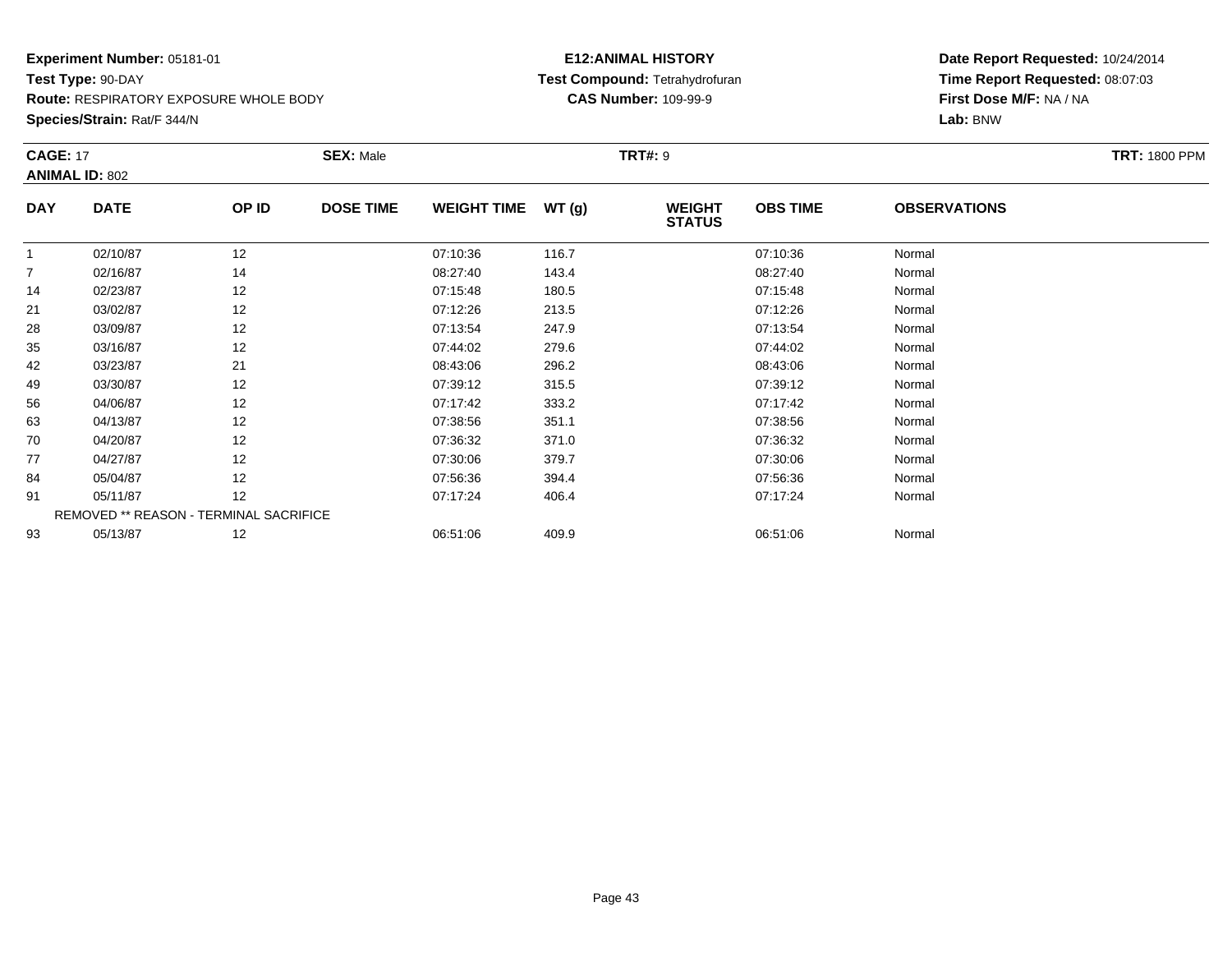**Route:** RESPIRATORY EXPOSURE WHOLE BODY

**Species/Strain:** Rat/F 344/N

## **E12:ANIMAL HISTORY Test Compound:** Tetrahydrofuran**CAS Number:** 109-99-9

| <b>CAGE: 17</b> | <b>ANIMAL ID: 803</b>                  |       | <b>SEX: Male</b> |                    |       | <b>TRT#: 9</b>                 |                 |                     | <b>TRT: 1800 PPM</b> |
|-----------------|----------------------------------------|-------|------------------|--------------------|-------|--------------------------------|-----------------|---------------------|----------------------|
|                 |                                        |       |                  |                    |       |                                |                 |                     |                      |
| <b>DAY</b>      | <b>DATE</b>                            | OP ID | <b>DOSE TIME</b> | <b>WEIGHT TIME</b> | WT(g) | <b>WEIGHT</b><br><b>STATUS</b> | <b>OBS TIME</b> | <b>OBSERVATIONS</b> |                      |
| $\overline{1}$  | 02/10/87                               | 12    |                  | 07:10:36           | 102.0 |                                | 07:10:36        | Normal              |                      |
| 7               | 02/16/87                               | 14    |                  | 08:27:40           | 124.7 |                                | 08:27:40        | Normal              |                      |
| 14              | 02/23/87                               | 12    |                  | 07:15:48           | 156.9 |                                | 07:15:48        | Normal              |                      |
| 21              | 03/02/87                               | 12    |                  | 07:12:26           | 192.2 |                                | 07:12:26        | Normal              |                      |
| 28              | 03/09/87                               | 12    |                  | 07:13:54           | 219.5 |                                | 07:13:54        | Normal              |                      |
| 35              | 03/16/87                               | 12    |                  | 07:44:02           | 242.1 |                                | 07:44:02        | Normal              |                      |
| 42              | 03/23/87                               | 21    |                  | 08:43:06           | 259.8 |                                | 08:43:06        | Normal              |                      |
| 49              | 03/30/87                               | 12    |                  | 07:39:12           | 275.7 |                                | 07:39:12        | Normal              |                      |
| 56              | 04/06/87                               | 12    |                  | 07:17:42           | 298.9 |                                | 07:17:42        | Discharge Left Eye  |                      |
| 63              | 04/13/87                               | 12    |                  | 07:38:56           | 313.3 |                                | 07:38:56        | Discharge Left Eye  |                      |
| 70              | 04/20/87                               | 12    |                  | 07:36:32           | 324.8 |                                | 07:36:32        | Discharge Left Eye  |                      |
| 77              | 04/27/87                               | 12    |                  | 07:30:06           | 334.7 |                                | 07:30:06        | Discharge Left Eye  |                      |
| 84              | 05/04/87                               | 12    |                  | 07:56:36           | 341.0 |                                | 07:56:36        | Discharge Left Eye  |                      |
| 91              | 05/11/87                               | 12    |                  | 07:17:24           | 348.5 |                                | 07:17:24        | Normal              |                      |
|                 | REMOVED ** REASON - TERMINAL SACRIFICE |       |                  |                    |       |                                |                 |                     |                      |
| 93              | 05/13/87                               | 12    |                  | 06:51:06           | 356.2 |                                | 06:51:06        | Normal              |                      |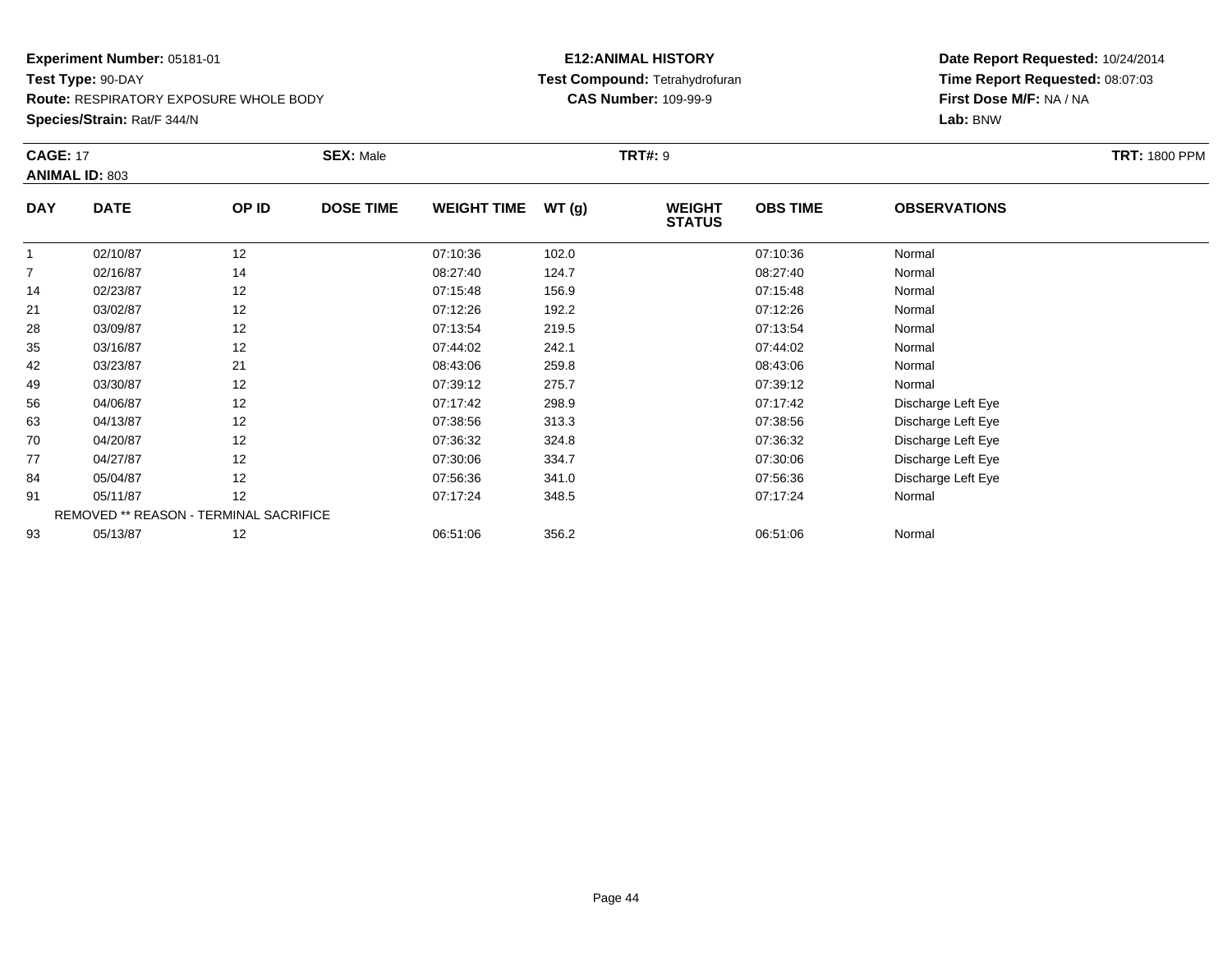**Route:** RESPIRATORY EXPOSURE WHOLE BODY

**Species/Strain:** Rat/F 344/N

## **E12:ANIMAL HISTORY Test Compound:** Tetrahydrofuran**CAS Number:** 109-99-9

| <b>CAGE: 17</b> | <b>ANIMAL ID: 804</b>                  |       | <b>SEX: Male</b> |                    |       | <b>TRT#: 9</b>                 |                 |                     | <b>TRT: 1800 PPM</b> |
|-----------------|----------------------------------------|-------|------------------|--------------------|-------|--------------------------------|-----------------|---------------------|----------------------|
| <b>DAY</b>      | <b>DATE</b>                            | OP ID | <b>DOSE TIME</b> | <b>WEIGHT TIME</b> | WT(g) | <b>WEIGHT</b><br><b>STATUS</b> | <b>OBS TIME</b> | <b>OBSERVATIONS</b> |                      |
| $\mathbf{1}$    | 02/10/87                               | 12    |                  | 07:10:36           | 105.6 |                                | 07:10:36        | Normal              |                      |
| $\overline{7}$  | 02/16/87                               | 14    |                  | 08:27:40           | 131.3 |                                | 08:27:40        | Normal              |                      |
| 14              | 02/23/87                               | 12    |                  | 07:15:48           | 168.6 |                                | 07:15:48        | Normal              |                      |
| 21              | 03/02/87                               | 12    |                  | 07:12:26           | 205.6 |                                | 07:12:26        | Normal              |                      |
| 28              | 03/09/87                               | 12    |                  | 07:13:54           | 232.9 |                                | 07:13:54        | Normal              |                      |
| 35              | 03/16/87                               | 12    |                  | 07:44:02           | 251.4 |                                | 07:44:02        | Normal              |                      |
| 42              | 03/23/87                               | 21    |                  | 08:43:06           | 269.1 |                                | 08:43:06        | Normal              |                      |
| 49              | 03/30/87                               | 12    |                  | 07:39:12           | 284.9 |                                | 07:39:12        | Normal              |                      |
| 56              | 04/06/87                               | 12    |                  | 07:17:42           | 302.8 |                                | 07:17:42        | Normal              |                      |
| 63              | 04/13/87                               | 12    |                  | 07:38:56           | 315.4 |                                | 07:38:56        | Normal              |                      |
| 70              | 04/20/87                               | 12    |                  | 07:36:32           | 330.8 |                                | 07:36:32        | Normal              |                      |
| 77              | 04/27/87                               | 12    |                  | 07:30:06           | 345.8 |                                | 07:30:06        | Normal              |                      |
| 84              | 05/04/87                               | 12    |                  | 07:56:36           | 356.5 |                                | 07:56:36        | Normal              |                      |
| 91              | 05/11/87                               | 12    |                  | 07:17:24           | 370.6 |                                | 07:17:24        | Normal              |                      |
|                 | REMOVED ** REASON - TERMINAL SACRIFICE |       |                  |                    |       |                                |                 |                     |                      |
| 93              | 05/13/87                               | 12    |                  | 06:51:06           | 372.4 |                                | 06:51:06        | Normal              |                      |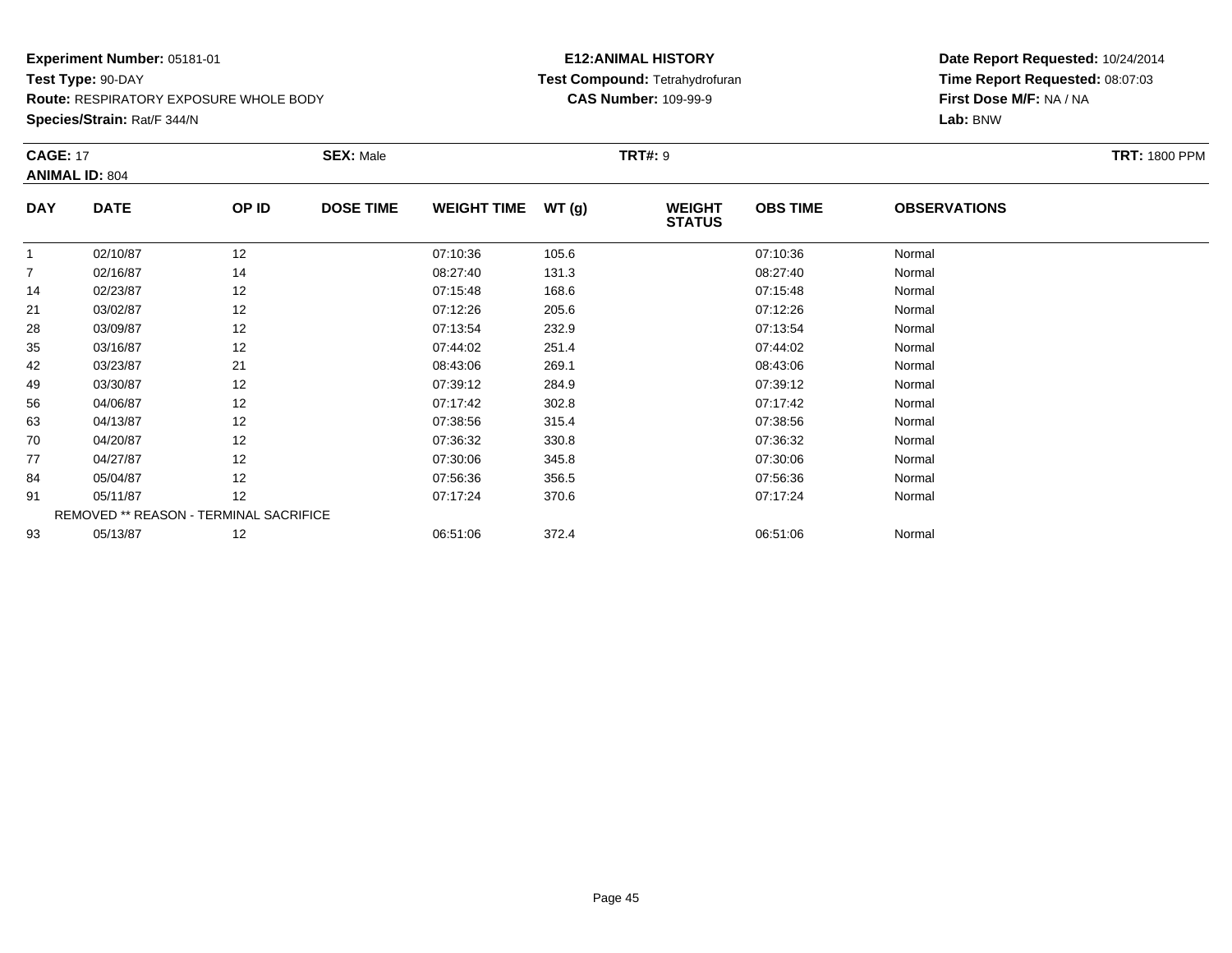**Route:** RESPIRATORY EXPOSURE WHOLE BODY

**Species/Strain:** Rat/F 344/N

## **E12:ANIMAL HISTORY Test Compound:** Tetrahydrofuran**CAS Number:** 109-99-9

| <b>CAGE: 17</b> |                       |                                        | <b>SEX: Male</b> |                    |        | <b>TRT#: 9</b>                 |                 |                     | <b>TRT: 1800 PPM</b> |
|-----------------|-----------------------|----------------------------------------|------------------|--------------------|--------|--------------------------------|-----------------|---------------------|----------------------|
|                 | <b>ANIMAL ID: 805</b> |                                        |                  |                    |        |                                |                 |                     |                      |
| <b>DAY</b>      | <b>DATE</b>           | OP ID                                  | <b>DOSE TIME</b> | <b>WEIGHT TIME</b> | WT (g) | <b>WEIGHT</b><br><b>STATUS</b> | <b>OBS TIME</b> | <b>OBSERVATIONS</b> |                      |
| $\mathbf{1}$    | 02/10/87              | 12                                     |                  | 07:10:36           | 120.5  |                                | 07:10:36        | Normal              |                      |
| 7               | 02/16/87              | 14                                     |                  | 08:27:40           | 150.9  |                                | 08:27:40        | Normal              |                      |
| 14              | 02/23/87              | 12                                     |                  | 07:15:48           | 195.3  |                                | 07:15:48        | Normal              |                      |
| 21              | 03/02/87              | 12                                     |                  | 07:12:26           | 224.1  |                                | 07:12:26        | Normal              |                      |
| 28              | 03/09/87              | 12                                     |                  | 07:13:54           | 249.5  |                                | 07:13:54        | Normal              |                      |
| 35              | 03/16/87              | 12                                     |                  | 07:44:02           | 273.6  |                                | 07:44:02        | Normal              |                      |
| 42              | 03/23/87              | 21                                     |                  | 08:43:06           | 285.8  |                                | 08:43:06        | Normal              |                      |
| 49              | 03/30/87              | 12                                     |                  | 07:39:12           | 306.5  |                                | 07:39:12        | Normal              |                      |
| 56              | 04/06/87              | 12                                     |                  | 07:17:42           | 327.7  |                                | 07:17:42        | Normal              |                      |
| 63              | 04/13/87              | 12                                     |                  | 07:38:56           | 340.9  |                                | 07:38:56        | Normal              |                      |
| 70              | 04/20/87              | 12                                     |                  | 07:36:32           | 356.8  |                                | 07:36:32        | Normal              |                      |
| 77              | 04/27/87              | 12                                     |                  | 07:30:06           | 365.8  |                                | 07:30:06        | Normal              |                      |
| 84              | 05/04/87              | 12                                     |                  | 07:56:36           | 376.3  |                                | 07:56:36        | Normal              |                      |
| 91              | 05/11/87              | 12                                     |                  | 07:17:24           | 382.0  |                                | 07:17:24        | Normal              |                      |
|                 |                       | REMOVED ** REASON - TERMINAL SACRIFICE |                  |                    |        |                                |                 |                     |                      |
| 93              | 05/13/87              | 12                                     |                  | 06:51:06           | 388.5  |                                | 06:51:06        | Normal              |                      |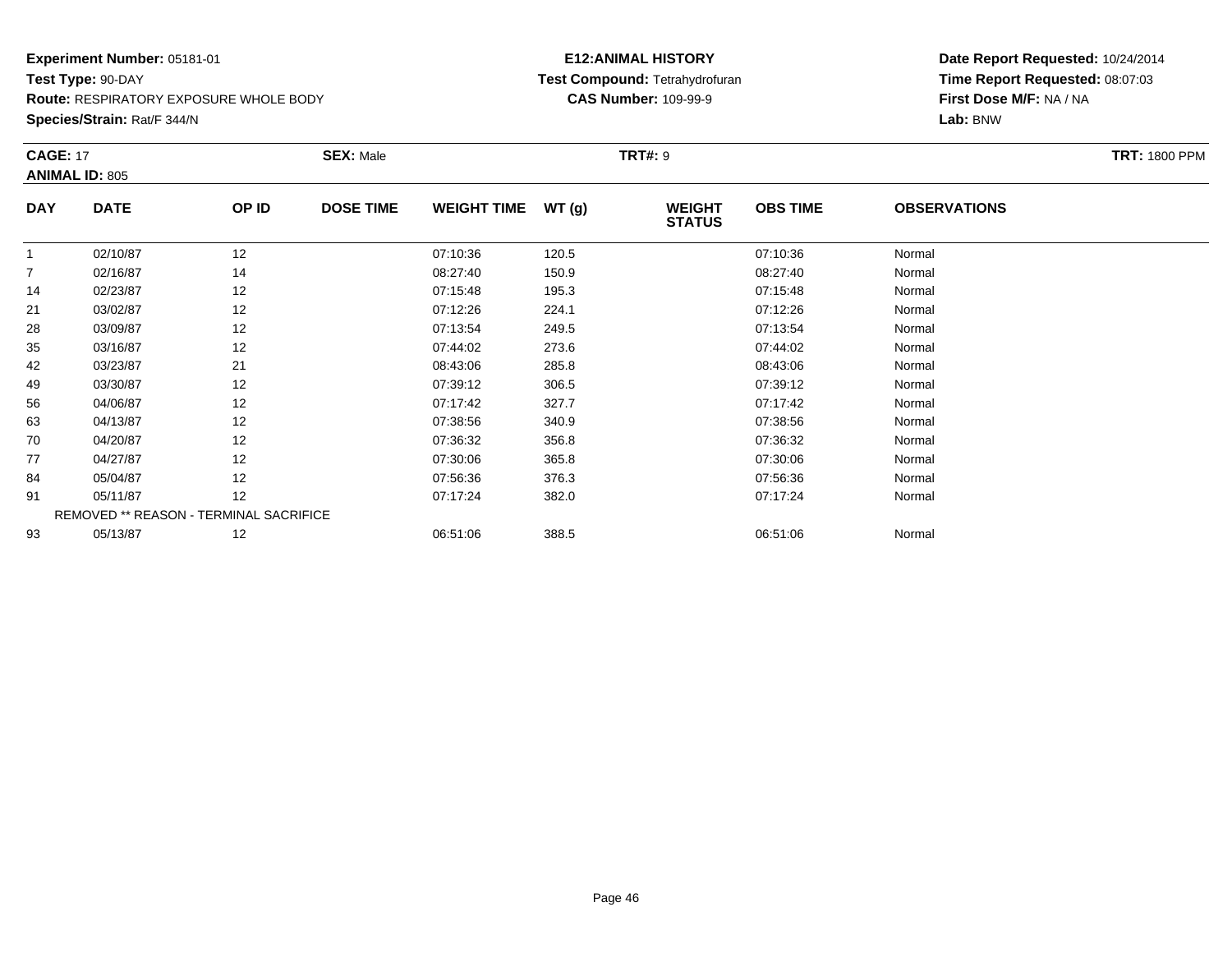**Route:** RESPIRATORY EXPOSURE WHOLE BODY

**Species/Strain:** Rat/F 344/N

## **E12:ANIMAL HISTORY Test Compound:** Tetrahydrofuran**CAS Number:** 109-99-9

| <b>CAGE: 18</b> | <b>ANIMAL ID: 806</b>                  |       | <b>SEX: Male</b> |                    |       | <b>TRT#: 9</b>                 |                 |                     | <b>TRT: 1800 PPM</b> |
|-----------------|----------------------------------------|-------|------------------|--------------------|-------|--------------------------------|-----------------|---------------------|----------------------|
| <b>DAY</b>      | <b>DATE</b>                            | OP ID | <b>DOSE TIME</b> | <b>WEIGHT TIME</b> | WT(g) | <b>WEIGHT</b><br><b>STATUS</b> | <b>OBS TIME</b> | <b>OBSERVATIONS</b> |                      |
| $\mathbf{1}$    | 02/10/87                               | 12    |                  | 07:13:56           | 106.0 |                                | 07:13:56        | Normal              |                      |
| $\overline{7}$  | 02/16/87                               | 14    |                  | 08:33:06           | 124.3 |                                | 08:33:06        | Normal              |                      |
| 14              | 02/23/87                               | 12    |                  | 07:23:54           | 154.0 |                                | 07:23:54        | Normal              |                      |
| 21              | 03/02/87                               | 12    |                  | 07:19:56           | 186.7 |                                | 07:19:56        | Normal              |                      |
| 28              | 03/09/87                               | 12    |                  | 07:21:42           | 212.6 |                                | 07:21:42        | Normal              |                      |
| 35              | 03/16/87                               | 12    |                  | 07:46:08           | 231.1 |                                | 07:46:08        | Normal              |                      |
| 42              | 03/23/87                               | 21    |                  | 08:47:46           | 247.8 |                                | 08:47:46        | Normal              |                      |
| 49              | 03/30/87                               | 12    |                  | 07:48:50           | 269.8 |                                | 07:48:50        | Normal              |                      |
| 56              | 04/06/87                               | 12    |                  | 07:26:10           | 291.0 |                                | 07:26:10        | Normal              |                      |
| 63              | 04/13/87                               | 12    |                  | 07:46:26           | 302.9 |                                | 07:46:26        | Normal              |                      |
| 70              | 04/20/87                               | 12    |                  | 07:46:36           | 325.6 |                                | 07:46:36        | Normal              |                      |
| 77              | 04/27/87                               | 12    |                  | 07:37:44           | 337.0 |                                | 07:37:44        | Normal              |                      |
| 84              | 05/04/87                               | 12    |                  | 08:06:42           | 350.3 |                                | 08:06:42        | Normal              |                      |
| 91              | 05/11/87                               | 12    |                  | 07:25:12           | 359.7 |                                | 07:25:12        | Normal              |                      |
|                 | REMOVED ** REASON - TERMINAL SACRIFICE |       |                  |                    |       |                                |                 |                     |                      |
| 93              | 05/13/87                               | 12    |                  | 06:53:40           | 365.7 |                                | 06:53:40        | Normal              |                      |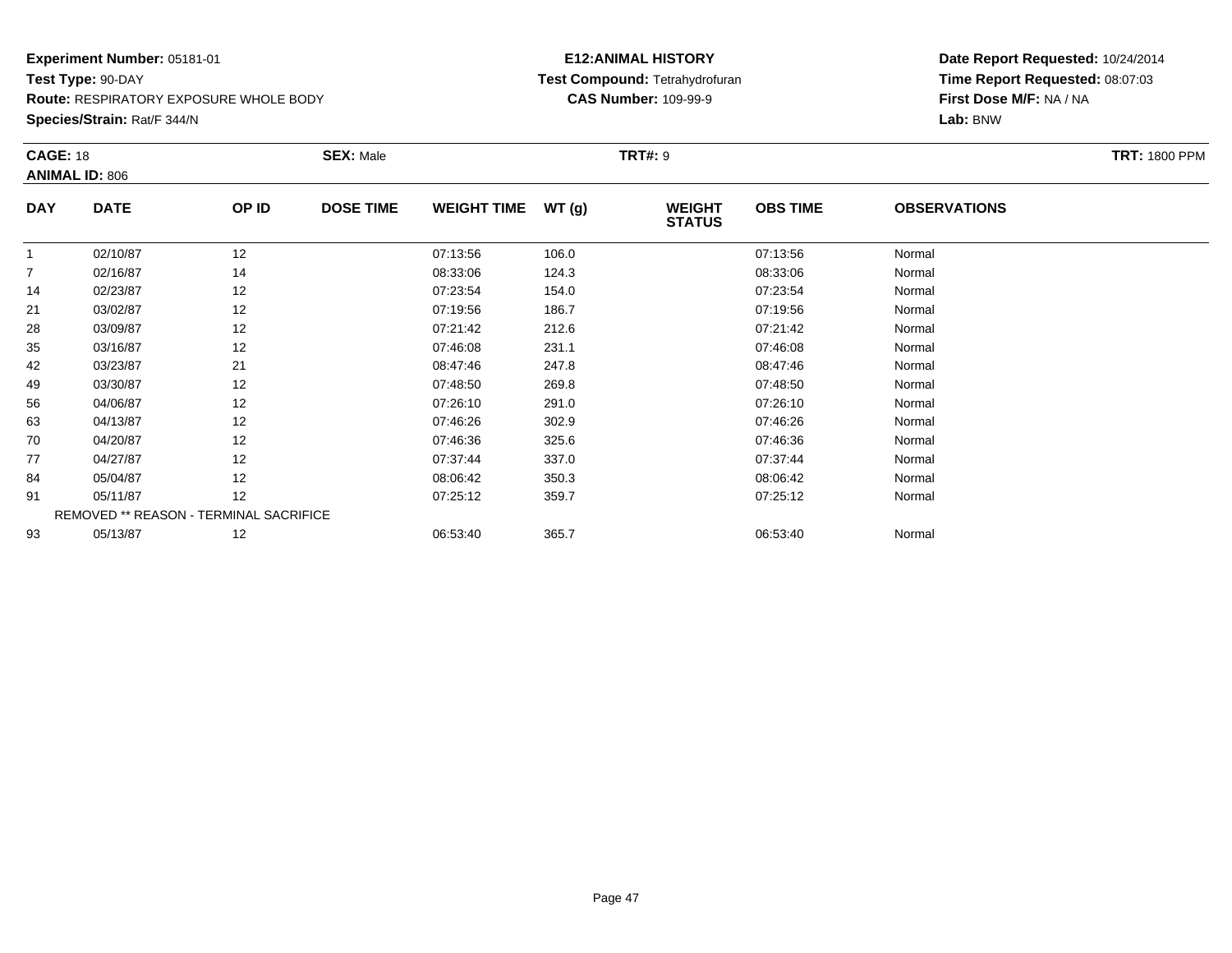**Route:** RESPIRATORY EXPOSURE WHOLE BODY

**Species/Strain:** Rat/F 344/N

## **E12:ANIMAL HISTORY Test Compound:** Tetrahydrofuran**CAS Number:** 109-99-9

| <b>CAGE: 18</b> | <b>ANIMAL ID: 807</b> |                                        | <b>SEX: Male</b> |                    |       | <b>TRT#: 9</b>                 |                 |                     | <b>TRT: 1800 PPM</b> |
|-----------------|-----------------------|----------------------------------------|------------------|--------------------|-------|--------------------------------|-----------------|---------------------|----------------------|
|                 |                       |                                        |                  |                    |       |                                |                 |                     |                      |
| <b>DAY</b>      | <b>DATE</b>           | OP ID                                  | <b>DOSE TIME</b> | <b>WEIGHT TIME</b> | WT(g) | <b>WEIGHT</b><br><b>STATUS</b> | <b>OBS TIME</b> | <b>OBSERVATIONS</b> |                      |
| $\overline{1}$  | 02/10/87              | 12                                     |                  | 07:13:56           | 93.5  |                                | 07:13:56        | Normal              |                      |
| 7               | 02/16/87              | 14                                     |                  | 08:33:06           | 114.8 |                                | 08:33:06        | Normal              |                      |
| 14              | 02/23/87              | 12                                     |                  | 07:23:54           | 139.9 |                                | 07:23:54        | Normal              |                      |
| 21              | 03/02/87              | 12                                     |                  | 07:19:56           | 167.5 |                                | 07:19:56        | Normal              |                      |
| 28              | 03/09/87              | 12                                     |                  | 07:21:42           | 185.7 |                                | 07:21:42        | Normal              |                      |
| 35              | 03/16/87              | 12                                     |                  | 07:46:08           | 202.9 |                                | 07:46:08        | Normal              |                      |
| 42              | 03/23/87              | 21                                     |                  | 08:47:46           | 217.6 |                                | 08:47:46        | Normal              |                      |
| 49              | 03/30/87              | 12                                     |                  | 07:48:50           | 237.0 |                                | 07:48:50        | Normal              |                      |
| 56              | 04/06/87              | 12                                     |                  | 07:26:10           | 253.4 |                                | 07:26:10        | Normal              |                      |
| 63              | 04/13/87              | 12                                     |                  | 07:46:26           | 263.7 |                                | 07:46:26        | Normal              |                      |
| 70              | 04/20/87              | 12                                     |                  | 07:46:36           | 278.5 |                                | 07:46:36        | Normal              |                      |
| 77              | 04/27/87              | 12                                     |                  | 07:37:44           | 288.3 |                                | 07:37:44        | Normal              |                      |
| 84              | 05/04/87              | 12                                     |                  | 08:06:42           | 296.2 |                                | 08:06:42        | Normal              |                      |
| 91              | 05/11/87              | 12                                     |                  | 07:25:12           | 309.0 |                                | 07:25:12        | Normal              |                      |
|                 |                       | REMOVED ** REASON - TERMINAL SACRIFICE |                  |                    |       |                                |                 |                     |                      |
| 93              | 05/13/87              | 12                                     |                  | 06:53:40           | 310.3 |                                | 06:53:40        | Normal              |                      |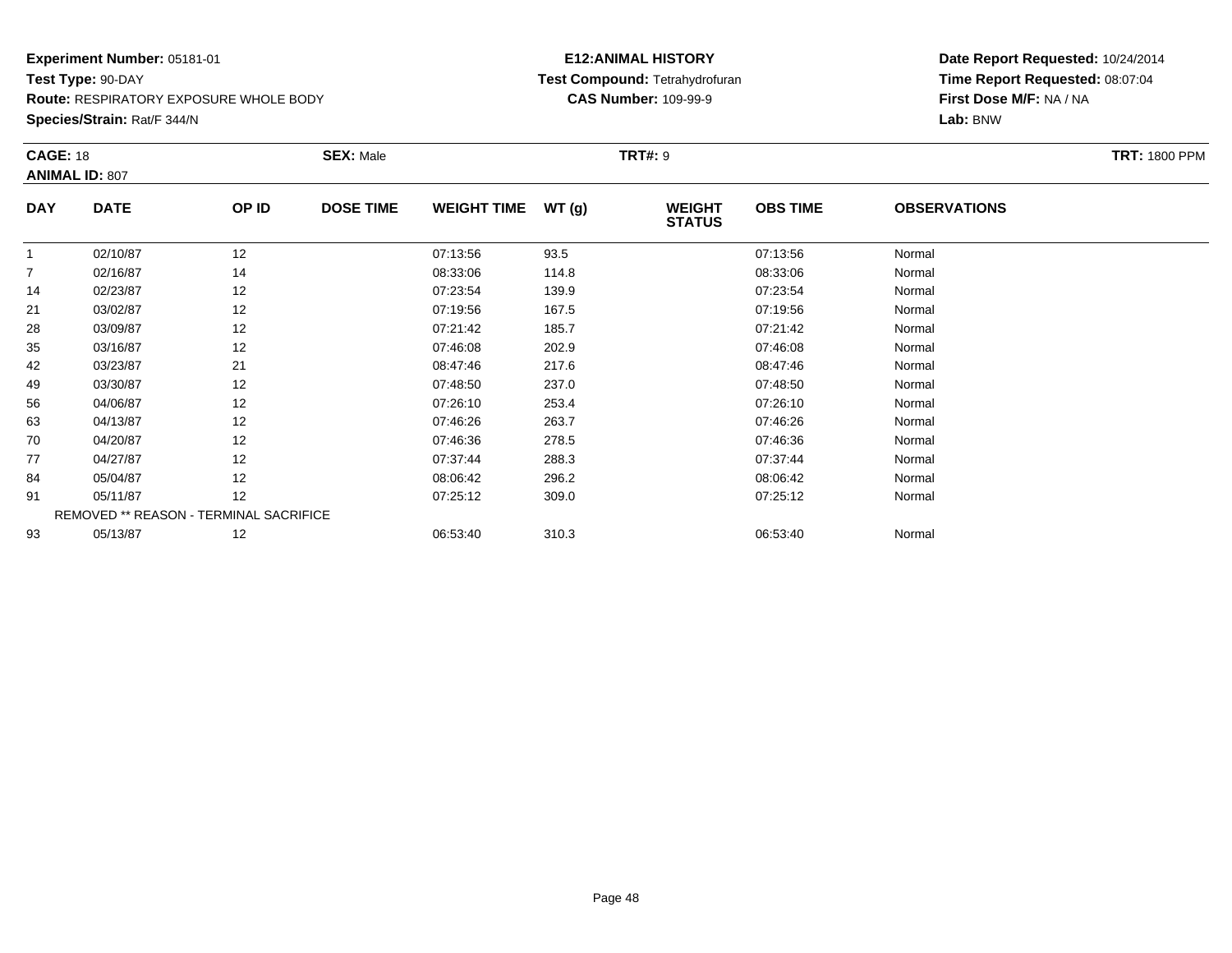**Route:** RESPIRATORY EXPOSURE WHOLE BODY

**Species/Strain:** Rat/F 344/N

## **E12:ANIMAL HISTORY Test Compound:** Tetrahydrofuran**CAS Number:** 109-99-9

| <b>CAGE: 18</b> |                                        |       | <b>SEX: Male</b> |                    |        | <b>TRT#: 9</b>                 |                 |                     | <b>TRT: 1800 PPM</b> |
|-----------------|----------------------------------------|-------|------------------|--------------------|--------|--------------------------------|-----------------|---------------------|----------------------|
|                 | <b>ANIMAL ID: 808</b>                  |       |                  |                    |        |                                |                 |                     |                      |
| <b>DAY</b>      | <b>DATE</b>                            | OP ID | <b>DOSE TIME</b> | <b>WEIGHT TIME</b> | WT (g) | <b>WEIGHT</b><br><b>STATUS</b> | <b>OBS TIME</b> | <b>OBSERVATIONS</b> |                      |
| $\mathbf{1}$    | 02/10/87                               | 12    |                  | 07:13:56           | 119.8  |                                | 07:13:56        | Normal              |                      |
| 7               | 02/16/87                               | 14    |                  | 08:33:06           | 145.3  |                                | 08:33:06        | Normal              |                      |
| 14              | 02/23/87                               | 12    |                  | 07:23:54           | 185.2  |                                | 07:23:54        | Normal              |                      |
| 21              | 03/02/87                               | 12    |                  | 07:19:56           | 228.4  |                                | 07:19:56        | Normal              |                      |
| 28              | 03/09/87                               | 12    |                  | 07:21:42           | 255.3  |                                | 07:21:42        | Normal              |                      |
| 35              | 03/16/87                               | 12    |                  | 07:46:08           | 280.9  |                                | 07:46:08        | Normal              |                      |
| 42              | 03/23/87                               | 21    |                  | 08:47:46           | 288.7  |                                | 08:47:46        | Normal              |                      |
| 49              | 03/30/87                               | 12    |                  | 07:48:50           | 309.4  |                                | 07:48:50        | Normal              |                      |
| 56              | 04/06/87                               | 12    |                  | 07:26:10           | 336.4  |                                | 07:26:10        | Normal              |                      |
| 63              | 04/13/87                               | 12    |                  | 07:46:26           | 356.6  |                                | 07:46:26        | Normal              |                      |
| 70              | 04/20/87                               | 12    |                  | 07:46:36           | 368.6  |                                | 07:46:36        | Normal              |                      |
| 77              | 04/27/87                               | 12    |                  | 07:37:44           | 387.0  |                                | 07:37:44        | Normal              |                      |
| 84              | 05/04/87                               | 12    |                  | 08:06:42           | 392.4  |                                | 08:06:42        | Normal              |                      |
| 91              | 05/11/87                               | 12    |                  | 07:25:12           | 400.9  |                                | 07:25:12        | Normal              |                      |
|                 | REMOVED ** REASON - TERMINAL SACRIFICE |       |                  |                    |        |                                |                 |                     |                      |
| 93              | 05/13/87                               | 12    |                  | 06:53:40           | 409.3  |                                | 06:53:40        | Normal              |                      |
|                 |                                        |       |                  |                    |        |                                |                 |                     |                      |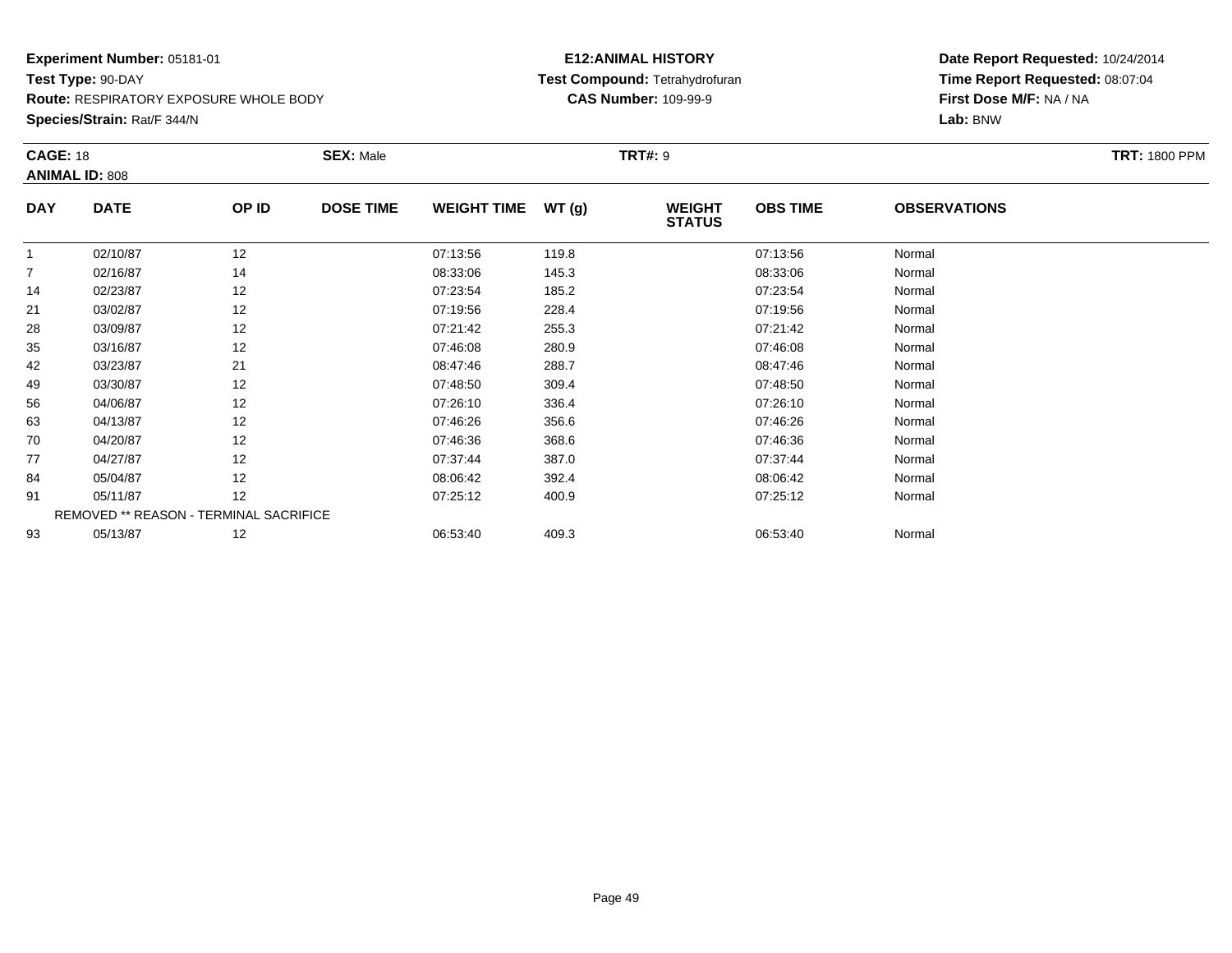**Route:** RESPIRATORY EXPOSURE WHOLE BODY

**Species/Strain:** Rat/F 344/N

## **E12:ANIMAL HISTORY Test Compound:** Tetrahydrofuran**CAS Number:** 109-99-9

| <b>CAGE: 18</b> |                                        |       | <b>SEX: Male</b> |                    |        | <b>TRT#: 9</b>                 |                 |                     | <b>TRT: 1800 PPM</b> |
|-----------------|----------------------------------------|-------|------------------|--------------------|--------|--------------------------------|-----------------|---------------------|----------------------|
|                 | <b>ANIMAL ID: 809</b>                  |       |                  |                    |        |                                |                 |                     |                      |
| <b>DAY</b>      | <b>DATE</b>                            | OP ID | <b>DOSE TIME</b> | <b>WEIGHT TIME</b> | WT (g) | <b>WEIGHT</b><br><b>STATUS</b> | <b>OBS TIME</b> | <b>OBSERVATIONS</b> |                      |
| $\mathbf{1}$    | 02/10/87                               | 12    |                  | 07:13:56           | 108.4  |                                | 07:13:56        | Normal              |                      |
| 7               | 02/16/87                               | 14    |                  | 08:33:06           | 134.6  |                                | 08:33:06        | Normal              |                      |
| 14              | 02/23/87                               | 12    |                  | 07:23:54           | 167.8  |                                | 07:23:54        | Normal              |                      |
| 21              | 03/02/87                               | 12    |                  | 07:19:56           | 205.1  |                                | 07:19:56        | Normal              |                      |
| 28              | 03/09/87                               | 12    |                  | 07:21:42           | 232.1  |                                | 07:21:42        | Normal              |                      |
| 35              | 03/16/87                               | 12    |                  | 07:46:08           | 254.7  |                                | 07:46:08        | Normal              |                      |
| 42              | 03/23/87                               | 21    |                  | 08:47:46           | 271.0  |                                | 08:47:46        | Normal              |                      |
| 49              | 03/30/87                               | 12    |                  | 07:48:50           | 292.3  |                                | 07:48:50        | Normal              |                      |
| 56              | 04/06/87                               | 12    |                  | 07:26:10           | 309.6  |                                | 07:26:10        | Normal              |                      |
| 63              | 04/13/87                               | 12    |                  | 07:46:26           | 326.9  |                                | 07:46:26        | Normal              |                      |
| 70              | 04/20/87                               | 12    |                  | 07:46:36           | 338.3  |                                | 07:46:36        | Normal              |                      |
| 77              | 04/27/87                               | 12    |                  | 07:37:44           | 357.2  |                                | 07:37:44        | Normal              |                      |
| 84              | 05/04/87                               | 12    |                  | 08:06:42           | 361.1  |                                | 08:06:42        | Normal              |                      |
| 91              | 05/11/87                               | 12    |                  | 07:25:12           | 371.9  |                                | 07:25:12        | Normal              |                      |
|                 | REMOVED ** REASON - TERMINAL SACRIFICE |       |                  |                    |        |                                |                 |                     |                      |
| 93              | 05/13/87                               | 12    |                  | 06:53:40           | 379.0  |                                | 06:53:40        | Normal              |                      |
|                 |                                        |       |                  |                    |        |                                |                 |                     |                      |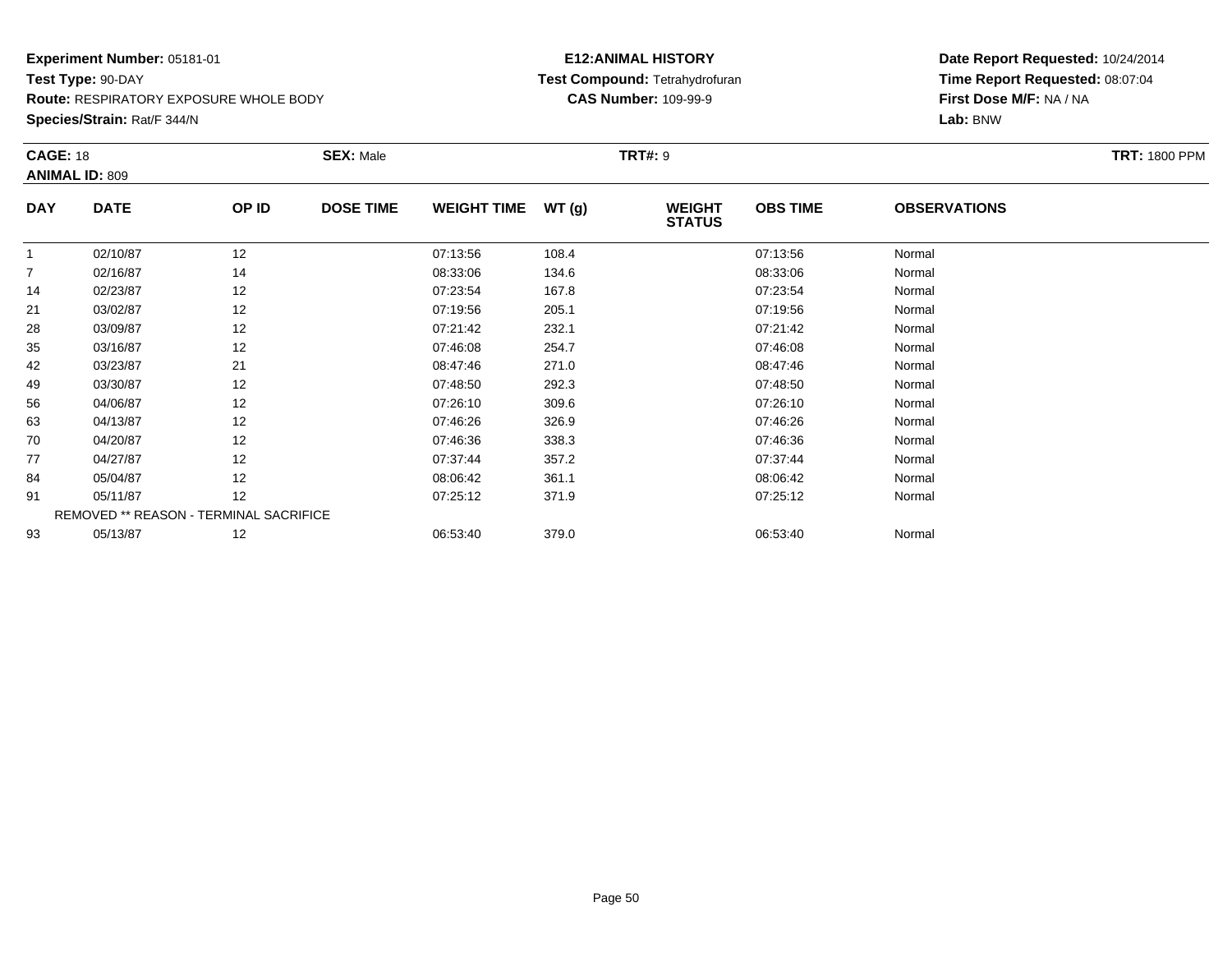**Route:** RESPIRATORY EXPOSURE WHOLE BODY

**Species/Strain:** Rat/F 344/N

## **E12:ANIMAL HISTORY Test Compound:** Tetrahydrofuran**CAS Number:** 109-99-9

| <b>CAGE: 18</b> |                       |                                        | <b>SEX: Male</b> |                    |       | <b>TRT#: 9</b>                 |                 |                     | <b>TRT: 1800 PPM</b> |
|-----------------|-----------------------|----------------------------------------|------------------|--------------------|-------|--------------------------------|-----------------|---------------------|----------------------|
|                 | <b>ANIMAL ID: 810</b> |                                        |                  |                    |       |                                |                 |                     |                      |
| <b>DAY</b>      | <b>DATE</b>           | OP ID                                  | <b>DOSE TIME</b> | <b>WEIGHT TIME</b> | WT(g) | <b>WEIGHT</b><br><b>STATUS</b> | <b>OBS TIME</b> | <b>OBSERVATIONS</b> |                      |
|                 | 02/10/87              | 12                                     |                  | 07:13:56           | 96.6  |                                | 07:13:56        | Normal              |                      |
|                 | 02/16/87              | 14                                     |                  | 08:33:06           | 120.5 |                                | 08:33:06        | Normal              |                      |
| 14              | 02/23/87              | 12                                     |                  | 07:23:54           | 144.4 |                                | 07:23:54        | Normal              |                      |
| 21              | 03/02/87              | 12                                     |                  | 07:19:56           | 181.4 |                                | 07:19:56        | Normal              |                      |
| 28              | 03/09/87              | 12                                     |                  | 07:21:42           | 212.2 |                                | 07:21:42        | Normal              |                      |
| 35              | 03/16/87              | 12                                     |                  | 07:46:08           | 240.1 |                                | 07:46:08        | Normal              |                      |
| 42              | 03/23/87              | 21                                     |                  | 08:47:46           | 256.8 |                                | 08:47:46        | Normal              |                      |
| 49              | 03/30/87              | 12                                     |                  | 07:48:50           | 274.7 |                                | 07:48:50        | Normal              |                      |
| 56              | 04/06/87              | 12                                     |                  | 07:26:10           | 293.3 |                                | 07:26:10        | Normal              |                      |
| 63              | 04/13/87              | 12                                     |                  | 07:46:26           | 310.4 |                                | 07:46:26        | Normal              |                      |
| 70              | 04/20/87              | 12                                     |                  | 07:46:36           | 325.5 |                                | 07:46:36        | Normal              |                      |
| 77              | 04/27/87              | 12                                     |                  | 07:37:44           | 325.8 |                                | 07:37:44        | Normal              |                      |
| 84              | 05/04/87              | 12                                     |                  | 08:06:42           | 334.6 |                                | 08:06:42        | Normal              |                      |
| 91              | 05/11/87              | 12                                     |                  | 07:25:12           | 346.7 |                                | 07:25:12        | Normal              |                      |
|                 |                       | REMOVED ** REASON - TERMINAL SACRIFICE |                  |                    |       |                                |                 |                     |                      |
| 93              | 05/13/87              | 12                                     |                  | 06:53:40           | 352.3 |                                | 06:53:40        | Normal              |                      |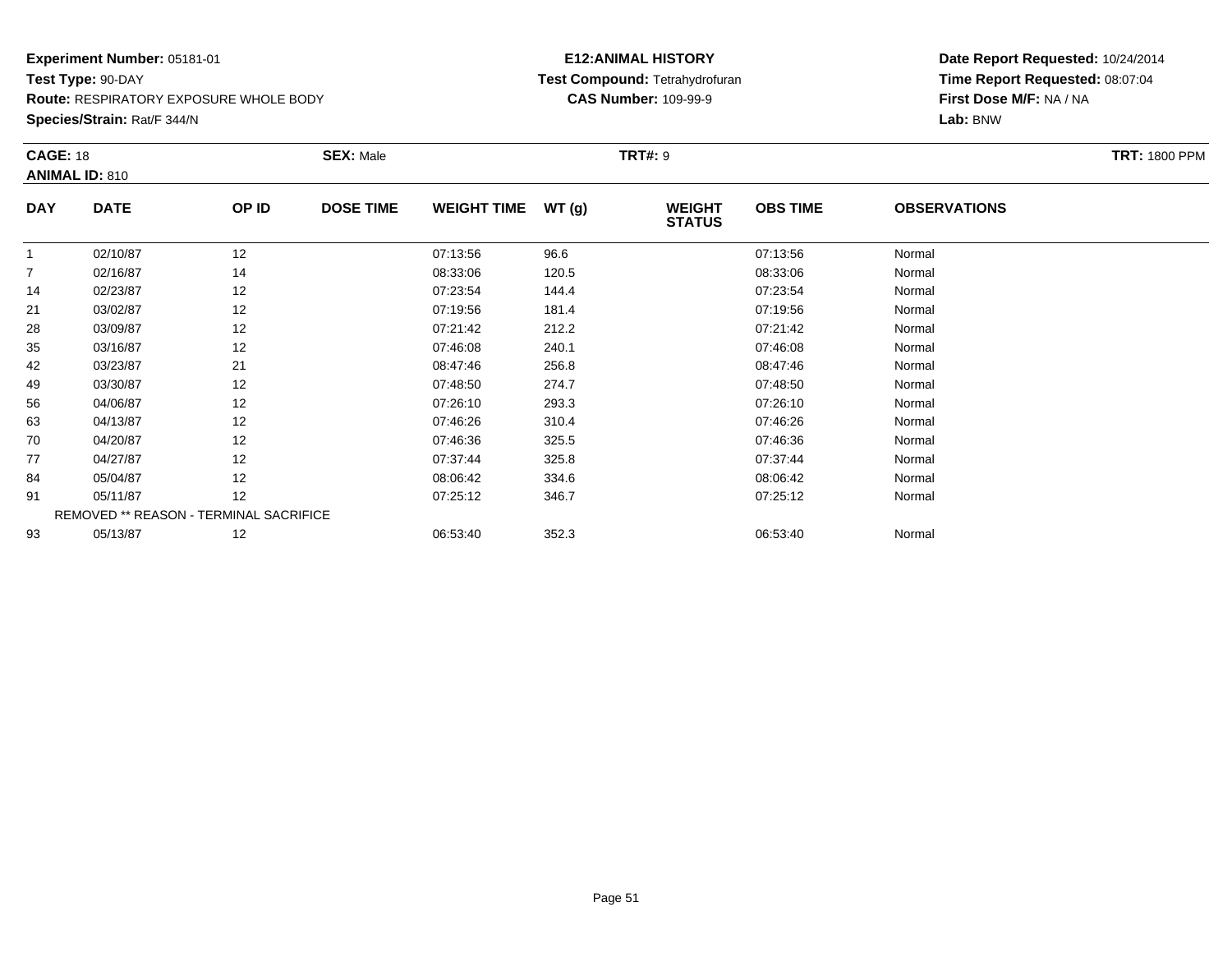**Test Type:** 90-DAY

**Route:** RESPIRATORY EXPOSURE WHOLE BODY

**Species/Strain:** Rat/F 344/N

## **E12:ANIMAL HISTORY Test Compound:** Tetrahydrofuran**CAS Number:** 109-99-9

| <b>CAGE: 21</b> |                                        |       | <b>SEX: Male</b> |                    |                                                          | <b>TRT#: 11</b>                |                 |                     | <b>TRT: 5000 PPM</b> |
|-----------------|----------------------------------------|-------|------------------|--------------------|----------------------------------------------------------|--------------------------------|-----------------|---------------------|----------------------|
|                 | ANIMAL ID: 1001                        |       |                  |                    |                                                          |                                |                 |                     |                      |
| <b>DAY</b>      | <b>DATE</b>                            | OP ID | <b>DOSE TIME</b> | <b>WEIGHT TIME</b> | WT(g)                                                    | <b>WEIGHT</b><br><b>STATUS</b> | <b>OBS TIME</b> | <b>OBSERVATIONS</b> |                      |
| $\mathbf{1}$    | 02/10/87                               | 12    |                  | 07:21:00           | 105.9                                                    |                                | 07:21:00        | Normal              |                      |
|                 |                                        |       |                  |                    |                                                          |                                |                 | Normal              |                      |
| $\mathbf{1}$    | 02/10/87                               | 12    |                  | 07:21:00           | 105.9                                                    |                                | 15:50:00        | Ataxia              |                      |
|                 |                                        |       |                  |                    |                                                          |                                |                 | Ataxia              |                      |
| $\overline{7}$  | 02/16/87                               | 14    |                  | 08:42:32           | 122.1                                                    |                                | 08:42:32        | Normal              |                      |
| 14              | 02/23/87                               | 12    |                  | 07:28:02           | 152.8                                                    |                                | 07:28:02        | Normal              |                      |
| 21              | 03/02/87                               | 12    |                  | 07:23:36           | 183.6                                                    |                                | 07:23:36        | Normal              |                      |
| 28              | 03/09/87                               | 12    |                  | 07:26:32           | 206.1                                                    |                                | 07:26:32        | Normal              |                      |
| 35              | 03/16/87                               | 12    |                  | 07:49:48           | 228.8                                                    |                                | 07:49:48        | Normal              |                      |
| 38              | 03/19/87                               | 123   | & ATAXIA(BJC)    |                    | **NOTE-5000 PPM RATS HAVE REDUCED BODY TONE. WOBBLY GAIT |                                | 13:49:00        |                     |                      |
| 42              | 03/23/87                               | 21    |                  | 08:53:48           | 240.4                                                    |                                | 08:53:48        | Normal              |                      |
| 49              | 03/30/87                               | 12    |                  | 07:53:58           | 257.6                                                    |                                | 07:53:58        | Normal              |                      |
| 56              | 04/06/87                               | 12    |                  | 07:30:14           | 278.0                                                    |                                | 07:30:14        | Normal              |                      |
| 63              | 04/13/87                               | 12    |                  | 07:49:50           | 288.8                                                    |                                | 07:49:50        | Normal              |                      |
| 70              | 04/20/87                               | 12    |                  | 07:50:54           | 301.3                                                    |                                | 07:50:54        | Normal              |                      |
| 77              | 04/27/87                               | 12    |                  | 07:41:46           | 315.0                                                    |                                | 07:41:46        | Normal              |                      |
| 84              | 05/04/87                               | 12    |                  | 08:10:50           | 323.4                                                    |                                | 08:10:50        | Normal              |                      |
| 91              | 05/11/87                               | 12    |                  | 07:28:34           | 331.1                                                    |                                | 07:28:34        | Normal              |                      |
|                 | REMOVED ** REASON - TERMINAL SACRIFICE |       |                  |                    |                                                          |                                |                 |                     |                      |
| 93              | 05/13/87                               | 12    |                  | 06:56:54           | 335.5                                                    |                                | 06:56:54        | Normal              |                      |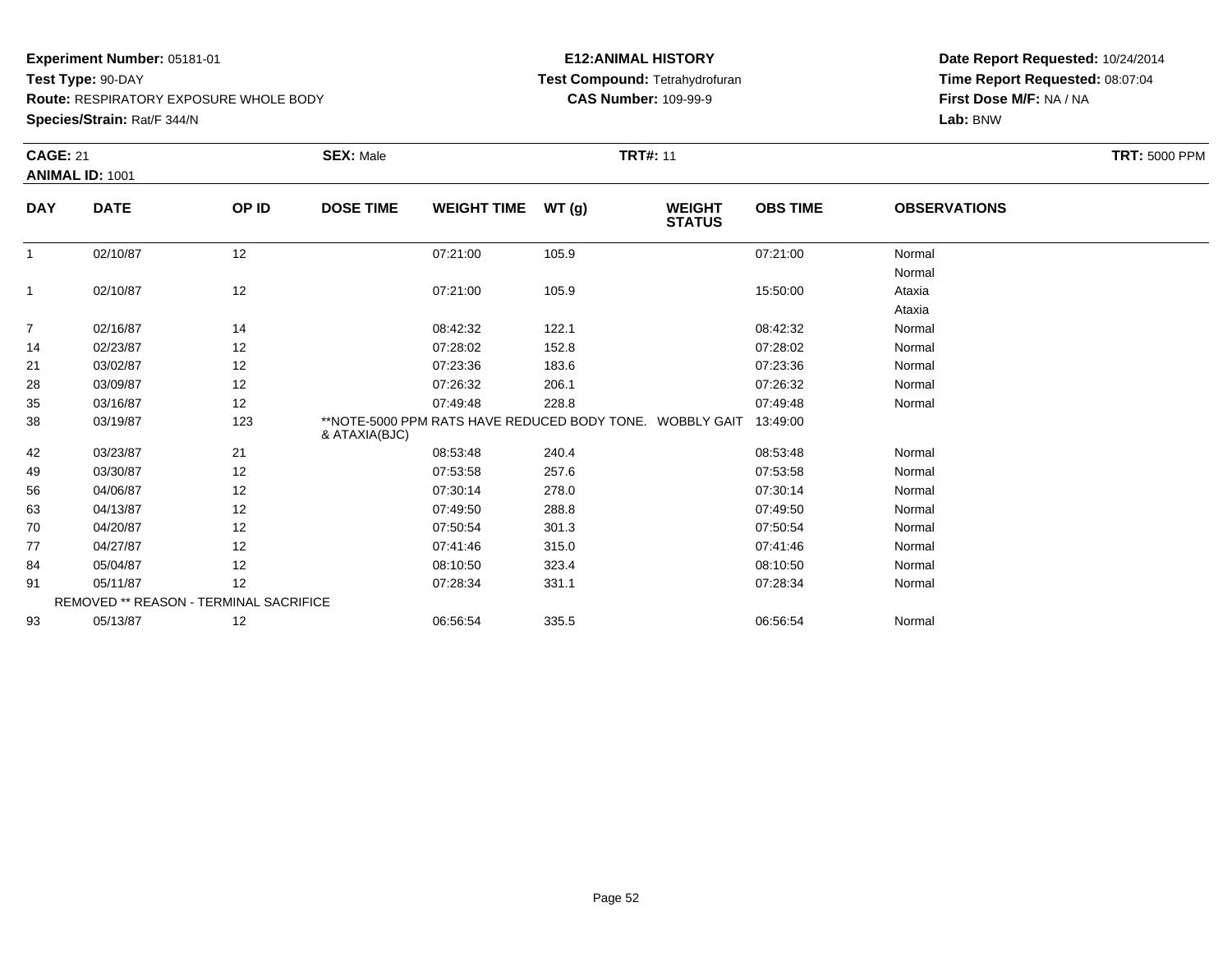**Test Type:** 90-DAY

**Route:** RESPIRATORY EXPOSURE WHOLE BODY

**Species/Strain:** Rat/F 344/N

## **E12:ANIMAL HISTORY Test Compound:** Tetrahydrofuran**CAS Number:** 109-99-9

| <b>CAGE: 21</b> | <b>ANIMAL ID: 1002</b>                        |       | <b>SEX: Male</b>   |                                                      |       | <b>TRT#: 11</b>                |                 |                     | <b>TRT: 5000 PPM</b> |
|-----------------|-----------------------------------------------|-------|--------------------|------------------------------------------------------|-------|--------------------------------|-----------------|---------------------|----------------------|
| <b>DAY</b>      | <b>DATE</b>                                   | OP ID | <b>DOSE TIME</b>   | <b>WEIGHT TIME</b>                                   | WT(g) | <b>WEIGHT</b><br><b>STATUS</b> | <b>OBS TIME</b> | <b>OBSERVATIONS</b> |                      |
|                 | 02/10/87                                      | 12    |                    | 07:21:00                                             | 102.9 |                                | 07:21:00        | Normal              |                      |
|                 |                                               |       |                    |                                                      |       |                                |                 | Normal              |                      |
| $\mathbf{1}$    | 02/10/87                                      | 12    |                    | 07:21:00                                             | 102.9 |                                | 15:50:00        | Ataxia              |                      |
|                 |                                               |       |                    |                                                      |       |                                |                 | Ataxia              |                      |
| $\overline{7}$  | 02/16/87                                      | 14    |                    | 08:42:32                                             | 122.2 |                                | 08:42:32        | Normal              |                      |
| 14              | 02/23/87                                      | 12    |                    | 07:28:02                                             | 151.6 |                                | 07:28:02        | Normal              |                      |
| 21              | 03/02/87                                      | 12    |                    | 07:23:36                                             | 181.6 |                                | 07:23:36        | Normal              |                      |
| 28              | 03/09/87                                      | 12    |                    | 07:26:32                                             | 207.5 |                                | 07:26:32        | Normal              |                      |
| 35              | 03/16/87                                      | 12    |                    | 07:49:48                                             | 225.9 |                                | 07:49:48        | Normal              |                      |
| 38              | 03/19/87                                      | 123   | GAIT & ATAXIA(BJC) | **NOTE-5000 PPM RATS HAVE REDUCED BODY TONE. WOBBLEY |       |                                | 13:49:00        |                     |                      |
| 42              | 03/23/87                                      | 21    |                    | 08:53:48                                             | 239.0 |                                | 08:53:48        | Normal              |                      |
| 49              | 03/30/87                                      | 12    |                    | 07:53:58                                             | 256.5 |                                | 07:53:58        | Normal              |                      |
| 56              | 04/06/87                                      | 12    |                    | 07:30:14                                             | 273.7 |                                | 07:30:14        | Normal              |                      |
| 63              | 04/13/87                                      | 12    |                    | 07:49:50                                             | 287.3 |                                | 07:49:50        | Normal              |                      |
| 70              | 04/20/87                                      | 12    |                    | 07:50:54                                             | 296.6 |                                | 07:50:54        | Normal              |                      |
| 77              | 04/27/87                                      | 12    |                    | 07:41:46                                             | 307.8 |                                | 07:41:46        | Normal              |                      |
| 84              | 05/04/87                                      | 12    |                    | 08:10:50                                             | 318.9 |                                | 08:10:50        | Normal              |                      |
| 91              | 05/11/87                                      | 12    |                    | 07:28:34                                             | 324.1 |                                | 07:28:34        | Normal              |                      |
|                 | <b>REMOVED ** REASON - TERMINAL SACRIFICE</b> |       |                    |                                                      |       |                                |                 |                     |                      |
| 93              | 05/13/87                                      | 12    |                    | 06:56:54                                             | 327.7 |                                | 06:56:54        | Normal              |                      |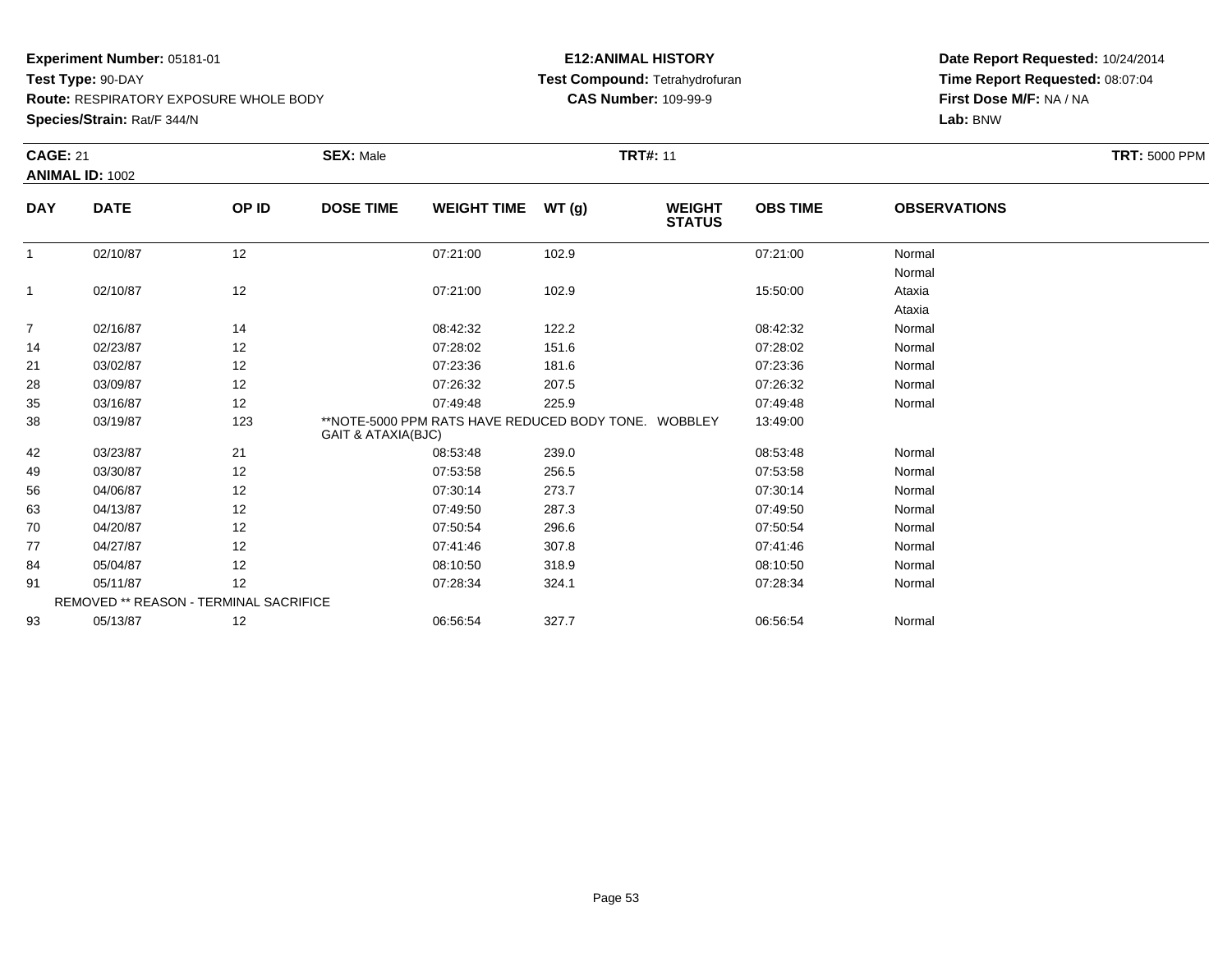**Test Type:** 90-DAY

**Route:** RESPIRATORY EXPOSURE WHOLE BODY

**Species/Strain:** Rat/F 344/N

## **E12:ANIMAL HISTORY Test Compound:** Tetrahydrofuran**CAS Number:** 109-99-9

| <b>CAGE: 21</b> | ANIMAL ID: 1003                        |       | <b>SEX: Male</b>              |                                                      |       | <b>TRT#: 11</b>                |                 |                     | <b>TRT: 5000 PPM</b> |
|-----------------|----------------------------------------|-------|-------------------------------|------------------------------------------------------|-------|--------------------------------|-----------------|---------------------|----------------------|
| <b>DAY</b>      | <b>DATE</b>                            | OP ID | <b>DOSE TIME</b>              | <b>WEIGHT TIME</b>                                   | WT(g) | <b>WEIGHT</b><br><b>STATUS</b> | <b>OBS TIME</b> | <b>OBSERVATIONS</b> |                      |
|                 | 02/10/87                               | 12    |                               | 07:21:00                                             | 116.4 |                                | 07:21:00        | Normal              |                      |
|                 |                                        |       |                               |                                                      |       |                                |                 | Normal              |                      |
| $\mathbf{1}$    | 02/10/87                               | 12    |                               | 07:21:00                                             | 116.4 |                                | 15:50:00        | Ataxia              |                      |
|                 |                                        |       |                               |                                                      |       |                                |                 | Ataxia              |                      |
| $\overline{7}$  | 02/16/87                               | 14    |                               | 08:42:32                                             | 131.4 |                                | 08:42:32        | Normal              |                      |
| 14              | 02/23/87                               | 12    |                               | 07:28:02                                             | 162.3 |                                | 07:28:02        | Normal              |                      |
| 21              | 03/02/87                               | 12    |                               | 07:23:36                                             | 196.7 |                                | 07:23:36        | Normal              |                      |
| 28              | 03/09/87                               | 12    |                               | 07:26:32                                             | 226.4 |                                | 07:26:32        | Normal              |                      |
| 35              | 03/16/87                               | 12    |                               | 07:49:48                                             | 250.7 |                                | 07:49:48        | Normal              |                      |
| 38              | 03/19/87                               | 123   | <b>GAIT &amp; ATAXIA(BJC)</b> | **NOTE-5000 PPM RATS HAVE REDUCED BODY TONE. WOBBLEY |       |                                | 13:49:00        |                     |                      |
| 42              | 03/23/87                               | 21    |                               | 08:53:48                                             | 268.8 |                                | 08:53:48        | Normal              |                      |
| 49              | 03/30/87                               | 12    |                               | 07:53:58                                             | 288.5 |                                | 07:53:58        | Normal              |                      |
| 56              | 04/06/87                               | 12    |                               | 07:30:14                                             | 301.8 |                                | 07:30:14        | Normal              |                      |
| 63              | 04/13/87                               | 12    |                               | 07:49:50                                             | 318.8 |                                | 07:49:50        | Normal              |                      |
| 70              | 04/20/87                               | 12    |                               | 07:50:54                                             | 334.5 |                                | 07:50:54        | Normal              |                      |
| 77              | 04/27/87                               | 12    |                               | 07:41:46                                             | 354.6 |                                | 07:41:46        | Normal              |                      |
| 84              | 05/04/87                               | 12    |                               | 08:10:50                                             | 363.2 |                                | 08:10:50        | Normal              |                      |
| 91              | 05/11/87                               | 12    |                               | 07:28:34                                             | 371.0 |                                | 07:28:34        | Normal              |                      |
|                 | REMOVED ** REASON - TERMINAL SACRIFICE |       |                               |                                                      |       |                                |                 |                     |                      |
| 93              | 05/13/87                               | 12    |                               | 06:56:54                                             | 373.1 |                                | 06:56:54        | Normal              |                      |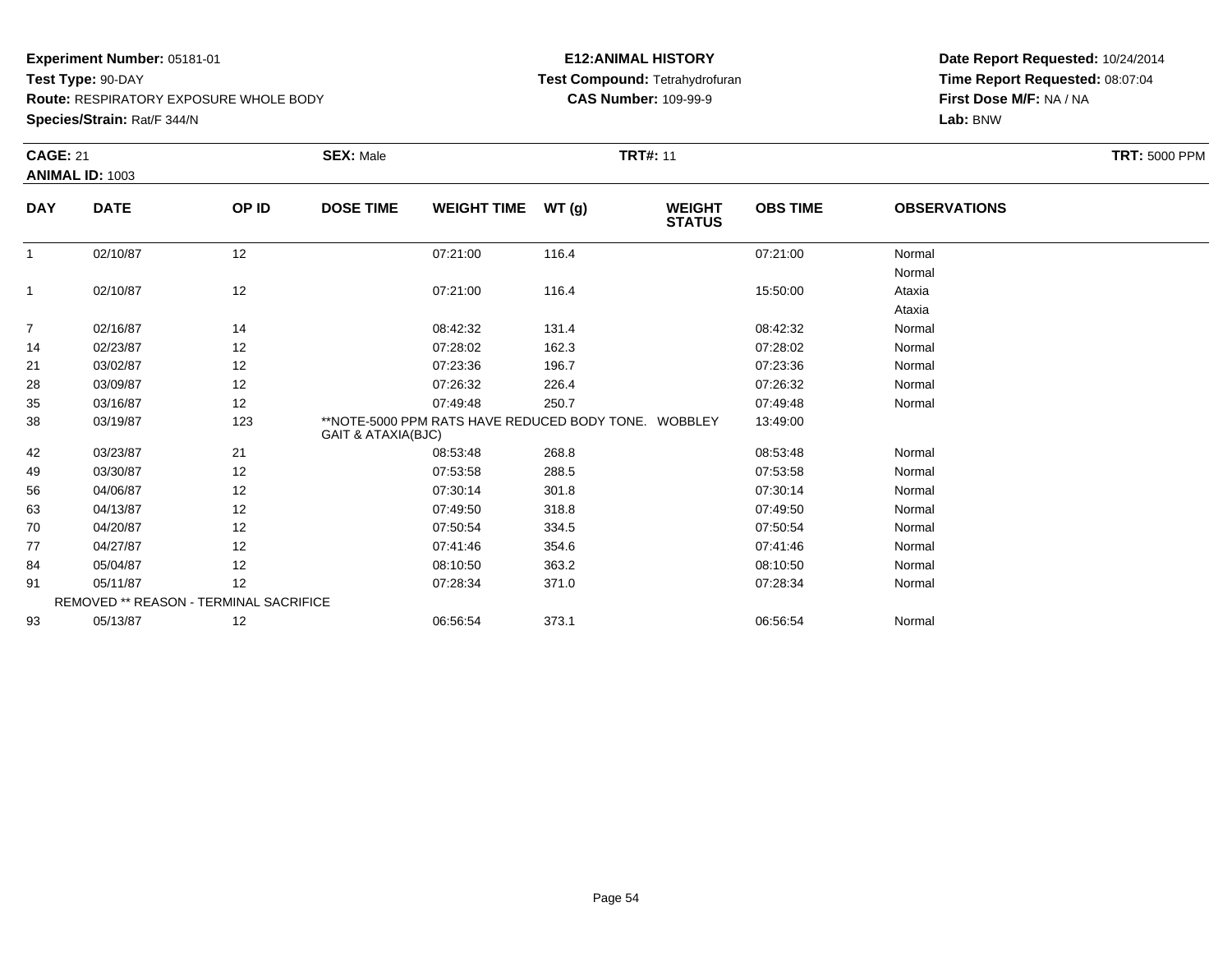**Test Type:** 90-DAY

**Route:** RESPIRATORY EXPOSURE WHOLE BODY

**Species/Strain:** Rat/F 344/N

## **E12:ANIMAL HISTORY Test Compound:** Tetrahydrofuran**CAS Number:** 109-99-9

|                | <b>CAGE: 21</b><br><b>ANIMAL ID: 1004</b> |       | <b>SEX: Male</b><br><b>TRT#: 11</b> |                    |                                                          |                                |                 | <b>TRT: 5000 PPM</b> |  |
|----------------|-------------------------------------------|-------|-------------------------------------|--------------------|----------------------------------------------------------|--------------------------------|-----------------|----------------------|--|
| <b>DAY</b>     | <b>DATE</b>                               | OP ID | <b>DOSE TIME</b>                    | <b>WEIGHT TIME</b> | WT(g)                                                    | <b>WEIGHT</b><br><b>STATUS</b> | <b>OBS TIME</b> | <b>OBSERVATIONS</b>  |  |
| $\overline{1}$ | 02/10/87                                  | 12    |                                     | 07:21:00           | 101.7                                                    |                                | 07:21:00        | Normal               |  |
|                |                                           |       |                                     |                    |                                                          |                                |                 | Normal               |  |
| $\mathbf{1}$   | 02/10/87                                  | 12    |                                     | 07:21:00           | 101.7                                                    |                                | 15:50:00        | Ataxia               |  |
|                |                                           |       |                                     |                    |                                                          |                                |                 | Ataxia               |  |
| $\overline{7}$ | 02/16/87                                  | 14    |                                     | 08:42:32           | 123.6                                                    |                                | 08:42:32        | Normal               |  |
| 14             | 02/23/87                                  | 12    |                                     | 07:28:02           | 156.8                                                    |                                | 07:28:02        | Normal               |  |
| 21             | 03/02/87                                  | 12    |                                     | 07:23:36           | 192.7                                                    |                                | 07:23:36        | Normal               |  |
| 28             | 03/09/87                                  | 12    |                                     | 07:26:32           | 225.1                                                    |                                | 07:26:32        | Normal               |  |
| 35             | 03/16/87                                  | 12    |                                     | 07:49:48           | 242.7                                                    |                                | 07:49:48        | Normal               |  |
| 38             | 03/19/87                                  | 123   | AND ATAXIA(BJC)                     |                    | **NOTE-5000 PPM RATS HAVE REDUCED BODY TONE. WOBBLY GAIT |                                | 13:49:00        |                      |  |
| 42             | 03/23/87                                  | 21    |                                     | 08:53:48           | 259.6                                                    |                                | 08:53:48        | Normal               |  |
| 49             | 03/30/87                                  | 12    |                                     | 07:53:58           | 276.3                                                    |                                | 07:53:58        | Normal               |  |
| 56             | 04/06/87                                  | 12    |                                     | 07:30:14           | 292.1                                                    |                                | 07:30:14        | Normal               |  |
| 63             | 04/13/87                                  | 12    |                                     | 07:49:50           | 305.0                                                    |                                | 07:49:50        | Normal               |  |
| 70             | 04/20/87                                  | 12    |                                     | 07:50:54           | 316.8                                                    |                                | 07:50:54        | Normal               |  |
| 77             | 04/27/87                                  | 12    |                                     | 07:41:46           | 335.6                                                    |                                | 07:41:46        | Normal               |  |
| 84             | 05/04/87                                  | 12    |                                     | 08:10:50           | 334.2                                                    |                                | 08:10:50        | Normal               |  |
| 91             | 05/11/87                                  | 12    |                                     | 07:28:34           | 349.1                                                    |                                | 07:28:34        | Normal               |  |
|                | REMOVED ** REASON - TERMINAL SACRIFICE    |       |                                     |                    |                                                          |                                |                 |                      |  |
| 93             | 05/13/87                                  | 12    |                                     | 06:56:54           | 352.8                                                    |                                | 06:56:54        | Normal               |  |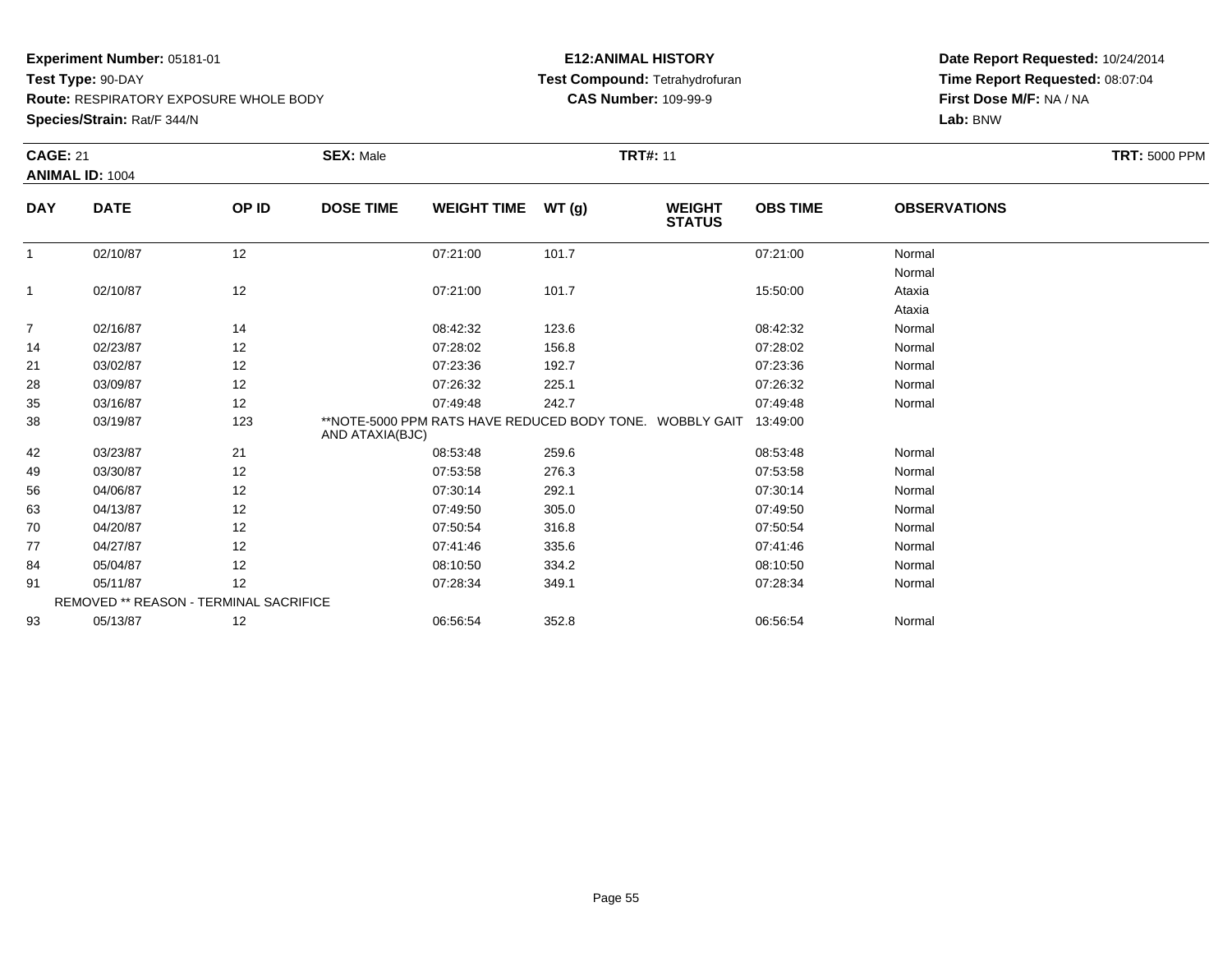**Test Type:** 90-DAY

**Route:** RESPIRATORY EXPOSURE WHOLE BODY

**Species/Strain:** Rat/F 344/N

## **E12:ANIMAL HISTORY Test Compound:** Tetrahydrofuran**CAS Number:** 109-99-9

| <b>CAGE: 21</b> |                                        |       | <b>SEX: Male</b>                                                          |                    | <b>TRT#: 11</b> |                                |                 |                     | <b>TRT: 5000 PPM</b> |  |
|-----------------|----------------------------------------|-------|---------------------------------------------------------------------------|--------------------|-----------------|--------------------------------|-----------------|---------------------|----------------------|--|
|                 | <b>ANIMAL ID: 1005</b>                 |       |                                                                           |                    |                 |                                |                 |                     |                      |  |
| <b>DAY</b>      | <b>DATE</b>                            | OP ID | <b>DOSE TIME</b>                                                          | <b>WEIGHT TIME</b> | WT(g)           | <b>WEIGHT</b><br><b>STATUS</b> | <b>OBS TIME</b> | <b>OBSERVATIONS</b> |                      |  |
| $\mathbf{1}$    | 02/10/87                               | 12    |                                                                           | 07:21:00           | 112.8           |                                | 07:21:00        | Normal              |                      |  |
|                 |                                        |       |                                                                           |                    |                 |                                |                 | Normal              |                      |  |
| $\mathbf{1}$    | 02/10/87                               | 12    |                                                                           | 07:21:00           | 112.8           |                                | 15:50:00        | Ataxia              |                      |  |
|                 |                                        |       |                                                                           |                    |                 |                                |                 | Ataxia              |                      |  |
| $\overline{7}$  | 02/16/87                               | 14    |                                                                           | 08:42:32           | 131.9           |                                | 08:42:32        | Normal              |                      |  |
| 14              | 02/23/87                               | 12    |                                                                           | 07:28:02           | 158.3           |                                | 07:28:02        | Normal              |                      |  |
| 21              | 03/02/87                               | 12    |                                                                           | 07:23:36           | 191.3           |                                | 07:23:36        | Normal              |                      |  |
| 28              | 03/09/87                               | 12    |                                                                           | 07:26:32           | 220.0           |                                | 07:26:32        | Normal              |                      |  |
| 35              | 03/16/87                               | 12    |                                                                           | 07:49:48           | 244.2           |                                | 07:49:48        | Normal              |                      |  |
| 38              | 03/19/87                               | 123   | **NOTE-5000 PPM RATS HAVE REDUCED BODY TONE. WOBBLY GAIT<br>& ATAXIA(BJC) |                    |                 |                                | 13:49:00        |                     |                      |  |
| 42              | 03/23/87                               | 21    |                                                                           | 08:53:48           | 262.8           |                                | 08:53:48        | Normal              |                      |  |
| 49              | 03/30/87                               | 12    |                                                                           | 07:53:58           | 285.2           |                                | 07:53:58        | Normal              |                      |  |
| 56              | 04/06/87                               | 12    |                                                                           | 07:30:14           | 304.6           |                                | 07:30:14        | Normal              |                      |  |
| 63              | 04/13/87                               | 12    |                                                                           | 07:49:50           | 319.0           |                                | 07:49:50        | Normal              |                      |  |
| 70              | 04/20/87                               | 12    |                                                                           | 07:50:54           | 331.8           |                                | 07:50:54        | Normal              |                      |  |
| 77              | 04/27/87                               | 12    |                                                                           | 07:41:46           | 346.6           |                                | 07:41:46        | Normal              |                      |  |
| 84              | 05/04/87                               | 12    |                                                                           | 08:10:50           | 352.1           |                                | 08:10:50        | Normal              |                      |  |
| 91              | 05/11/87                               | 12    |                                                                           | 07:28:34           | 366.5           |                                | 07:28:34        | Normal              |                      |  |
|                 | REMOVED ** REASON - TERMINAL SACRIFICE |       |                                                                           |                    |                 |                                |                 |                     |                      |  |
| 93              | 05/13/87                               | 12    |                                                                           | 06:56:54           | 368.5           |                                | 06:56:54        | Normal              |                      |  |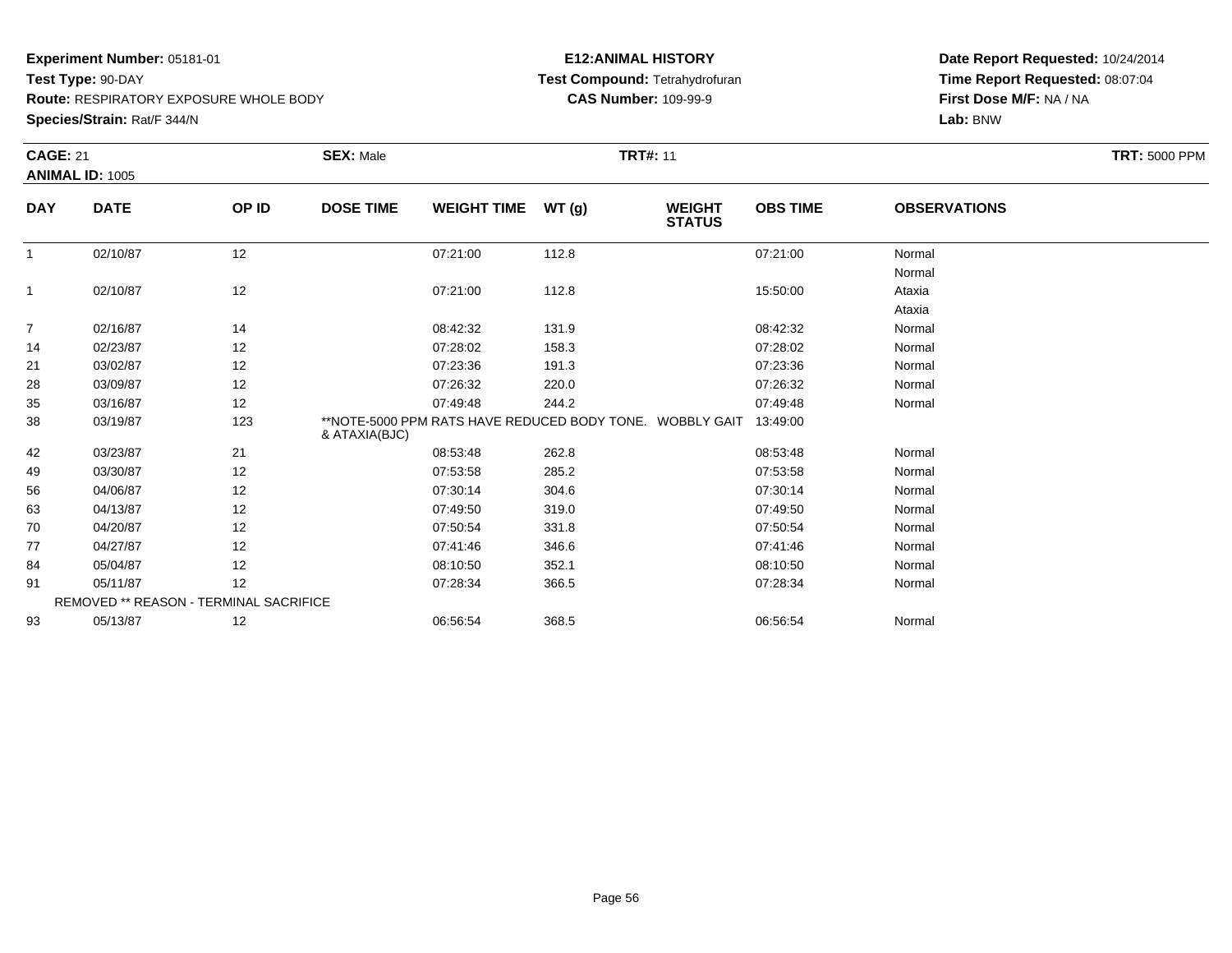**Test Type:** 90-DAY

**Route:** RESPIRATORY EXPOSURE WHOLE BODY

**Species/Strain:** Rat/F 344/N

## **E12:ANIMAL HISTORY Test Compound:** Tetrahydrofuran**CAS Number:** 109-99-9

| <b>CAGE: 22</b> |                                               |       | <b>SEX: Male</b>      |                                                        |       | <b>TRT#: 11</b>                |                 |                     | <b>TRT: 5000 PPM</b> |
|-----------------|-----------------------------------------------|-------|-----------------------|--------------------------------------------------------|-------|--------------------------------|-----------------|---------------------|----------------------|
|                 | <b>ANIMAL ID: 1006</b>                        |       |                       |                                                        |       |                                |                 |                     |                      |
| <b>DAY</b>      | <b>DATE</b>                                   | OP ID | <b>DOSE TIME</b>      | <b>WEIGHT TIME</b>                                     | WT(g) | <b>WEIGHT</b><br><b>STATUS</b> | <b>OBS TIME</b> | <b>OBSERVATIONS</b> |                      |
| $\mathbf{1}$    | 02/10/87                                      | 12    |                       | 07:24:56                                               | 124.0 |                                | 07:24:56        | Normal              |                      |
|                 |                                               |       |                       |                                                        |       |                                |                 | Normal              |                      |
| 1               | 02/10/87                                      | 12    | GAIT AND ATAXIA (BJC) | **NOTE-THE 5000PPM RATS HAVE REDUCED BODY TONE, WOBBLY |       |                                | 15:50:00        |                     |                      |
| $\overline{1}$  | 02/10/87                                      | 18    | GAIT AND ATAXIA (BJC) | **NOTE-THE 5000PPM RATS HAVE REDUCED BODY TONE, WOBBLY |       |                                | 15:50:00        |                     |                      |
| 1               | 02/10/87                                      | 18    |                       | 07:24:56                                               | 124.0 |                                |                 |                     |                      |
| $\overline{7}$  | 02/16/87                                      | 14    |                       | 08:46:20                                               | 138.1 |                                | 08:46:20        | Normal              |                      |
| 14              | 02/23/87                                      | 12    |                       | 07:35:34                                               | 167.8 |                                | 07:35:34        | Normal              |                      |
| 21              | 03/02/87                                      | 12    |                       | 07:32:52                                               | 190.9 |                                | 07:32:52        | Normal              |                      |
| 28              | 03/09/87                                      | 12    |                       | 07:34:04                                               | 213.5 |                                | 07:34:04        | Normal              |                      |
| 35              | 03/16/87                                      | 12    |                       | 07:52:22                                               | 231.4 |                                | 07:52:22        | Normal              |                      |
| 42              | 03/23/87                                      | 21    |                       | 09:11:42                                               | 246.5 |                                | 09:11:42        | Normal              |                      |
| 49              | 03/30/87                                      | 12    |                       | 08:04:10                                               | 265.5 |                                | 08:04:10        | Normal              |                      |
| 56              | 04/06/87                                      | 12    |                       | 07:38:00                                               | 276.7 |                                | 07:38:00        | Normal              |                      |
| 63              | 04/13/87                                      | 12    |                       | 07:57:04                                               | 289.8 |                                | 07:57:04        | Normal              |                      |
| 70              | 04/20/87                                      | 12    |                       | 07:59:26                                               | 295.5 |                                | 07:59:26        | Normal              |                      |
| 77              | 04/27/87                                      | 12    |                       | 07:48:58                                               | 307.6 |                                | 07:48:58        | Normal              |                      |
| 84              | 05/04/87                                      | 12    |                       | 08:19:34                                               | 314.2 |                                | 08:19:34        | Normal              |                      |
| 91              | 05/11/87                                      | 12    |                       | 07:35:42                                               | 322.8 |                                | 07:35:42        | Normal              |                      |
|                 | <b>REMOVED ** REASON - TERMINAL SACRIFICE</b> |       |                       |                                                        |       |                                |                 |                     |                      |
| 93              | 05/13/87                                      | 12    |                       | 06:59:22                                               | 322.7 |                                | 06:59:22        | Normal              |                      |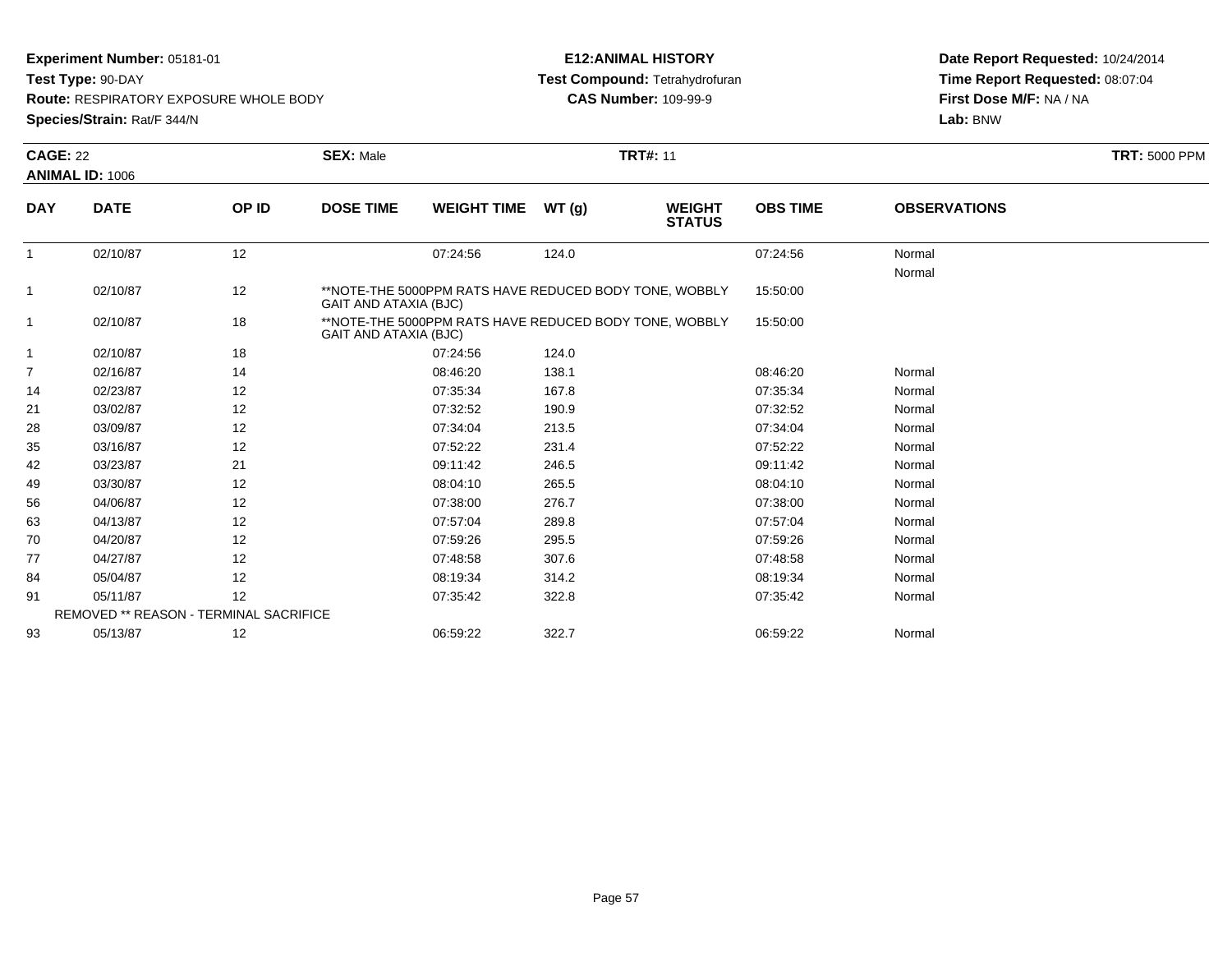**Test Type:** 90-DAY

**Route:** RESPIRATORY EXPOSURE WHOLE BODY

**Species/Strain:** Rat/F 344/N

## **E12:ANIMAL HISTORY Test Compound:** Tetrahydrofuran**CAS Number:** 109-99-9

| <b>CAGE: 22</b> |                                               |       | <b>SEX: Male</b>      |                                                        |       | <b>TRT#: 11</b>                |                 |                     | <b>TRT: 5000 PPM</b> |
|-----------------|-----------------------------------------------|-------|-----------------------|--------------------------------------------------------|-------|--------------------------------|-----------------|---------------------|----------------------|
|                 | <b>ANIMAL ID: 1007</b>                        |       |                       |                                                        |       |                                |                 |                     |                      |
| <b>DAY</b>      | <b>DATE</b>                                   | OP ID | <b>DOSE TIME</b>      | <b>WEIGHT TIME</b>                                     | WT(g) | <b>WEIGHT</b><br><b>STATUS</b> | <b>OBS TIME</b> | <b>OBSERVATIONS</b> |                      |
| $\mathbf{1}$    | 02/10/87                                      | 12    |                       | 07:24:56                                               | 118.9 |                                | 07:24:56        | Normal              |                      |
|                 |                                               |       |                       |                                                        |       |                                |                 | Normal              |                      |
| 1               | 02/10/87                                      | 12    | GAIT AND ATAXIA (BJC) | **NOTE-THE 5000PPM RATS HAVE REDUCED BODY TONE, WOBBLY |       |                                | 15:50:00        |                     |                      |
| $\overline{1}$  | 02/10/87                                      | 18    | GAIT AND ATAXIA (BJC) | **NOTE-THE 5000PPM RATS HAVE REDUCED BODY TONE, WOBBLY |       |                                | 15:50:00        |                     |                      |
| 1               | 02/10/87                                      | 18    |                       | 07:24:56                                               | 118.9 |                                |                 |                     |                      |
| $\overline{7}$  | 02/16/87                                      | 14    |                       | 08:46:20                                               | 135.4 |                                | 08:46:20        | Normal              |                      |
| 14              | 02/23/87                                      | 12    |                       | 07:35:34                                               | 165.6 |                                | 07:35:34        | Normal              |                      |
| 21              | 03/02/87                                      | 12    |                       | 07:32:52                                               | 192.7 |                                | 07:32:52        | Normal              |                      |
| 28              | 03/09/87                                      | 12    |                       | 07:34:04                                               | 216.3 |                                | 07:34:04        | Normal              |                      |
| 35              | 03/16/87                                      | 12    |                       | 07:52:22                                               | 234.0 |                                | 07:52:22        | Normal              |                      |
| 42              | 03/23/87                                      | 21    |                       | 09:11:42                                               | 247.9 |                                | 09:11:42        | Normal              |                      |
| 49              | 03/30/87                                      | 12    |                       | 08:04:10                                               | 263.6 |                                | 08:04:10        | Normal              |                      |
| 56              | 04/06/87                                      | 12    |                       | 07:38:00                                               | 278.0 |                                | 07:38:00        | Normal              |                      |
| 63              | 04/13/87                                      | 12    |                       | 07:57:04                                               | 292.9 |                                | 07:57:04        | Normal              |                      |
| 70              | 04/20/87                                      | 12    |                       | 07:59:26                                               | 306.8 |                                | 07:59:26        | Normal              |                      |
| 77              | 04/27/87                                      | 12    |                       | 07:48:58                                               | 320.6 |                                | 07:48:58        | Normal              |                      |
| 84              | 05/04/87                                      | 12    |                       | 08:19:34                                               | 326.7 |                                | 08:19:34        | Normal              |                      |
| 91              | 05/11/87                                      | 12    |                       | 07:35:42                                               | 337.9 |                                | 07:35:42        | Normal              |                      |
|                 | <b>REMOVED ** REASON - TERMINAL SACRIFICE</b> |       |                       |                                                        |       |                                |                 |                     |                      |
| 93              | 05/13/87                                      | 12    |                       | 06:59:22                                               | 333.4 |                                | 06:59:22        | Normal              |                      |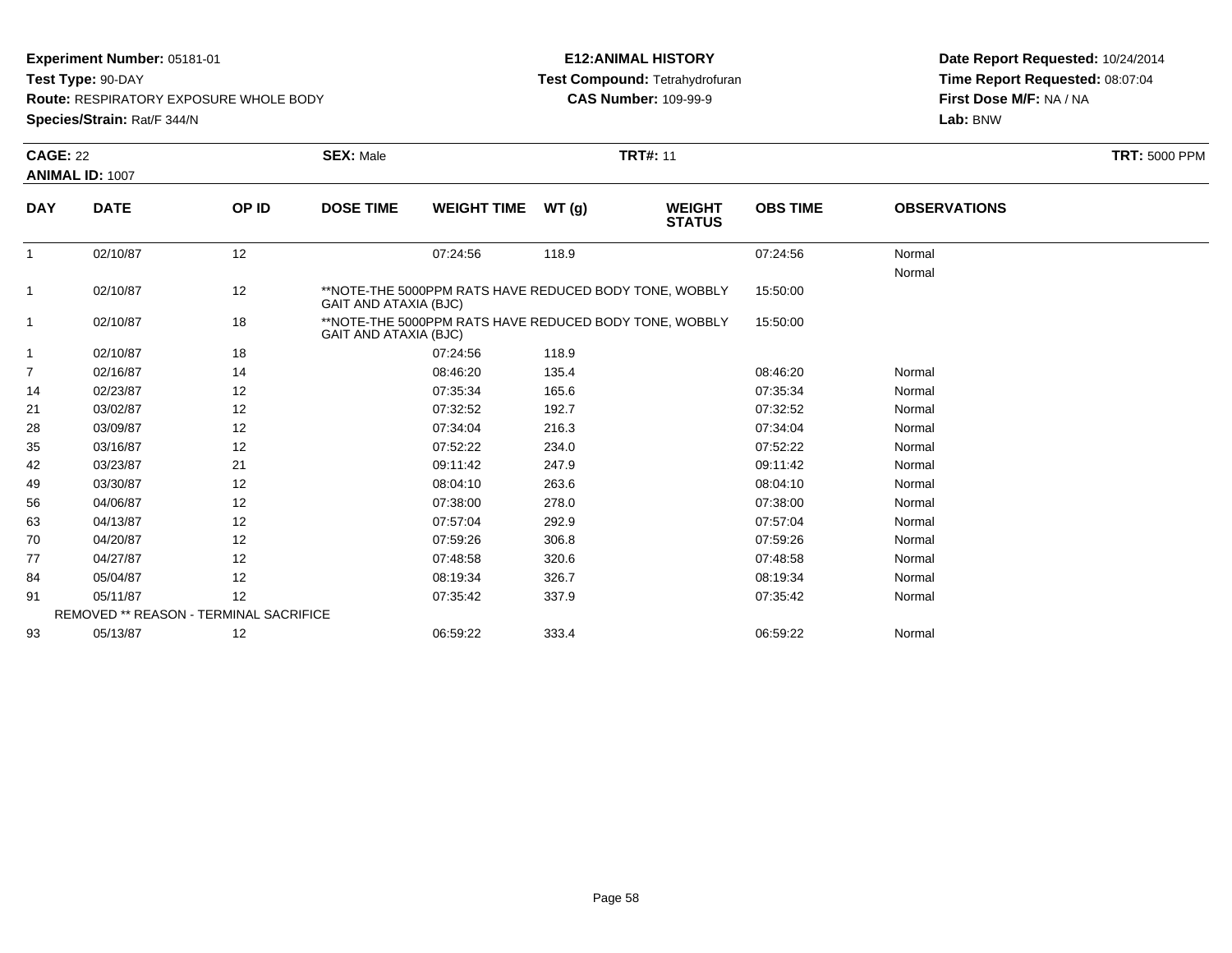**Test Type:** 90-DAY

**Route:** RESPIRATORY EXPOSURE WHOLE BODY

**Species/Strain:** Rat/F 344/N

## **E12:ANIMAL HISTORY Test Compound:** Tetrahydrofuran**CAS Number:** 109-99-9

|              | <b>CAGE: 22</b><br><b>ANIMAL ID: 1008</b> |       | <b>SEX: Male</b>             | <b>TRT#: 11</b>                                        |        |                                |                 |                     |  |
|--------------|-------------------------------------------|-------|------------------------------|--------------------------------------------------------|--------|--------------------------------|-----------------|---------------------|--|
|              |                                           |       |                              |                                                        |        |                                |                 |                     |  |
| <b>DAY</b>   | <b>DATE</b>                               | OP ID | <b>DOSE TIME</b>             | <b>WEIGHT TIME</b>                                     | WT (g) | <b>WEIGHT</b><br><b>STATUS</b> | <b>OBS TIME</b> | <b>OBSERVATIONS</b> |  |
| $\mathbf{1}$ | 02/10/87                                  | 12    |                              | 07:24:56                                               | 102.7  |                                | 07:24:56        | Normal<br>Normal    |  |
| $\mathbf{1}$ | 02/10/87                                  | 12    | GAIT AND ATAXIA (BJC)        | **NOTE-THE 5000PPM RATS HAVE REDUCED BODY TONE, WOBBLY |        |                                | 15:50:00        |                     |  |
|              | 02/10/87                                  | 18    | <b>GAIT AND ATAXIA (BJC)</b> | **NOTE-THE 5000PPM RATS HAVE REDUCED BODY TONE, WOBBLY |        |                                | 15:50:00        |                     |  |
| $\mathbf{1}$ | 02/10/87                                  | 18    |                              | 07:24:56                                               | 102.7  |                                |                 |                     |  |
| 7            | 02/16/87                                  | 14    |                              | 08:46:20                                               | 125.1  |                                | 08:46:20        | Normal              |  |
| 14           | 02/23/87                                  | 12    |                              | 07:35:34                                               | 157.4  |                                | 07:35:34        | Normal              |  |
| 21           | 03/02/87                                  | 12    |                              | 07:32:52                                               | 193.6  |                                | 07:32:52        | Normal              |  |
| 28           | 03/09/87                                  | 12    |                              | 07:34:04                                               | 218.2  |                                | 07:34:04        | Normal              |  |
| 35           | 03/16/87                                  | 12    |                              | 07:52:22                                               | 241.4  |                                | 07:52:22        | Normal              |  |
| 42           | 03/23/87                                  | 21    |                              | 09:11:42                                               | 252.5  |                                | 09:11:42        | Normal              |  |
| 49           | 03/30/87                                  | 12    |                              | 08:04:10                                               | 266.3  |                                | 08:04:10        | Normal              |  |
| 56           | 04/06/87                                  | 12    |                              | 07:38:00                                               | 281.7  |                                | 07:38:00        | Normal              |  |
| 63           | 04/13/87                                  | 12    |                              | 07:57:04                                               | 290.6  |                                | 07:57:04        | Normal              |  |
| 70           | 04/20/87                                  | 12    |                              | 07:59:26                                               | 306.3  |                                | 07:59:26        | Normal              |  |
| 77           | 04/27/87                                  | 12    |                              | 07:48:58                                               | 316.3  |                                | 07:48:58        | Normal              |  |
| 84           | 05/04/87                                  | 12    |                              | 08:19:34                                               | 325.8  |                                | 08:19:34        | Normal              |  |
| 91           | 05/11/87                                  | 12    |                              | 07:35:42                                               | 337.2  |                                | 07:35:42        | Normal              |  |
|              | REMOVED ** REASON - TERMINAL SACRIFICE    |       |                              |                                                        |        |                                |                 |                     |  |
| 93           | 05/13/87                                  | 12    |                              | 06:59:22                                               | 337.5  |                                | 06:59:22        | Normal              |  |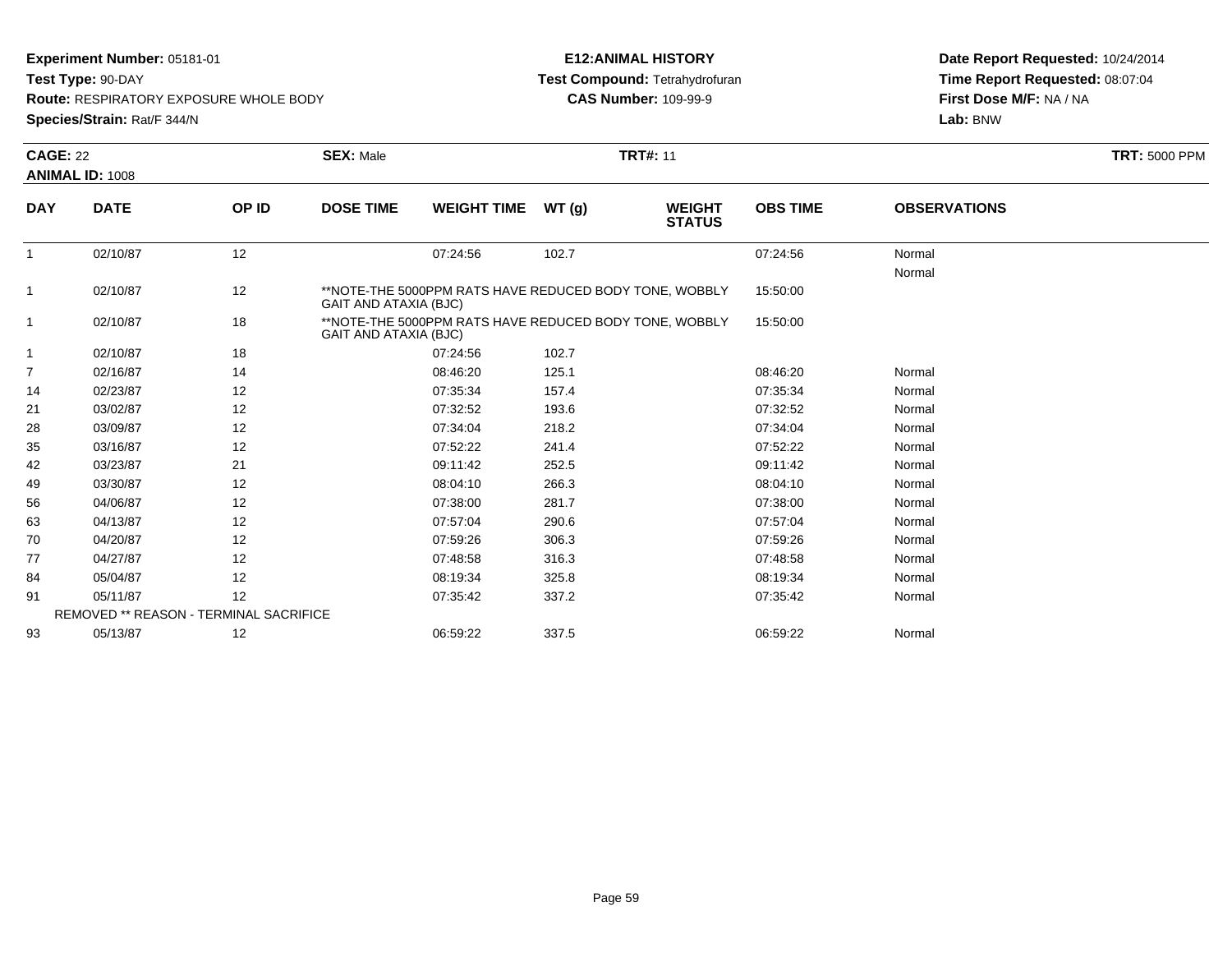**Test Type:** 90-DAY

**Route:** RESPIRATORY EXPOSURE WHOLE BODY

**Species/Strain:** Rat/F 344/N

## **E12:ANIMAL HISTORY Test Compound:** Tetrahydrofuran**CAS Number:** 109-99-9

|                | <b>CAGE: 22</b>                               |       | <b>SEX: Male</b><br><b>TRT#: 11</b> |                                                        |       |                                |                 |                     | <b>TRT: 5000 PPM</b> |
|----------------|-----------------------------------------------|-------|-------------------------------------|--------------------------------------------------------|-------|--------------------------------|-----------------|---------------------|----------------------|
|                | <b>ANIMAL ID: 1009</b>                        |       |                                     |                                                        |       |                                |                 |                     |                      |
| <b>DAY</b>     | <b>DATE</b>                                   | OP ID | <b>DOSE TIME</b>                    | <b>WEIGHT TIME</b>                                     | WT(g) | <b>WEIGHT</b><br><b>STATUS</b> | <b>OBS TIME</b> | <b>OBSERVATIONS</b> |                      |
| $\mathbf{1}$   | 02/10/87                                      | 12    |                                     | 07:24:56                                               | 102.5 |                                | 07:24:56        | Normal              |                      |
|                |                                               |       |                                     |                                                        |       |                                |                 | Normal              |                      |
| 1              | 02/10/87                                      | 12    | GAIT AND ATAXIA (BJC)               | **NOTE-THE 5000PPM RATS HAVE REDUCED BODY TONE, WOBBLY |       |                                | 15:50:00        |                     |                      |
| $\overline{1}$ | 02/10/87                                      | 18    | GAIT AND ATAXIA (BJC)               | **NOTE-THE 5000PPM RATS HAVE REDUCED BODY TONE, WOBBLY |       |                                | 15:50:00        |                     |                      |
| 1              | 02/10/87                                      | 18    |                                     | 07:24:56                                               | 102.5 |                                |                 |                     |                      |
| $\overline{7}$ | 02/16/87                                      | 14    |                                     | 08:46:20                                               | 114.6 |                                | 08:46:20        | Normal              |                      |
| 14             | 02/23/87                                      | 12    |                                     | 07:35:34                                               | 142.5 |                                | 07:35:34        | Normal              |                      |
| 21             | 03/02/87                                      | 12    |                                     | 07:32:52                                               | 168.7 |                                | 07:32:52        | Normal              |                      |
| 28             | 03/09/87                                      | 12    |                                     | 07:34:04                                               | 191.0 |                                | 07:34:04        | Normal              |                      |
| 35             | 03/16/87                                      | 12    |                                     | 07:52:22                                               | 211.2 |                                | 07:52:22        | Normal              |                      |
| 42             | 03/23/87                                      | 21    |                                     | 09:11:42                                               | 224.4 |                                | 09:11:42        | Normal              |                      |
| 49             | 03/30/87                                      | 12    |                                     | 08:04:10                                               | 241.7 |                                | 08:04:10        | Normal              |                      |
| 56             | 04/06/87                                      | 12    |                                     | 07:38:00                                               | 257.2 |                                | 07:38:00        | Normal              |                      |
| 63             | 04/13/87                                      | 12    |                                     | 07:57:04                                               | 269.8 |                                | 07:57:04        | Normal              |                      |
| 70             | 04/20/87                                      | 12    |                                     | 07:59:26                                               | 279.9 |                                | 07:59:26        | Normal              |                      |
| 77             | 04/27/87                                      | 12    |                                     | 07:48:58                                               | 294.6 |                                | 07:48:58        | Normal              |                      |
| 84             | 05/04/87                                      | 12    |                                     | 08:19:34                                               | 300.7 |                                | 08:19:34        | Normal              |                      |
| 91             | 05/11/87                                      | 12    |                                     | 07:35:42                                               | 312.9 |                                | 07:35:42        | Normal              |                      |
|                | <b>REMOVED ** REASON - TERMINAL SACRIFICE</b> |       |                                     |                                                        |       |                                |                 |                     |                      |
| 93             | 05/13/87                                      | 12    |                                     | 06:59:22                                               | 311.5 |                                | 06:59:22        | Normal              |                      |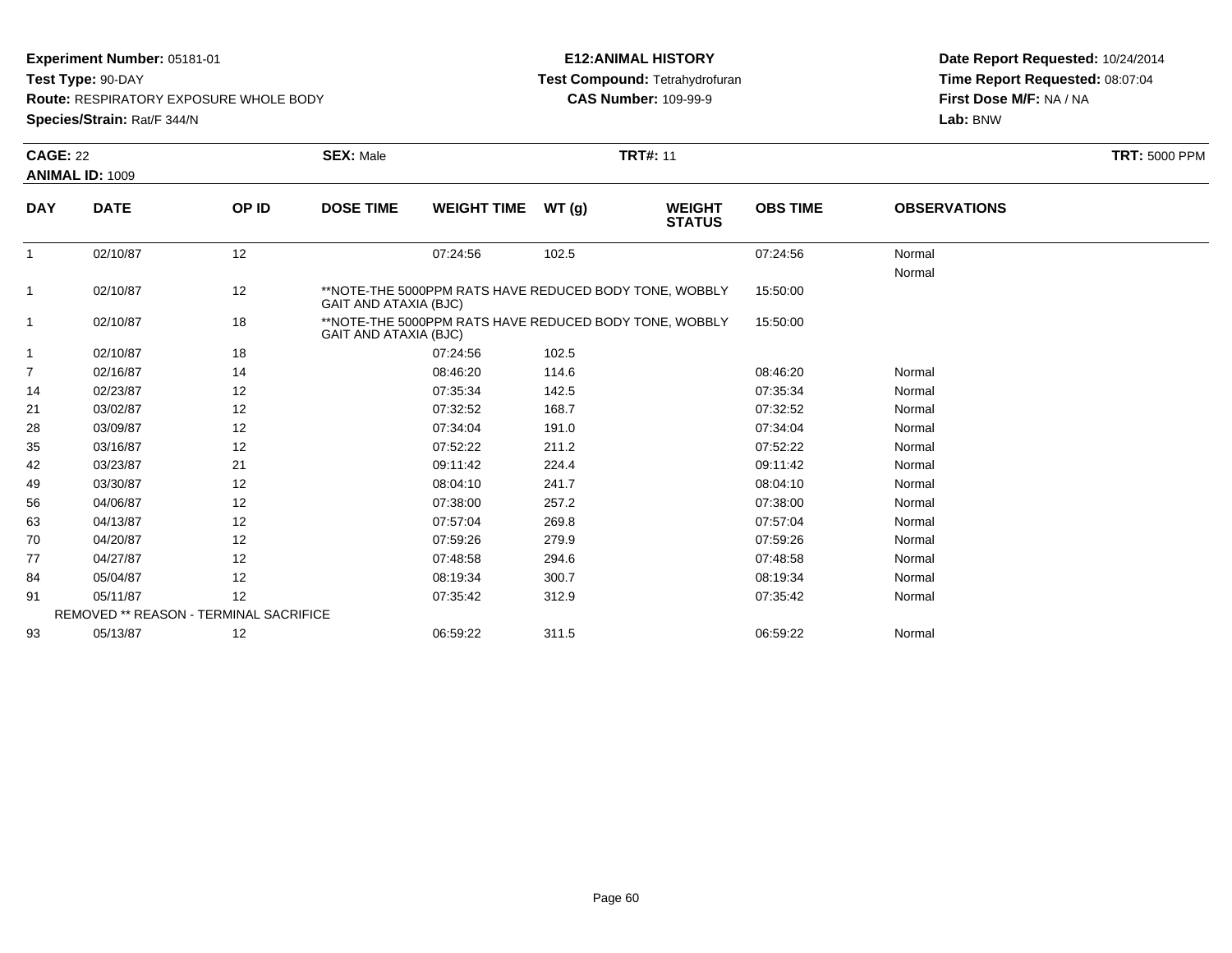**Test Type:** 90-DAY

**Route:** RESPIRATORY EXPOSURE WHOLE BODY

**Species/Strain:** Rat/F 344/N

## **E12:ANIMAL HISTORY Test Compound:** Tetrahydrofuran**CAS Number:** 109-99-9

| <b>CAGE: 22</b> |                                        | <b>SEX: Male</b><br><b>TRT#: 11</b> |                              |                                                        |       |                                |                 | <b>TRT: 5000 PPM</b> |  |
|-----------------|----------------------------------------|-------------------------------------|------------------------------|--------------------------------------------------------|-------|--------------------------------|-----------------|----------------------|--|
|                 | <b>ANIMAL ID: 1010</b>                 |                                     |                              |                                                        |       |                                |                 |                      |  |
| <b>DAY</b>      | <b>DATE</b>                            | OP ID                               | <b>DOSE TIME</b>             | <b>WEIGHT TIME</b>                                     | WT(g) | <b>WEIGHT</b><br><b>STATUS</b> | <b>OBS TIME</b> | <b>OBSERVATIONS</b>  |  |
| $\mathbf{1}$    | 02/10/87                               | 12                                  |                              | 07:24:56                                               | 124.3 |                                | 07:24:56        | Normal               |  |
| 1               | 02/10/87                               | 12                                  | <b>GAIT AND ATAXIA (BJC)</b> | **NOTE-THE 5000PPM RATS HAVE REDUCED BODY TONE, WOBBLY |       |                                | 15:50:00        | Normal               |  |
| 1               | 02/10/87                               | 18                                  | GAIT AND ATAXIA (BJC)        | **NOTE-THE 5000PPM RATS HAVE REDUCED BODY TONE, WOBBLY |       |                                | 15:50:00        |                      |  |
| 1               | 02/10/87                               | 18                                  |                              | 07:24:56                                               | 124.3 |                                |                 |                      |  |
| 7               | 02/16/87                               | 14                                  |                              | 08:46:20                                               | 148.1 |                                | 08:46:20        | Normal               |  |
| 14              | 02/23/87                               | 12                                  |                              | 07:35:34                                               | 184.3 |                                | 07:35:34        | Normal               |  |
| 21              | 03/02/87                               | 12                                  |                              | 07:32:52                                               | 216.2 |                                | 07:32:52        | Normal               |  |
| 28              | 03/09/87                               | 12                                  |                              | 07:34:04                                               | 242.1 |                                | 07:34:04        | Normal               |  |
| 35              | 03/16/87                               | 12                                  |                              | 07:52:22                                               | 262.2 |                                | 07:52:22        | Normal               |  |
| 42              | 03/23/87                               | 21                                  |                              | 09:11:42                                               | 275.4 |                                | 09:11:42        | Normal               |  |
| 49              | 03/30/87                               | 12                                  |                              | 08:04:10                                               | 288.9 |                                | 08:04:10        | Normal               |  |
| 56              | 04/06/87                               | 12                                  |                              | 07:38:00                                               | 305.5 |                                | 07:38:00        | Normal               |  |
| 63              | 04/13/87                               | 12                                  |                              | 07:57:04                                               | 320.3 |                                | 07:57:04        | Normal               |  |
| 70              | 04/20/87                               | 12                                  |                              | 07:59:26                                               | 331.5 |                                | 07:59:26        | Normal               |  |
| 77              | 04/27/87                               | 12                                  |                              | 07:48:58                                               | 345.8 |                                | 07:48:58        | Normal               |  |
| 84              | 05/04/87                               | 12                                  |                              | 08:19:34                                               | 360.1 |                                | 08:19:34        | Normal               |  |
| 91              | 05/11/87                               | 12                                  |                              | 07:35:42                                               | 367.4 |                                | 07:35:42        | Normal               |  |
|                 | REMOVED ** REASON - TERMINAL SACRIFICE |                                     |                              |                                                        |       |                                |                 |                      |  |
| 93              | 05/13/87                               | 12                                  |                              | 06:59:22                                               | 370.3 |                                | 06:59:22        | Normal               |  |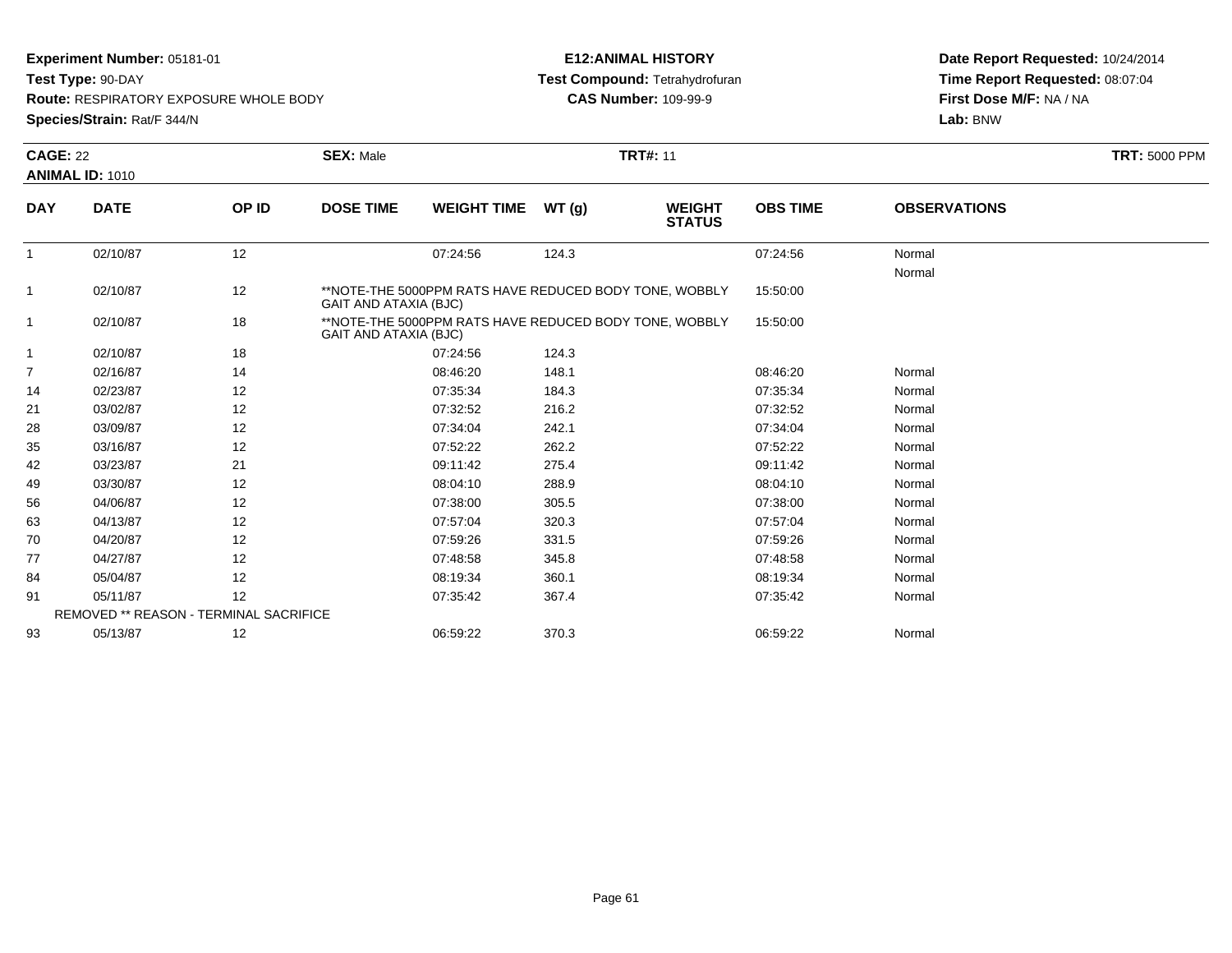**Species/Strain:** Rat/F 344/N

## **E12:ANIMAL HISTORY Test Compound:** Tetrahydrofuran**CAS Number:** 109-99-9

| CAGE: 3        | <b>ANIMAL ID: 101</b> |                                               | <b>SEX: Female</b> |                    |       | <b>TRT#: 2</b>                 |                 |                     | <b>TRT: CONTROL</b> |
|----------------|-----------------------|-----------------------------------------------|--------------------|--------------------|-------|--------------------------------|-----------------|---------------------|---------------------|
| <b>DAY</b>     | <b>DATE</b>           | OP ID                                         | <b>DOSE TIME</b>   | <b>WEIGHT TIME</b> | WT(g) | <b>WEIGHT</b><br><b>STATUS</b> | <b>OBS TIME</b> | <b>OBSERVATIONS</b> |                     |
| -1             | 02/10/87              | 12                                            |                    | 06:38:48           | 90.5  |                                | 06:38:48        | Normal              |                     |
| $\overline{7}$ | 02/16/87              | 14                                            |                    | 07:39:28           | 103.2 |                                | 07:39:28        | Normal              |                     |
| 14             | 02/23/87              | 12                                            |                    | 06:31:26           | 123.4 |                                | 06:31:26        | Normal              |                     |
| 21             | 03/02/87              | 12                                            |                    | 06:29:50           | 139.4 |                                | 06:29:50        | Normal              |                     |
| 28             | 03/09/87              | 12                                            |                    | 06:32:16           | 149.7 |                                | 06:32:16        | Normal              |                     |
| 35             | 03/16/87              | 12                                            |                    | 07:19:16           | 160.1 |                                | 07:19:16        | Normal              |                     |
| 49             | 03/30/87              | 12                                            |                    | 06:45:12           | 173.6 |                                | 06:45:12        | Normal              |                     |
| 56             | 04/06/87              | 12                                            |                    | 06:37:00           | 184.4 |                                | 06:37:00        | Normal              |                     |
| 63             | 04/13/87              | 12                                            |                    | 06:56:24           | 188.5 |                                | 06:56:24        | Normal              |                     |
| 70             | 04/20/87              | 12                                            |                    | 06:55:02           | 190.2 |                                | 06:55:02        | Normal              |                     |
| 77             | 04/27/87              | 12                                            |                    | 06:47:10           | 196.8 |                                | 06:47:10        | Normal              |                     |
| 84             | 05/04/87              | 12                                            |                    | 07:15:40           | 202.6 |                                | 07:15:40        | Normal              |                     |
| 91             | 05/11/87              | 12                                            |                    | 06:38:20           | 202.9 |                                | 06:38:20        | Normal              |                     |
|                |                       | <b>REMOVED ** REASON - TERMINAL SACRIFICE</b> |                    |                    |       |                                |                 |                     |                     |
| 94             | 05/14/87              | 12                                            |                    | 06:30:44           | 206.6 |                                | 06:30:44        | Normal              |                     |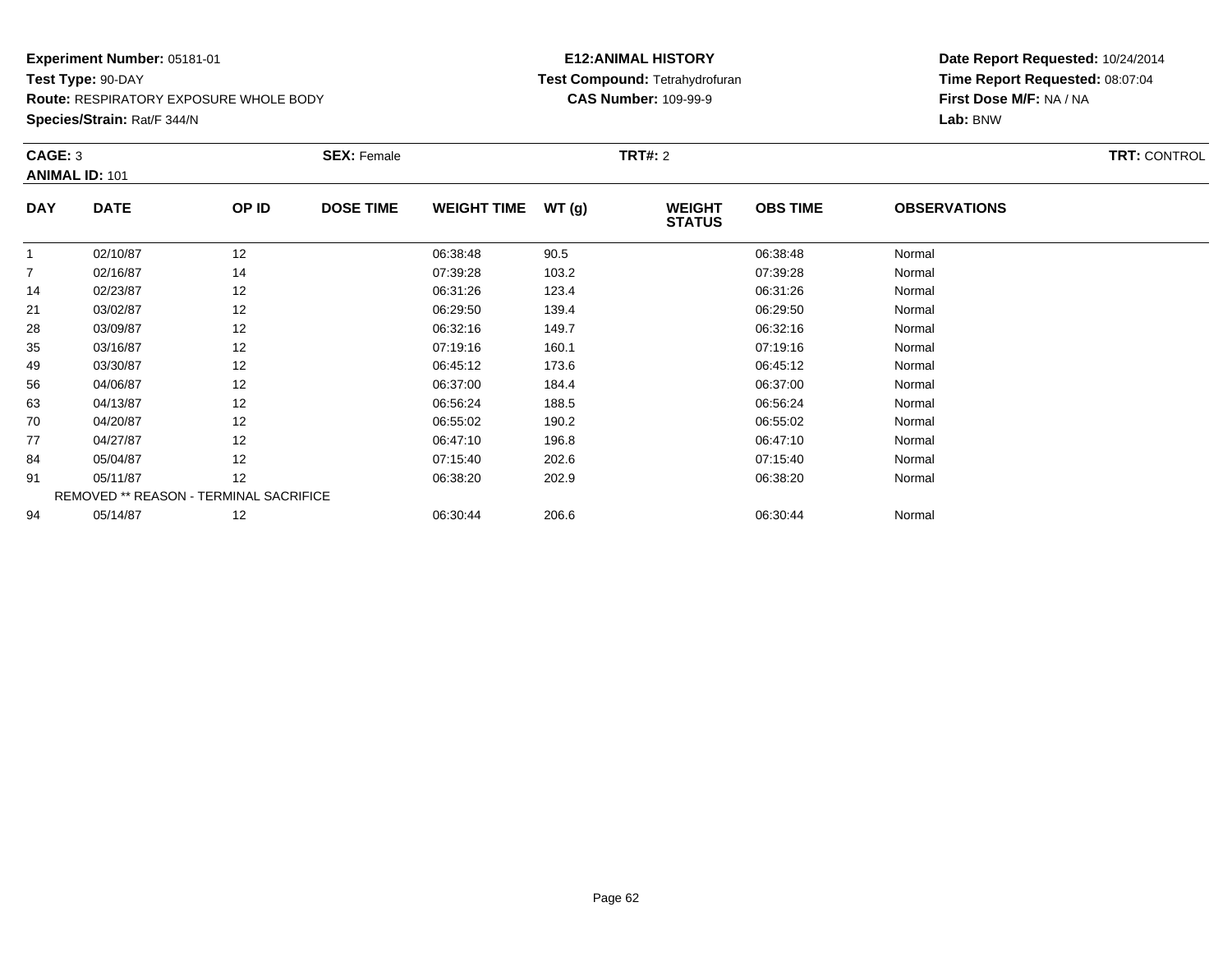**Species/Strain:** Rat/F 344/N

## **E12:ANIMAL HISTORY Test Compound:** Tetrahydrofuran**CAS Number:** 109-99-9

| CAGE: 3        | <b>ANIMAL ID: 102</b> |                                               | <b>SEX: Female</b> |                    |       | <b>TRT#: 2</b>                 |                 |                     | <b>TRT: CONTROL</b> |
|----------------|-----------------------|-----------------------------------------------|--------------------|--------------------|-------|--------------------------------|-----------------|---------------------|---------------------|
| <b>DAY</b>     | <b>DATE</b>           | OP ID                                         | <b>DOSE TIME</b>   | <b>WEIGHT TIME</b> | WT(g) | <b>WEIGHT</b><br><b>STATUS</b> | <b>OBS TIME</b> | <b>OBSERVATIONS</b> |                     |
| -1             | 02/10/87              | 12                                            |                    | 06:38:48           | 78.6  |                                | 06:38:48        | Normal              |                     |
| $\overline{7}$ | 02/16/87              | 14                                            |                    | 07:39:28           | 91.3  |                                | 07:39:28        | Normal              |                     |
| 14             | 02/23/87              | 12                                            |                    | 06:31:26           | 106.8 |                                | 06:31:26        | Normal              |                     |
| 21             | 03/02/87              | 12                                            |                    | 06:29:50           | 117.2 |                                | 06:29:50        | Normal              |                     |
| 28             | 03/09/87              | 12                                            |                    | 06:32:16           | 123.0 |                                | 06:32:16        | Normal              |                     |
| 35             | 03/16/87              | 12                                            |                    | 07:19:16           | 131.0 |                                | 07:19:16        | Normal              |                     |
| 49             | 03/30/87              | 12                                            |                    | 06:45:12           | 142.8 |                                | 06:45:12        | Normal              |                     |
| 56             | 04/06/87              | 12                                            |                    | 06:37:00           | 149.8 |                                | 06:37:00        | Normal              |                     |
| 63             | 04/13/87              | 12                                            |                    | 06:56:24           | 155.5 |                                | 06:56:24        | Normal              |                     |
| 70             | 04/20/87              | 12                                            |                    | 06:55:02           | 157.8 |                                | 06:55:02        | Normal              |                     |
| 77             | 04/27/87              | 12                                            |                    | 06:47:10           | 169.8 |                                | 06:47:10        | Normal              |                     |
| 84             | 05/04/87              | 12                                            |                    | 07:15:40           | 172.3 |                                | 07:15:40        | Normal              |                     |
| 91             | 05/11/87              | 12                                            |                    | 06:38:20           | 175.5 |                                | 06:38:20        | Normal              |                     |
|                |                       | <b>REMOVED ** REASON - TERMINAL SACRIFICE</b> |                    |                    |       |                                |                 |                     |                     |
| 94             | 05/14/87              | 12                                            |                    | 06:30:44           | 175.9 |                                | 06:30:44        | Normal              |                     |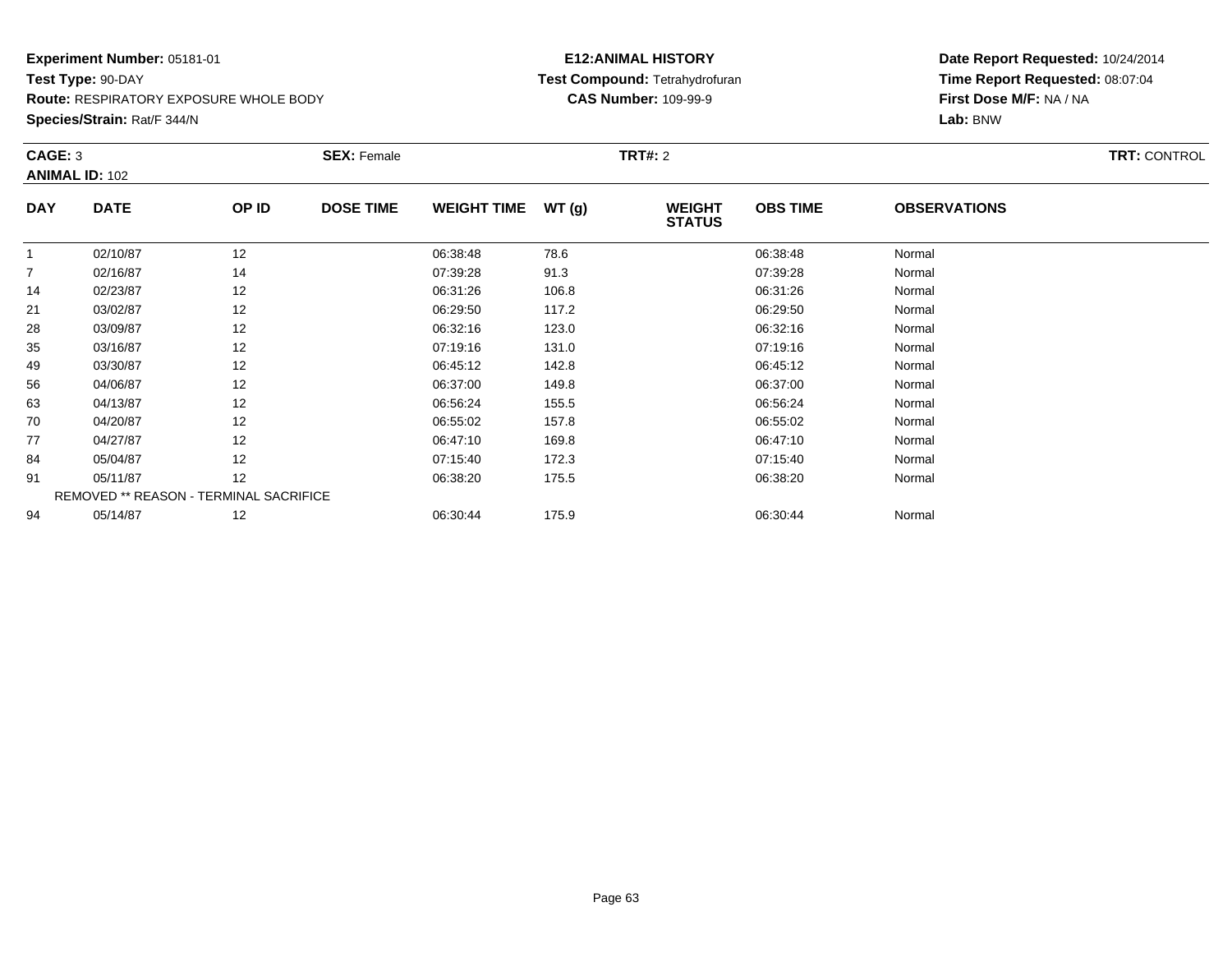**Species/Strain:** Rat/F 344/N

## **E12:ANIMAL HISTORY Test Compound:** Tetrahydrofuran**CAS Number:** 109-99-9

| CAGE: 3        | <b>ANIMAL ID: 103</b>                  |       | <b>SEX: Female</b> |                    |       | <b>TRT#: 2</b>                 |                 |                     | <b>TRT: CONTROL</b> |
|----------------|----------------------------------------|-------|--------------------|--------------------|-------|--------------------------------|-----------------|---------------------|---------------------|
| <b>DAY</b>     | <b>DATE</b>                            | OP ID | <b>DOSE TIME</b>   | <b>WEIGHT TIME</b> | WT(g) | <b>WEIGHT</b><br><b>STATUS</b> | <b>OBS TIME</b> | <b>OBSERVATIONS</b> |                     |
|                | 02/10/87                               | 12    |                    | 06:38:48           | 96.0  |                                | 06:38:48        | Normal              |                     |
| $\overline{7}$ | 02/16/87                               | 14    |                    | 07:39:28           | 113.3 |                                | 07:39:28        | Normal              |                     |
| 14             | 02/23/87                               | 12    |                    | 06:31:26           | 135.0 |                                | 06:31:26        | Normal              |                     |
| 21             | 03/02/87                               | 12    |                    | 06:29:50           | 150.0 |                                | 06:29:50        | Normal              |                     |
| 28             | 03/09/87                               | 12    |                    | 06:32:16           | 160.4 |                                | 06:32:16        | Normal              |                     |
| 35             | 03/16/87                               | 12    |                    | 07:19:16           | 172.0 |                                | 07:19:16        | Normal              |                     |
| 49             | 03/30/87                               | 12    |                    | 06:45:12           | 183.9 |                                | 06:45:12        | Normal              |                     |
| 56             | 04/06/87                               | 12    |                    | 06:37:00           | 187.5 |                                | 06:37:00        | Normal              |                     |
| 63             | 04/13/87                               | 12    |                    | 06:56:24           | 193.1 |                                | 06:56:24        | Normal              |                     |
| 70             | 04/20/87                               | 12    |                    | 06:55:02           | 199.7 |                                | 06:55:02        | Normal              |                     |
| 77             | 04/27/87                               | 12    |                    | 06:47:10           | 206.3 |                                | 06:47:10        | Normal              |                     |
| 84             | 05/04/87                               | 12    |                    | 07:15:40           | 207.4 |                                | 07:15:40        | Normal              |                     |
| 91             | 05/11/87                               | 12    |                    | 06:38:20           | 216.0 |                                | 06:38:20        | Normal              |                     |
|                | REMOVED ** REASON - TERMINAL SACRIFICE |       |                    |                    |       |                                |                 |                     |                     |
| 94             | 05/14/87                               | 12    |                    | 06:30:44           | 212.1 |                                | 06:30:44        | Normal              |                     |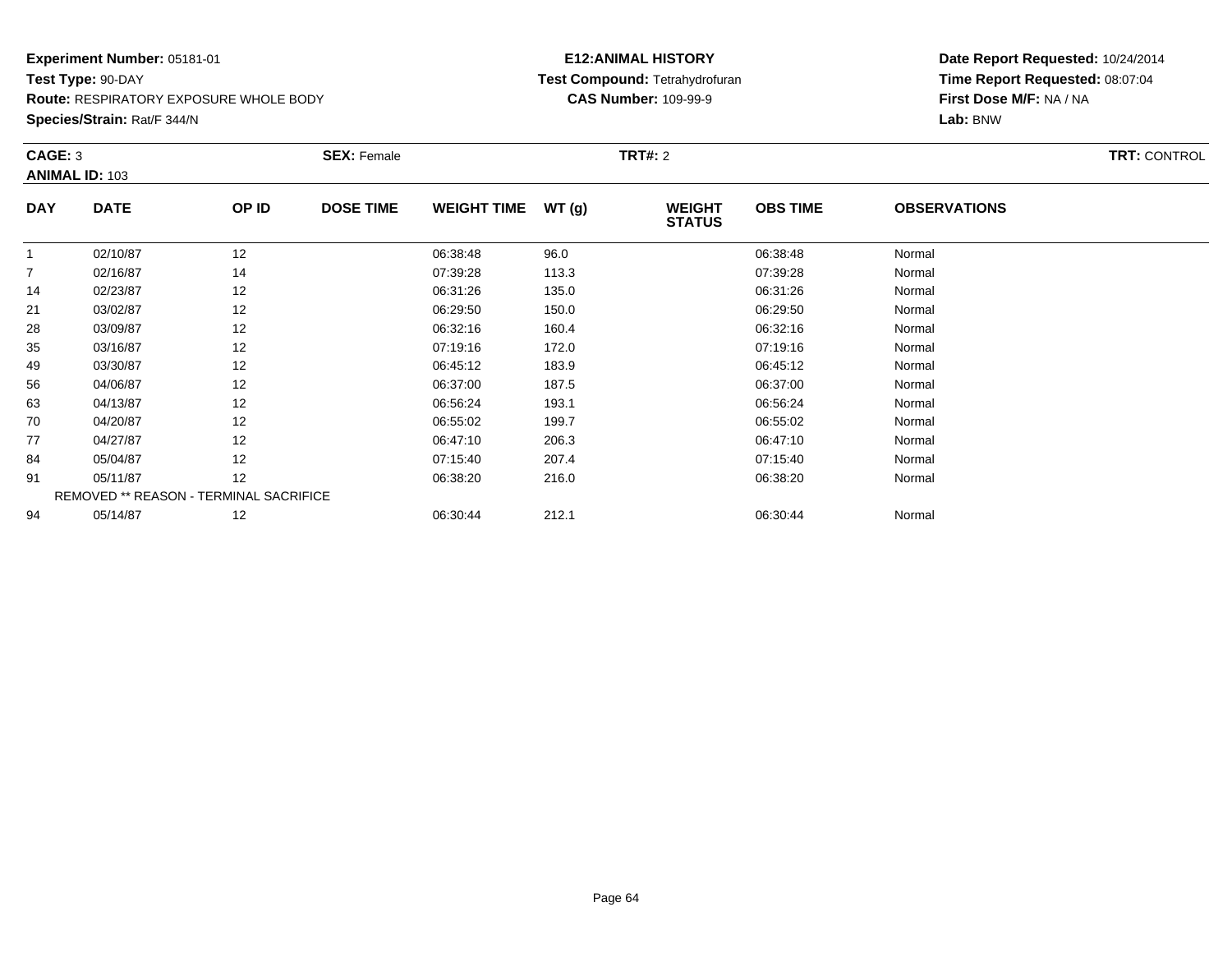**Species/Strain:** Rat/F 344/N

### **E12:ANIMAL HISTORY Test Compound:** Tetrahydrofuran**CAS Number:** 109-99-9

| CAGE: 3        | <b>ANIMAL ID: 104</b>                  |       | <b>SEX: Female</b>          |                                | <b>TRT#:</b> 2 |                                |                 | <b>TRT: CONTROL</b> |  |
|----------------|----------------------------------------|-------|-----------------------------|--------------------------------|----------------|--------------------------------|-----------------|---------------------|--|
| <b>DAY</b>     | <b>DATE</b>                            | OP ID | <b>DOSE TIME</b>            | <b>WEIGHT TIME</b>             | WT(g)          | <b>WEIGHT</b><br><b>STATUS</b> | <b>OBS TIME</b> | <b>OBSERVATIONS</b> |  |
| $\mathbf{1}$   | 02/10/87                               | 12    |                             | 06:38:48                       | 90.5           |                                | 06:38:48        | Normal              |  |
| $\overline{7}$ | 02/16/87                               | 14    |                             | 07:39:28                       | 105.6          |                                | 07:39:28        | Normal              |  |
| 14             | 02/23/87                               | 12    |                             | 06:31:26                       | 127.6          |                                | 06:31:26        | Normal              |  |
| 21             | 03/02/87                               | 12    |                             | 06:29:50                       | 139.3          |                                | 06:29:50        | Normal              |  |
| 28             | 03/09/87                               | 12    |                             | 06:32:16                       | 153.2          |                                | 06:32:16        | Normal              |  |
| 35             | 03/16/87                               | 12    |                             | 07:19:16                       | 159.7          |                                | 07:19:16        | Normal              |  |
| 49             | 03/30/87                               | 12    | **NOTE-SLIGHT DISCH. L. EYE |                                |                |                                | 06:43:28        |                     |  |
| 49             | 03/30/87                               | 12    |                             | 06:45:12                       | 167.4          |                                | 06:45:12        | Discharge Left Eye  |  |
| 56             | 04/06/87                               | 12    |                             | 06:37:00                       | 177.0          |                                | 06:37:00        | Normal              |  |
| 63             | 04/13/87                               | 12    |                             | **NOTE-SLIGHT DISCHARGE L. EYE |                |                                | 06:55:18        |                     |  |
| 63             | 04/13/87                               | 12    |                             | 06:56:24                       | 179.2          |                                | 06:56:24        | Discharge Left Eye  |  |
| 70             | 04/20/87                               | 12    |                             | 06:55:02                       | 181.7          |                                | 06:55:02        | Discharge Right Eye |  |
| 77             | 04/27/87                               | 12    |                             | 06:47:10                       | 191.7          |                                | 06:47:10        | Discharge Left Eye  |  |
| 84             | 05/04/87                               | 12    |                             | 07:15:40                       | 193.2          |                                | 07:15:40        | Discharge Left Eye  |  |
| 91             | 05/11/87                               | 12    |                             | 06:38:20                       | 208.3          |                                | 06:38:20        | Discharge Left Eye  |  |
|                | REMOVED ** REASON - TERMINAL SACRIFICE |       |                             |                                |                |                                |                 |                     |  |
| 94             | 05/14/87                               | 12    |                             | 06:30:44                       | 204.7          |                                | 06:30:44        | Discharge Left Eye  |  |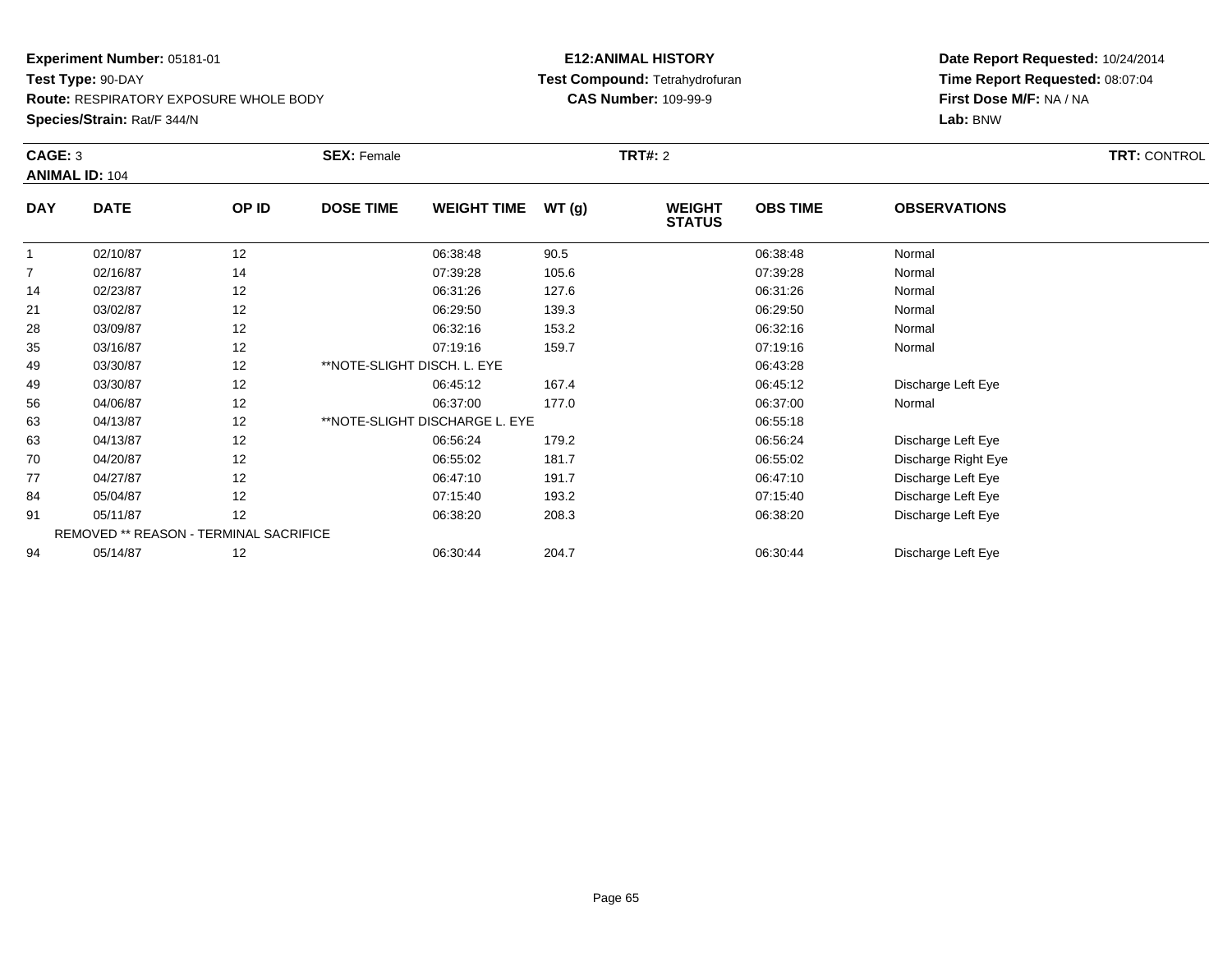**Species/Strain:** Rat/F 344/N

## **E12:ANIMAL HISTORY Test Compound:** Tetrahydrofuran**CAS Number:** 109-99-9

|             |                                  |                  |                                                              |       |                                |                 |                     | <b>TRT: CONTROL</b> |
|-------------|----------------------------------|------------------|--------------------------------------------------------------|-------|--------------------------------|-----------------|---------------------|---------------------|
|             |                                  |                  |                                                              |       |                                |                 |                     |                     |
| <b>DATE</b> | OP ID                            | <b>DOSE TIME</b> | <b>WEIGHT TIME</b>                                           | WT(g) | <b>WEIGHT</b><br><b>STATUS</b> | <b>OBS TIME</b> | <b>OBSERVATIONS</b> |                     |
| 02/10/87    | 12                               |                  | 06:38:48                                                     | 102.0 |                                | 06:38:48        | Normal              |                     |
| 02/16/87    | 14                               |                  | 07:39:28                                                     | 109.3 |                                | 07:39:28        | Normal              |                     |
| 02/23/87    | 12                               |                  | 06:31:26                                                     | 131.7 |                                | 06:31:26        | Normal              |                     |
| 03/02/87    | 12                               |                  | 06:29:50                                                     | 144.9 |                                | 06:29:50        | Normal              |                     |
| 03/09/87    | 12                               |                  | 06:32:16                                                     | 152.9 |                                | 06:32:16        | Normal              |                     |
| 03/16/87    | 12                               |                  | 07:19:16                                                     | 163.5 |                                | 07:19:16        | Normal              |                     |
| 03/30/87    | 12                               |                  | 06:45:12                                                     | 174.5 |                                | 06:45:12        | Normal              |                     |
| 04/06/87    | 12                               |                  | 06:37:00                                                     | 184.9 |                                | 06:37:00        | Normal              |                     |
| 04/13/87    | 12                               |                  | 06:56:24                                                     | 186.9 |                                | 06:56:24        | Normal              |                     |
| 04/20/87    | 12                               |                  | 06:55:02                                                     | 191.8 |                                | 06:55:02        | Normal              |                     |
| 04/27/87    | 12                               |                  | 06:47:10                                                     | 198.4 |                                | 06:47:10        | Normal              |                     |
| 05/04/87    | 12                               |                  | 07:15:40                                                     | 202.7 |                                | 07:15:40        | Normal              |                     |
| 05/11/87    | 12                               |                  | 06:38:20                                                     | 205.7 |                                | 06:38:20        | Normal              |                     |
|             |                                  |                  |                                                              |       |                                |                 |                     |                     |
| 05/14/87    | 12                               |                  | 06:30:44                                                     | 205.8 |                                | 06:30:44        | Normal              |                     |
|             | CAGE: 3<br><b>ANIMAL ID: 105</b> |                  | <b>SEX: Female</b><br>REMOVED ** REASON - TERMINAL SACRIFICE |       |                                | <b>TRT#:</b> 2  |                     |                     |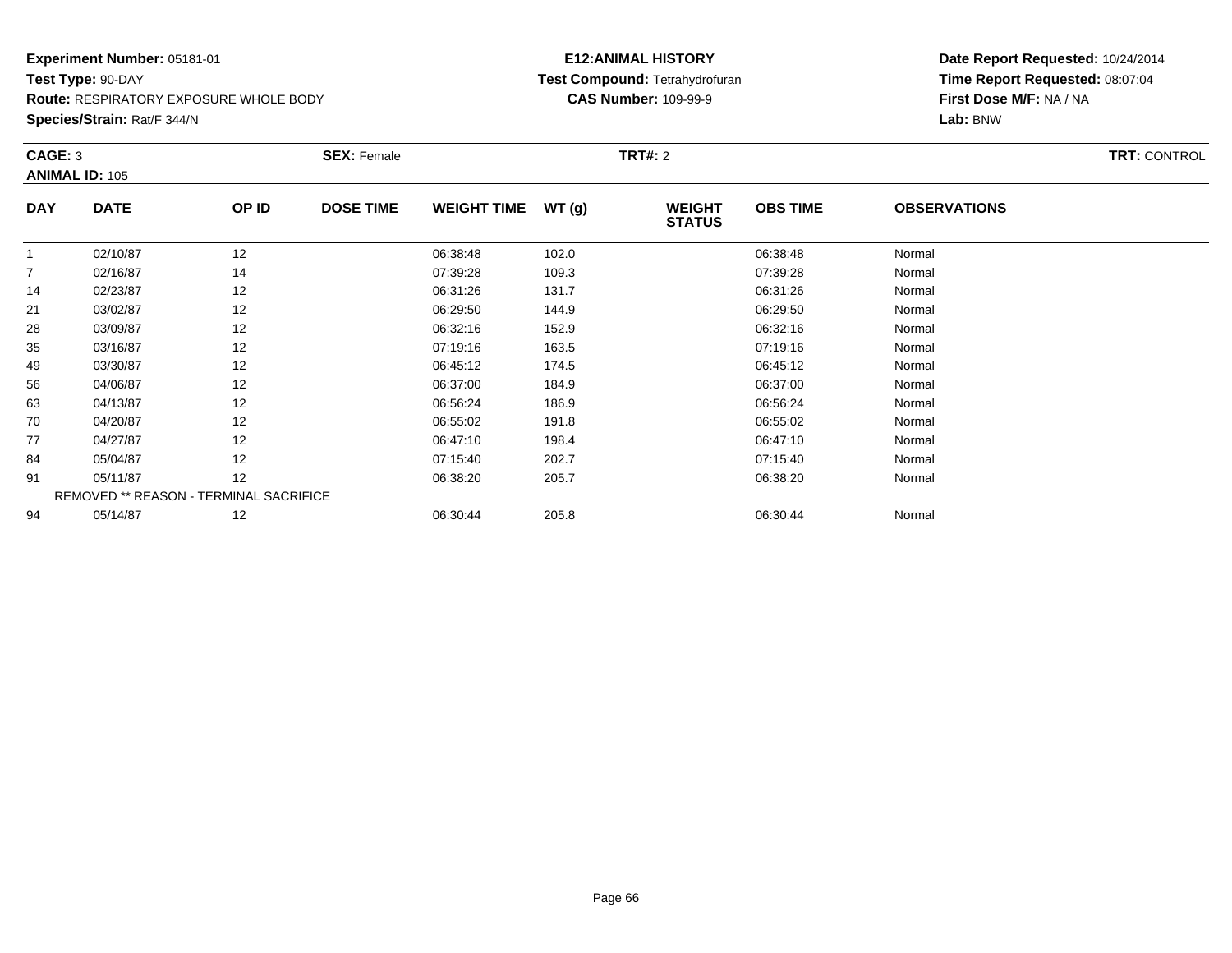**Species/Strain:** Rat/F 344/N

## **E12:ANIMAL HISTORY Test Compound:** Tetrahydrofuran**CAS Number:** 109-99-9

|                | CAGE: 4<br><b>ANIMAL ID: 106</b>       |       | <b>SEX: Female</b> |                    |       | <b>TRT#: 2</b>                 | <b>TRT: CONTROL</b> |                     |  |
|----------------|----------------------------------------|-------|--------------------|--------------------|-------|--------------------------------|---------------------|---------------------|--|
| <b>DAY</b>     | <b>DATE</b>                            | OP ID | <b>DOSE TIME</b>   | <b>WEIGHT TIME</b> | WT(g) | <b>WEIGHT</b><br><b>STATUS</b> | <b>OBS TIME</b>     | <b>OBSERVATIONS</b> |  |
| 1              | 02/10/87                               | 12    |                    | 06:40:32           | 89.4  |                                | 06:40:32            | Normal              |  |
| $\overline{7}$ | 02/16/87                               | 14    |                    | 07:42:40           | 103.3 |                                | 07:42:40            | Normal              |  |
| 14             | 02/23/87                               | 12    |                    | 06:32:56           | 126.5 |                                | 06:32:56            | Normal              |  |
| 21             | 03/02/87                               | 12    |                    | 06:31:08           | 144.7 |                                | 06:31:08            | Normal              |  |
| 28             | 03/09/87                               | 12    |                    | 06:33:50           | 153.6 |                                | 06:33:50            | Normal              |  |
| 35             | 03/16/87                               | 12    |                    | 07:20:56           | 160.9 |                                | 07:20:56            | Normal              |  |
| 42             | 03/23/87                               | 21    |                    | 07:24:40           | 167.0 |                                | 07:24:40            | Normal              |  |
| 49             | 03/30/87                               | 12    |                    | 06:47:46           | 176.9 |                                | 06:47:46            | Normal              |  |
| 56             | 04/06/87                               | 12    |                    | 06:38:28           | 181.2 |                                | 06:38:28            | Normal              |  |
| 63             | 04/13/87                               | 12    |                    | 06:58:18           | 190.6 |                                | 06:58:18            | Normal              |  |
| 70             | 04/20/87                               | 12    |                    | 06:56:40           | 192.7 |                                | 06:56:40            | Normal              |  |
| 77             | 04/27/87                               | 12    |                    | 06:49:00           | 199.5 |                                | 06:49:00            | Normal              |  |
| 84             | 05/04/87                               | 12    |                    | 07:17:20           | 209.2 |                                | 07:17:20            | Normal              |  |
| 91             | 05/11/87                               | 12    |                    | 06:39:34           | 212.1 |                                | 06:39:34            | Normal              |  |
|                | REMOVED ** REASON - TERMINAL SACRIFICE |       |                    |                    |       |                                |                     |                     |  |
| 94             | 05/14/87                               | 12    |                    | 06:33:28           | 213.7 |                                | 06:33:28            | Normal              |  |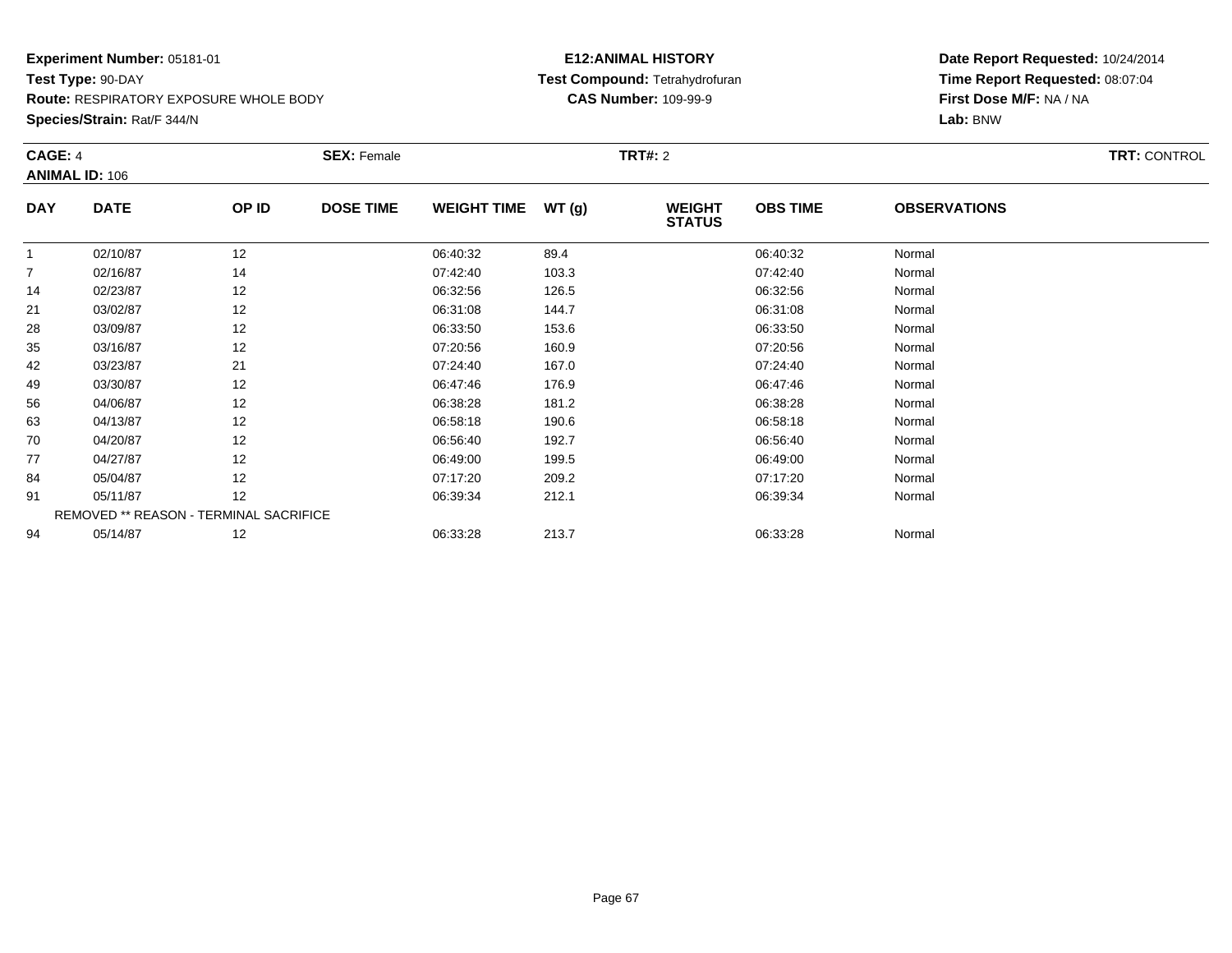**Species/Strain:** Rat/F 344/N

## **E12:ANIMAL HISTORY Test Compound:** Tetrahydrofuran**CAS Number:** 109-99-9

|                | CAGE: 4<br><b>ANIMAL ID: 107</b> |                                        | <b>SEX: Female</b> |                    |       | <b>TRT#: 2</b>                 | <b>TRT: CONTROL</b> |                     |  |
|----------------|----------------------------------|----------------------------------------|--------------------|--------------------|-------|--------------------------------|---------------------|---------------------|--|
| <b>DAY</b>     | <b>DATE</b>                      | OP ID                                  | <b>DOSE TIME</b>   | <b>WEIGHT TIME</b> | WT(g) | <b>WEIGHT</b><br><b>STATUS</b> | <b>OBS TIME</b>     | <b>OBSERVATIONS</b> |  |
| 1              | 02/10/87                         | 12                                     |                    | 06:40:32           | 98.5  |                                | 06:40:32            | Normal              |  |
| $\overline{7}$ | 02/16/87                         | 14                                     |                    | 07:42:40           | 112.9 |                                | 07:42:40            | Normal              |  |
| 14             | 02/23/87                         | 12                                     |                    | 06:32:56           | 134.8 |                                | 06:32:56            | Normal              |  |
| 21             | 03/02/87                         | 12                                     |                    | 06:31:08           | 149.8 |                                | 06:31:08            | Normal              |  |
| 28             | 03/09/87                         | 12                                     |                    | 06:33:50           | 160.8 |                                | 06:33:50            | Normal              |  |
| 35             | 03/16/87                         | 12                                     |                    | 07:20:56           | 167.7 |                                | 07:20:56            | Normal              |  |
| 42             | 03/23/87                         | 21                                     |                    | 07:24:40           | 171.6 |                                | 07:24:40            | Normal              |  |
| 49             | 03/30/87                         | 12                                     |                    | 06:47:46           | 179.4 |                                | 06:47:46            | Normal              |  |
| 56             | 04/06/87                         | 12                                     |                    | 06:38:28           | 185.8 |                                | 06:38:28            | Normal              |  |
| 63             | 04/13/87                         | 12                                     |                    | 06:58:18           | 186.6 |                                | 06:58:18            | Normal              |  |
| 70             | 04/20/87                         | 12                                     |                    | 06:56:40           | 196.3 |                                | 06:56:40            | Normal              |  |
| 77             | 04/27/87                         | 12                                     |                    | 06:49:00           | 193.3 |                                | 06:49:00            | Normal              |  |
| 84             | 05/04/87                         | 12                                     |                    | 07:17:20           | 198.8 |                                | 07:17:20            | Normal              |  |
| 91             | 05/11/87                         | 12                                     |                    | 06:39:34           | 198.6 |                                | 06:39:34            | Normal              |  |
|                |                                  | REMOVED ** REASON - TERMINAL SACRIFICE |                    |                    |       |                                |                     |                     |  |
| 94             | 05/14/87                         | 12                                     |                    | 06:33:28           | 201.6 |                                | 06:33:28            | Normal              |  |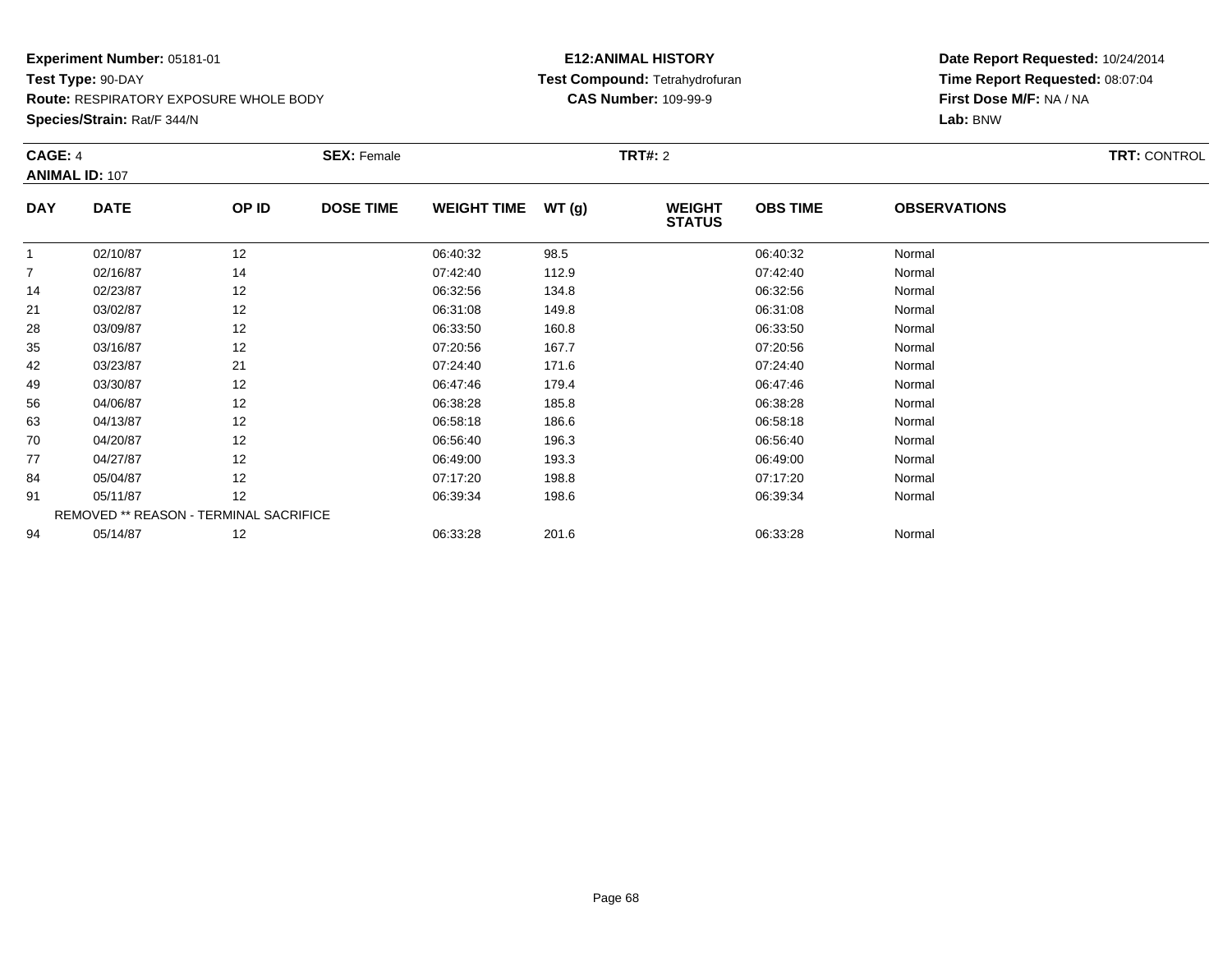**Species/Strain:** Rat/F 344/N

## **E12:ANIMAL HISTORY Test Compound:** Tetrahydrofuran**CAS Number:** 109-99-9

| CAGE: 4        | <b>ANIMAL ID: 108</b>                  |       | <b>SEX: Female</b> |                    |       | <b>TRT#:</b> 2                 |                 |                     | <b>TRT: CONTROL</b> |
|----------------|----------------------------------------|-------|--------------------|--------------------|-------|--------------------------------|-----------------|---------------------|---------------------|
| <b>DAY</b>     | <b>DATE</b>                            | OP ID | <b>DOSE TIME</b>   | <b>WEIGHT TIME</b> | WT(g) | <b>WEIGHT</b><br><b>STATUS</b> | <b>OBS TIME</b> | <b>OBSERVATIONS</b> |                     |
|                | 02/10/87                               | 12    |                    | 06:40:32           | 88.6  |                                | 06:40:32        | Normal              |                     |
| $\overline{7}$ | 02/16/87                               | 14    |                    | 07:42:40           | 104.9 |                                | 07:42:40        | Normal              |                     |
| 14             | 02/23/87                               | 12    |                    | 06:32:56           | 130.1 |                                | 06:32:56        | Normal              |                     |
| 21             | 03/02/87                               | 12    |                    | 06:31:08           | 153.4 |                                | 06:31:08        | Normal              |                     |
| 28             | 03/09/87                               | 12    |                    | 06:33:50           | 167.9 |                                | 06:33:50        | Normal              |                     |
| 35             | 03/16/87                               | 12    |                    | 07:20:56           | 180.9 |                                | 07:20:56        | Normal              |                     |
| 42             | 03/23/87                               | 21    |                    | 07:24:40           | 183.0 |                                | 07:24:40        | Normal              |                     |
| 49             | 03/30/87                               | 12    |                    | 06:47:46           | 193.4 |                                | 06:47:46        | Normal              |                     |
| 56             | 04/06/87                               | 12    |                    | 06:38:28           | 204.7 |                                | 06:38:28        | Normal              |                     |
| 63             | 04/13/87                               | 12    |                    | 06:58:18           | 211.3 |                                | 06:58:18        | Normal              |                     |
| 70             | 04/20/87                               | 12    |                    | 06:56:40           | 219.1 |                                | 06:56:40        | Normal              |                     |
| 77             | 04/27/87                               | 12    |                    | 06:49:00           | 221.5 |                                | 06:49:00        | Normal              |                     |
| 84             | 05/04/87                               | 12    |                    | 07:17:20           | 227.2 |                                | 07:17:20        | Normal              |                     |
| 91             | 05/11/87                               | 12    |                    | 06:39:34           | 232.9 |                                | 06:39:34        | Normal              |                     |
|                | REMOVED ** REASON - TERMINAL SACRIFICE |       |                    |                    |       |                                |                 |                     |                     |
| 94             | 05/14/87                               | 12    |                    | 06:33:28           | 234.3 |                                | 06:33:28        | Normal              |                     |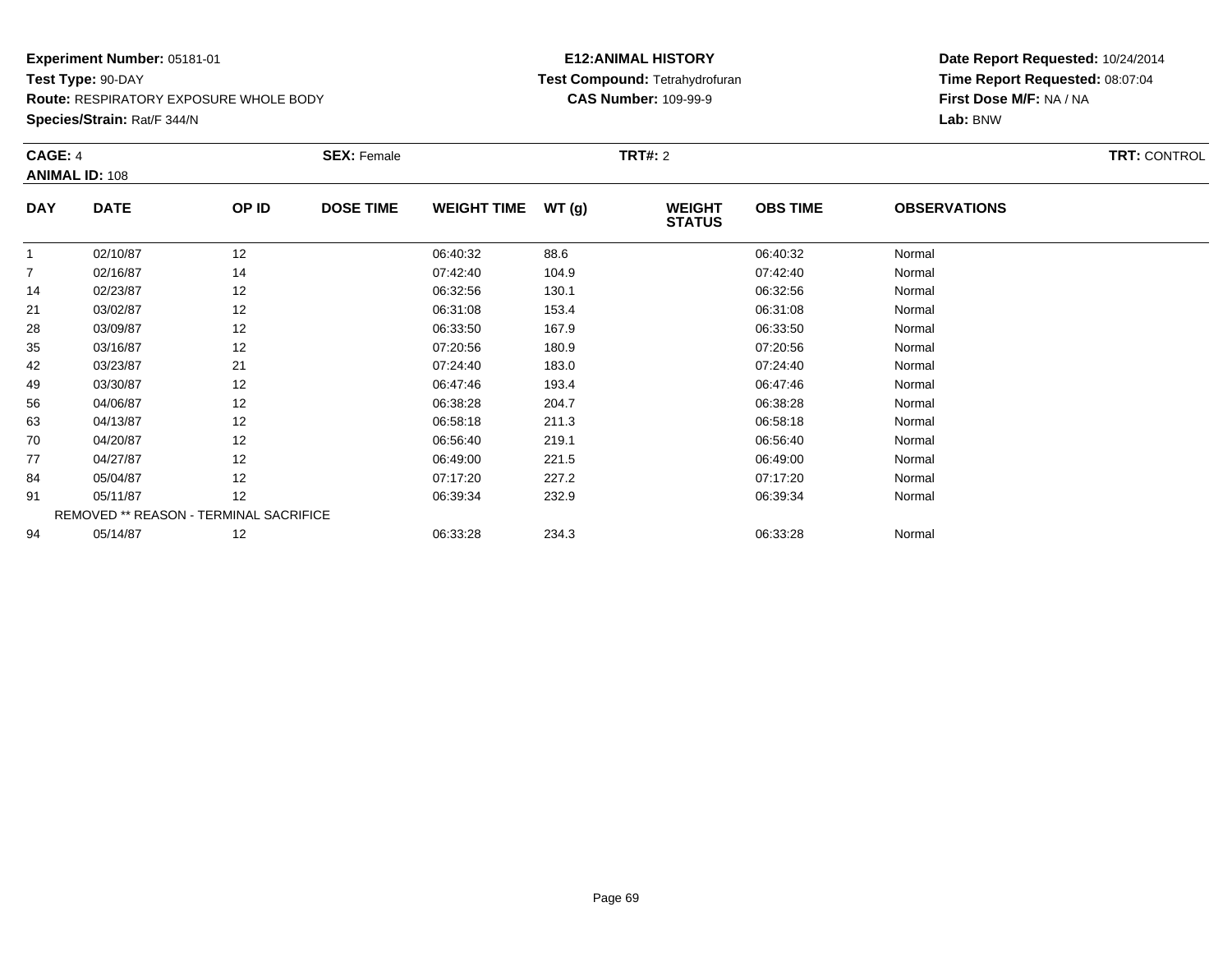**Species/Strain:** Rat/F 344/N

## **E12:ANIMAL HISTORY Test Compound:** Tetrahydrofuran**CAS Number:** 109-99-9

| CAGE: 4        | <b>ANIMAL ID: 109</b> |                                        | <b>SEX: Female</b> |                    |       | <b>TRT#: 2</b>                 |                 |                     |  |  |
|----------------|-----------------------|----------------------------------------|--------------------|--------------------|-------|--------------------------------|-----------------|---------------------|--|--|
| <b>DAY</b>     | <b>DATE</b>           | OP ID                                  | <b>DOSE TIME</b>   | <b>WEIGHT TIME</b> | WT(g) | <b>WEIGHT</b><br><b>STATUS</b> | <b>OBS TIME</b> | <b>OBSERVATIONS</b> |  |  |
| $\overline{1}$ | 02/10/87              | 12                                     |                    | 06:40:32           | 85.6  |                                | 06:40:32        | Normal              |  |  |
| $\overline{7}$ | 02/16/87              | 14                                     |                    | 07:42:40           | 99.7  |                                | 07:42:40        | Normal              |  |  |
| 14             | 02/23/87              | 12                                     |                    | 06:32:56           | 118.0 |                                | 06:32:56        | Normal              |  |  |
| 21             | 03/02/87              | 12                                     |                    | 06:31:08           | 132.6 |                                | 06:31:08        | Normal              |  |  |
| 28             | 03/09/87              | 12                                     |                    | 06:33:50           | 142.3 |                                | 06:33:50        | Normal              |  |  |
| 35             | 03/16/87              | 12                                     |                    | 07:20:56           | 154.1 |                                | 07:20:56        | Normal              |  |  |
| 42             | 03/23/87              | 21                                     |                    | 07:24:40           | 155.5 |                                | 07:24:40        | Normal              |  |  |
| 49             | 03/30/87              | 12                                     |                    | 06:47:46           | 163.0 |                                | 06:47:46        | Normal              |  |  |
| 56             | 04/06/87              | 12                                     |                    | 06:38:28           | 169.8 |                                | 06:38:28        | Normal              |  |  |
| 63             | 04/13/87              | 12                                     |                    | 06:58:18           | 173.8 |                                | 06:58:18        | Normal              |  |  |
| 70             | 04/20/87              | 12                                     |                    | 06:56:40           | 181.3 |                                | 06:56:40        | Normal              |  |  |
| 77             | 04/27/87              | 12                                     |                    | 06:49:00           | 184.2 |                                | 06:49:00        | Normal              |  |  |
| 84             | 05/04/87              | 12                                     |                    | 07:17:20           | 189.7 |                                | 07:17:20        | Normal              |  |  |
| 91             | 05/11/87              | 12                                     |                    | 06:39:34           | 191.9 |                                | 06:39:34        | Normal              |  |  |
|                |                       | REMOVED ** REASON - TERMINAL SACRIFICE |                    |                    |       |                                |                 |                     |  |  |
| 94             | 05/14/87              | 12                                     |                    | 06:33:28           | 194.1 |                                | 06:33:28        | Normal              |  |  |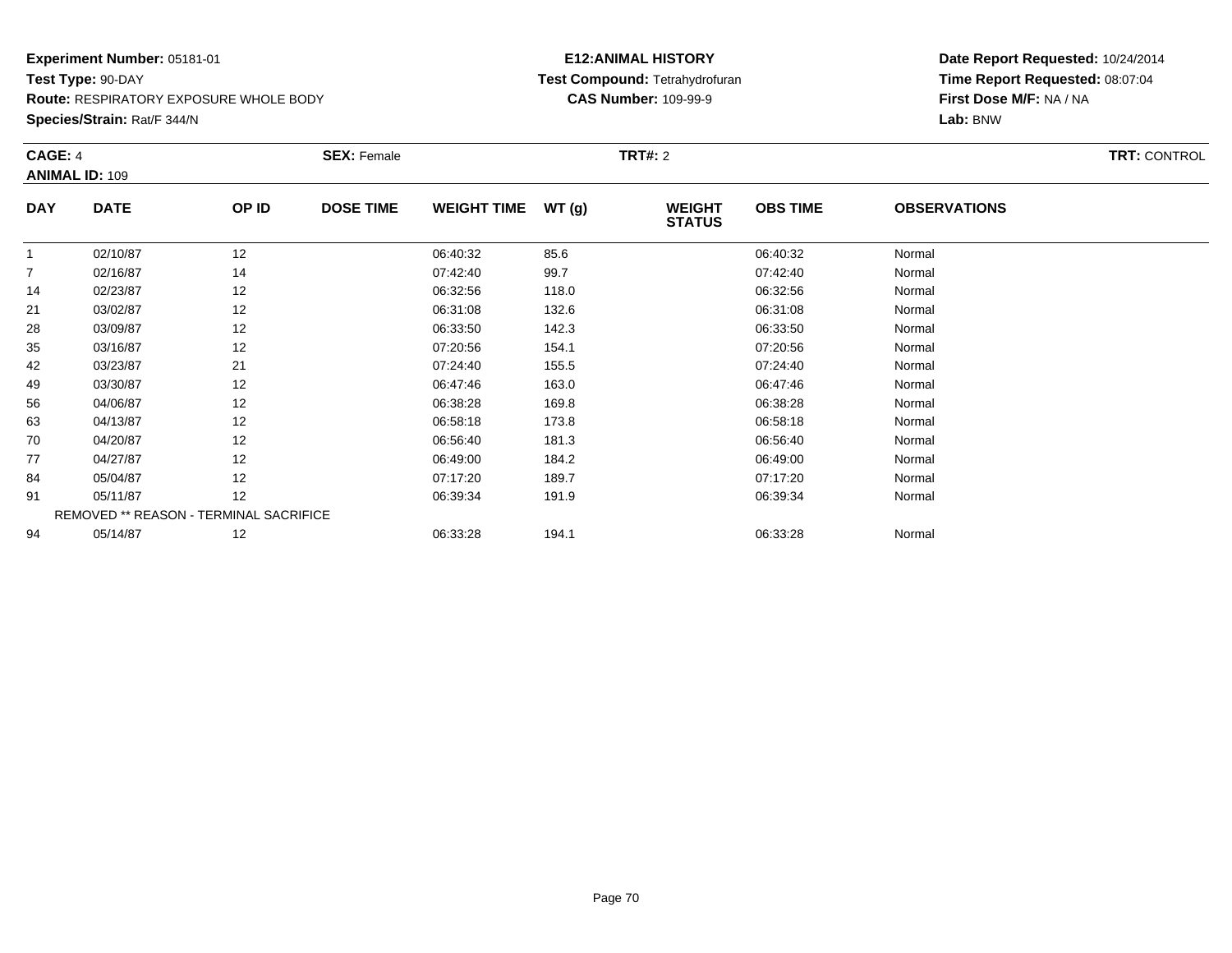**Species/Strain:** Rat/F 344/N

## **E12:ANIMAL HISTORY Test Compound:** Tetrahydrofuran**CAS Number:** 109-99-9

| CAGE: 4        | <b>ANIMAL ID: 110</b>                  |       | <b>SEX: Female</b> |                    |       | <b>TRT#: 2</b>                 |                 |                     | <b>TRT: CONTROL</b> |
|----------------|----------------------------------------|-------|--------------------|--------------------|-------|--------------------------------|-----------------|---------------------|---------------------|
| <b>DAY</b>     | <b>DATE</b>                            | OP ID | <b>DOSE TIME</b>   | <b>WEIGHT TIME</b> | WT(g) | <b>WEIGHT</b><br><b>STATUS</b> | <b>OBS TIME</b> | <b>OBSERVATIONS</b> |                     |
|                | 02/10/87                               | 12    |                    | 06:40:32           | 86.3  |                                | 06:40:32        | Normal              |                     |
| $\overline{7}$ | 02/16/87                               | 14    |                    | 07:42:40           | 99.4  |                                | 07:42:40        | Normal              |                     |
| 14             | 02/23/87                               | 12    |                    | 06:32:56           | 118.4 |                                | 06:32:56        | Normal              |                     |
| 21             | 03/02/87                               | 12    |                    | 06:31:08           | 134.6 |                                | 06:31:08        | Normal              |                     |
| 28             | 03/09/87                               | 12    |                    | 06:33:50           | 146.0 |                                | 06:33:50        | Normal              |                     |
| 35             | 03/16/87                               | 12    |                    | 07:20:56           | 157.4 |                                | 07:20:56        | Normal              |                     |
| 42             | 03/23/87                               | 21    |                    | 07:24:40           | 161.0 |                                | 07:24:40        | Normal              |                     |
| 49             | 03/30/87                               | 12    |                    | 06:47:46           | 172.9 |                                | 06:47:46        | Normal              |                     |
| 56             | 04/06/87                               | 12    |                    | 06:38:28           | 178.8 |                                | 06:38:28        | Normal              |                     |
| 63             | 04/13/87                               | 12    |                    | 06:58:18           | 185.0 |                                | 06:58:18        | Normal              |                     |
| 70             | 04/20/87                               | 12    |                    | 06:56:40           | 191.0 |                                | 06:56:40        | Normal              |                     |
| 77             | 04/27/87                               | 12    |                    | 06:49:00           | 192.3 |                                | 06:49:00        | Normal              |                     |
| 84             | 05/04/87                               | 12    |                    | 07:17:20           | 202.0 |                                | 07:17:20        | Normal              |                     |
| 91             | 05/11/87                               | 12    |                    | 06:39:34           | 205.6 |                                | 06:39:34        | Normal              |                     |
|                | REMOVED ** REASON - TERMINAL SACRIFICE |       |                    |                    |       |                                |                 |                     |                     |
| 94             | 05/14/87                               | 12    |                    | 06:33:28           | 204.4 |                                | 06:33:28        | Normal              |                     |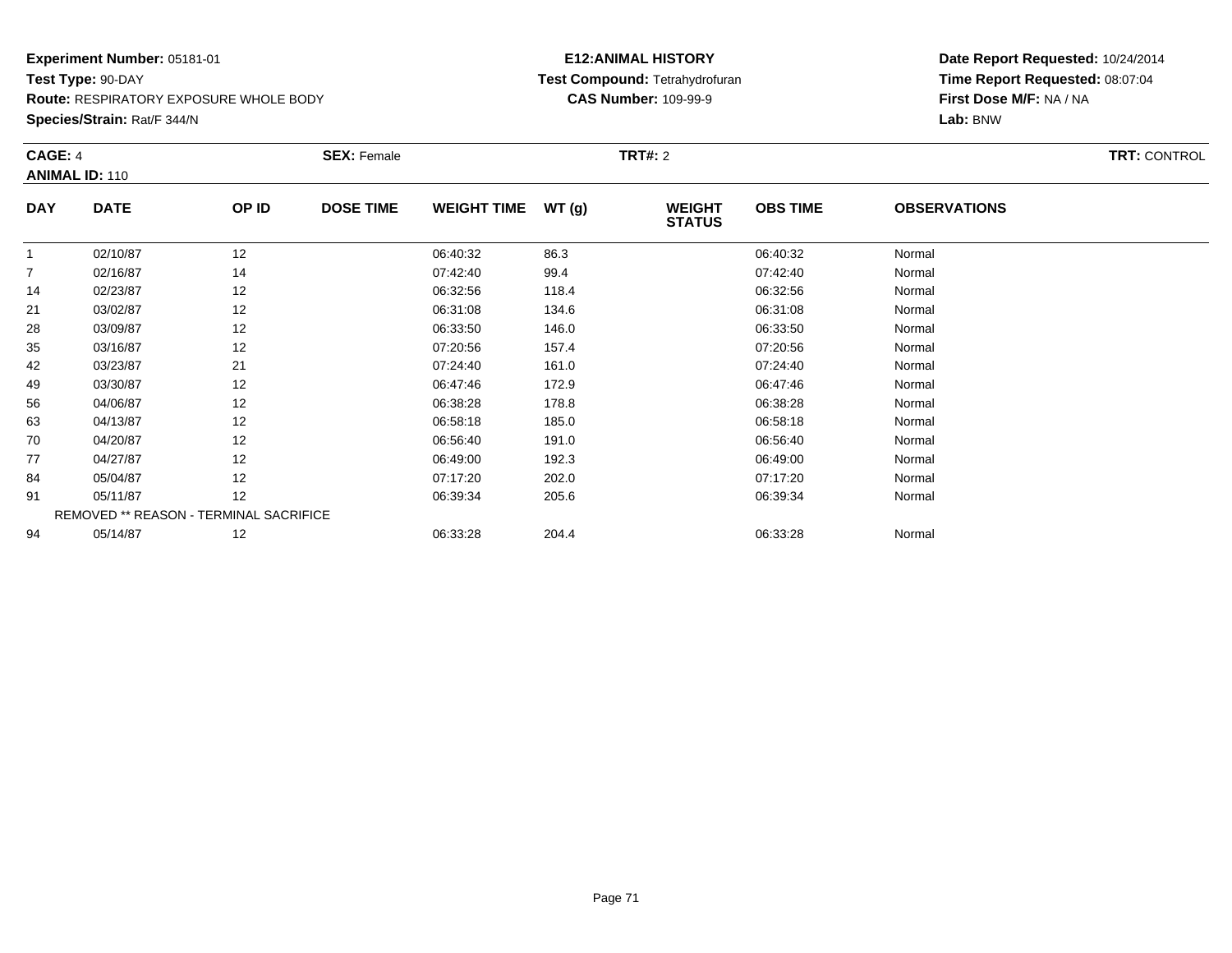**Species/Strain:** Rat/F 344/N

## **E12:ANIMAL HISTORY Test Compound:** Tetrahydrofuran**CAS Number:** 109-99-9

| <b>CAGE: 7</b> | <b>ANIMAL ID: 301</b>                  |       | <b>SEX: Female</b> |                    |       | <b>TRT#: 4</b>                 |                 |                     | <b>TRT: 66 PPM</b> |
|----------------|----------------------------------------|-------|--------------------|--------------------|-------|--------------------------------|-----------------|---------------------|--------------------|
| <b>DAY</b>     | <b>DATE</b>                            | OP ID | <b>DOSE TIME</b>   | <b>WEIGHT TIME</b> | WT(g) | <b>WEIGHT</b><br><b>STATUS</b> | <b>OBS TIME</b> | <b>OBSERVATIONS</b> |                    |
| 1              | 02/10/87                               | 12    |                    | 06:49:02           | 91.2  |                                | 06:49:02        | Normal              |                    |
| $\overline{7}$ | 02/16/87                               | 14    |                    | 07:53:18           | 110.1 |                                | 07:53:18        | Normal              |                    |
| 14             | 02/23/87                               | 12    |                    | 06:47:22           | 131.5 |                                | 06:47:22        | Normal              |                    |
| 21             | 03/02/87                               | 12    |                    | 06:43:50           | 148.2 |                                | 06:43:50        | Normal              |                    |
| 28             | 03/09/87                               | 12    |                    | 06:46:06           | 158.4 |                                | 06:46:06        | Normal              |                    |
| 35             | 03/16/87                               | 12    |                    | 07:27:24           | 167.1 |                                | 07:27:24        | Normal              |                    |
| 42             | 03/23/87                               | 21    |                    | 07:33:58           | 182.2 |                                | 07:33:58        | Normal              |                    |
| 49             | 03/30/87                               | 12    |                    | 07:03:08           | 180.0 |                                | 07:03:08        | Normal              |                    |
| 56             | 04/06/87                               | 12    |                    | 06:50:08           | 188.1 |                                | 06:50:08        | Normal              |                    |
| 63             | 04/13/87                               | 12    |                    | 07:10:06           | 187.5 |                                | 07:10:06        | Normal              |                    |
| 70             | 04/20/87                               | 12    |                    | 07:12:00           | 195.3 |                                | 07:12:00        | Normal              |                    |
| 77             | 04/27/87                               | 12    |                    | 07:02:34           | 201.6 |                                | 07:02:34        | Normal              |                    |
| 84             | 05/04/87                               | 12    |                    | 07:30:08           | 205.4 |                                | 07:30:08        | Normal              |                    |
| 91             | 05/11/87                               | 12    |                    | 06:50:40           | 210.1 |                                | 06:50:40        | Normal              |                    |
|                | REMOVED ** REASON - TERMINAL SACRIFICE |       |                    |                    |       |                                |                 |                     |                    |
| 94             | 05/14/87                               | 12    |                    | 06:39:16           | 206.1 |                                | 06:39:16        | Normal              |                    |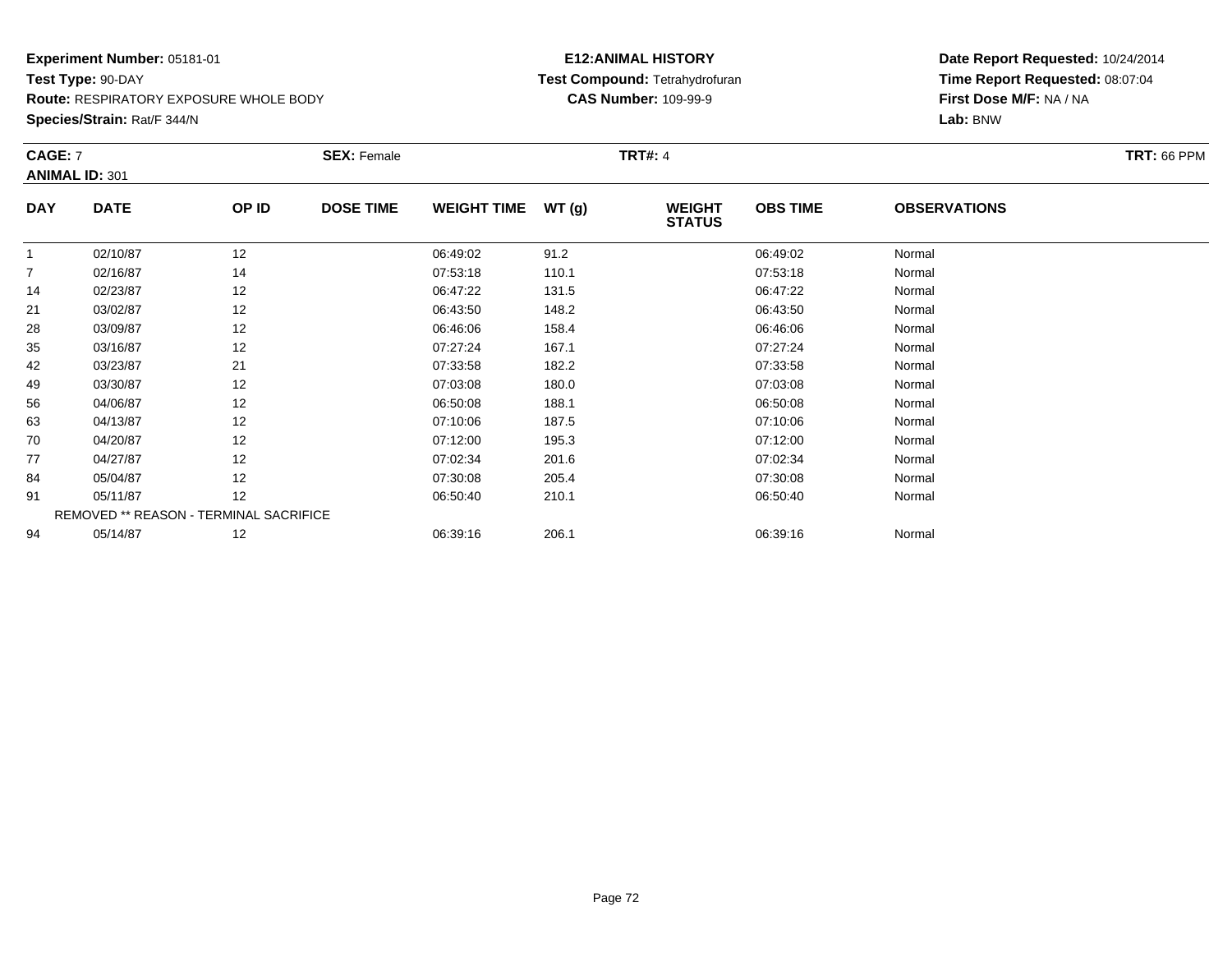**Species/Strain:** Rat/F 344/N

#### **E12:ANIMAL HISTORY Test Compound:** Tetrahydrofuran**CAS Number:** 109-99-9

| <b>CAGE: 7</b> | <b>ANIMAL ID: 302</b> |                                        | <b>SEX: Female</b> |                    |       | <b>TRT#: 4</b>                 |                 |                     | <b>TRT: 66 PPM</b> |
|----------------|-----------------------|----------------------------------------|--------------------|--------------------|-------|--------------------------------|-----------------|---------------------|--------------------|
| <b>DAY</b>     | <b>DATE</b>           | OP ID                                  | <b>DOSE TIME</b>   | <b>WEIGHT TIME</b> | WT(g) | <b>WEIGHT</b><br><b>STATUS</b> | <b>OBS TIME</b> | <b>OBSERVATIONS</b> |                    |
| 1              | 02/10/87              | 12                                     |                    | 06:49:02           | 93.9  |                                | 06:49:02        | Normal              |                    |
| $\overline{7}$ | 02/16/87              | 14                                     |                    | 07:53:18           | 108.5 |                                | 07:53:18        | Normal              |                    |
| 14             | 02/23/87              | 12                                     |                    | 06:47:22           | 126.2 |                                | 06:47:22        | Normal              |                    |
| 21             | 03/02/87              | 12                                     |                    | 06:43:50           | 136.9 |                                | 06:43:50        | Normal              |                    |
| 28             | 03/09/87              | 12                                     |                    | 06:46:06           | 148.3 |                                | 06:46:06        | Normal              |                    |
| 35             | 03/16/87              | 12                                     |                    | 07:27:24           | 150.5 |                                | 07:27:24        | Normal              |                    |
| 42             | 03/23/87              | 21                                     |                    | 07:33:58           | 161.4 |                                | 07:33:58        | Normal              |                    |
| 49             | 03/30/87              | 12                                     |                    | 07:03:08           | 163.4 |                                | 07:03:08        | Normal              |                    |
| 56             | 04/06/87              | 12                                     |                    | 06:50:08           | 167.6 |                                | 06:50:08        | Normal              |                    |
| 63             | 04/13/87              | 12                                     |                    | 07:10:06           | 169.5 |                                | 07:10:06        | Normal              |                    |
| 70             | 04/20/87              | 12                                     |                    | 07:12:00           | 178.2 |                                | 07:12:00        | Normal              |                    |
| 77             | 04/27/87              | 12                                     |                    | 07:02:34           | 179.1 |                                | 07:02:34        | Normal              |                    |
| 84             | 05/04/87              | 12                                     |                    | 07:30:08           | 187.4 |                                | 07:30:08        | Normal              |                    |
| 91             | 05/11/87              | 12                                     |                    | 06:50:40           | 188.6 |                                | 06:50:40        | Normal              |                    |
|                |                       | REMOVED ** REASON - TERMINAL SACRIFICE |                    |                    |       |                                |                 |                     |                    |
| 94             | 05/14/87              | 12                                     |                    | 06:39:16           | 192.0 |                                | 06:39:16        | Normal              |                    |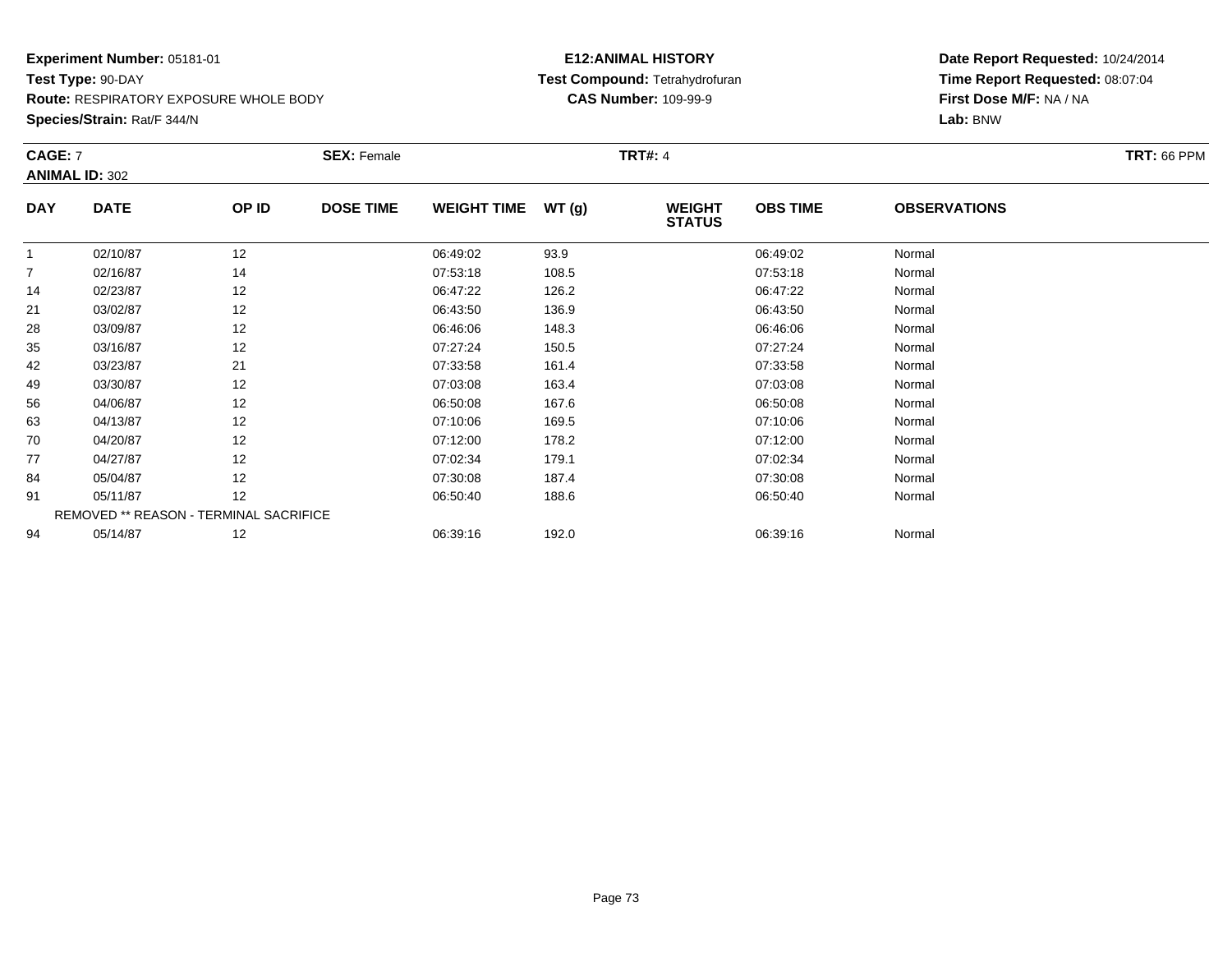**Species/Strain:** Rat/F 344/N

#### **E12:ANIMAL HISTORY Test Compound:** Tetrahydrofuran**CAS Number:** 109-99-9

| <b>CAGE: 7</b> | <b>ANIMAL ID: 303</b> |                                        | <b>SEX: Female</b> |                    |       | <b>TRT#: 4</b>                 |                 |                     | <b>TRT: 66 PPM</b> |
|----------------|-----------------------|----------------------------------------|--------------------|--------------------|-------|--------------------------------|-----------------|---------------------|--------------------|
| <b>DAY</b>     | <b>DATE</b>           | OP ID                                  | <b>DOSE TIME</b>   | <b>WEIGHT TIME</b> | WT(g) | <b>WEIGHT</b><br><b>STATUS</b> | <b>OBS TIME</b> | <b>OBSERVATIONS</b> |                    |
| 1              | 02/10/87              | 12                                     |                    | 06:49:02           | 99.7  |                                | 06:49:02        | Normal              |                    |
| $\overline{7}$ | 02/16/87              | 14                                     |                    | 07:53:18           | 119.6 |                                | 07:53:18        | Normal              |                    |
| 14             | 02/23/87              | 12                                     |                    | 06:47:22           | 142.1 |                                | 06:47:22        | Normal              |                    |
| 21             | 03/02/87              | 12                                     |                    | 06:43:50           | 158.3 |                                | 06:43:50        | Normal              |                    |
| 28             | 03/09/87              | 12                                     |                    | 06:46:06           | 167.5 |                                | 06:46:06        | Normal              |                    |
| 35             | 03/16/87              | 12                                     |                    | 07:27:24           | 169.3 |                                | 07:27:24        | Normal              |                    |
| 42             | 03/23/87              | 21                                     |                    | 07:33:58           | 184.0 |                                | 07:33:58        | Normal              |                    |
| 49             | 03/30/87              | 12                                     |                    | 07:03:08           | 192.7 |                                | 07:03:08        | Normal              |                    |
| 56             | 04/06/87              | 12                                     |                    | 06:50:08           | 197.7 |                                | 06:50:08        | Normal              |                    |
| 63             | 04/13/87              | 12                                     |                    | 07:10:06           | 206.6 |                                | 07:10:06        | Normal              |                    |
| 70             | 04/20/87              | 12                                     |                    | 07:12:00           | 210.0 |                                | 07:12:00        | Normal              |                    |
| 77             | 04/27/87              | 12                                     |                    | 07:02:34           | 219.5 |                                | 07:02:34        | Normal              |                    |
| 84             | 05/04/87              | 12                                     |                    | 07:30:08           | 221.4 |                                | 07:30:08        | Normal              |                    |
| 91             | 05/11/87              | 12                                     |                    | 06:50:40           | 228.2 |                                | 06:50:40        | Normal              |                    |
|                |                       | REMOVED ** REASON - TERMINAL SACRIFICE |                    |                    |       |                                |                 |                     |                    |
| 94             | 05/14/87              | 12                                     |                    | 06:39:16           | 228.1 |                                | 06:39:16        | Normal              |                    |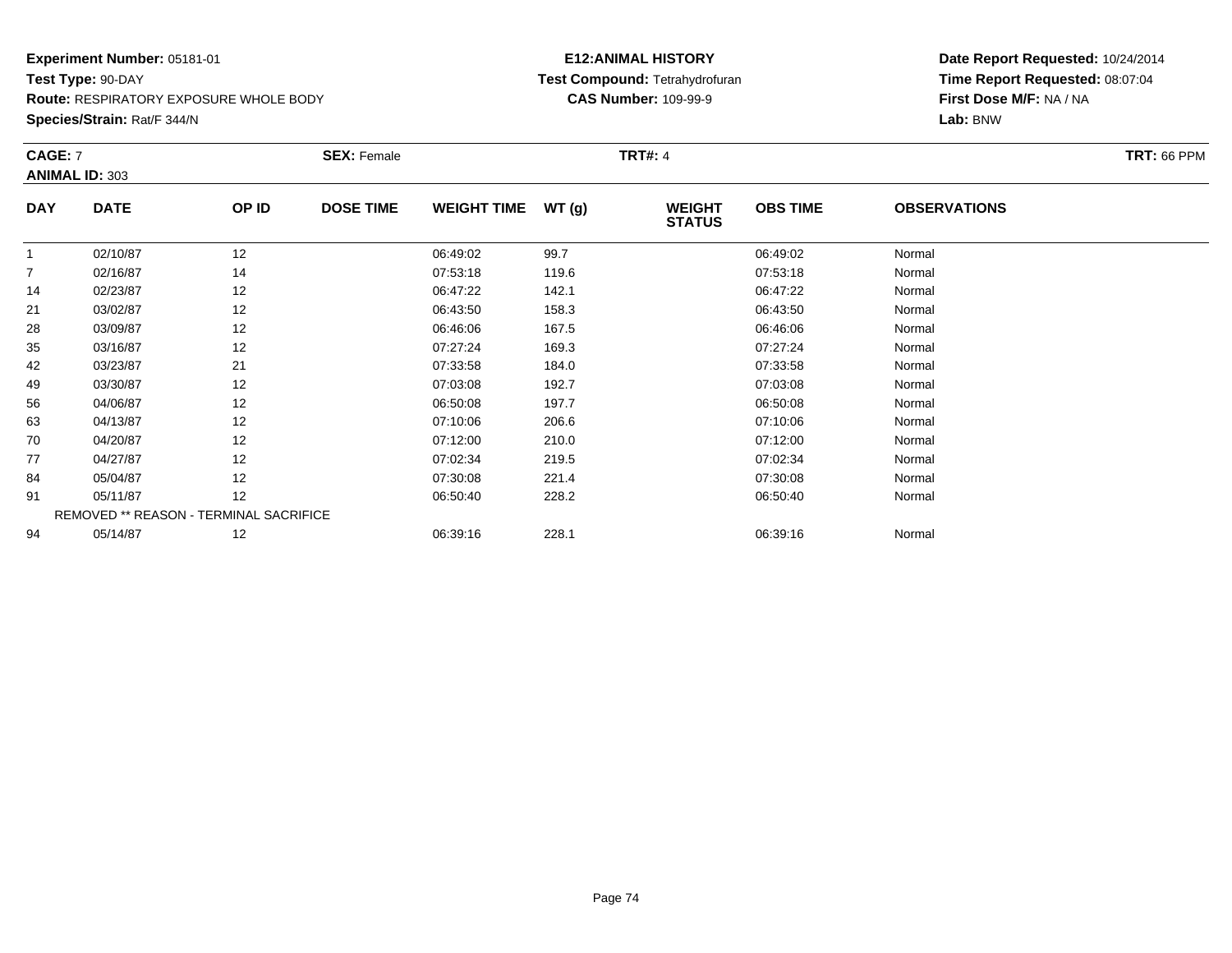**Species/Strain:** Rat/F 344/N

#### **E12:ANIMAL HISTORY Test Compound:** Tetrahydrofuran**CAS Number:** 109-99-9

| CAGE: 7    |                                        |       | <b>SEX: Female</b> |                    |       | <b>TRT#: 4</b>                 |                 |                     | <b>TRT: 66 PPM</b> |
|------------|----------------------------------------|-------|--------------------|--------------------|-------|--------------------------------|-----------------|---------------------|--------------------|
|            | <b>ANIMAL ID: 304</b>                  |       |                    |                    |       |                                |                 |                     |                    |
| <b>DAY</b> | <b>DATE</b>                            | OP ID | <b>DOSE TIME</b>   | <b>WEIGHT TIME</b> | WT(g) | <b>WEIGHT</b><br><b>STATUS</b> | <b>OBS TIME</b> | <b>OBSERVATIONS</b> |                    |
| 1          | 02/10/87                               | 12    |                    | 06:49:02           | 90.4  |                                | 06:49:02        | Normal              |                    |
| 7          | 02/16/87                               | 14    |                    | 07:53:18           | 107.8 |                                | 07:53:18        | Normal              |                    |
| 14         | 02/23/87                               | 12    |                    | 06:47:22           | 127.6 |                                | 06:47:22        | Normal              |                    |
| 21         | 03/02/87                               | 12    |                    | 06:43:50           | 152.2 |                                | 06:43:50        | Normal              |                    |
| 28         | 03/09/87                               | 12    |                    | 06:46:06           | 161.0 |                                | 06:46:06        | Normal              |                    |
| 35         | 03/16/87                               | 12    |                    | 07:27:24           | 171.3 |                                | 07:27:24        | Normal              |                    |
| 42         | 03/23/87                               | 21    |                    | 07:33:58           | 177.4 |                                | 07:33:58        | Normal              |                    |
| 49         | 03/30/87                               | 12    |                    | 07:03:08           | 182.2 |                                | 07:03:08        | Normal              |                    |
| 56         | 04/06/87                               | 12    |                    | 06:50:08           | 191.9 |                                | 06:50:08        | Normal              |                    |
| 63         | 04/13/87                               | 12    |                    | 07:10:06           | 196.0 |                                | 07:10:06        | Normal              |                    |
| 70         | 04/20/87                               | 12    |                    | 07:12:00           | 199.0 |                                | 07:12:00        | Normal              |                    |
| 77         | 04/27/87                               | 12    |                    | 07:02:34           | 205.1 |                                | 07:02:34        | Normal              |                    |
| 84         | 05/04/87                               | 12    |                    | 07:30:08           | 206.9 |                                | 07:30:08        | Normal              |                    |
| 91         | 05/11/87                               | 12    |                    | 06:50:40           | 211.5 |                                | 06:50:40        | Normal              |                    |
|            | REMOVED ** REASON - TERMINAL SACRIFICE |       |                    |                    |       |                                |                 |                     |                    |
| 94         | 05/14/87                               | 12    |                    | 06:39:16           | 210.0 |                                | 06:39:16        | Normal              |                    |
|            |                                        |       |                    |                    |       |                                |                 |                     |                    |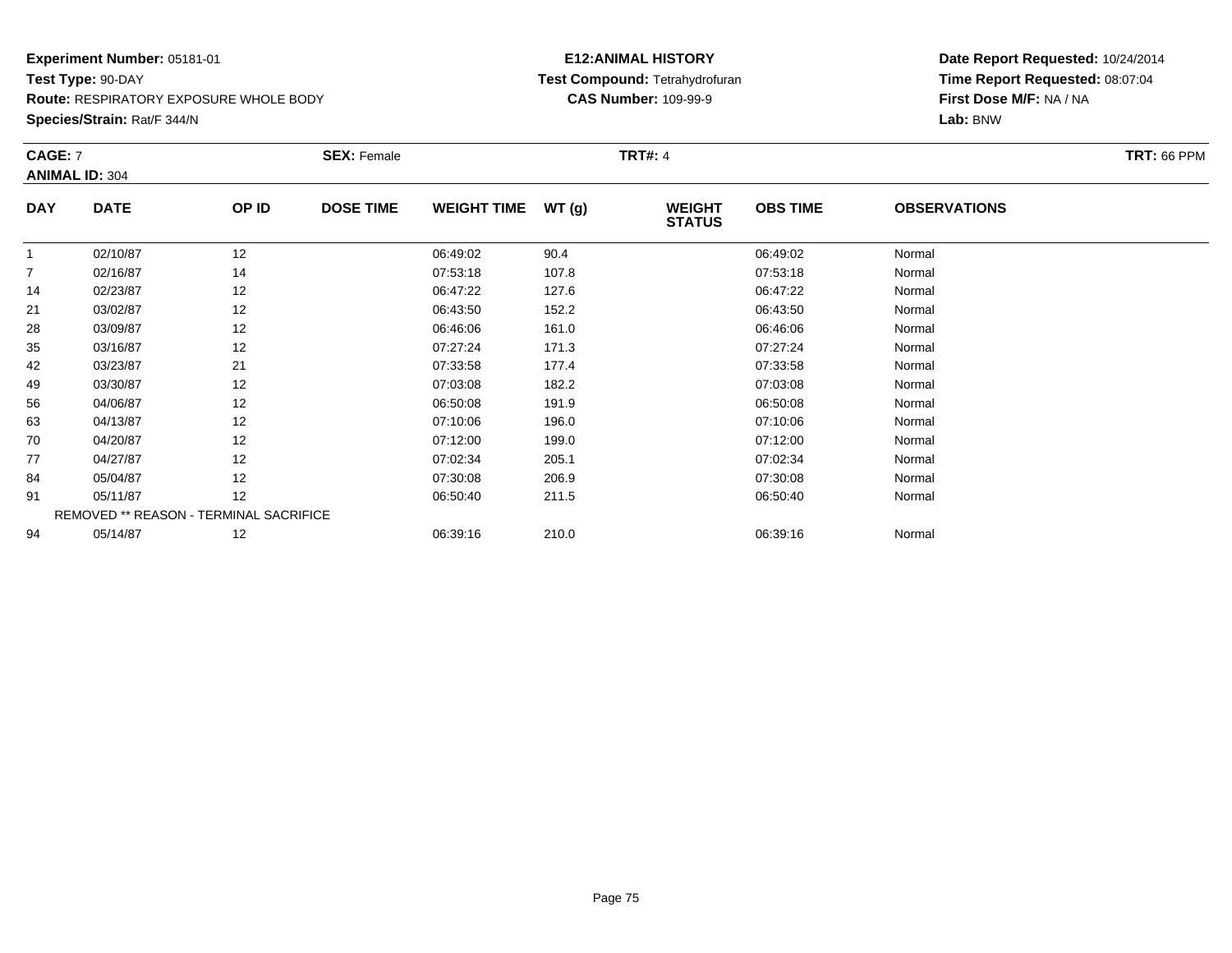**Species/Strain:** Rat/F 344/N

#### **E12:ANIMAL HISTORY Test Compound:** Tetrahydrofuran**CAS Number:** 109-99-9

| <b>CAGE: 7</b> | <b>ANIMAL ID: 305</b>                  |       | <b>SEX: Female</b> |                    |       | <b>TRT#: 4</b>                 |                 |                     | <b>TRT: 66 PPM</b> |
|----------------|----------------------------------------|-------|--------------------|--------------------|-------|--------------------------------|-----------------|---------------------|--------------------|
| <b>DAY</b>     | <b>DATE</b>                            | OP ID | <b>DOSE TIME</b>   | <b>WEIGHT TIME</b> | WT(g) | <b>WEIGHT</b><br><b>STATUS</b> | <b>OBS TIME</b> | <b>OBSERVATIONS</b> |                    |
| 1              | 02/10/87                               | 12    |                    | 06:49:02           | 81.5  |                                | 06:49:02        | Normal              |                    |
| $\overline{7}$ | 02/16/87                               | 14    |                    | 07:53:18           | 98.9  |                                | 07:53:18        | Normal              |                    |
| 14             | 02/23/87                               | 12    |                    | 06:47:22           | 116.3 |                                | 06:47:22        | Normal              |                    |
| 21             | 03/02/87                               | 12    |                    | 06:43:50           | 131.2 |                                | 06:43:50        | Normal              |                    |
| 28             | 03/09/87                               | 12    |                    | 06:46:06           | 140.0 |                                | 06:46:06        | Normal              |                    |
| 35             | 03/16/87                               | 12    |                    | 07:27:24           | 144.0 |                                | 07:27:24        | Normal              |                    |
| 42             | 03/23/87                               | 21    |                    | 07:33:58           | 157.2 |                                | 07:33:58        | Normal              |                    |
| 49             | 03/30/87                               | 12    |                    | 07:03:08           | 153.1 |                                | 07:03:08        | Normal              |                    |
| 56             | 04/06/87                               | 12    |                    | 06:50:08           | 158.0 |                                | 06:50:08        | Normal              |                    |
| 63             | 04/13/87                               | 12    |                    | 07:10:06           | 161.8 |                                | 07:10:06        | Normal              |                    |
| 70             | 04/20/87                               | 12    |                    | 07:12:00           | 163.3 |                                | 07:12:00        | Normal              |                    |
| 77             | 04/27/87                               | 12    |                    | 07:02:34           | 170.9 |                                | 07:02:34        | Normal              |                    |
| 84             | 05/04/87                               | 12    |                    | 07:30:08           | 175.8 |                                | 07:30:08        | Normal              |                    |
| 91             | 05/11/87                               | 12    |                    | 06:50:40           | 176.4 |                                | 06:50:40        | Normal              |                    |
|                | REMOVED ** REASON - TERMINAL SACRIFICE |       |                    |                    |       |                                |                 |                     |                    |
| 94             | 05/14/87                               | 12    |                    | 06:39:16           | 177.6 |                                | 06:39:16        | Normal              |                    |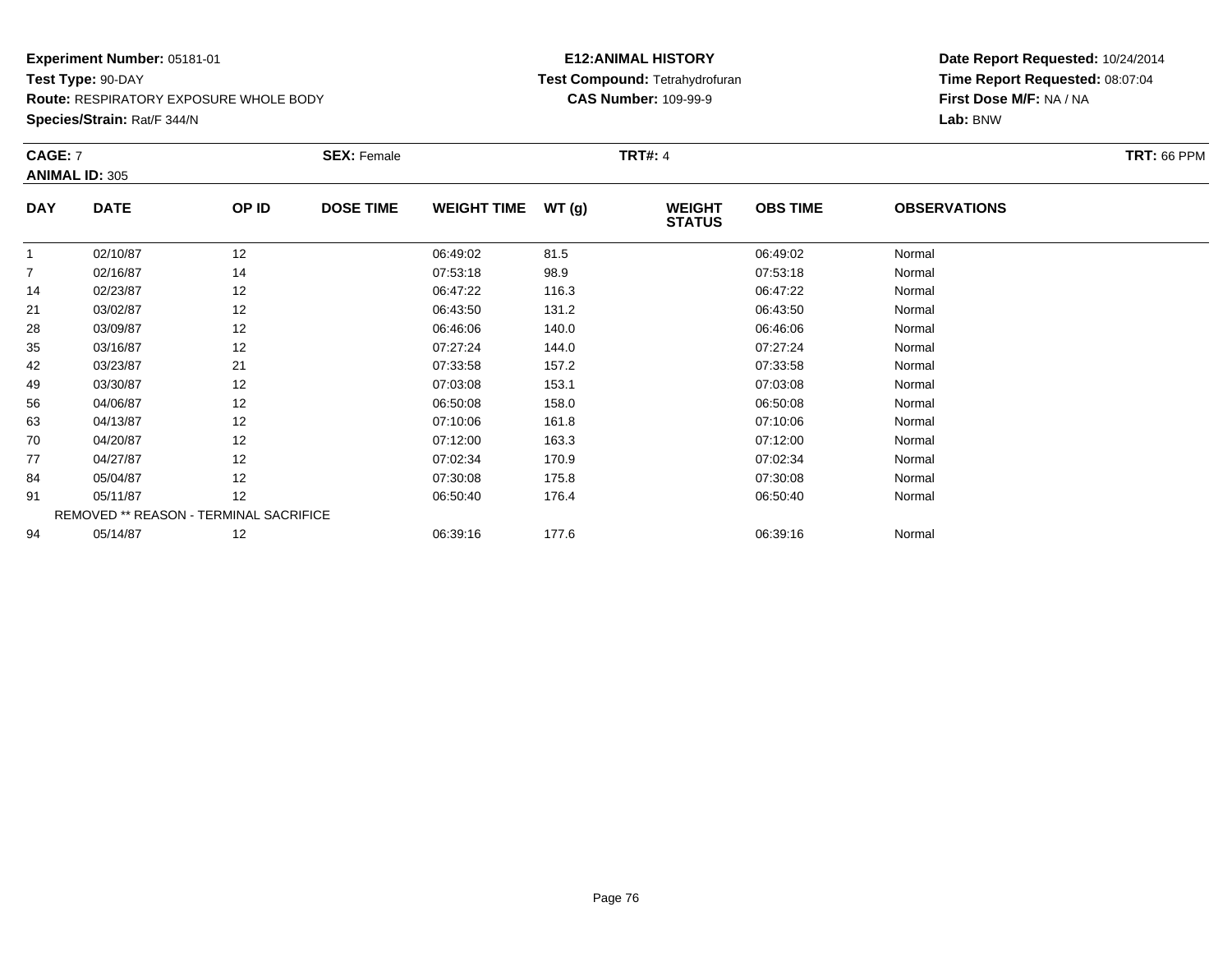**Species/Strain:** Rat/F 344/N

#### **E12:ANIMAL HISTORY Test Compound:** Tetrahydrofuran**CAS Number:** 109-99-9

| CAGE: 8        | <b>ANIMAL ID: 306</b>                  |       | <b>SEX: Female</b> |                    |       | <b>TRT#: 4</b>                 |                 |                     | <b>TRT: 66 PPM</b> |
|----------------|----------------------------------------|-------|--------------------|--------------------|-------|--------------------------------|-----------------|---------------------|--------------------|
| <b>DAY</b>     | <b>DATE</b>                            | OP ID | <b>DOSE TIME</b>   | <b>WEIGHT TIME</b> | WT(g) | <b>WEIGHT</b><br><b>STATUS</b> | <b>OBS TIME</b> | <b>OBSERVATIONS</b> |                    |
| 1              | 02/10/87                               | 12    |                    | 06:50:42           | 101.7 |                                | 06:50:42        | Normal              |                    |
| $\overline{7}$ | 02/16/87                               | 14    |                    | 07:56:34           | 119.4 |                                | 07:56:34        | Normal              |                    |
| 14             | 02/23/87                               | 12    |                    | 06:49:00           | 139.5 |                                | 06:49:00        | Normal              |                    |
| 21             | 03/02/87                               | 12    |                    | 06:45:00           | 159.5 |                                | 06:45:00        | Normal              |                    |
| 28             | 03/09/87                               | 12    |                    | 06:47:20           | 166.1 |                                | 06:47:20        | Normal              |                    |
| 35             | 03/16/87                               | 12    |                    | 07:29:00           | 180.9 |                                | 07:29:00        | Normal              |                    |
| 42             | 03/23/87                               | 21    |                    | 07:36:30           | 190.9 |                                | 07:36:30        | Normal              |                    |
| 49             | 03/30/87                               | 12    |                    | 07:05:00           | 195.1 |                                | 07:05:00        | Normal              |                    |
| 56             | 04/06/87                               | 12    |                    | 06:51:28           | 205.1 |                                | 06:51:28        | Normal              |                    |
| 63             | 04/13/87                               | 12    |                    | 07:11:16           | 212.3 |                                | 07:11:16        | Normal              |                    |
| 70             | 04/20/87                               | 12    |                    | 07:14:02           | 214.3 |                                | 07:14:02        | Normal              |                    |
| 77             | 04/27/87                               | 12    |                    | 07:03:54           | 224.9 |                                | 07:03:54        | Normal              |                    |
| 84             | 05/04/87                               | 12    |                    | 07:31:34           | 226.6 |                                | 07:31:34        | Normal              |                    |
| 91             | 05/11/87                               | 12    |                    | 06:51:46           | 227.9 |                                | 06:51:46        | Normal              |                    |
|                | REMOVED ** REASON - TERMINAL SACRIFICE |       |                    |                    |       |                                |                 |                     |                    |
| 94             | 05/14/87                               | 12    |                    | 06:41:38           | 229.4 |                                | 06:41:38        | Normal              |                    |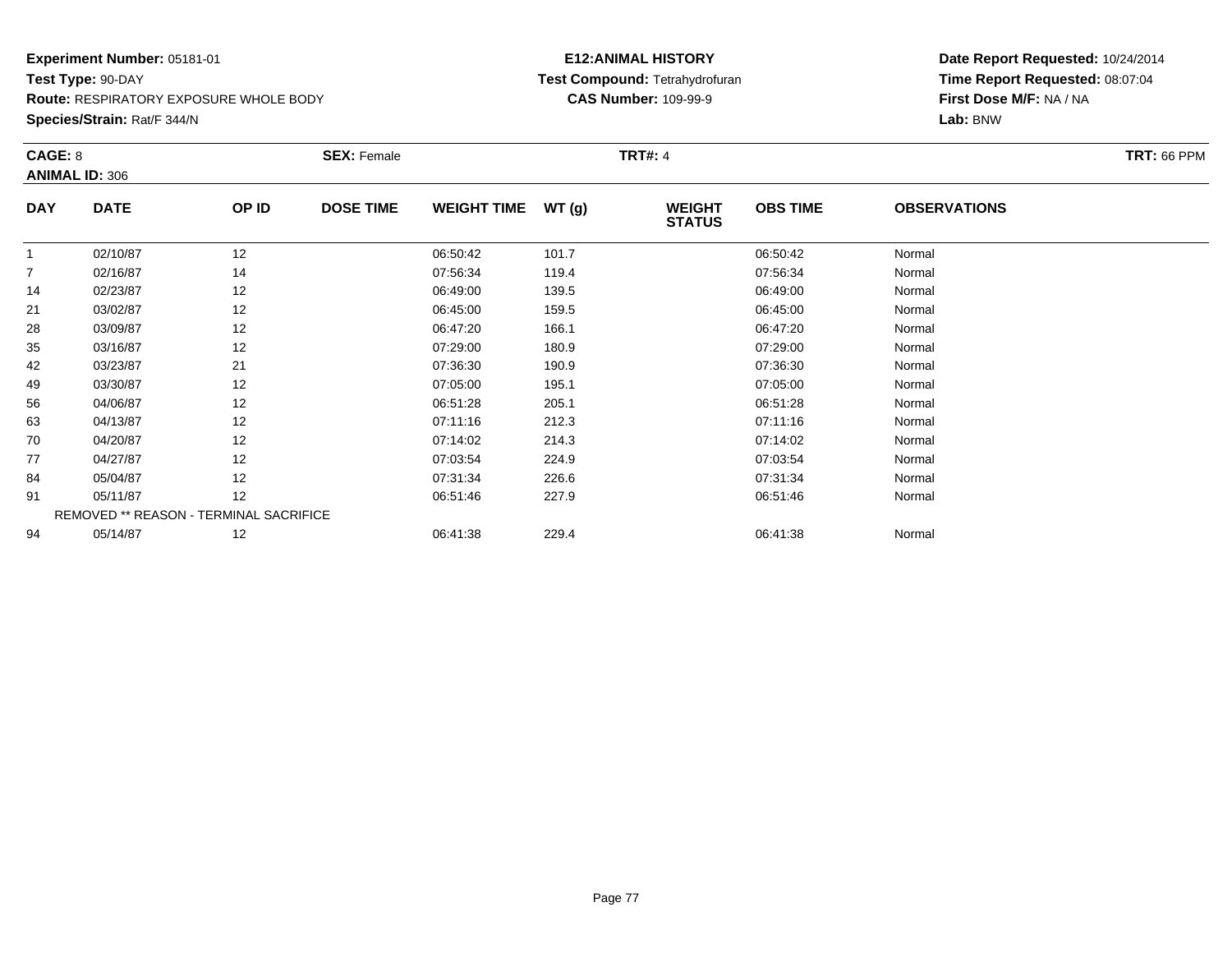**Species/Strain:** Rat/F 344/N

#### **E12:ANIMAL HISTORY Test Compound:** Tetrahydrofuran**CAS Number:** 109-99-9

| CAGE: 8        | <b>ANIMAL ID: 307</b>                  |       | <b>SEX: Female</b> |                    |       | <b>TRT#: 4</b>                 |                 |                     | <b>TRT: 66 PPM</b> |
|----------------|----------------------------------------|-------|--------------------|--------------------|-------|--------------------------------|-----------------|---------------------|--------------------|
| <b>DAY</b>     | <b>DATE</b>                            | OP ID | <b>DOSE TIME</b>   | <b>WEIGHT TIME</b> | WT(g) | <b>WEIGHT</b><br><b>STATUS</b> | <b>OBS TIME</b> | <b>OBSERVATIONS</b> |                    |
| 1              | 02/10/87                               | 12    |                    | 06:50:42           | 96.9  |                                | 06:50:42        | Normal              |                    |
| $\overline{7}$ | 02/16/87                               | 14    |                    | 07:56:34           | 112.9 |                                | 07:56:34        | Normal              |                    |
| 14             | 02/23/87                               | 12    |                    | 06:49:00           | 131.5 |                                | 06:49:00        | Normal              |                    |
| 21             | 03/02/87                               | 12    |                    | 06:45:00           | 148.9 |                                | 06:45:00        | Normal              |                    |
| 28             | 03/09/87                               | 12    |                    | 06:47:20           | 155.9 |                                | 06:47:20        | Normal              |                    |
| 35             | 03/16/87                               | 12    |                    | 07:29:00           | 166.6 |                                | 07:29:00        | Normal              |                    |
| 42             | 03/23/87                               | 21    |                    | 07:36:30           | 174.8 |                                | 07:36:30        | Normal              |                    |
| 49             | 03/30/87                               | 12    |                    | 07:05:00           | 183.2 |                                | 07:05:00        | Normal              |                    |
| 56             | 04/06/87                               | 12    |                    | 06:51:28           | 191.8 |                                | 06:51:28        | Normal              |                    |
| 63             | 04/13/87                               | 12    |                    | 07:11:16           | 196.3 |                                | 07:11:16        | Normal              |                    |
| 70             | 04/20/87                               | 12    |                    | 07:14:02           | 200.2 |                                | 07:14:02        | Normal              |                    |
| 77             | 04/27/87                               | 12    |                    | 07:03:54           | 210.4 |                                | 07:03:54        | Normal              |                    |
| 84             | 05/04/87                               | 12    |                    | 07:31:34           | 213.3 |                                | 07:31:34        | Normal              |                    |
| 91             | 05/11/87                               | 12    |                    | 06:51:46           | 210.4 |                                | 06:51:46        | Normal              |                    |
|                | REMOVED ** REASON - TERMINAL SACRIFICE |       |                    |                    |       |                                |                 |                     |                    |
| 94             | 05/14/87                               | 12    |                    | 06:41:38           | 214.5 |                                | 06:41:38        | Normal              |                    |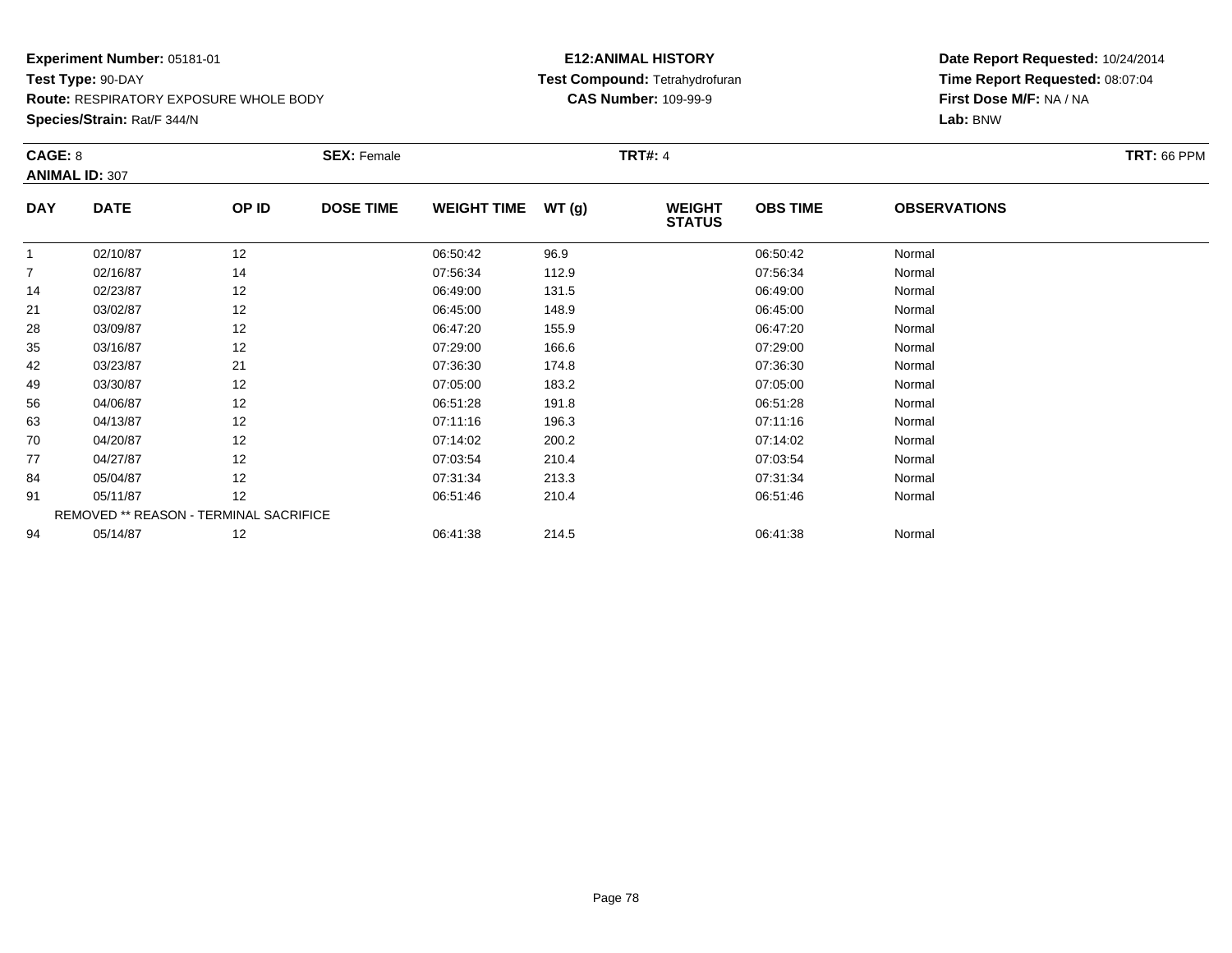**Species/Strain:** Rat/F 344/N

#### **E12:ANIMAL HISTORY Test Compound:** Tetrahydrofuran**CAS Number:** 109-99-9

| CAGE: 8        | <b>ANIMAL ID: 308</b>                  |       | <b>SEX: Female</b> |                    |       | <b>TRT#: 4</b>                 |                 |                     | <b>TRT: 66 PPM</b> |
|----------------|----------------------------------------|-------|--------------------|--------------------|-------|--------------------------------|-----------------|---------------------|--------------------|
| <b>DAY</b>     | <b>DATE</b>                            | OP ID | <b>DOSE TIME</b>   | <b>WEIGHT TIME</b> | WT(g) | <b>WEIGHT</b><br><b>STATUS</b> | <b>OBS TIME</b> | <b>OBSERVATIONS</b> |                    |
|                | 02/10/87                               | 12    |                    | 06:50:42           | 94.4  |                                | 06:50:42        | Normal              |                    |
| $\overline{7}$ | 02/16/87                               | 14    |                    | 07:56:34           | 109.0 |                                | 07:56:34        | Normal              |                    |
| 14             | 02/23/87                               | 12    |                    | 06:49:00           | 129.6 |                                | 06:49:00        | Normal              |                    |
| 21             | 03/02/87                               | 12    |                    | 06:45:00           | 144.3 |                                | 06:45:00        | Normal              |                    |
| 28             | 03/09/87                               | 12    |                    | 06:47:20           | 151.4 |                                | 06:47:20        | Normal              |                    |
| 35             | 03/16/87                               | 12    |                    | 07:29:00           | 161.0 |                                | 07:29:00        | Normal              |                    |
| 42             | 03/23/87                               | 21    |                    | 07:36:30           | 164.8 |                                | 07:36:30        | Normal              |                    |
| 49             | 03/30/87                               | 12    |                    | 07:05:00           | 168.1 |                                | 07:05:00        | Normal              |                    |
| 56             | 04/06/87                               | 12    |                    | 06:51:28           | 171.6 |                                | 06:51:28        | Normal              |                    |
| 63             | 04/13/87                               | 12    |                    | 07:11:16           | 178.9 |                                | 07:11:16        | Normal              |                    |
| 70             | 04/20/87                               | 12    |                    | 07:14:02           | 183.5 |                                | 07:14:02        | Normal              |                    |
| 77             | 04/27/87                               | 12    |                    | 07:03:54           | 189.4 |                                | 07:03:54        | Normal              |                    |
| 84             | 05/04/87                               | 12    |                    | 07:31:34           | 191.5 |                                | 07:31:34        | Normal              |                    |
| 91             | 05/11/87                               | 12    |                    | 06:51:46           | 190.4 |                                | 06:51:46        | Normal              |                    |
|                | REMOVED ** REASON - TERMINAL SACRIFICE |       |                    |                    |       |                                |                 |                     |                    |
| 94             | 05/14/87                               | 12    |                    | 06:41:38           | 195.3 |                                | 06:41:38        | Normal              |                    |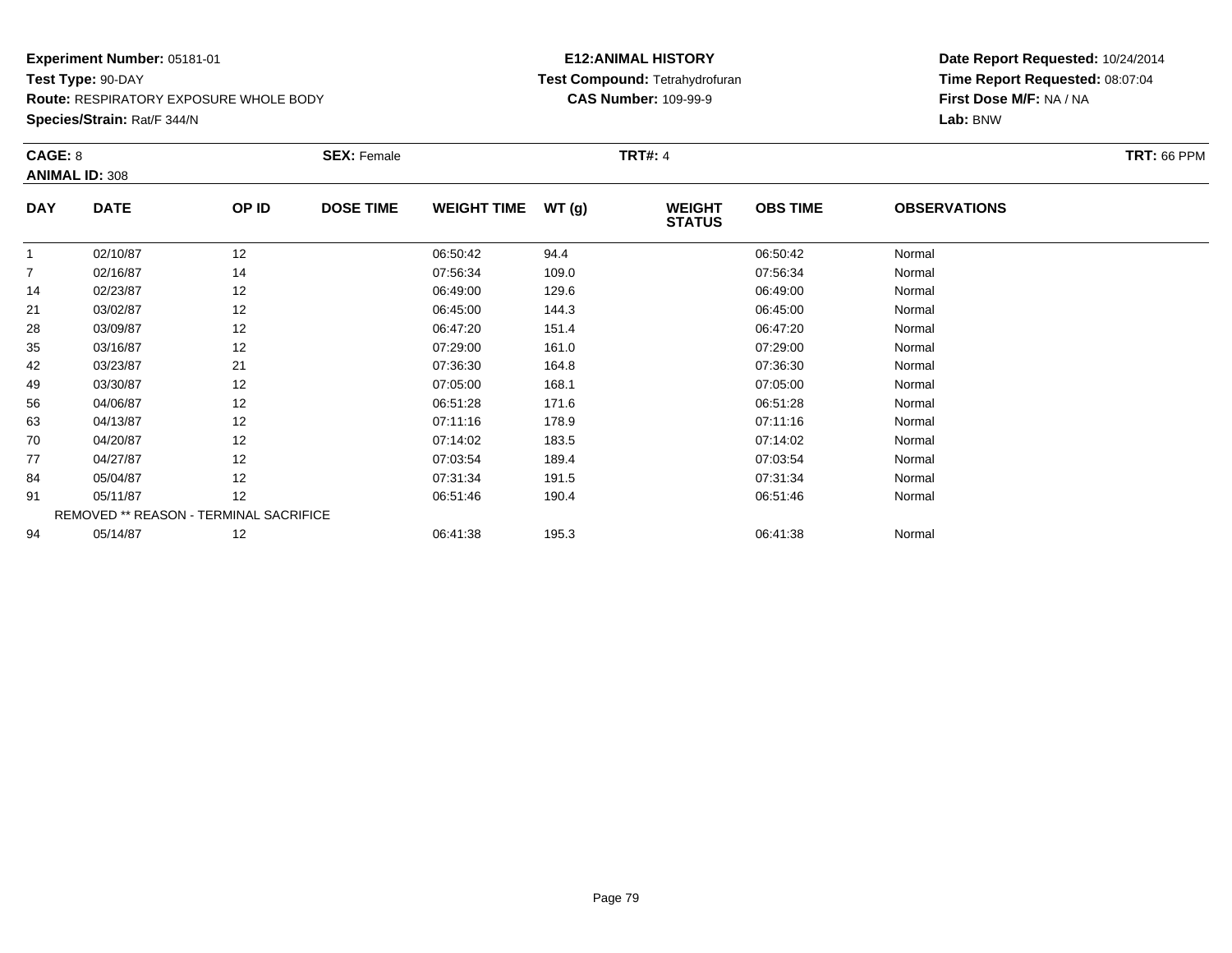**Species/Strain:** Rat/F 344/N

#### **E12:ANIMAL HISTORY Test Compound:** Tetrahydrofuran**CAS Number:** 109-99-9

| CAGE: 8        | <b>ANIMAL ID: 309</b>                  |       | <b>SEX: Female</b> |                    |       | <b>TRT#: 4</b>                 |                 |                     | <b>TRT: 66 PPM</b> |
|----------------|----------------------------------------|-------|--------------------|--------------------|-------|--------------------------------|-----------------|---------------------|--------------------|
| <b>DAY</b>     | <b>DATE</b>                            | OP ID | <b>DOSE TIME</b>   | <b>WEIGHT TIME</b> | WT(g) | <b>WEIGHT</b><br><b>STATUS</b> | <b>OBS TIME</b> | <b>OBSERVATIONS</b> |                    |
|                | 02/10/87                               | 12    |                    | 06:50:42           | 99.9  |                                | 06:50:42        | Normal              |                    |
| $\overline{7}$ | 02/16/87                               | 14    |                    | 07:56:34           | 114.0 |                                | 07:56:34        | Normal              |                    |
| 14             | 02/23/87                               | 12    |                    | 06:49:00           | 131.5 |                                | 06:49:00        | Normal              |                    |
| 21             | 03/02/87                               | 12    |                    | 06:45:00           | 142.3 |                                | 06:45:00        | Normal              |                    |
| 28             | 03/09/87                               | 12    |                    | 06:47:20           | 149.3 |                                | 06:47:20        | Normal              |                    |
| 35             | 03/16/87                               | 12    |                    | 07:29:00           | 163.1 |                                | 07:29:00        | Normal              |                    |
| 42             | 03/23/87                               | 21    |                    | 07:36:30           | 163.4 |                                | 07:36:30        | Normal              |                    |
| 49             | 03/30/87                               | 12    |                    | 07:05:00           | 173.3 |                                | 07:05:00        | Normal              |                    |
| 56             | 04/06/87                               | 12    |                    | 06:51:28           | 185.4 |                                | 06:51:28        | Normal              |                    |
| 63             | 04/13/87                               | 12    |                    | 07:11:16           | 186.5 |                                | 07:11:16        | Normal              |                    |
| 70             | 04/20/87                               | 12    |                    | 07:14:02           | 195.3 |                                | 07:14:02        | Normal              |                    |
| 77             | 04/27/87                               | 12    |                    | 07:03:54           | 194.6 |                                | 07:03:54        | Normal              |                    |
| 84             | 05/04/87                               | 12    |                    | 07:31:34           | 202.6 |                                | 07:31:34        | Normal              |                    |
| 91             | 05/11/87                               | 12    |                    | 06:51:46           | 197.9 |                                | 06:51:46        | Normal              |                    |
|                | REMOVED ** REASON - TERMINAL SACRIFICE |       |                    |                    |       |                                |                 |                     |                    |
| 94             | 05/14/87                               | 12    |                    | 06:41:38           | 207.6 |                                | 06:41:38        | Normal              |                    |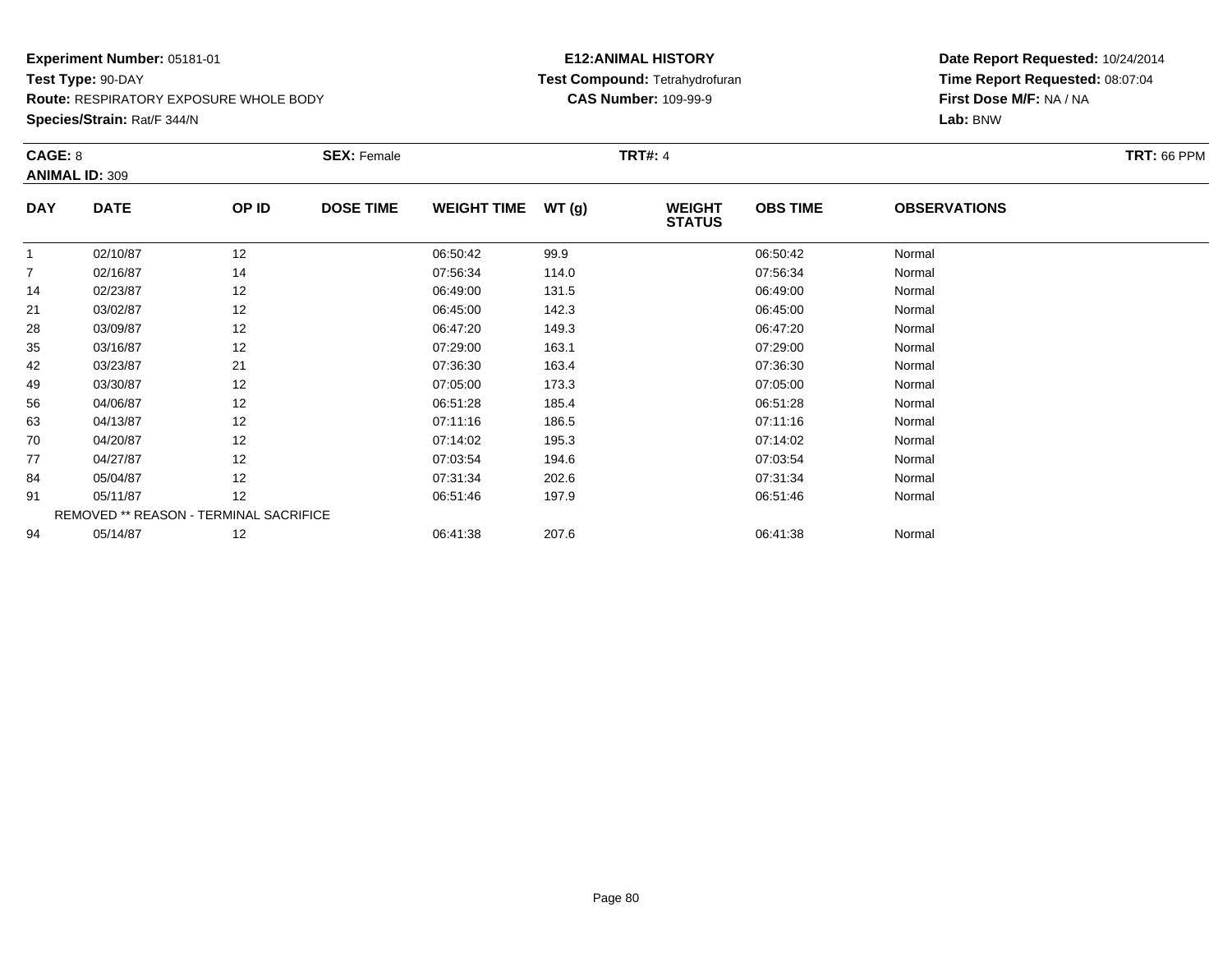**Species/Strain:** Rat/F 344/N

#### **E12:ANIMAL HISTORY Test Compound:** Tetrahydrofuran**CAS Number:** 109-99-9

| CAGE: 8        | <b>ANIMAL ID: 310</b>                  |       | <b>SEX: Female</b> |                    |       | <b>TRT#: 4</b>                 |                 |                     | <b>TRT: 66 PPM</b> |
|----------------|----------------------------------------|-------|--------------------|--------------------|-------|--------------------------------|-----------------|---------------------|--------------------|
| <b>DAY</b>     | <b>DATE</b>                            | OP ID | <b>DOSE TIME</b>   | <b>WEIGHT TIME</b> | WT(g) | <b>WEIGHT</b><br><b>STATUS</b> | <b>OBS TIME</b> | <b>OBSERVATIONS</b> |                    |
| $\overline{1}$ | 02/10/87                               | 12    |                    | 06:50:42           | 95.4  |                                | 06:50:42        | Normal              |                    |
| 7              | 02/16/87                               | 14    |                    | 07:56:34           | 111.6 |                                | 07:56:34        | Normal              |                    |
| 14             | 02/23/87                               | 12    |                    | 06:49:00           | 130.8 |                                | 06:49:00        | Normal              |                    |
| 21             | 03/02/87                               | 12    |                    | 06:45:00           | 146.3 |                                | 06:45:00        | Normal              |                    |
| 28             | 03/09/87                               | 12    |                    | 06:47:20           | 164.8 |                                | 06:47:20        | Normal              |                    |
| 35             | 03/16/87                               | 12    |                    | 07:29:00           | 170.1 |                                | 07:29:00        | Normal              |                    |
| 42             | 03/23/87                               | 21    |                    | 07:36:30           | 177.6 |                                | 07:36:30        | Normal              |                    |
| 49             | 03/30/87                               | 12    |                    | 07:05:00           | 188.0 |                                | 07:05:00        | Normal              |                    |
| 56             | 04/06/87                               | 12    |                    | 06:51:28           | 194.8 |                                | 06:51:28        | Normal              |                    |
| 63             | 04/13/87                               | 12    |                    | 07:11:16           | 197.8 |                                | 07:11:16        | Normal              |                    |
| 70             | 04/20/87                               | 12    |                    | 07:14:02           | 201.8 |                                | 07:14:02        | Normal              |                    |
| 77             | 04/27/87                               | 12    |                    | 07:03:54           | 206.9 |                                | 07:03:54        | Normal              |                    |
| 84             | 05/04/87                               | 12    |                    | 07:31:34           | 213.3 |                                | 07:31:34        | Normal              |                    |
| 91             | 05/11/87                               | 12    |                    | 06:51:46           | 209.7 |                                | 06:51:46        | Normal              |                    |
|                | REMOVED ** REASON - TERMINAL SACRIFICE |       |                    |                    |       |                                |                 |                     |                    |
| 94             | 05/14/87                               | 12    |                    | 06:41:38           | 212.7 |                                | 06:41:38        | Normal              |                    |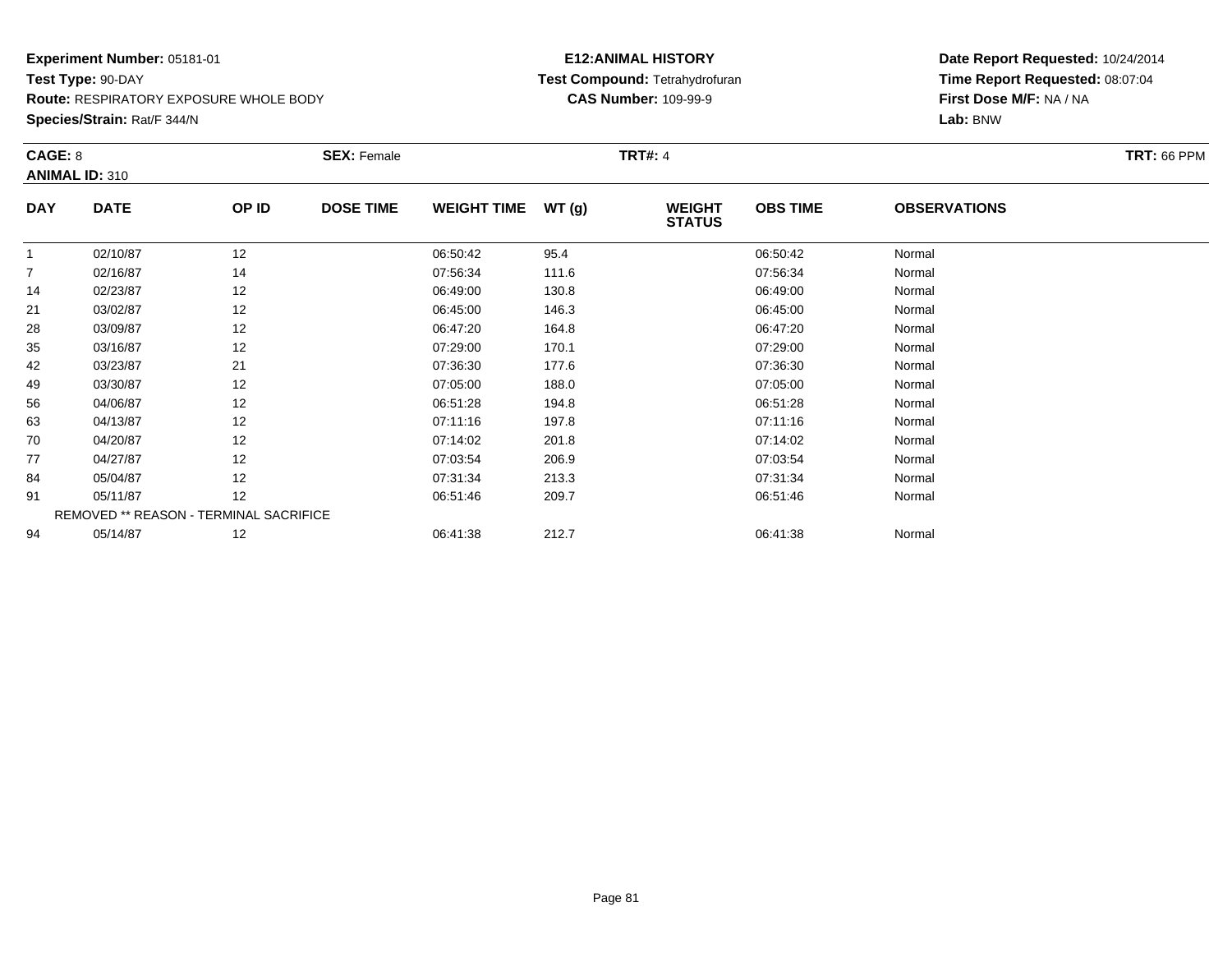### **Experiment Number:** 05181-01

**Test Type:** 90-DAY

**Route:** RESPIRATORY EXPOSURE WHOLE BODY

**Species/Strain:** Rat/F 344/N

#### **E12:ANIMAL HISTORY Test Compound:** Tetrahydrofuran**CAS Number:** 109-99-9

| <b>CAGE: 11</b> |                                               |       | <b>SEX: Female</b> |                                                    |       | <b>TRT#: 6</b>                 |                 |                      | <b>TRT: 200 PPM</b> |
|-----------------|-----------------------------------------------|-------|--------------------|----------------------------------------------------|-------|--------------------------------|-----------------|----------------------|---------------------|
|                 | <b>ANIMAL ID: 501</b>                         |       |                    |                                                    |       |                                |                 |                      |                     |
| <b>DAY</b>      | <b>DATE</b>                                   | OP ID | <b>DOSE TIME</b>   | WEIGHT TIME WT (g)                                 |       | <b>WEIGHT</b><br><b>STATUS</b> | <b>OBS TIME</b> | <b>OBSERVATIONS</b>  |                     |
| $\mathbf{1}$    | 02/10/87                                      | 12    |                    | 06:57:04                                           | 80.4  |                                | 06:57:04        | Normal               |                     |
| $\overline{7}$  | 02/16/87                                      | 14    |                    | **NOTE-TAIL APPEARS TO BE BROKEN.                  |       |                                | 08:04:24        |                      |                     |
| $\overline{7}$  | 02/16/87                                      | 14    |                    | 08:07:46                                           | 94.9  |                                | 08:07:46        | Normal               |                     |
| 14              | 02/23/87                                      | 12    |                    | **NOTE-TAIL APPEARS BROKEN                         |       |                                | 06:58:06        |                      |                     |
| 14              | 02/23/87                                      | 12    |                    | 06:59:26                                           | 117.0 |                                | 06:59:26        | <b>Swelling Tail</b> |                     |
| 21              | 03/02/87                                      | 12    |                    | **NOTE-TAIL APPEARS BROKEN                         |       |                                | 06:55:40        |                      |                     |
| 21              | 03/02/87                                      | 12    |                    | 06:56:52                                           | 125.9 |                                | 06:56:52        | Normal               |                     |
| 28              | 03/09/87                                      | 12    |                    | **NOTE-TAIL, APPEARS BROKEN                        |       |                                | 06:57:58        |                      |                     |
| 28              | 03/09/87                                      | 12    |                    | 06:59:32                                           | 137.6 |                                | 06:59:32        | Normal               |                     |
| 35              | 03/16/87                                      | 12    |                    | **NOTE-TAIL APPEARS BROKEN                         |       |                                | 07:32:56        |                      |                     |
| 35              | 03/16/87                                      | 12    |                    | 07:34:30                                           | 145.9 |                                | 07:34:30        | Normal               |                     |
| 42              | 03/23/87                                      | 21    |                    | **NOTE-TAIL BROKEN AND HEALED IN TWO PLACES        |       |                                | 08:03:18        |                      |                     |
| 42              | 03/23/87                                      | 21    |                    | 08:06:52                                           | 140.8 |                                | 08:06:52        | Normal               |                     |
| 49              | 03/30/87                                      | 12    |                    | **NOTE-TAIL APPEARS TO HAVE BEEN PREVIOUSLY BROKEN |       |                                | 07:17:48        |                      |                     |
| 49              | 03/30/87                                      | 12    |                    | 07:19:36                                           | 159.0 |                                | 07:19:36        | Normal               |                     |
| 56              | 04/06/87                                      | 12    |                    | **NOTE-TAIL APPEARS TO HAVE BEEN PREVIOUSLY BROKEN |       |                                | 07:01:34        |                      |                     |
| 56              | 04/06/87                                      | 12    |                    | 07:02:38                                           | 162.9 |                                | 07:02:38        | Normal               |                     |
| 63              | 04/13/87                                      | 12    |                    | **NOTE-TAIL APPEARS TO HAVE BEEN PREVIOUSLY BROKEN |       |                                | 07:22:16        |                      |                     |
| 63              | 04/13/87                                      | 12    |                    | 07:23:28                                           | 169.4 |                                | 07:23:28        | Normal               |                     |
| 70              | 04/20/87                                      | 12    |                    | **NOTE-TAIL APPEARS TO HAVE BEEN PREVIOUSLY BROKEN |       |                                | 07:18:12        |                      |                     |
| 70              | 04/20/87                                      | 12    |                    | 07:19:36                                           | 171.8 |                                | 07:19:36        | Normal               |                     |
| 77              | 04/27/87                                      | 12    |                    | **NOTE-TAIL APPEARS TO HAVE BEEN PREVIOUSLY BROKEN |       |                                | 07:14:02        |                      |                     |
| 77              | 04/27/87                                      | 12    |                    | 07:15:16                                           | 178.0 |                                | 07:15:16        | Normal               |                     |
| 84              | 05/04/87                                      | 12    |                    | **NOTE-TAIL APPEARS TO HAVE BEEN PREVIOUSLY BROKEN |       |                                | 07:41:26        |                      |                     |
| 84              | 05/04/87                                      | 12    |                    | 07:42:40                                           | 181.9 |                                | 07:42:40        | Normal               |                     |
| 91              | 05/11/87                                      | 12    |                    | **NOTE-TAIL APPEARS TO HAVE BEEN PREVIOUSLY BROKEN |       |                                | 07:01:24        |                      |                     |
| 91              | 05/11/87                                      | 12    |                    | 07:02:38                                           | 180.4 |                                | 07:02:38        | Normal               |                     |
| 94              | 05/14/87                                      | 12    |                    | **NOTE-TAIL APPEARS TO HAVE BEEN PREVIUOSLY BROKEN |       |                                | 06:41:38        |                      |                     |
|                 | <b>REMOVED ** REASON - TERMINAL SACRIFICE</b> |       |                    |                                                    |       |                                |                 |                      |                     |
| 94              | 05/14/87                                      | 12    |                    | 06:43:34                                           | 182.3 |                                | 06:43:34        | Normal               |                     |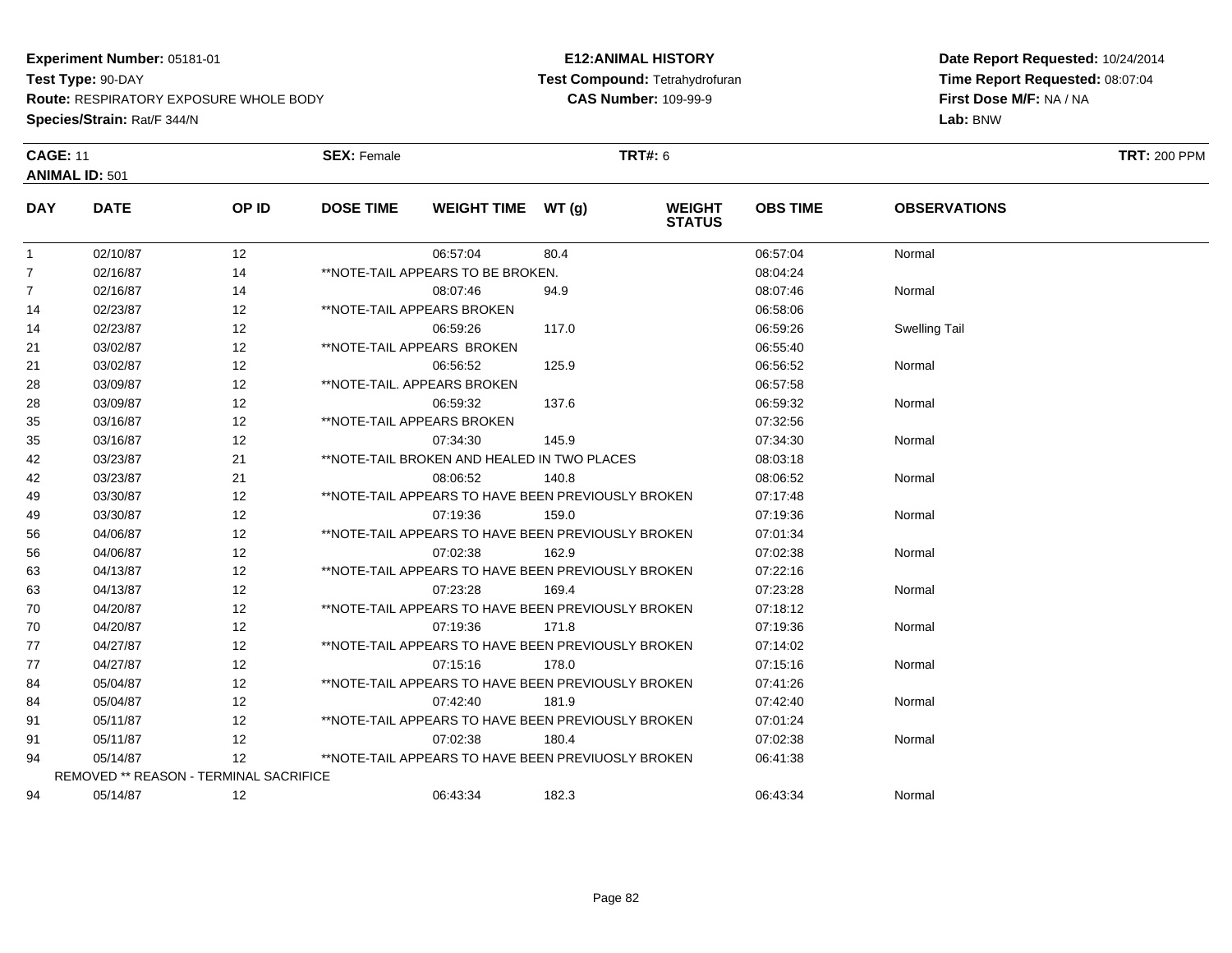**Route:** RESPIRATORY EXPOSURE WHOLE BODY

**Species/Strain:** Rat/F 344/N

#### **E12:ANIMAL HISTORY Test Compound:** Tetrahydrofuran**CAS Number:** 109-99-9

| <b>CAGE: 11</b> |                                        |       | <b>SEX: Female</b> |                    |       | <b>TRT#:</b> 6                 |                 |                     | <b>TRT: 200 PPM</b> |
|-----------------|----------------------------------------|-------|--------------------|--------------------|-------|--------------------------------|-----------------|---------------------|---------------------|
|                 | <b>ANIMAL ID: 502</b>                  |       |                    |                    |       |                                |                 |                     |                     |
| <b>DAY</b>      | <b>DATE</b>                            | OP ID | <b>DOSE TIME</b>   | <b>WEIGHT TIME</b> | WT(g) | <b>WEIGHT</b><br><b>STATUS</b> | <b>OBS TIME</b> | <b>OBSERVATIONS</b> |                     |
|                 | 02/10/87                               | 12    |                    | 06:57:04           | 93.2  |                                | 06:57:04        | Normal              |                     |
| $\overline{7}$  | 02/16/87                               | 14    |                    | 08:07:46           | 110.5 |                                | 08:07:46        | Normal              |                     |
| 14              | 02/23/87                               | 12    |                    | 06:59:26           | 132.4 |                                | 06:59:26        | Normal              |                     |
| 21              | 03/02/87                               | 12    |                    | 06:56:52           | 149.6 |                                | 06:56:52        | Normal              |                     |
| 28              | 03/09/87                               | 12    |                    | 06:59:32           | 162.8 |                                | 06:59:32        | Normal              |                     |
| 35              | 03/16/87                               | 12    |                    | 07:34:30           | 169.5 |                                | 07:34:30        | Normal              |                     |
| 42              | 03/23/87                               | 21    |                    | 08:06:52           | 161.4 |                                | 08:06:52        | Normal              |                     |
| 49              | 03/30/87                               | 12    |                    | 07:19:36           | 186.3 |                                | 07:19:36        | Normal              |                     |
| 56              | 04/06/87                               | 12    |                    | 07:02:38           | 187.6 |                                | 07:02:38        | Normal              |                     |
| 63              | 04/13/87                               | 12    |                    | 07:23:28           | 198.0 |                                | 07:23:28        | Normal              |                     |
| 70              | 04/20/87                               | 12    |                    | 07:19:36           | 201.1 |                                | 07:19:36        | Normal              |                     |
| 77              | 04/27/87                               | 12    |                    | 07:15:16           | 206.3 |                                | 07:15:16        | Normal              |                     |
| 84              | 05/04/87                               | 12    |                    | 07:42:40           | 214.0 |                                | 07:42:40        | Normal              |                     |
| 91              | 05/11/87                               | 12    |                    | 07:02:38           | 213.9 |                                | 07:02:38        | Normal              |                     |
|                 | REMOVED ** REASON - TERMINAL SACRIFICE |       |                    |                    |       |                                |                 |                     |                     |
| 94              | 05/14/87                               | 12    |                    | 06:43:34           | 220.6 |                                | 06:43:34        | Normal              |                     |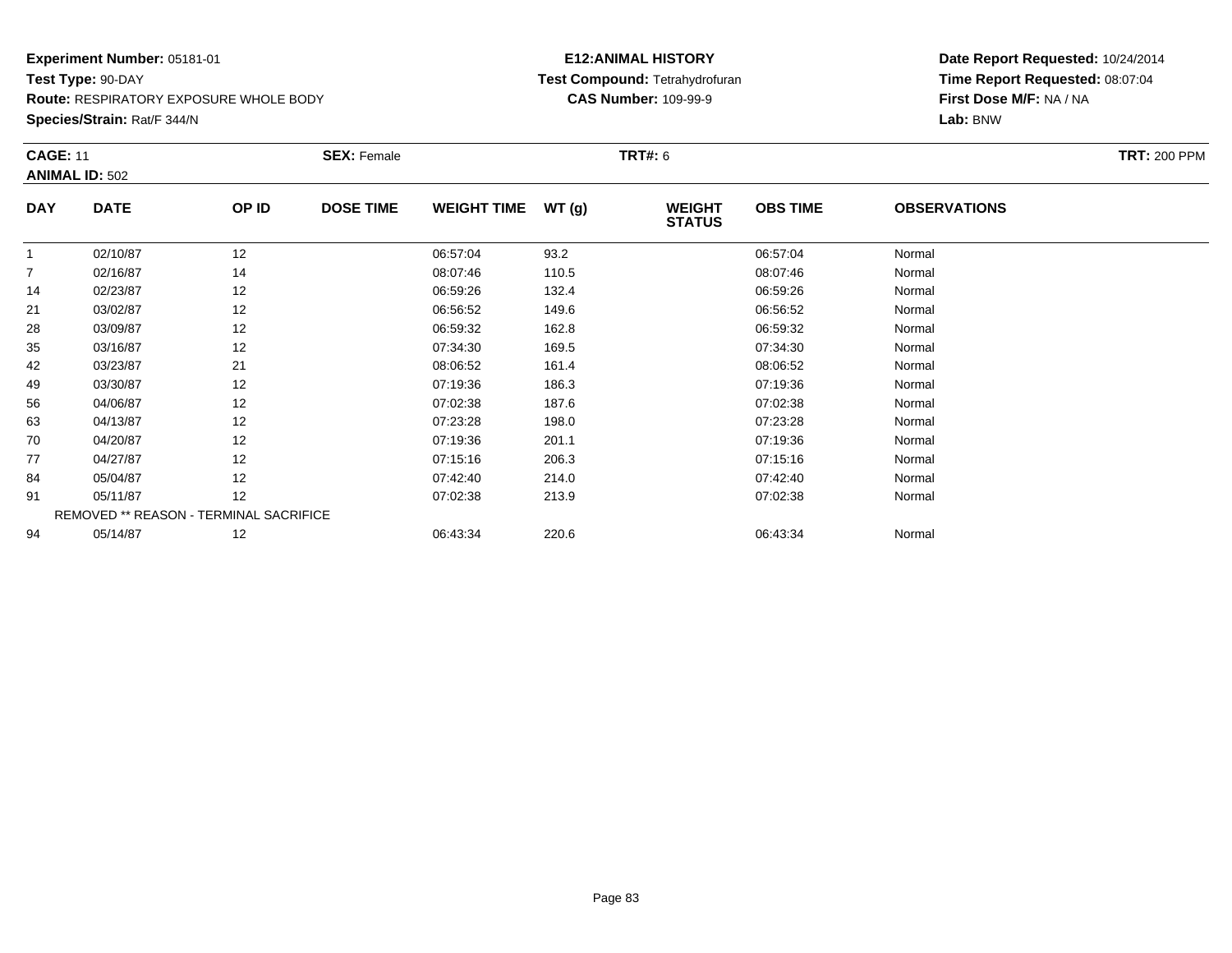**Route:** RESPIRATORY EXPOSURE WHOLE BODY

**Species/Strain:** Rat/F 344/N

#### **E12:ANIMAL HISTORY Test Compound:** Tetrahydrofuran**CAS Number:** 109-99-9

| <b>CAGE: 11</b> |                                        |       | <b>SEX: Female</b> |                    |       | <b>TRT#:</b> 6                 |                 |                     | <b>TRT: 200 PPM</b> |  |
|-----------------|----------------------------------------|-------|--------------------|--------------------|-------|--------------------------------|-----------------|---------------------|---------------------|--|
|                 | <b>ANIMAL ID: 503</b>                  |       |                    |                    |       |                                |                 |                     |                     |  |
| <b>DAY</b>      | <b>DATE</b>                            | OP ID | <b>DOSE TIME</b>   | <b>WEIGHT TIME</b> | WT(g) | <b>WEIGHT</b><br><b>STATUS</b> | <b>OBS TIME</b> | <b>OBSERVATIONS</b> |                     |  |
|                 | 02/10/87                               | 12    |                    | 06:57:04           | 90.3  |                                | 06:57:04        | Normal              |                     |  |
| $\overline{7}$  | 02/16/87                               | 14    |                    | 08:07:46           | 103.1 |                                | 08:07:46        | Normal              |                     |  |
| 14              | 02/23/87                               | 12    |                    | 06:59:26           | 124.1 |                                | 06:59:26        | Normal              |                     |  |
| 21              | 03/02/87                               | 12    |                    | 06:56:52           | 138.0 |                                | 06:56:52        | Normal              |                     |  |
| 28              | 03/09/87                               | 12    |                    | 06:59:32           | 148.5 |                                | 06:59:32        | Normal              |                     |  |
| 35              | 03/16/87                               | 12    |                    | 07:34:30           | 157.6 |                                | 07:34:30        | Normal              |                     |  |
| 42              | 03/23/87                               | 21    |                    | 08:06:52           | 150.3 |                                | 08:06:52        | Normal              |                     |  |
| 49              | 03/30/87                               | 12    |                    | 07:19:36           | 168.1 |                                | 07:19:36        | Normal              |                     |  |
| 56              | 04/06/87                               | 12    |                    | 07:02:38           | 171.9 |                                | 07:02:38        | Normal              |                     |  |
| 63              | 04/13/87                               | 12    |                    | 07:23:28           | 181.4 |                                | 07:23:28        | Normal              |                     |  |
| 70              | 04/20/87                               | 12    |                    | 07:19:36           | 183.3 |                                | 07:19:36        | Normal              |                     |  |
| 77              | 04/27/87                               | 12    |                    | 07:15:16           | 187.2 |                                | 07:15:16        | Normal              |                     |  |
| 84              | 05/04/87                               | 12    |                    | 07:42:40           | 191.9 |                                | 07:42:40        | Normal              |                     |  |
| 91              | 05/11/87                               | 12    |                    | 07:02:38           | 193.0 |                                | 07:02:38        | Normal              |                     |  |
|                 | REMOVED ** REASON - TERMINAL SACRIFICE |       |                    |                    |       |                                |                 |                     |                     |  |
| 94              | 05/14/87                               | 12    |                    | 06:43:34           | 196.2 |                                | 06:43:34        | Normal              |                     |  |
|                 |                                        |       |                    |                    |       |                                |                 |                     |                     |  |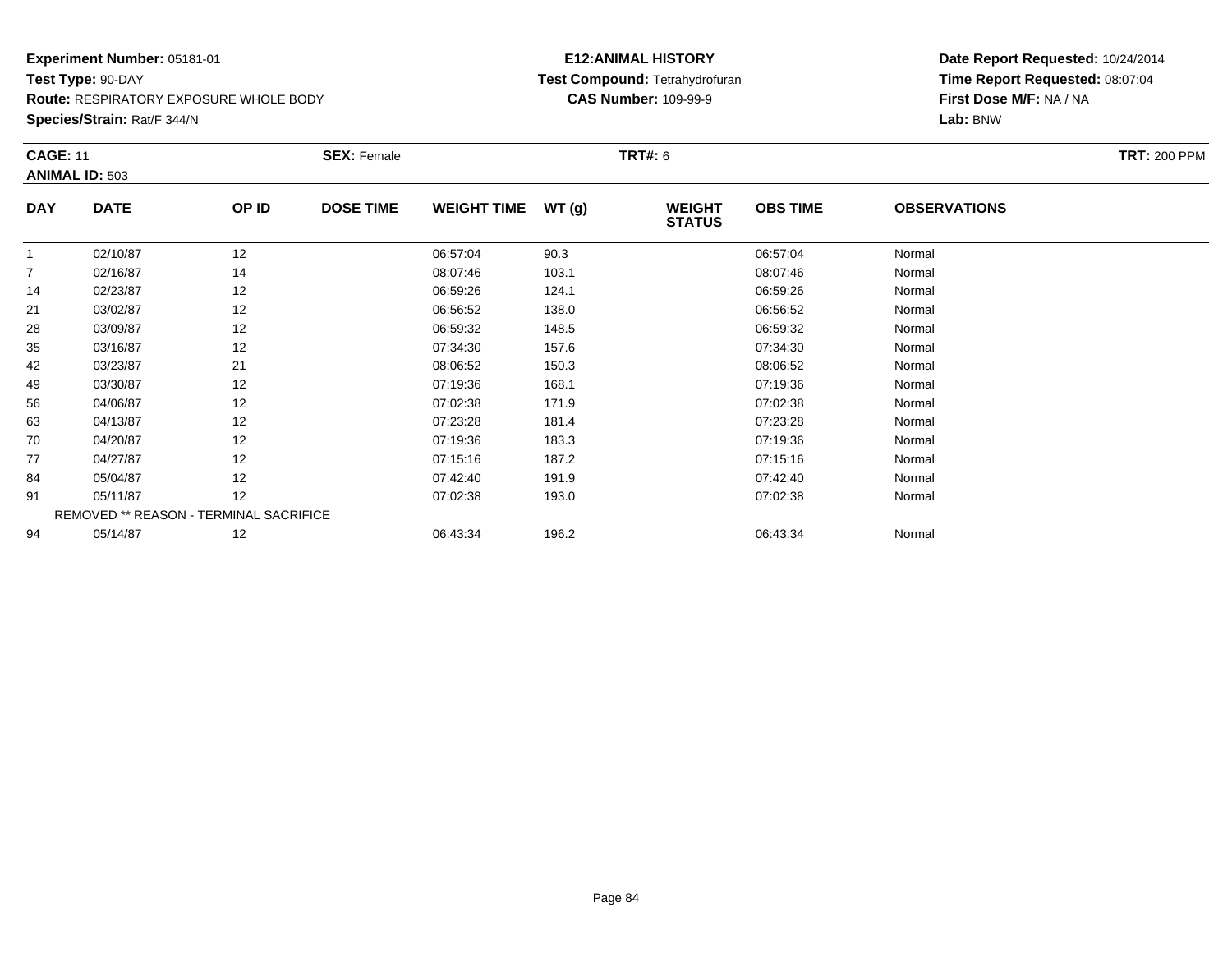**Route:** RESPIRATORY EXPOSURE WHOLE BODY

**Species/Strain:** Rat/F 344/N

#### **E12:ANIMAL HISTORY Test Compound:** Tetrahydrofuran**CAS Number:** 109-99-9

| <b>CAGE: 11</b> |                       |                                        | <b>SEX: Female</b> |                    |       | <b>TRT#: 6</b>                 |                 |                     | <b>TRT: 200 PPM</b> |
|-----------------|-----------------------|----------------------------------------|--------------------|--------------------|-------|--------------------------------|-----------------|---------------------|---------------------|
|                 | <b>ANIMAL ID: 504</b> |                                        |                    |                    |       |                                |                 |                     |                     |
| <b>DAY</b>      | <b>DATE</b>           | OP ID                                  | <b>DOSE TIME</b>   | <b>WEIGHT TIME</b> | WT(g) | <b>WEIGHT</b><br><b>STATUS</b> | <b>OBS TIME</b> | <b>OBSERVATIONS</b> |                     |
|                 | 02/10/87              | 12                                     |                    | 06:57:04           | 92.2  |                                | 06:57:04        | Normal              |                     |
| 7               | 02/16/87              | 14                                     |                    | 08:07:46           | 107.9 |                                | 08:07:46        | Normal              |                     |
| 14              | 02/23/87              | 12                                     |                    | 06:59:26           | 131.8 |                                | 06:59:26        | Normal              |                     |
| 21              | 03/02/87              | 12                                     |                    | 06:56:52           | 147.9 |                                | 06:56:52        | Normal              |                     |
| 28              | 03/09/87              | 12                                     |                    | 06:59:32           | 161.7 |                                | 06:59:32        | Normal              |                     |
| 35              | 03/16/87              | 12                                     |                    | 07:34:30           | 171.0 |                                | 07:34:30        | Normal              |                     |
| 42              | 03/23/87              | 21                                     |                    | 08:06:52           | 170.4 |                                | 08:06:52        | Normal              |                     |
| 49              | 03/30/87              | 12                                     |                    | 07:19:36           | 185.4 |                                | 07:19:36        | Normal              |                     |
| 56              | 04/06/87              | 12                                     |                    | 07:02:38           | 192.6 |                                | 07:02:38        | Normal              |                     |
| 63              | 04/13/87              | 12                                     |                    | 07:23:28           | 201.0 |                                | 07:23:28        | Normal              |                     |
| 70              | 04/20/87              | 12                                     |                    | 07:19:36           | 203.7 |                                | 07:19:36        | Normal              |                     |
| 77              | 04/27/87              | 12                                     |                    | 07:15:16           | 207.4 |                                | 07:15:16        | Normal              |                     |
| 84              | 05/04/87              | 12                                     |                    | 07:42:40           | 209.5 |                                | 07:42:40        | Normal              |                     |
| 91              | 05/11/87              | 12                                     |                    | 07:02:38           | 216.6 |                                | 07:02:38        | Normal              |                     |
|                 |                       | REMOVED ** REASON - TERMINAL SACRIFICE |                    |                    |       |                                |                 |                     |                     |
| 94              | 05/14/87              | 12                                     |                    | 06:43:34           | 215.4 |                                | 06:43:34        | Normal              |                     |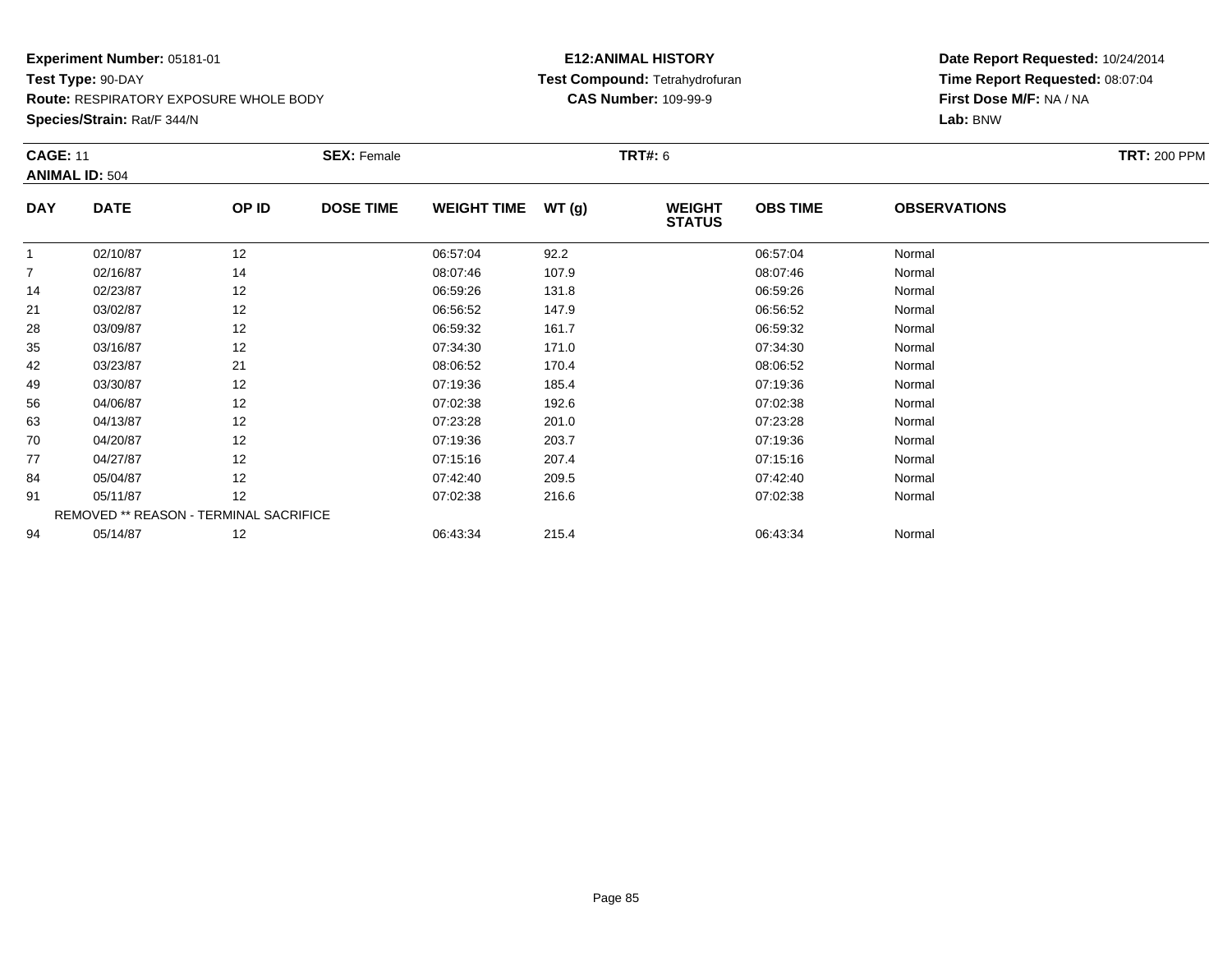**Route:** RESPIRATORY EXPOSURE WHOLE BODY

**Species/Strain:** Rat/F 344/N

#### **E12:ANIMAL HISTORY Test Compound:** Tetrahydrofuran**CAS Number:** 109-99-9

| <b>CAGE: 11</b> |                                        |       | <b>SEX: Female</b> |                    |       | <b>TRT#: 6</b>                 |                 |                     | <b>TRT: 200 PPM</b> |
|-----------------|----------------------------------------|-------|--------------------|--------------------|-------|--------------------------------|-----------------|---------------------|---------------------|
|                 | <b>ANIMAL ID: 505</b>                  |       |                    |                    |       |                                |                 |                     |                     |
| <b>DAY</b>      | <b>DATE</b>                            | OP ID | <b>DOSE TIME</b>   | <b>WEIGHT TIME</b> | WT(g) | <b>WEIGHT</b><br><b>STATUS</b> | <b>OBS TIME</b> | <b>OBSERVATIONS</b> |                     |
| 1               | 02/10/87                               | 12    |                    | 06:57:04           | 98.5  |                                | 06:57:04        | Normal              |                     |
| $\overline{7}$  | 02/16/87                               | 14    |                    | 08:07:46           | 110.6 |                                | 08:07:46        | Normal              |                     |
| 14              | 02/23/87                               | 12    |                    | 06:59:26           | 128.0 |                                | 06:59:26        | Normal              |                     |
| 21              | 03/02/87                               | 12    |                    | 06:56:52           | 142.0 |                                | 06:56:52        | Normal              |                     |
| 28              | 03/09/87                               | 12    |                    | 06:59:32           | 154.0 |                                | 06:59:32        | Normal              |                     |
| 35              | 03/16/87                               | 12    |                    | 07:34:30           | 167.3 |                                | 07:34:30        | Normal              |                     |
| 42              | 03/23/87                               | 21    |                    | 08:06:52           | 175.5 |                                | 08:06:52        | Normal              |                     |
| 49              | 03/30/87                               | 12    |                    | 07:19:36           | 180.4 |                                | 07:19:36        | Normal              |                     |
| 56              | 04/06/87                               | 12    |                    | 07:02:38           | 191.3 |                                | 07:02:38        | Normal              |                     |
| 63              | 04/13/87                               | 12    |                    | 07:23:28           | 187.5 |                                | 07:23:28        | Normal              |                     |
| 70              | 04/20/87                               | 12    |                    | 07:19:36           | 197.1 |                                | 07:19:36        | Normal              |                     |
| 77              | 04/27/87                               | 12    |                    | 07:15:16           | 196.7 |                                | 07:15:16        | Normal              |                     |
| 84              | 05/04/87                               | 12    |                    | 07:42:40           | 204.8 |                                | 07:42:40        | Normal              |                     |
| 91              | 05/11/87                               | 12    |                    | 07:02:38           | 210.4 |                                | 07:02:38        | Normal              |                     |
|                 | REMOVED ** REASON - TERMINAL SACRIFICE |       |                    |                    |       |                                |                 |                     |                     |
| 94              | 05/14/87                               | 12    |                    | 06:43:34           | 207.0 |                                | 06:43:34        | Normal              |                     |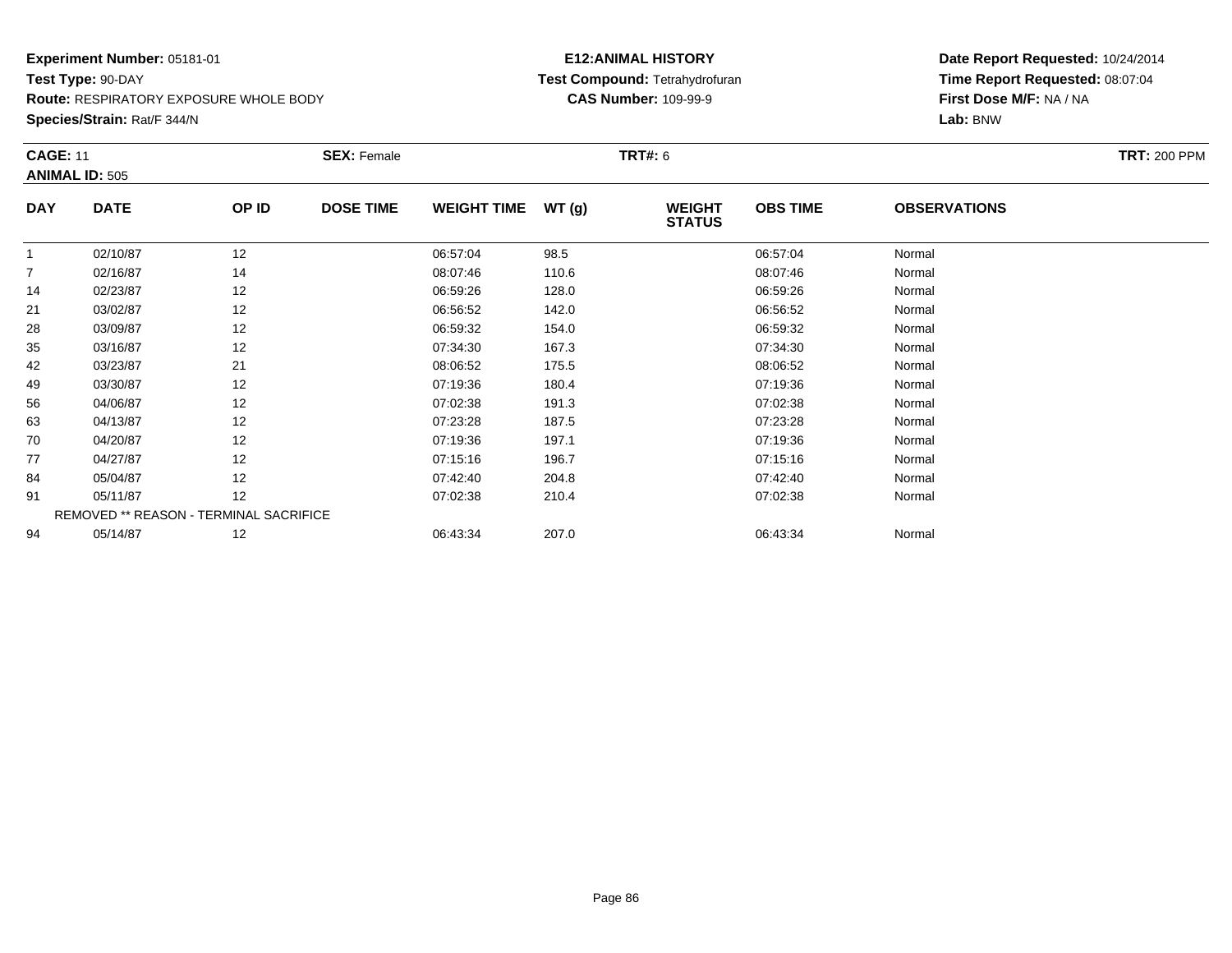**Route:** RESPIRATORY EXPOSURE WHOLE BODY

**Species/Strain:** Rat/F 344/N

#### **E12:ANIMAL HISTORY Test Compound:** Tetrahydrofuran**CAS Number:** 109-99-9

| <b>CAGE: 12</b> |                                        |       | <b>SEX: Female</b> |                    |       | <b>TRT#:</b> 6                 |                 |                     | <b>TRT: 200 PPM</b> |
|-----------------|----------------------------------------|-------|--------------------|--------------------|-------|--------------------------------|-----------------|---------------------|---------------------|
|                 | <b>ANIMAL ID: 506</b>                  |       |                    |                    |       |                                |                 |                     |                     |
| <b>DAY</b>      | <b>DATE</b>                            | OP ID | <b>DOSE TIME</b>   | <b>WEIGHT TIME</b> | WT(g) | <b>WEIGHT</b><br><b>STATUS</b> | <b>OBS TIME</b> | <b>OBSERVATIONS</b> |                     |
|                 | 02/10/87                               | 12    |                    | 06:59:00           | 83.9  |                                | 06:59:00        | Normal              |                     |
| $\overline{7}$  | 02/16/87                               | 14    |                    | 08:11:24           | 98.2  |                                | 08:11:24        | Normal              |                     |
| 14              | 02/23/87                               | 12    |                    | 07:01:22           | 115.7 |                                | 07:01:22        | Normal              |                     |
| 21              | 03/02/87                               | 12    |                    | 06:59:00           | 132.0 |                                | 06:59:00        | Normal              |                     |
| 28              | 03/09/87                               | 12    |                    | 07:01:00           | 141.8 |                                | 07:01:00        | Normal              |                     |
| 35              | 03/16/87                               | 12    |                    | 07:36:16           | 149.3 |                                | 07:36:16        | Normal              |                     |
| 42              | 03/23/87                               | 21    |                    | 08:11:14           | 163.1 |                                | 08:11:14        | Normal              |                     |
| 49              | 03/30/87                               | 12    |                    | 07:21:54           | 161.8 |                                | 07:21:54        | Normal              |                     |
| 56              | 04/06/87                               | 12    |                    | 07:04:38           | 166.8 |                                | 07:04:38        | Normal              |                     |
| 63              | 04/13/87                               | 12    |                    | 07:25:08           | 177.4 |                                | 07:25:08        | Normal              |                     |
| 70              | 04/20/87                               | 12    |                    | 07:21:22           | 176.1 |                                | 07:21:22        | Normal              |                     |
| 77              | 04/27/87                               | 12    |                    | 07:16:48           | 181.6 |                                | 07:16:48        | Normal              |                     |
| 84              | 05/04/87                               | 12    |                    | 07:44:16           | 184.7 |                                | 07:44:16        | Normal              |                     |
| 91              | 05/11/87                               | 12    |                    | 07:04:10           | 191.1 |                                | 07:04:10        | Normal              |                     |
|                 | REMOVED ** REASON - TERMINAL SACRIFICE |       |                    |                    |       |                                |                 |                     |                     |
| 94              | 05/14/87                               | 12    |                    | 06:47:10           | 199.6 |                                | 06:47:10        | Normal              |                     |
|                 |                                        |       |                    |                    |       |                                |                 |                     |                     |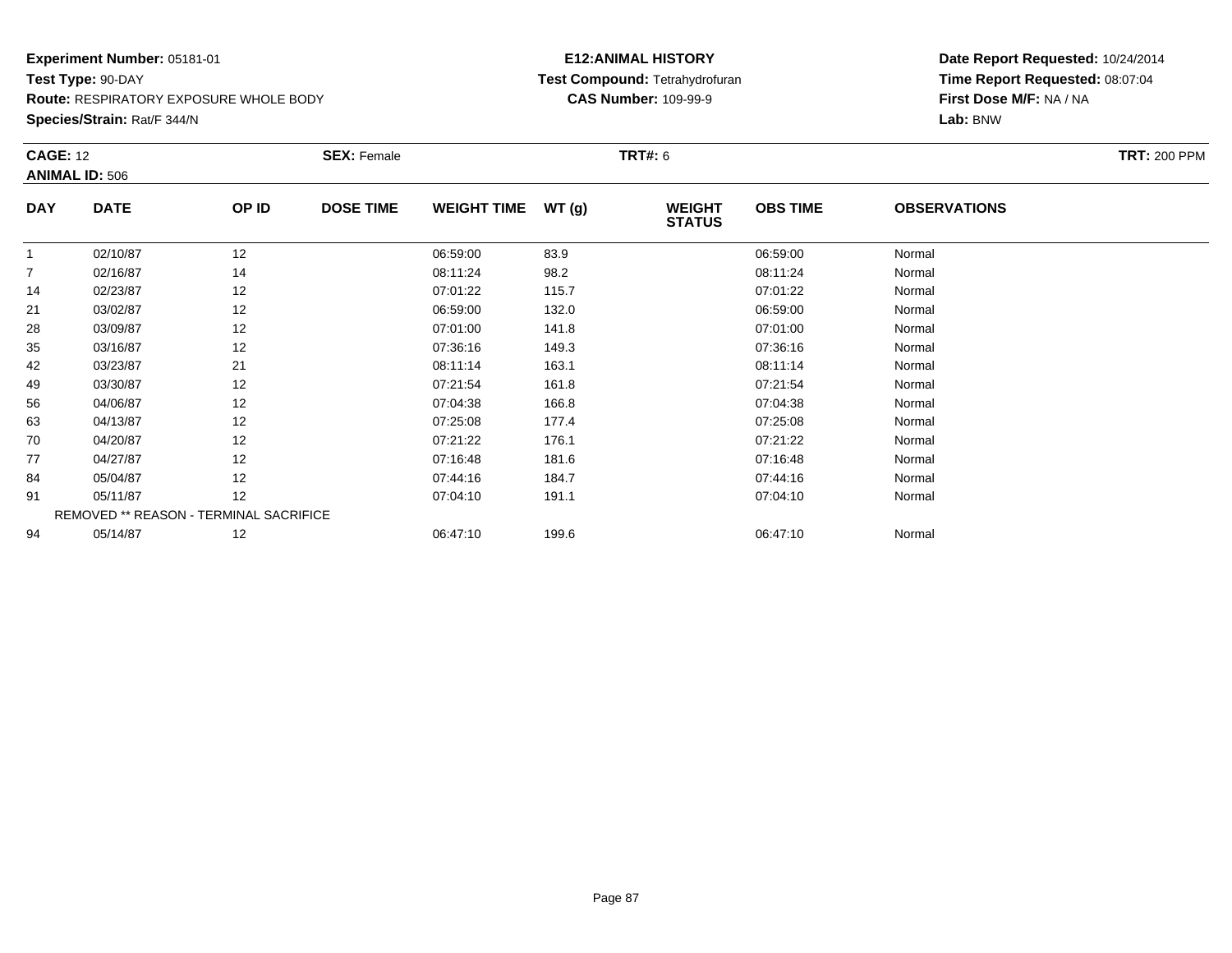**Route:** RESPIRATORY EXPOSURE WHOLE BODY

**Species/Strain:** Rat/F 344/N

#### **E12:ANIMAL HISTORY Test Compound:** Tetrahydrofuran**CAS Number:** 109-99-9

| <b>CAGE: 12</b> | <b>ANIMAL ID: 507</b>                  |       | <b>SEX: Female</b> |                    |       | <b>TRT#:</b> 6                 |                 |                     | <b>TRT: 200 PPM</b> |
|-----------------|----------------------------------------|-------|--------------------|--------------------|-------|--------------------------------|-----------------|---------------------|---------------------|
| <b>DAY</b>      | <b>DATE</b>                            | OP ID | <b>DOSE TIME</b>   | <b>WEIGHT TIME</b> | WT(g) | <b>WEIGHT</b><br><b>STATUS</b> | <b>OBS TIME</b> | <b>OBSERVATIONS</b> |                     |
|                 | 02/10/87                               | 12    |                    | 06:59:00           | 100.9 |                                | 06:59:00        | Normal              |                     |
| $\overline{7}$  | 02/16/87                               | 14    |                    | 08:11:24           | 116.8 |                                | 08:11:24        | Normal              |                     |
| 14              | 02/23/87                               | 12    |                    | 07:01:22           | 135.4 |                                | 07:01:22        | Normal              |                     |
| 21              | 03/02/87                               | 12    |                    | 06:59:00           | 151.2 |                                | 06:59:00        | Normal              |                     |
| 28              | 03/09/87                               | 12    |                    | 07:01:00           | 158.3 |                                | 07:01:00        | Normal              |                     |
| 35              | 03/16/87                               | 12    |                    | 07:36:16           | 164.5 |                                | 07:36:16        | Normal              |                     |
| 42              | 03/23/87                               | 21    |                    | 08:11:14           | 169.1 |                                | 08:11:14        | Normal              |                     |
| 49              | 03/30/87                               | 12    |                    | 07:21:54           | 179.8 |                                | 07:21:54        | Normal              |                     |
| 56              | 04/06/87                               | 12    |                    | 07:04:38           | 189.4 |                                | 07:04:38        | Normal              |                     |
| 63              | 04/13/87                               | 12    |                    | 07:25:08           | 195.7 |                                | 07:25:08        | Normal              |                     |
| 70              | 04/20/87                               | 12    |                    | 07:21:22           | 199.9 |                                | 07:21:22        | Normal              |                     |
| 77              | 04/27/87                               | 12    |                    | 07:16:48           | 205.8 |                                | 07:16:48        | Normal              |                     |
| 84              | 05/04/87                               | 12    |                    | 07:44:16           | 210.3 |                                | 07:44:16        | Normal              |                     |
| 91              | 05/11/87                               | 12    |                    | 07:04:10           | 210.1 |                                | 07:04:10        | Normal              |                     |
|                 | REMOVED ** REASON - TERMINAL SACRIFICE |       |                    |                    |       |                                |                 |                     |                     |
| 94              | 05/14/87                               | 12    |                    | 06:47:10           | 215.0 |                                | 06:47:10        | Normal              |                     |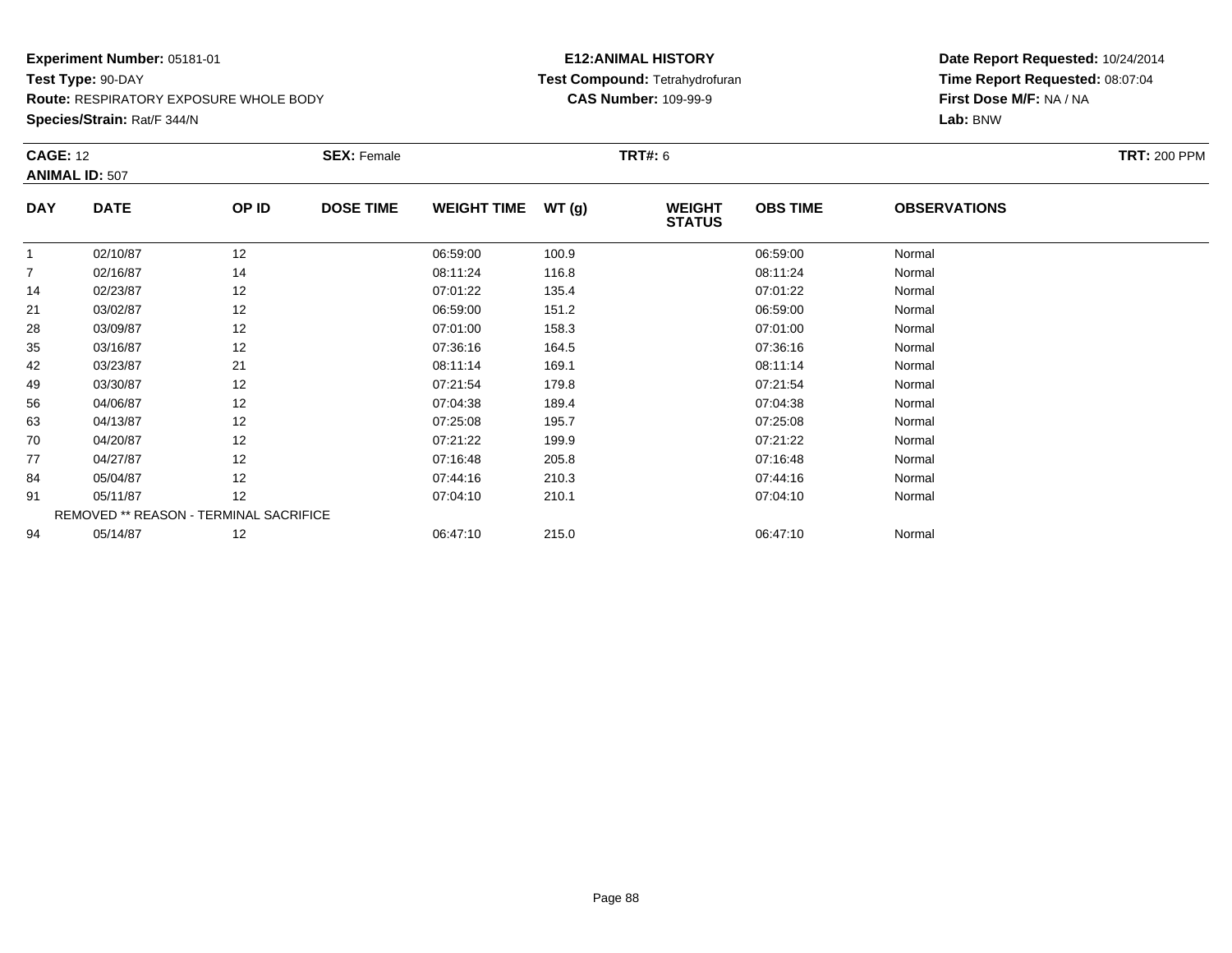**Route:** RESPIRATORY EXPOSURE WHOLE BODY

**Species/Strain:** Rat/F 344/N

#### **E12:ANIMAL HISTORY Test Compound:** Tetrahydrofuran**CAS Number:** 109-99-9

| <b>CAGE: 12</b> | <b>ANIMAL ID: 508</b>                  |       | <b>SEX: Female</b> |                    |       | <b>TRT#:</b> 6                 |                 |                     | <b>TRT: 200 PPM</b> |
|-----------------|----------------------------------------|-------|--------------------|--------------------|-------|--------------------------------|-----------------|---------------------|---------------------|
| <b>DAY</b>      | <b>DATE</b>                            | OP ID | <b>DOSE TIME</b>   | <b>WEIGHT TIME</b> | WT(g) | <b>WEIGHT</b><br><b>STATUS</b> | <b>OBS TIME</b> | <b>OBSERVATIONS</b> |                     |
|                 | 02/10/87                               | 12    |                    | 06:59:00           | 87.3  |                                | 06:59:00        | Normal              |                     |
| $\overline{7}$  | 02/16/87                               | 14    |                    | 08:11:24           | 102.5 |                                | 08:11:24        | Normal              |                     |
| 14              | 02/23/87                               | 12    |                    | 07:01:22           | 121.2 |                                | 07:01:22        | Normal              |                     |
| 21              | 03/02/87                               | 12    |                    | 06:59:00           | 138.2 |                                | 06:59:00        | Normal              |                     |
| 28              | 03/09/87                               | 12    |                    | 07:01:00           | 151.5 |                                | 07:01:00        | Normal              |                     |
| 35              | 03/16/87                               | 12    |                    | 07:36:16           | 157.9 |                                | 07:36:16        | Normal              |                     |
| 42              | 03/23/87                               | 21    |                    | 08:11:14           | 154.0 |                                | 08:11:14        | Normal              |                     |
| 49              | 03/30/87                               | 12    |                    | 07:21:54           | 174.2 |                                | 07:21:54        | Normal              |                     |
| 56              | 04/06/87                               | 12    |                    | 07:04:38           | 182.8 |                                | 07:04:38        | Normal              |                     |
| 63              | 04/13/87                               | 12    |                    | 07:25:08           | 187.3 |                                | 07:25:08        | Normal              |                     |
| 70              | 04/20/87                               | 12    |                    | 07:21:22           | 194.6 |                                | 07:21:22        | Normal              |                     |
| 77              | 04/27/87                               | 12    |                    | 07:16:48           | 200.1 |                                | 07:16:48        | Normal              |                     |
| 84              | 05/04/87                               | 12    |                    | 07:44:16           | 210.1 |                                | 07:44:16        | Normal              |                     |
| 91              | 05/11/87                               | 12    |                    | 07:04:10           | 207.9 |                                | 07:04:10        | Normal              |                     |
|                 | REMOVED ** REASON - TERMINAL SACRIFICE |       |                    |                    |       |                                |                 |                     |                     |
| 94              | 05/14/87                               | 12    |                    | 06:47:10           | 209.6 |                                | 06:47:10        | Normal              |                     |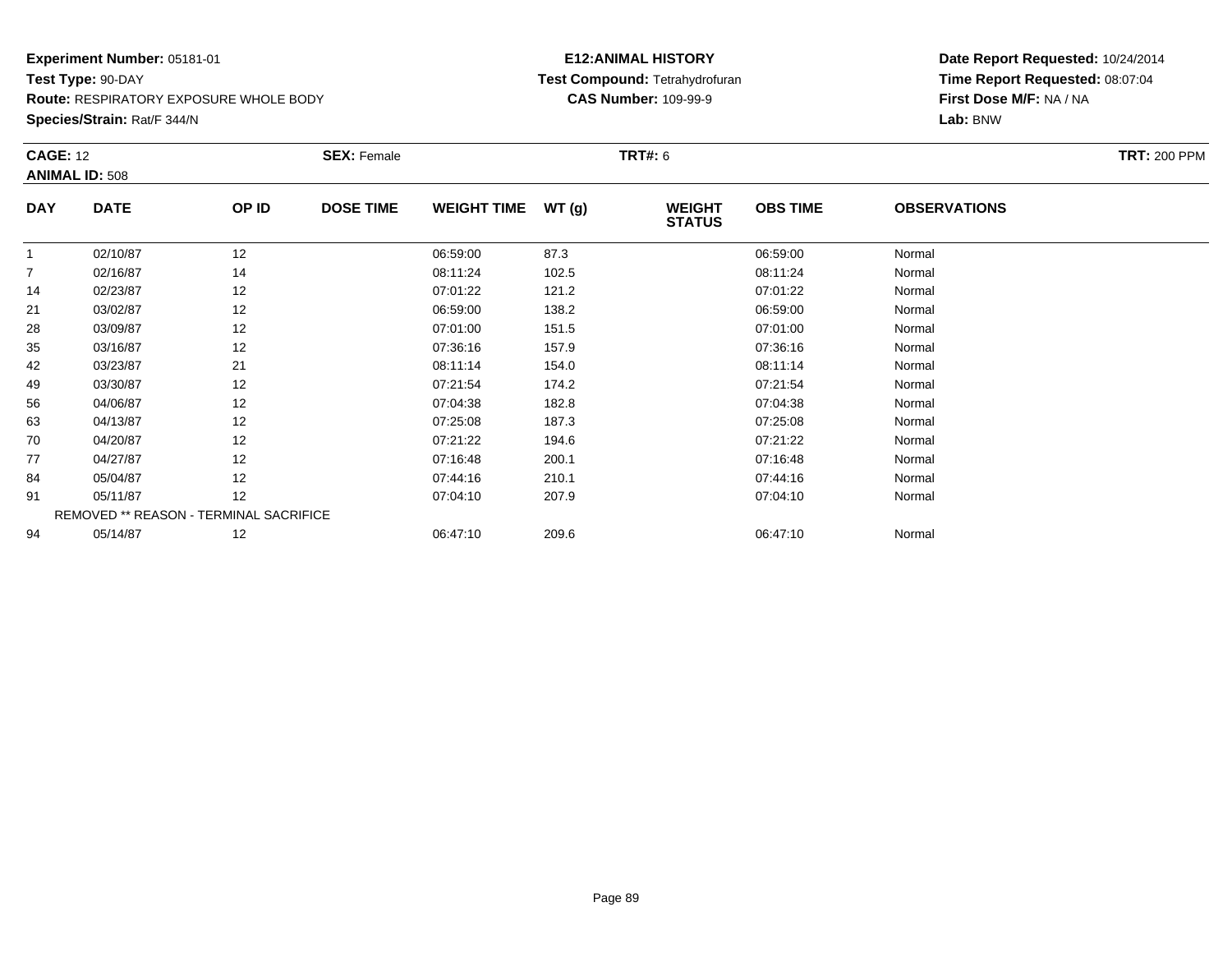**Route:** RESPIRATORY EXPOSURE WHOLE BODY

**Species/Strain:** Rat/F 344/N

#### **E12:ANIMAL HISTORY Test Compound:** Tetrahydrofuran**CAS Number:** 109-99-9

| <b>CAGE: 12</b> | <b>ANIMAL ID: 509</b>                  |       | <b>SEX: Female</b> |                    |       | <b>TRT#:</b> 6                 |                 |                     | <b>TRT: 200 PPM</b> |
|-----------------|----------------------------------------|-------|--------------------|--------------------|-------|--------------------------------|-----------------|---------------------|---------------------|
| <b>DAY</b>      | <b>DATE</b>                            | OP ID | <b>DOSE TIME</b>   | <b>WEIGHT TIME</b> | WT(g) | <b>WEIGHT</b><br><b>STATUS</b> | <b>OBS TIME</b> | <b>OBSERVATIONS</b> |                     |
|                 | 02/10/87                               | 12    |                    | 06:59:00           | 93.6  |                                | 06:59:00        | Normal              |                     |
| $\overline{7}$  | 02/16/87                               | 14    |                    | 08:11:24           | 108.9 |                                | 08:11:24        | Normal              |                     |
| 14              | 02/23/87                               | 12    |                    | 07:01:22           | 131.0 |                                | 07:01:22        | Normal              |                     |
| 21              | 03/02/87                               | 12    |                    | 06:59:00           | 145.6 |                                | 06:59:00        | Normal              |                     |
| 28              | 03/09/87                               | 12    |                    | 07:01:00           | 155.5 |                                | 07:01:00        | Normal              |                     |
| 35              | 03/16/87                               | 12    |                    | 07:36:16           | 164.7 |                                | 07:36:16        | Normal              |                     |
| 42              | 03/23/87                               | 21    |                    | 08:11:14           | 159.4 |                                | 08:11:14        | Normal              |                     |
| 49              | 03/30/87                               | 12    |                    | 07:21:54           | 171.8 |                                | 07:21:54        | Normal              |                     |
| 56              | 04/06/87                               | 12    |                    | 07:04:38           | 184.8 |                                | 07:04:38        | Normal              |                     |
| 63              | 04/13/87                               | 12    |                    | 07:25:08           | 183.4 |                                | 07:25:08        | Normal              |                     |
| 70              | 04/20/87                               | 12    |                    | 07:21:22           | 187.7 |                                | 07:21:22        | Normal              |                     |
| 77              | 04/27/87                               | 12    |                    | 07:16:48           | 193.2 |                                | 07:16:48        | Normal              |                     |
| 84              | 05/04/87                               | 12    |                    | 07:44:16           | 196.2 |                                | 07:44:16        | Normal              |                     |
| 91              | 05/11/87                               | 12    |                    | 07:04:10           | 204.1 |                                | 07:04:10        | Normal              |                     |
|                 | REMOVED ** REASON - TERMINAL SACRIFICE |       |                    |                    |       |                                |                 |                     |                     |
| 94              | 05/14/87                               | 12    |                    | 06:47:10           | 204.3 |                                | 06:47:10        | Normal              |                     |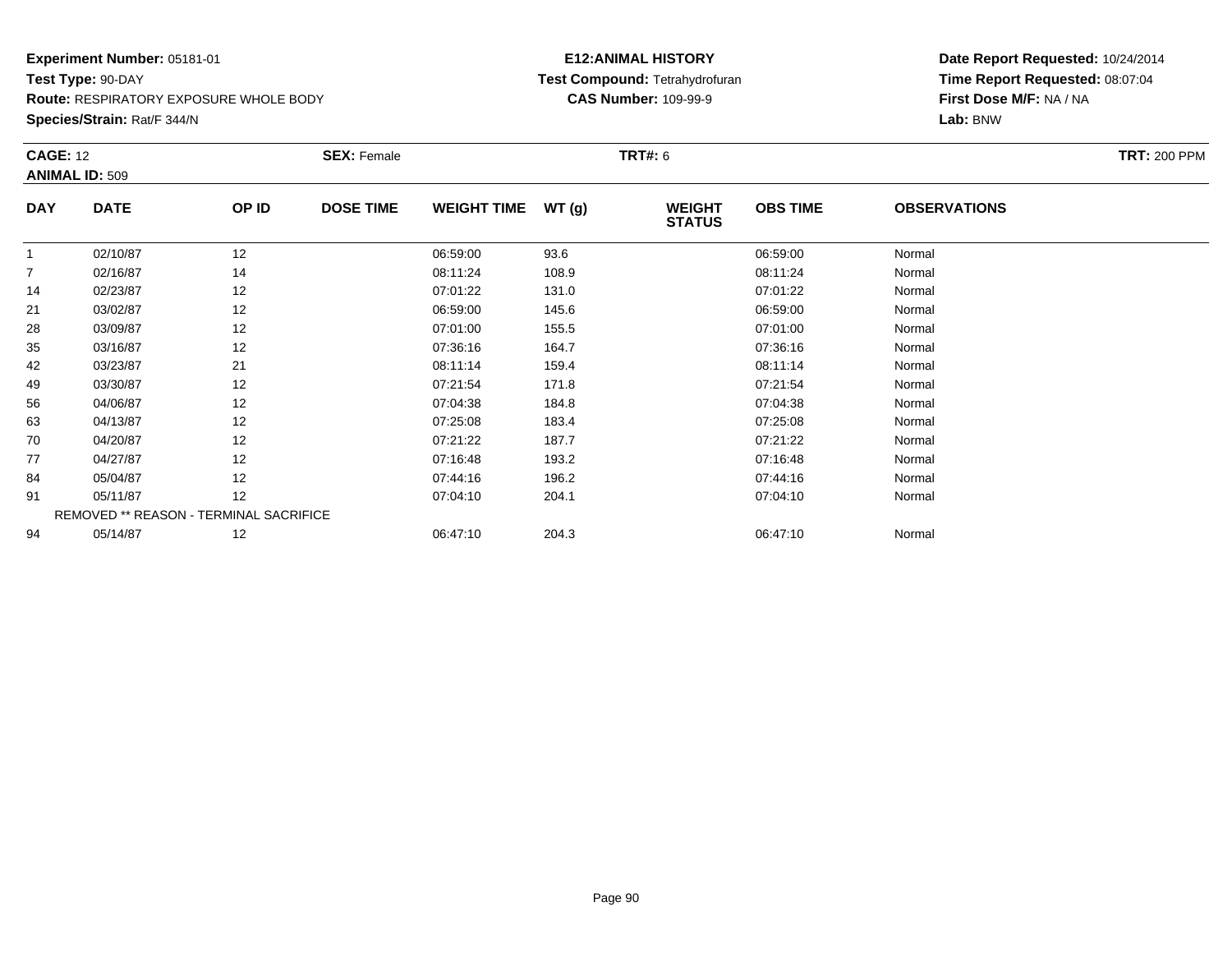**Route:** RESPIRATORY EXPOSURE WHOLE BODY

**Species/Strain:** Rat/F 344/N

#### **E12:ANIMAL HISTORY Test Compound:** Tetrahydrofuran**CAS Number:** 109-99-9

|                |                                        |       | <b>SEX: Female</b> |                    |       | <b>TRT#:</b> 6                 |                 |                     | <b>TRT: 200 PPM</b> |
|----------------|----------------------------------------|-------|--------------------|--------------------|-------|--------------------------------|-----------------|---------------------|---------------------|
|                | <b>ANIMAL ID: 510</b>                  |       |                    |                    |       |                                |                 |                     |                     |
| <b>DAY</b>     | <b>DATE</b>                            | OP ID | <b>DOSE TIME</b>   | <b>WEIGHT TIME</b> | WT(g) | <b>WEIGHT</b><br><b>STATUS</b> | <b>OBS TIME</b> | <b>OBSERVATIONS</b> |                     |
|                | 02/10/87                               | 12    |                    | 06:59:00           | 96.6  |                                | 06:59:00        | Normal              |                     |
| $\overline{7}$ | 02/16/87                               | 14    |                    | 08:11:24           | 110.6 |                                | 08:11:24        | Normal              |                     |
| 14             | 02/23/87                               | 12    |                    | 07:01:22           | 129.8 |                                | 07:01:22        | Normal              |                     |
| 21             | 03/02/87                               | 12    |                    | 06:59:00           | 138.3 |                                | 06:59:00        | Normal              |                     |
| 28             | 03/09/87                               | 12    |                    | 07:01:00           | 150.4 |                                | 07:01:00        | Normal              |                     |
| 35             | 03/16/87                               | 12    |                    | 07:36:16           | 161.2 |                                | 07:36:16        | Normal              |                     |
| 42             | 03/23/87                               | 21    |                    | 08:11:14           | 153.3 |                                | 08:11:14        | Normal              |                     |
| 49             | 03/30/87                               | 12    |                    | 07:21:54           | 172.6 |                                | 07:21:54        | Normal              |                     |
| 56             | 04/06/87                               | 12    |                    | 07:04:38           | 186.5 |                                | 07:04:38        | Normal              |                     |
| 63             | 04/13/87                               | 12    |                    | 07:25:08           | 189.9 |                                | 07:25:08        | Normal              |                     |
| 70             | 04/20/87                               | 12    |                    | 07:21:22           | 192.2 |                                | 07:21:22        | Normal              |                     |
| 77             | 04/27/87                               | 12    |                    | 07:16:48           | 194.4 |                                | 07:16:48        | Normal              |                     |
| 84             | 05/04/87                               | 12    |                    | 07:44:16           | 199.1 |                                | 07:44:16        | Normal              |                     |
| 91             | 05/11/87                               | 12    |                    | 07:04:10           | 204.0 |                                | 07:04:10        | Normal              |                     |
|                | REMOVED ** REASON - TERMINAL SACRIFICE |       |                    |                    |       |                                |                 |                     |                     |
| 94             | 05/14/87                               | 12    |                    | 06:47:10           | 203.5 |                                | 06:47:10        | Normal              |                     |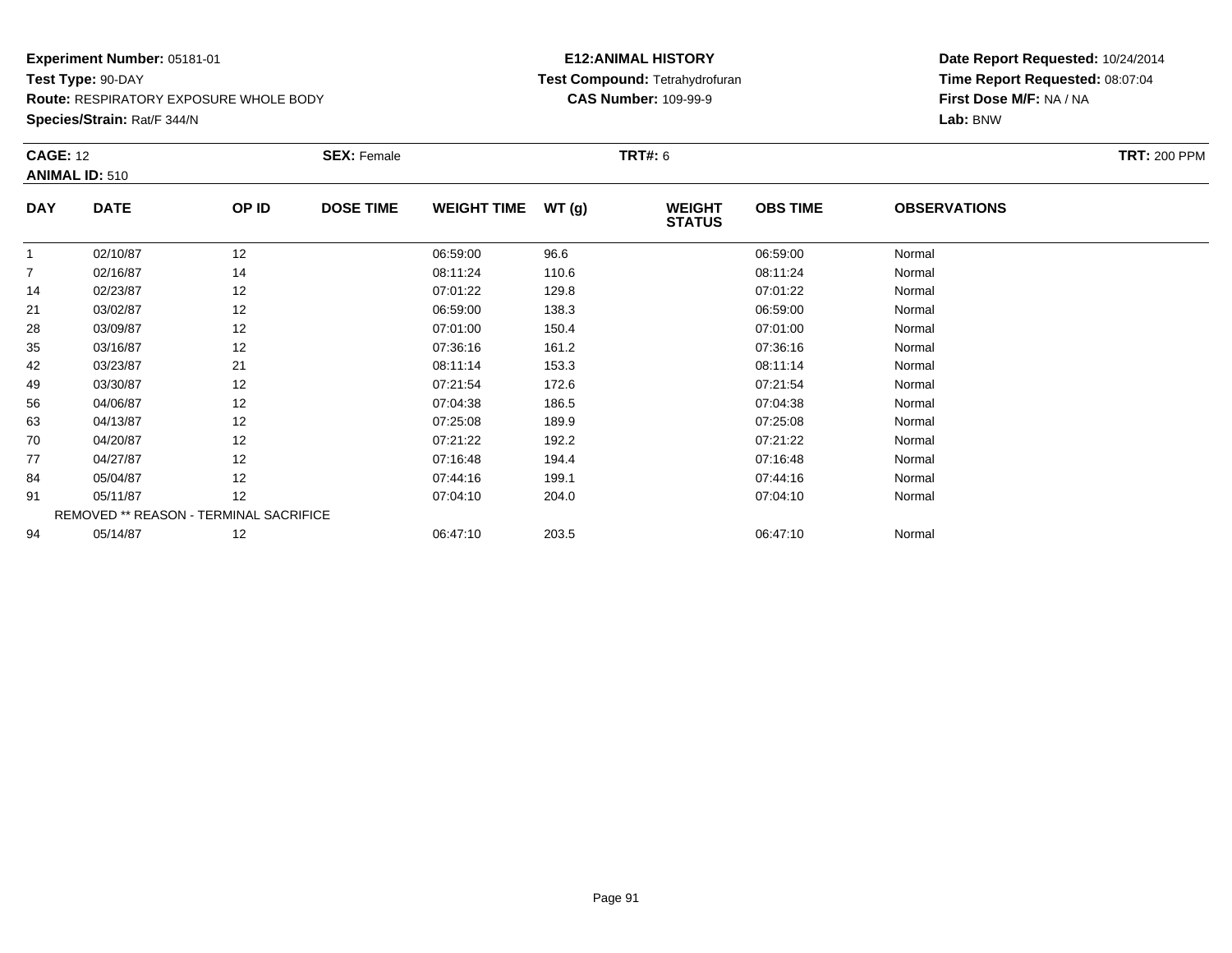**Route:** RESPIRATORY EXPOSURE WHOLE BODY

**Species/Strain:** Rat/F 344/N

#### **E12:ANIMAL HISTORY Test Compound:** Tetrahydrofuran**CAS Number:** 109-99-9

| <b>CAGE: 15</b> |                                        |       | <b>SEX: Female</b> |                    |       | <b>TRT#: 8</b>                 |                 |                     | <b>TRT: 600 PPM</b> |
|-----------------|----------------------------------------|-------|--------------------|--------------------|-------|--------------------------------|-----------------|---------------------|---------------------|
|                 | <b>ANIMAL ID: 701</b>                  |       |                    |                    |       |                                |                 |                     |                     |
| <b>DAY</b>      | <b>DATE</b>                            | OP ID | <b>DOSE TIME</b>   | <b>WEIGHT TIME</b> | WT(g) | <b>WEIGHT</b><br><b>STATUS</b> | <b>OBS TIME</b> | <b>OBSERVATIONS</b> |                     |
| $\mathbf{1}$    | 02/10/87                               | 12    |                    | 07:06:30           | 91.3  |                                | 07:06:30        | Normal              |                     |
| $\overline{7}$  | 02/16/87                               | 14    |                    | 08:21:32           | 111.6 |                                | 08:21:32        | Normal              |                     |
| 14              | 02/23/87                               | 12    |                    | 07:13:00           | 127.8 |                                | 07:13:00        | Normal              |                     |
| 21              | 03/02/87                               | 12    |                    | 07:10:10           | 150.4 |                                | 07:10:10        | Normal              |                     |
| 28              | 03/09/87                               | 12    |                    | 07:11:08           | 156.4 |                                | 07:11:08        | Normal              |                     |
| 35              | 03/16/87                               | 12    |                    | 07:41:42           | 167.9 |                                | 07:41:42        | Normal              |                     |
| 42              | 03/23/87                               | 21    |                    | 08:38:12           | 173.1 |                                | 08:38:12        | Normal              |                     |
| 49              | 03/30/87                               | 12    |                    | 07:36:30           | 182.9 |                                | 07:36:30        | Normal              |                     |
| 56              | 04/06/87                               | 12    |                    | 07:15:20           | 188.5 |                                | 07:15:20        | Normal              |                     |
| 63              | 04/13/87                               | 12    |                    | 07:36:32           | 191.3 |                                | 07:36:32        | Normal              |                     |
| 70              | 04/20/87                               | 12    |                    | 07:33:18           | 197.4 |                                | 07:33:18        | Normal              |                     |
| 77              | 04/27/87                               | 12    |                    | 07:27:32           | 207.2 |                                | 07:27:32        | Normal              |                     |
| 84              | 05/04/87                               | 12    |                    | 07:54:24           | 209.9 |                                | 07:54:24        | Normal              |                     |
| 91              | 05/11/87                               | 12    |                    | 07:15:02           | 211.6 |                                | 07:15:02        | Normal              |                     |
|                 | REMOVED ** REASON - TERMINAL SACRIFICE |       |                    |                    |       |                                |                 |                     |                     |
| 94              | 05/14/87                               | 12    |                    | 06:49:14           | 210.6 |                                | 06:49:14        | Normal              |                     |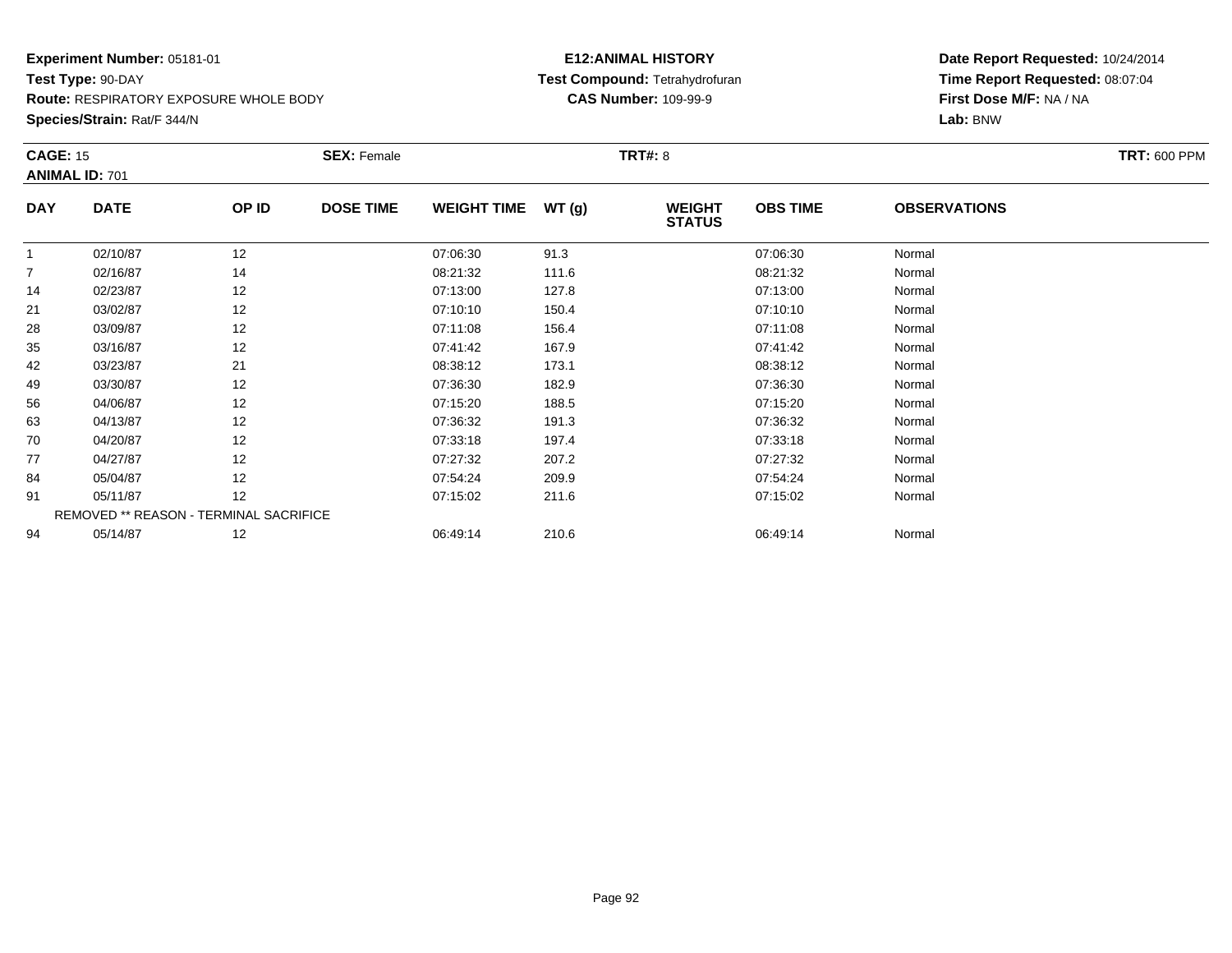**Route:** RESPIRATORY EXPOSURE WHOLE BODY

**Species/Strain:** Rat/F 344/N

#### **E12:ANIMAL HISTORY Test Compound:** Tetrahydrofuran**CAS Number:** 109-99-9

| <b>CAGE: 15</b> |                                        |       | <b>SEX: Female</b> |                    |       | <b>TRT#: 8</b>                 |                 |                     | <b>TRT: 600 PPM</b> |
|-----------------|----------------------------------------|-------|--------------------|--------------------|-------|--------------------------------|-----------------|---------------------|---------------------|
|                 | <b>ANIMAL ID: 702</b>                  |       |                    |                    |       |                                |                 |                     |                     |
| <b>DAY</b>      | <b>DATE</b>                            | OP ID | <b>DOSE TIME</b>   | <b>WEIGHT TIME</b> | WT(g) | <b>WEIGHT</b><br><b>STATUS</b> | <b>OBS TIME</b> | <b>OBSERVATIONS</b> |                     |
|                 | 02/10/87                               | 12    |                    | 07:06:30           | 88.7  |                                | 07:06:30        | Normal              |                     |
| $\overline{7}$  | 02/16/87                               | 14    |                    | 08:21:32           | 104.2 |                                | 08:21:32        | Normal              |                     |
| 14              | 02/23/87                               | 12    |                    | 07:13:00           | 124.6 |                                | 07:13:00        | Normal              |                     |
| 21              | 03/02/87                               | 12    |                    | 07:10:10           | 139.8 |                                | 07:10:10        | Normal              |                     |
| 28              | 03/09/87                               | 12    |                    | 07:11:08           | 152.0 |                                | 07:11:08        | Normal              |                     |
| 35              | 03/16/87                               | 12    |                    | 07:41:42           | 168.1 |                                | 07:41:42        | Normal              |                     |
| 42              | 03/23/87                               | 21    |                    | 08:38:12           | 173.6 |                                | 08:38:12        | Normal              |                     |
| 49              | 03/30/87                               | 12    |                    | 07:36:30           | 184.9 |                                | 07:36:30        | Normal              |                     |
| 56              | 04/06/87                               | 12    |                    | 07:15:20           | 193.6 |                                | 07:15:20        | Normal              |                     |
| 63              | 04/13/87                               | 12    |                    | 07:36:32           | 201.0 |                                | 07:36:32        | Normal              |                     |
| 70              | 04/20/87                               | 12    |                    | 07:33:18           | 211.7 |                                | 07:33:18        | Normal              |                     |
| 77              | 04/27/87                               | 12    |                    | 07:27:32           | 212.6 |                                | 07:27:32        | Normal              |                     |
| 84              | 05/04/87                               | 12    |                    | 07:54:24           | 214.1 |                                | 07:54:24        | Normal              |                     |
| 91              | 05/11/87                               | 12    |                    | 07:15:02           | 221.6 |                                | 07:15:02        | Normal              |                     |
|                 | REMOVED ** REASON - TERMINAL SACRIFICE |       |                    |                    |       |                                |                 |                     |                     |
| 94              | 05/14/87                               | 12    |                    | 06:49:14           | 217.8 |                                | 06:49:14        | Normal              |                     |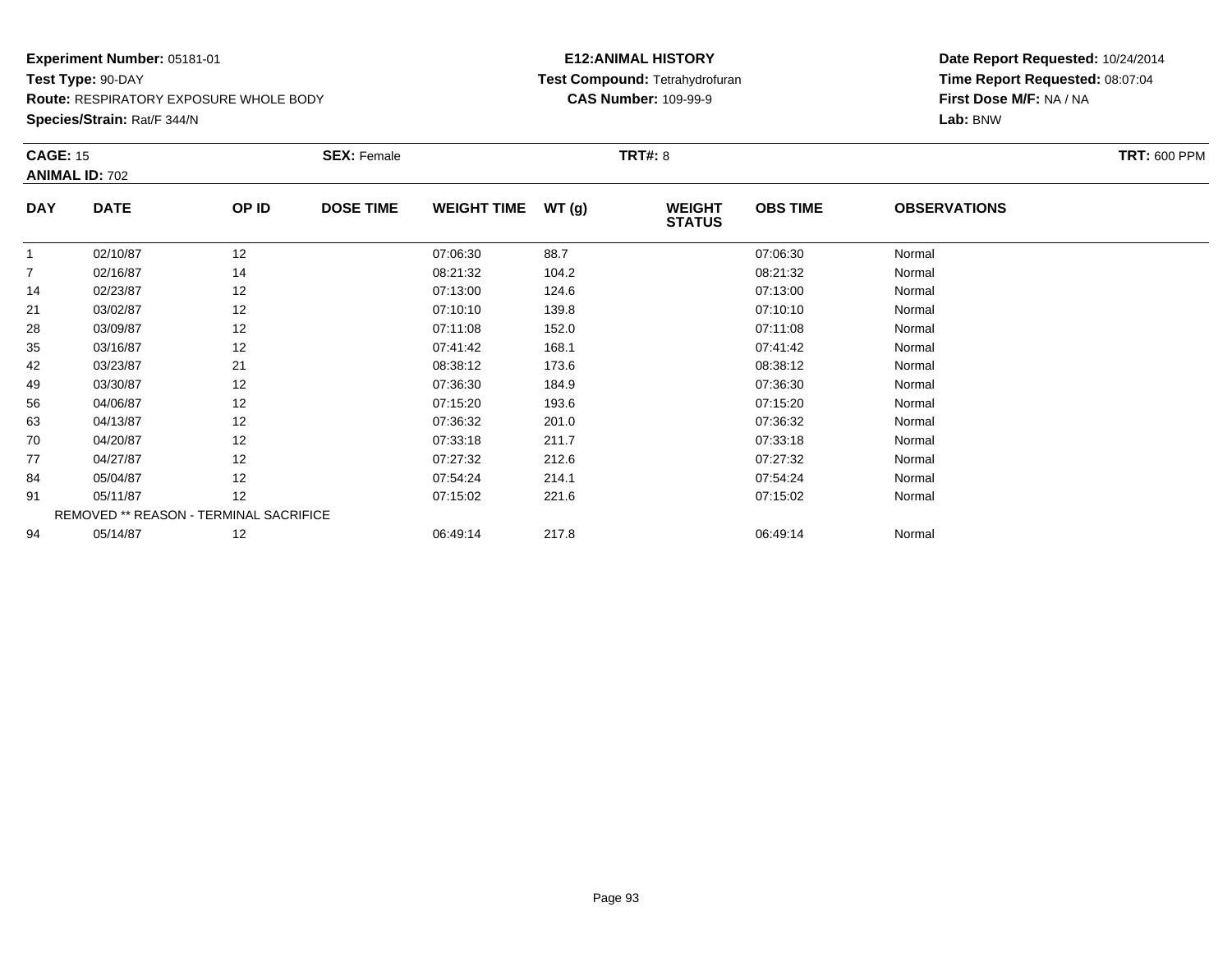**Route:** RESPIRATORY EXPOSURE WHOLE BODY

**Species/Strain:** Rat/F 344/N

#### **E12:ANIMAL HISTORY Test Compound:** Tetrahydrofuran**CAS Number:** 109-99-9

| <b>CAGE: 15</b> | <b>ANIMAL ID: 703</b>                  |       | <b>SEX: Female</b> |                    |       | <b>TRT#:</b> 8                 |                 |                     | <b>TRT: 600 PPM</b> |
|-----------------|----------------------------------------|-------|--------------------|--------------------|-------|--------------------------------|-----------------|---------------------|---------------------|
| <b>DAY</b>      | <b>DATE</b>                            | OP ID | <b>DOSE TIME</b>   | <b>WEIGHT TIME</b> | WT(g) | <b>WEIGHT</b><br><b>STATUS</b> | <b>OBS TIME</b> | <b>OBSERVATIONS</b> |                     |
|                 | 02/10/87                               | 12    |                    | 07:06:30           | 95.8  |                                | 07:06:30        | Normal              |                     |
| $\overline{7}$  | 02/16/87                               | 14    |                    | 08:21:32           | 113.1 |                                | 08:21:32        | Normal              |                     |
| 14              | 02/23/87                               | 12    |                    | 07:13:00           | 131.8 |                                | 07:13:00        | Normal              |                     |
| 21              | 03/02/87                               | 12    |                    | 07:10:10           | 152.7 |                                | 07:10:10        | Normal              |                     |
| 28              | 03/09/87                               | 12    |                    | 07:11:08           | 157.0 |                                | 07:11:08        | Normal              |                     |
| 35              | 03/16/87                               | 12    |                    | 07:41:42           | 166.3 |                                | 07:41:42        | Nasal Discharge Red |                     |
| 42              | 03/23/87                               | 21    |                    | 08:38:12           | 174.7 |                                | 08:38:12        | Normal              |                     |
| 49              | 03/30/87                               | 12    |                    | 07:36:30           | 174.2 |                                | 07:36:30        | Normal              |                     |
| 56              | 04/06/87                               | 12    |                    | 07:15:20           | 189.7 |                                | 07:15:20        | Normal              |                     |
| 63              | 04/13/87                               | 12    |                    | 07:36:32           | 188.6 |                                | 07:36:32        | Normal              |                     |
| 70              | 04/20/87                               | 12    |                    | 07:33:18           | 193.2 |                                | 07:33:18        | Normal              |                     |
| 77              | 04/27/87                               | 12    |                    | 07:27:32           | 199.1 |                                | 07:27:32        | Normal              |                     |
| 84              | 05/04/87                               | 12    |                    | 07:54:24           | 202.5 |                                | 07:54:24        | Normal              |                     |
| 91              | 05/11/87                               | 12    |                    | 07:15:02           | 211.2 |                                | 07:15:02        | Normal              |                     |
|                 | REMOVED ** REASON - TERMINAL SACRIFICE |       |                    |                    |       |                                |                 |                     |                     |
| 94              | 05/14/87                               | 12    |                    | 06:49:14           | 208.3 |                                | 06:49:14        | Normal              |                     |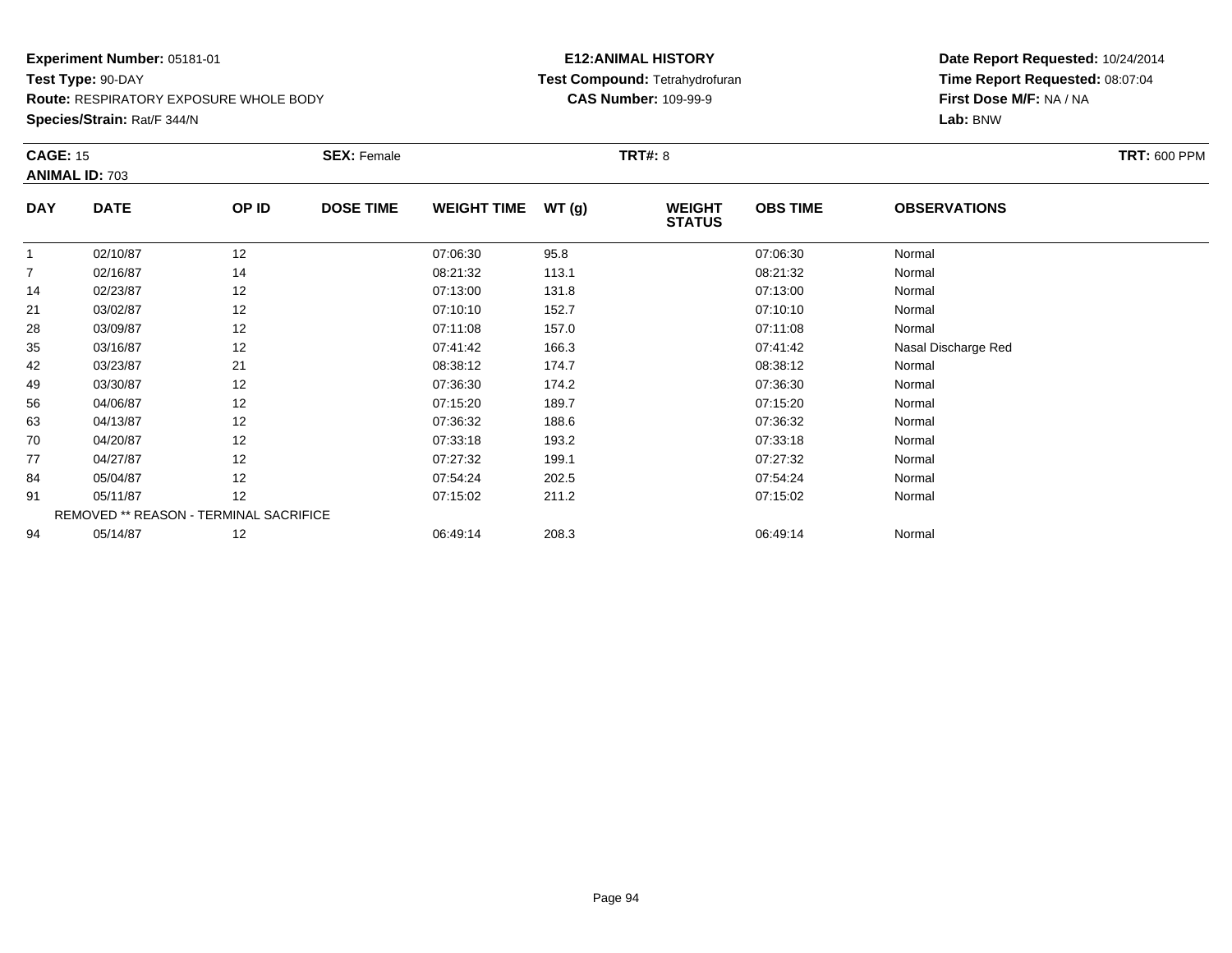**Route:** RESPIRATORY EXPOSURE WHOLE BODY

**Species/Strain:** Rat/F 344/N

#### **E12:ANIMAL HISTORY Test Compound:** Tetrahydrofuran**CAS Number:** 109-99-9

| <b>CAGE: 15</b> |                                        |       | <b>SEX: Female</b> |                    |       | <b>TRT#: 8</b>                 |                 |                     | <b>TRT: 600 PPM</b> |
|-----------------|----------------------------------------|-------|--------------------|--------------------|-------|--------------------------------|-----------------|---------------------|---------------------|
|                 | <b>ANIMAL ID: 704</b>                  |       |                    |                    |       |                                |                 |                     |                     |
| <b>DAY</b>      | <b>DATE</b>                            | OP ID | <b>DOSE TIME</b>   | <b>WEIGHT TIME</b> | WT(g) | <b>WEIGHT</b><br><b>STATUS</b> | <b>OBS TIME</b> | <b>OBSERVATIONS</b> |                     |
|                 | 02/10/87                               | 12    |                    | 07:06:30           | 105.3 |                                | 07:06:30        | Normal              |                     |
| $\overline{7}$  | 02/16/87                               | 14    |                    | 08:21:32           | 125.1 |                                | 08:21:32        | Normal              |                     |
| 14              | 02/23/87                               | 12    |                    | 07:13:00           | 146.0 |                                | 07:13:00        | Normal              |                     |
| 21              | 03/02/87                               | 12    |                    | 07:10:10           | 160.2 |                                | 07:10:10        | Normal              |                     |
| 28              | 03/09/87                               | 12    |                    | 07:11:08           | 171.5 |                                | 07:11:08        | Normal              |                     |
| 35              | 03/16/87                               | 12    |                    | 07:41:42           | 184.9 |                                | 07:41:42        | Normal              |                     |
| 42              | 03/23/87                               | 21    |                    | 08:38:12           | 191.7 |                                | 08:38:12        | Normal              |                     |
| 49              | 03/30/87                               | 12    |                    | 07:36:30           | 198.0 |                                | 07:36:30        | Normal              |                     |
| 56              | 04/06/87                               | 12    |                    | 07:15:20           | 211.1 |                                | 07:15:20        | Normal              |                     |
| 63              | 04/13/87                               | 12    |                    | 07:36:32           | 211.6 |                                | 07:36:32        | Normal              |                     |
| 70              | 04/20/87                               | 12    |                    | 07:33:18           | 223.7 |                                | 07:33:18        | Normal              |                     |
| 77              | 04/27/87                               | 12    |                    | 07:27:32           | 226.6 |                                | 07:27:32        | Normal              |                     |
| 84              | 05/04/87                               | 12    |                    | 07:54:24           | 229.8 |                                | 07:54:24        | Normal              |                     |
| 91              | 05/11/87                               | 12    |                    | 07:15:02           | 235.6 |                                | 07:15:02        | Normal              |                     |
|                 | REMOVED ** REASON - TERMINAL SACRIFICE |       |                    |                    |       |                                |                 |                     |                     |
| 94              | 05/14/87                               | 12    |                    | 06:49:14           | 229.9 |                                | 06:49:14        | Normal              |                     |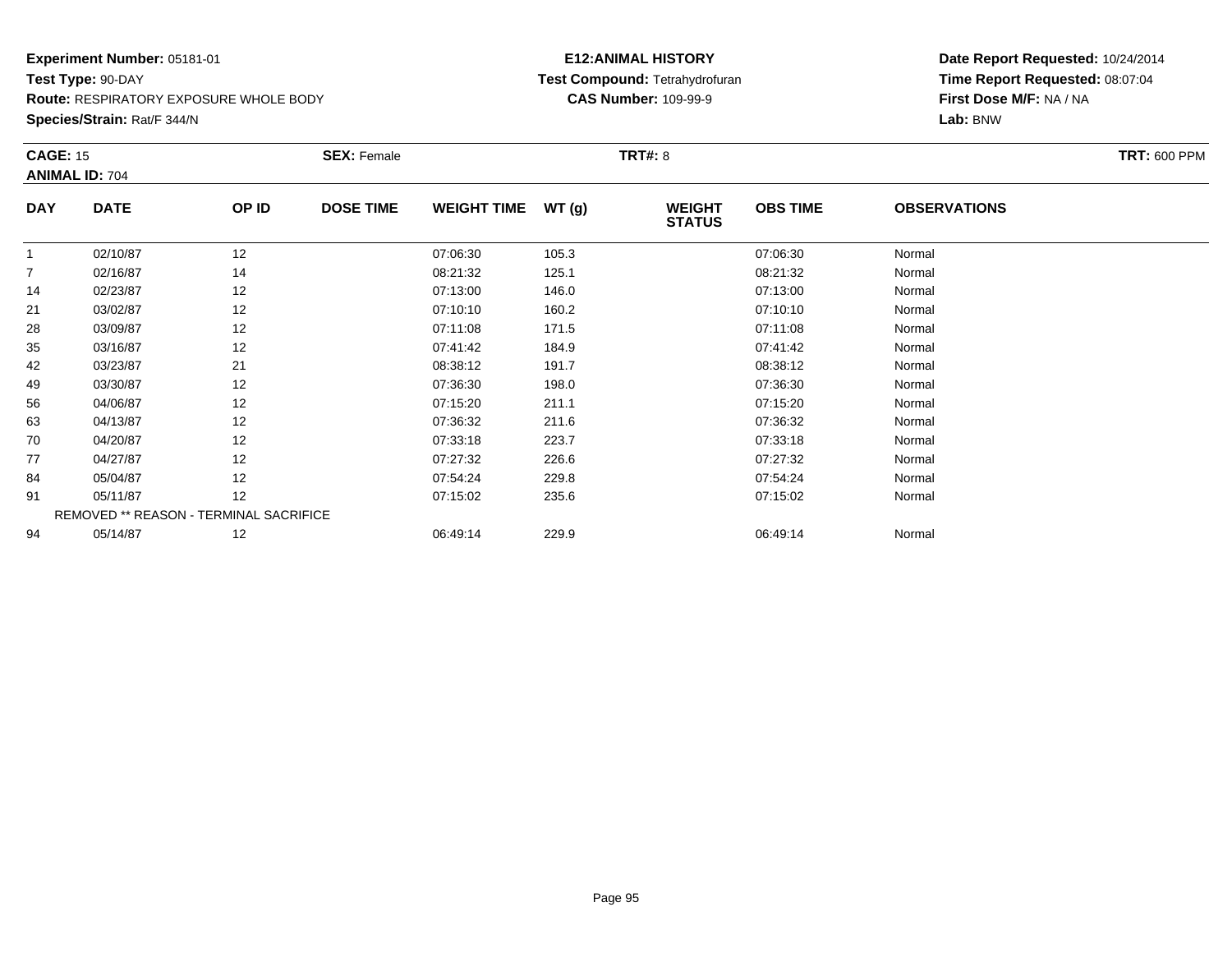**Route:** RESPIRATORY EXPOSURE WHOLE BODY

**Species/Strain:** Rat/F 344/N

#### **E12:ANIMAL HISTORY Test Compound:** Tetrahydrofuran**CAS Number:** 109-99-9

| <b>CAGE: 15</b> |                                        |       | <b>SEX: Female</b> |                    |       | <b>TRT#: 8</b>                 |                 |                     | <b>TRT: 600 PPM</b> |
|-----------------|----------------------------------------|-------|--------------------|--------------------|-------|--------------------------------|-----------------|---------------------|---------------------|
|                 | <b>ANIMAL ID: 705</b>                  |       |                    |                    |       |                                |                 |                     |                     |
| <b>DAY</b>      | <b>DATE</b>                            | OP ID | <b>DOSE TIME</b>   | <b>WEIGHT TIME</b> | WT(g) | <b>WEIGHT</b><br><b>STATUS</b> | <b>OBS TIME</b> | <b>OBSERVATIONS</b> |                     |
|                 | 02/10/87                               | 12    |                    | 07:06:30           | 96.8  |                                | 07:06:30        | Normal              |                     |
| $\overline{7}$  | 02/16/87                               | 14    |                    | 08:21:32           | 112.5 |                                | 08:21:32        | Normal              |                     |
| 14              | 02/23/87                               | 12    |                    | 07:13:00           | 130.8 |                                | 07:13:00        | Normal              |                     |
| 21              | 03/02/87                               | 12    |                    | 07:10:10           | 146.1 |                                | 07:10:10        | Normal              |                     |
| 28              | 03/09/87                               | 12    |                    | 07:11:08           | 153.5 |                                | 07:11:08        | Normal              |                     |
| 35              | 03/16/87                               | 12    |                    | 07:41:42           | 162.0 |                                | 07:41:42        | Normal              |                     |
| 42              | 03/23/87                               | 21    |                    | 08:38:12           | 166.9 |                                | 08:38:12        | Normal              |                     |
| 49              | 03/30/87                               | 12    |                    | 07:36:30           | 169.0 |                                | 07:36:30        | Normal              |                     |
| 56              | 04/06/87                               | 12    |                    | 07:15:20           | 184.4 |                                | 07:15:20        | Normal              |                     |
| 63              | 04/13/87                               | 12    |                    | 07:36:32           | 185.0 |                                | 07:36:32        | Normal              |                     |
| 70              | 04/20/87                               | 12    |                    | 07:33:18           | 188.8 |                                | 07:33:18        | Normal              |                     |
| 77              | 04/27/87                               | 12    |                    | 07:27:32           | 202.7 |                                | 07:27:32        | Normal              |                     |
| 84              | 05/04/87                               | 12    |                    | 07:54:24           | 200.6 |                                | 07:54:24        | Normal              |                     |
| 91              | 05/11/87                               | 12    |                    | 07:15:02           | 209.6 |                                | 07:15:02        | Normal              |                     |
|                 | REMOVED ** REASON - TERMINAL SACRIFICE |       |                    |                    |       |                                |                 |                     |                     |
| 94              | 05/14/87                               | 12    |                    | 06:49:14           | 204.6 |                                | 06:49:14        | Normal              |                     |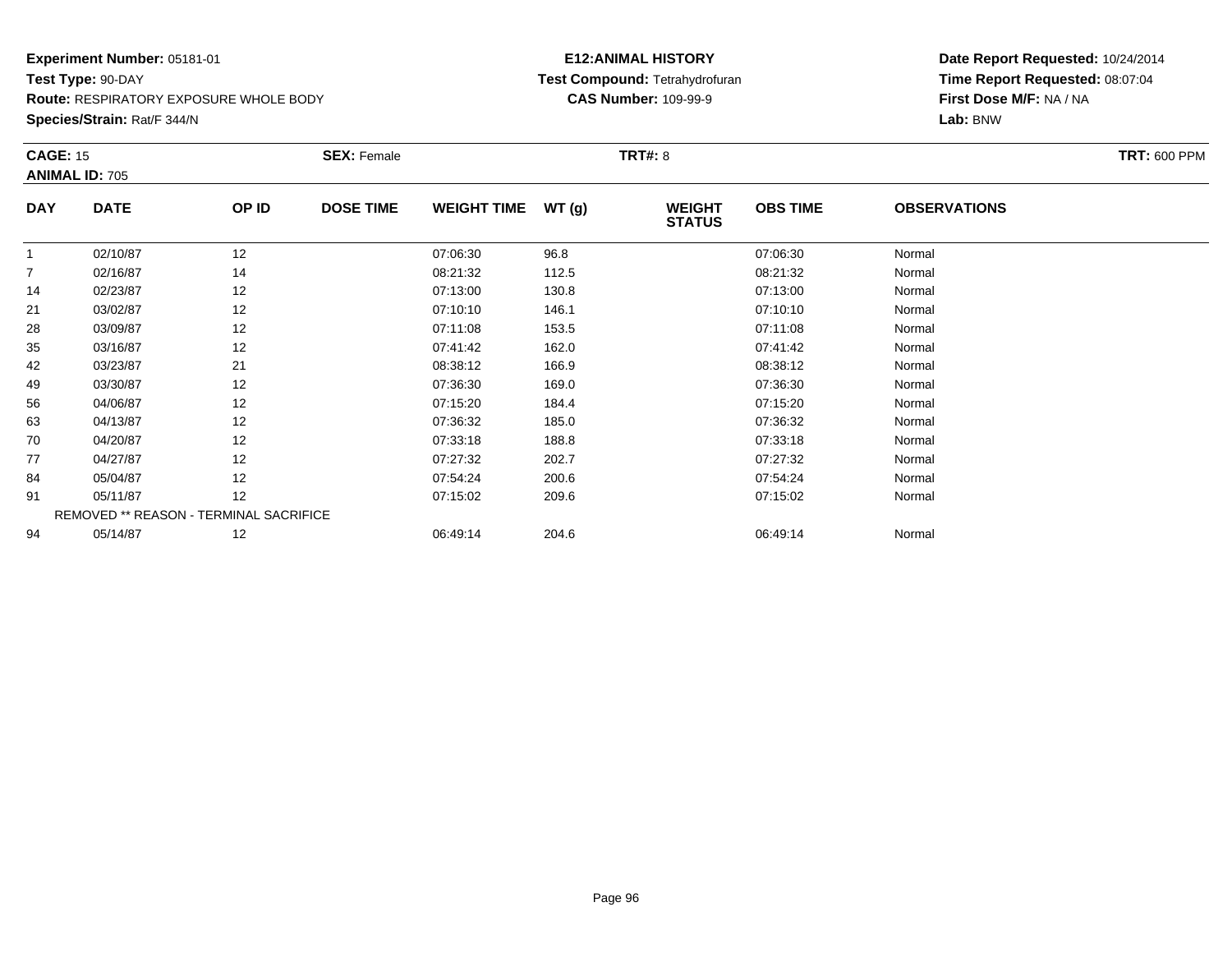**Species/Strain:** Rat/F 344/N

#### **E12:ANIMAL HISTORY Test Compound:** Tetrahydrofuran**CAS Number:** 109-99-9

| <b>CAGE: 16</b><br><b>ANIMAL ID: 706</b> |                                        |       | <b>SEX: Female</b> |                    |       | <b>TRT#: 8</b>                 |                 |                     | <b>TRT: 600 PPM</b> |
|------------------------------------------|----------------------------------------|-------|--------------------|--------------------|-------|--------------------------------|-----------------|---------------------|---------------------|
| <b>DAY</b>                               | <b>DATE</b>                            | OP ID | <b>DOSE TIME</b>   | <b>WEIGHT TIME</b> | WT(g) | <b>WEIGHT</b><br><b>STATUS</b> | <b>OBS TIME</b> | <b>OBSERVATIONS</b> |                     |
|                                          | 02/10/87                               | 12    |                    | 07:08:02           | 87.3  |                                | 07:08:02        | Normal              |                     |
| $\overline{7}$                           | 02/16/87                               | 14    |                    | 08:24:48           | 102.0 |                                | 08:24:48        | Normal              |                     |
| 14                                       | 02/23/87                               | 12    |                    | 07:14:12           | 120.6 |                                | 07:14:12        | Normal              |                     |
| 21                                       | 03/02/87                               | 12    |                    | 07:11:24           | 135.6 |                                | 07:11:24        | Normal              |                     |
| 28                                       | 03/09/87                               | 12    |                    | 07:12:42           | 148.7 |                                | 07:12:42        | Normal              |                     |
| 35                                       | 03/16/87                               | 12    |                    | 07:42:54           | 159.0 |                                | 07:42:54        | Normal              |                     |
| 42                                       | 03/23/87                               | 21    |                    | 08:40:44           | 163.7 |                                | 08:40:44        | Normal              |                     |
| 49                                       | 03/30/87                               | 12    |                    | 07:37:54           | 176.4 |                                | 07:37:54        | Normal              |                     |
| 56                                       | 04/06/87                               | 12    |                    | 07:16:34           | 185.6 |                                | 07:16:34        | Normal              |                     |
| 63                                       | 04/13/87                               | 12    |                    | 07:37:34           | 190.0 |                                | 07:37:34        | Normal              |                     |
| 70                                       | 04/20/87                               | 12    |                    | 07:35:04           | 200.1 |                                | 07:35:04        | Normal              |                     |
| 77                                       | 04/27/87                               | 12    |                    | 07:28:56           | 202.1 |                                | 07:28:56        | Normal              |                     |
| 84                                       | 05/04/87                               | 12    |                    | 07:55:28           | 210.8 |                                | 07:55:28        | Normal              |                     |
| 91                                       | 05/11/87                               | 12    |                    | 07:16:18           | 208.8 |                                | 07:16:18        | Normal              |                     |
|                                          | REMOVED ** REASON - TERMINAL SACRIFICE |       |                    |                    |       |                                |                 |                     |                     |
| 94                                       | 05/14/87                               | 12    |                    | 06:51:56           | 209.4 |                                | 06:51:56        | Normal              |                     |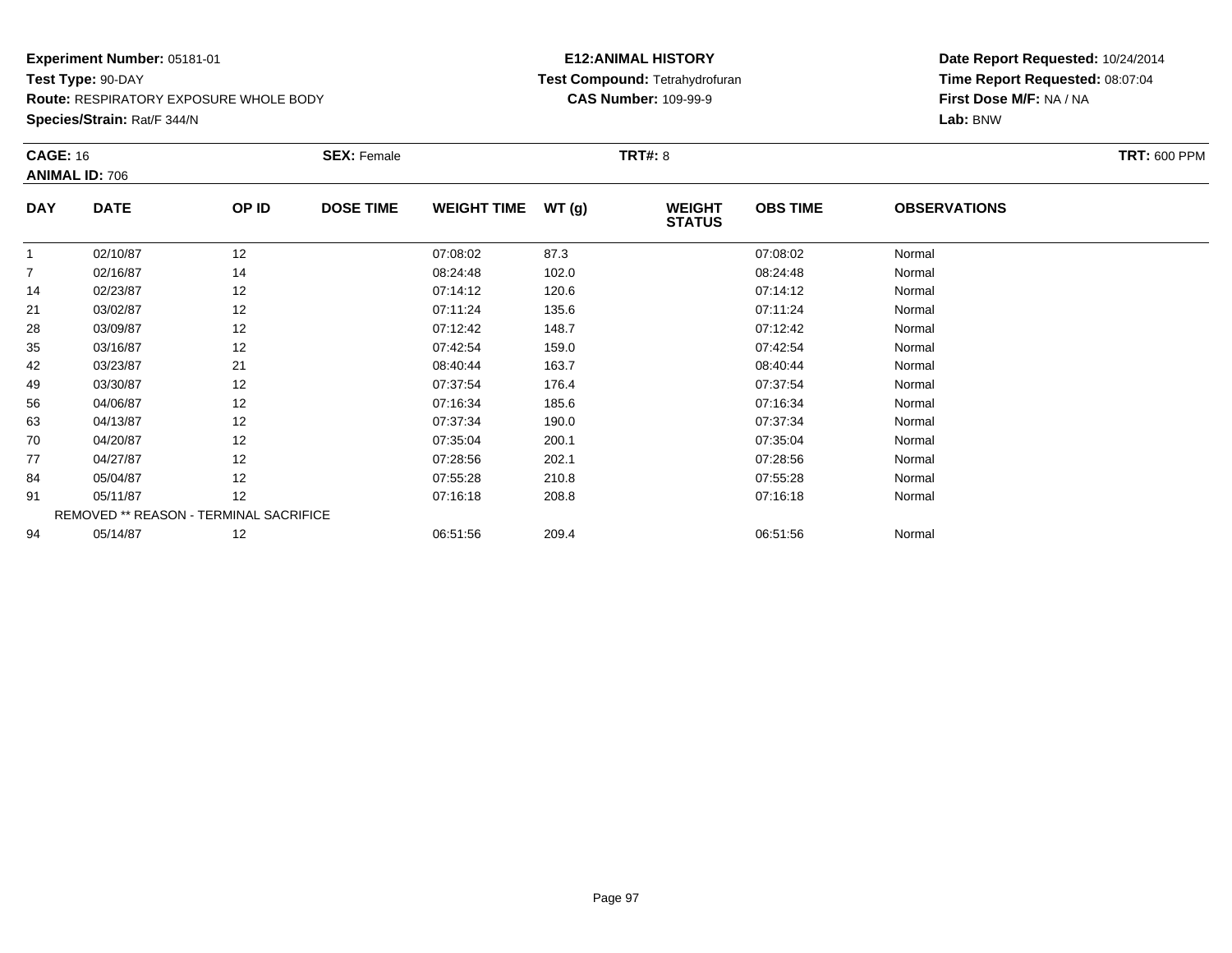**Species/Strain:** Rat/F 344/N

#### **E12:ANIMAL HISTORY Test Compound:** Tetrahydrofuran**CAS Number:** 109-99-9

| <b>CAGE: 16</b><br><b>ANIMAL ID: 707</b> |                                        | <b>SEX: Female</b> |                  |                    | <b>TRT#: 8</b> |                                |                 |                     |  |
|------------------------------------------|----------------------------------------|--------------------|------------------|--------------------|----------------|--------------------------------|-----------------|---------------------|--|
| <b>DAY</b>                               | <b>DATE</b>                            | OP ID              | <b>DOSE TIME</b> | <b>WEIGHT TIME</b> | WT(g)          | <b>WEIGHT</b><br><b>STATUS</b> | <b>OBS TIME</b> | <b>OBSERVATIONS</b> |  |
| 1                                        | 02/10/87                               | 12                 |                  | 07:08:02           | 95.2           |                                | 07:08:02        | Normal              |  |
| $\overline{7}$                           | 02/16/87                               | 14                 |                  | 08:24:48           | 111.8          |                                | 08:24:48        | Normal              |  |
| 14                                       | 02/23/87                               | 12                 |                  | 07:14:12           | 132.6          |                                | 07:14:12        | Normal              |  |
| 21                                       | 03/02/87                               | 12                 |                  | 07:11:24           | 146.8          |                                | 07:11:24        | Normal              |  |
| 28                                       | 03/09/87                               | 12                 |                  | 07:12:42           | 153.8          |                                | 07:12:42        | Normal              |  |
| 35                                       | 03/16/87                               | 12                 |                  | 07:42:54           | 171.2          |                                | 07:42:54        | Normal              |  |
| 42                                       | 03/23/87                               | 21                 |                  | 08:40:44           | 171.4          |                                | 08:40:44        | Normal              |  |
| 49                                       | 03/30/87                               | 12                 |                  | 07:37:54           | 178.8          |                                | 07:37:54        | Normal              |  |
| 56                                       | 04/06/87                               | 12                 |                  | 07:16:34           | 183.0          |                                | 07:16:34        | Normal              |  |
| 63                                       | 04/13/87                               | 12                 |                  | 07:37:34           | 192.3          |                                | 07:37:34        | Normal              |  |
| 70                                       | 04/20/87                               | 12                 |                  | 07:35:04           | 200.3          |                                | 07:35:04        | Normal              |  |
| 77                                       | 04/27/87                               | 12                 |                  | 07:28:56           | 201.5          |                                | 07:28:56        | Normal              |  |
| 84                                       | 05/04/87                               | 12                 |                  | 07:55:28           | 207.0          |                                | 07:55:28        | Normal              |  |
| 91                                       | 05/11/87                               | 12                 |                  | 07:16:18           | 211.4          |                                | 07:16:18        | Normal              |  |
|                                          | REMOVED ** REASON - TERMINAL SACRIFICE |                    |                  |                    |                |                                |                 |                     |  |
| 94                                       | 05/14/87                               | 12                 |                  | 06:51:56           | 212.7          |                                | 06:51:56        | Normal              |  |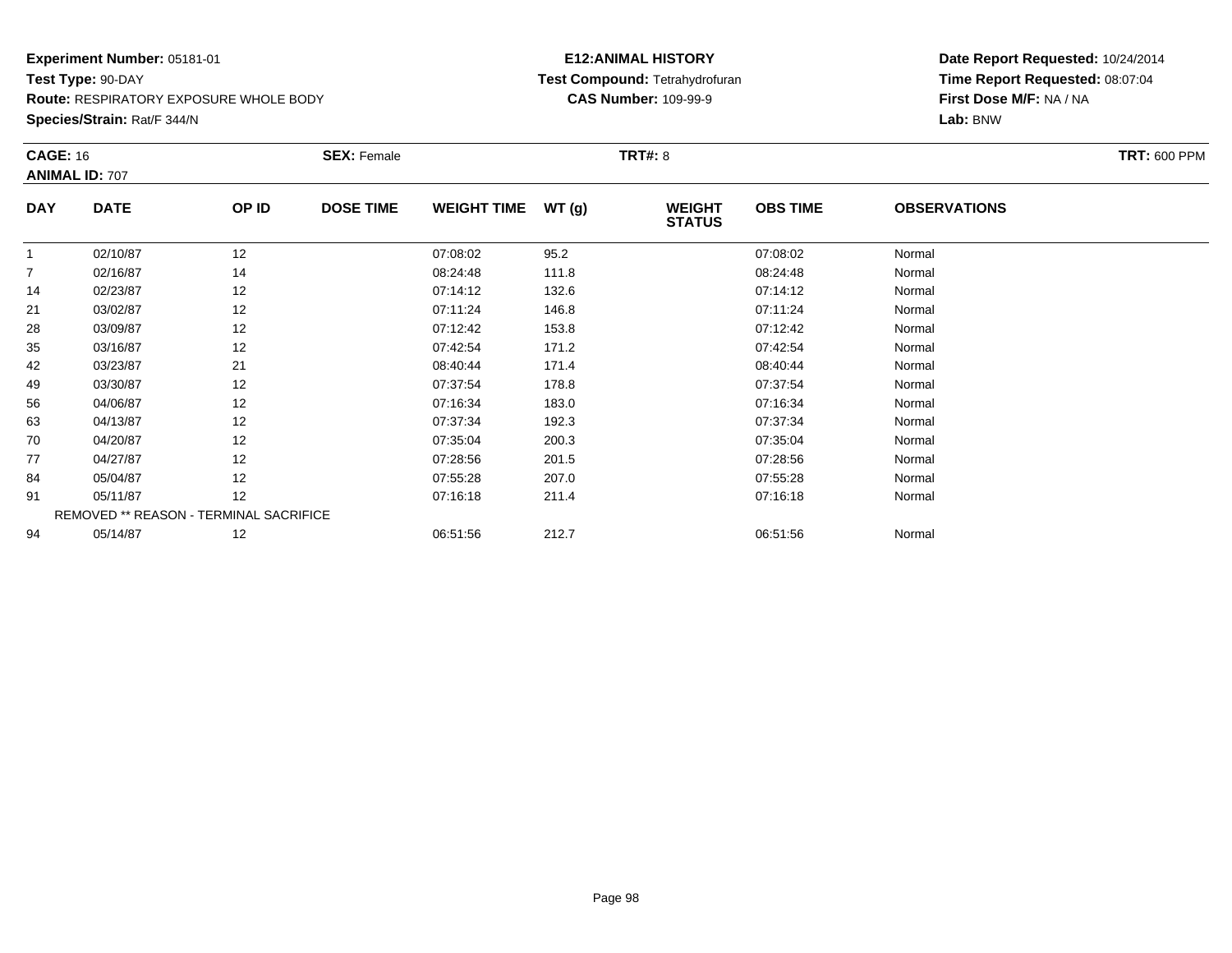**Species/Strain:** Rat/F 344/N

#### **E12:ANIMAL HISTORY Test Compound:** Tetrahydrofuran**CAS Number:** 109-99-9

| <b>CAGE: 16</b><br><b>ANIMAL ID: 708</b> |                                        | <b>SEX: Female</b> |                  |                    | <b>TRT#: 8</b> | <b>TRT: 600 PPM</b>            |                 |                     |  |
|------------------------------------------|----------------------------------------|--------------------|------------------|--------------------|----------------|--------------------------------|-----------------|---------------------|--|
| <b>DAY</b>                               | <b>DATE</b>                            | OP ID              | <b>DOSE TIME</b> | <b>WEIGHT TIME</b> | WT(g)          | <b>WEIGHT</b><br><b>STATUS</b> | <b>OBS TIME</b> | <b>OBSERVATIONS</b> |  |
|                                          | 02/10/87                               | 12                 |                  | 07:08:02           | 98.9           |                                | 07:08:02        | Normal              |  |
| $\overline{7}$                           | 02/16/87                               | 14                 |                  | 08:24:48           | 112.3          |                                | 08:24:48        | Normal              |  |
| 14                                       | 02/23/87                               | 12                 |                  | 07:14:12           | 127.8          |                                | 07:14:12        | Normal              |  |
| 21                                       | 03/02/87                               | 12                 |                  | 07:11:24           | 143.1          |                                | 07:11:24        | Normal              |  |
| 28                                       | 03/09/87                               | 12                 |                  | 07:12:42           | 151.8          |                                | 07:12:42        | Normal              |  |
| 35                                       | 03/16/87                               | 12                 |                  | 07:42:54           | 166.0          |                                | 07:42:54        | Normal              |  |
| 42                                       | 03/23/87                               | 21                 |                  | 08:40:44           | 168.0          |                                | 08:40:44        | Normal              |  |
| 49                                       | 03/30/87                               | 12                 |                  | 07:37:54           | 180.7          |                                | 07:37:54        | Normal              |  |
| 56                                       | 04/06/87                               | 12                 |                  | 07:16:34           | 183.1          |                                | 07:16:34        | Normal              |  |
| 63                                       | 04/13/87                               | 12                 |                  | 07:37:34           | 190.0          |                                | 07:37:34        | Normal              |  |
| 70                                       | 04/20/87                               | 12                 |                  | 07:35:04           | 193.7          |                                | 07:35:04        | Normal              |  |
| 77                                       | 04/27/87                               | 12                 |                  | 07:28:56           | 206.5          |                                | 07:28:56        | Normal              |  |
| 84                                       | 05/04/87                               | 12                 |                  | 07:55:28           | 204.2          |                                | 07:55:28        | Normal              |  |
| 91                                       | 05/11/87                               | 12                 |                  | 07:16:18           | 212.0          |                                | 07:16:18        | Normal              |  |
|                                          | REMOVED ** REASON - TERMINAL SACRIFICE |                    |                  |                    |                |                                |                 |                     |  |
| 94                                       | 05/14/87                               | 12                 |                  | 06:51:56           | 211.0          |                                | 06:51:56        | Normal              |  |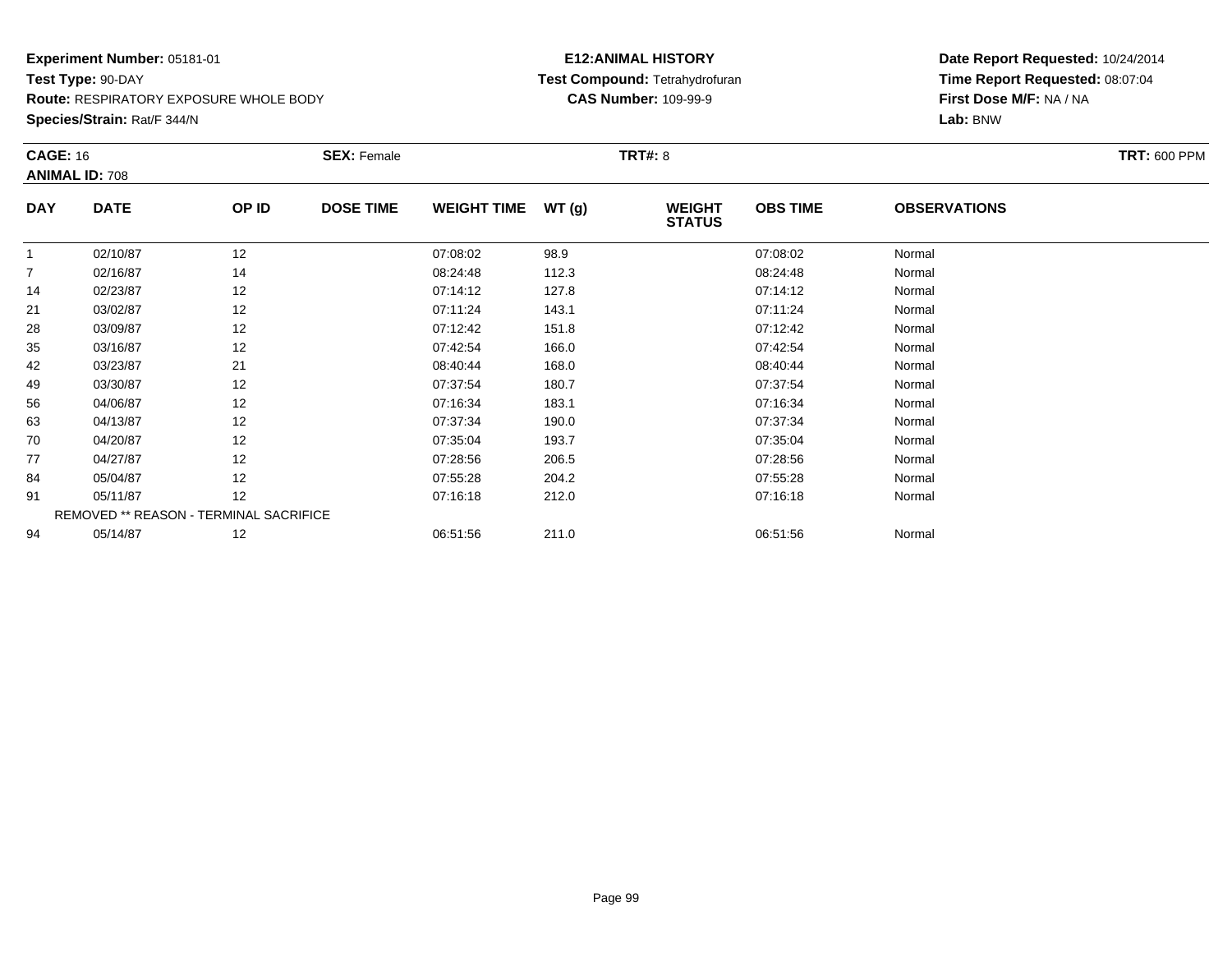**Species/Strain:** Rat/F 344/N

#### **E12:ANIMAL HISTORY Test Compound:** Tetrahydrofuran**CAS Number:** 109-99-9

| <b>CAGE: 16</b><br><b>ANIMAL ID: 709</b> |                                        | <b>SEX: Female</b> |                  |                    | <b>TRT#: 8</b> | <b>TRT: 600 PPM</b>            |                 |                     |  |
|------------------------------------------|----------------------------------------|--------------------|------------------|--------------------|----------------|--------------------------------|-----------------|---------------------|--|
| <b>DAY</b>                               | <b>DATE</b>                            | OP ID              | <b>DOSE TIME</b> | <b>WEIGHT TIME</b> | WT(g)          | <b>WEIGHT</b><br><b>STATUS</b> | <b>OBS TIME</b> | <b>OBSERVATIONS</b> |  |
|                                          | 02/10/87                               | 12                 |                  | 07:08:02           | 87.4           |                                | 07:08:02        | Normal              |  |
| $\overline{7}$                           | 02/16/87                               | 14                 |                  | 08:24:48           | 101.4          |                                | 08:24:48        | Normal              |  |
| 14                                       | 02/23/87                               | 12                 |                  | 07:14:12           | 121.1          |                                | 07:14:12        | Normal              |  |
| 21                                       | 03/02/87                               | 12                 |                  | 07:11:24           | 138.0          |                                | 07:11:24        | Normal              |  |
| 28                                       | 03/09/87                               | 12                 |                  | 07:12:42           | 152.6          |                                | 07:12:42        | Normal              |  |
| 35                                       | 03/16/87                               | 12                 |                  | 07:42:54           | 159.7          |                                | 07:42:54        | Normal              |  |
| 42                                       | 03/23/87                               | 21                 |                  | 08:40:44           | 164.6          |                                | 08:40:44        | Normal              |  |
| 49                                       | 03/30/87                               | 12                 |                  | 07:37:54           | 172.9          |                                | 07:37:54        | Normal              |  |
| 56                                       | 04/06/87                               | 12                 |                  | 07:16:34           | 177.5          |                                | 07:16:34        | Normal              |  |
| 63                                       | 04/13/87                               | 12                 |                  | 07:37:34           | 185.0          |                                | 07:37:34        | Normal              |  |
| 70                                       | 04/20/87                               | 12                 |                  | 07:35:04           | 191.1          |                                | 07:35:04        | Normal              |  |
| 77                                       | 04/27/87                               | 12                 |                  | 07:28:56           | 195.8          |                                | 07:28:56        | Normal              |  |
| 84                                       | 05/04/87                               | 12                 |                  | 07:55:28           | 203.1          |                                | 07:55:28        | Normal              |  |
| 91                                       | 05/11/87                               | 12                 |                  | 07:16:18           | 199.5          |                                | 07:16:18        | Normal              |  |
|                                          | REMOVED ** REASON - TERMINAL SACRIFICE |                    |                  |                    |                |                                |                 |                     |  |
| 94                                       | 05/14/87                               | 12                 |                  | 06:51:56           | 202.7          |                                | 06:51:56        | Normal              |  |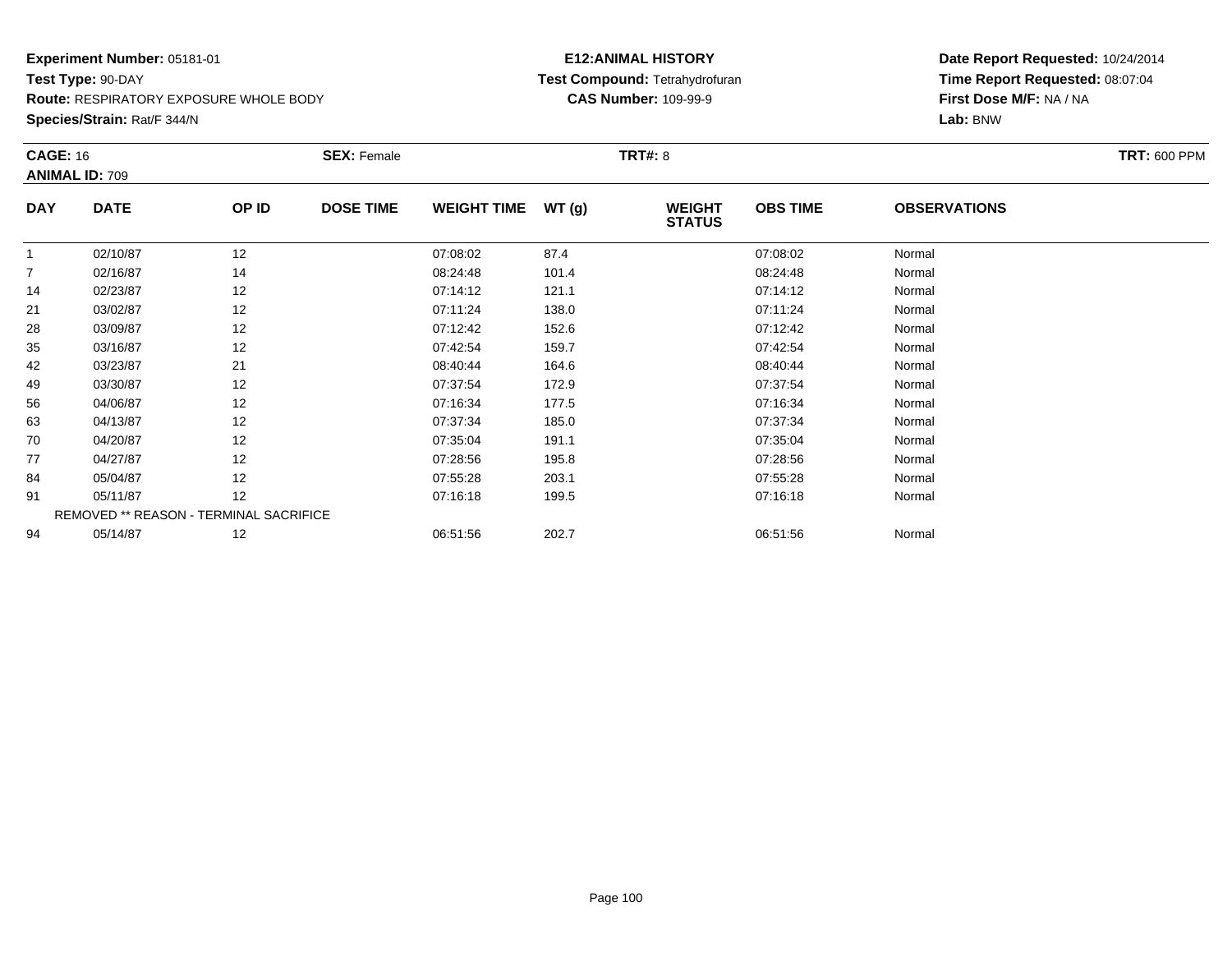**Species/Strain:** Rat/F 344/N

#### **E12:ANIMAL HISTORY Test Compound:** Tetrahydrofuran**CAS Number:** 109-99-9

| <b>CAGE: 16</b><br><b>ANIMAL ID: 710</b> |                                        | <b>SEX: Female</b> |                  |                    | <b>TRT#: 8</b> | <b>TRT: 600 PPM</b>            |                 |                     |  |
|------------------------------------------|----------------------------------------|--------------------|------------------|--------------------|----------------|--------------------------------|-----------------|---------------------|--|
| <b>DAY</b>                               | <b>DATE</b>                            | OP ID              | <b>DOSE TIME</b> | <b>WEIGHT TIME</b> | WT(g)          | <b>WEIGHT</b><br><b>STATUS</b> | <b>OBS TIME</b> | <b>OBSERVATIONS</b> |  |
|                                          | 02/10/87                               | 12                 |                  | 07:08:02           | 91.1           |                                | 07:08:02        | Normal              |  |
| $\overline{7}$                           | 02/16/87                               | 14                 |                  | 08:24:48           | 103.8          |                                | 08:24:48        | Normal              |  |
| 14                                       | 02/23/87                               | 12                 |                  | 07:14:12           | 120.3          |                                | 07:14:12        | Normal              |  |
| 21                                       | 03/02/87                               | 12                 |                  | 07:11:24           | 134.9          |                                | 07:11:24        | Normal              |  |
| 28                                       | 03/09/87                               | 12                 |                  | 07:12:42           | 145.0          |                                | 07:12:42        | Normal              |  |
| 35                                       | 03/16/87                               | 12                 |                  | 07:42:54           | 155.1          |                                | 07:42:54        | Normal              |  |
| 42                                       | 03/23/87                               | 21                 |                  | 08:40:44           | 160.6          |                                | 08:40:44        | Normal              |  |
| 49                                       | 03/30/87                               | 12                 |                  | 07:37:54           | 166.6          |                                | 07:37:54        | Normal              |  |
| 56                                       | 04/06/87                               | 12                 |                  | 07:16:34           | 174.0          |                                | 07:16:34        | Normal              |  |
| 63                                       | 04/13/87                               | 12                 |                  | 07:37:34           | 173.6          |                                | 07:37:34        | Normal              |  |
| 70                                       | 04/20/87                               | 12                 |                  | 07:35:04           | 182.4          |                                | 07:35:04        | Normal              |  |
| 77                                       | 04/27/87                               | 12                 |                  | 07:28:56           | 187.0          |                                | 07:28:56        | Normal              |  |
| 84                                       | 05/04/87                               | 12                 |                  | 07:55:28           | 189.6          |                                | 07:55:28        | Normal              |  |
| 91                                       | 05/11/87                               | 12                 |                  | 07:16:18           | 193.8          |                                | 07:16:18        | Normal              |  |
|                                          | REMOVED ** REASON - TERMINAL SACRIFICE |                    |                  |                    |                |                                |                 |                     |  |
| 94                                       | 05/14/87                               | 12                 |                  | 06:51:56           | 196.5          |                                | 06:51:56        | Normal              |  |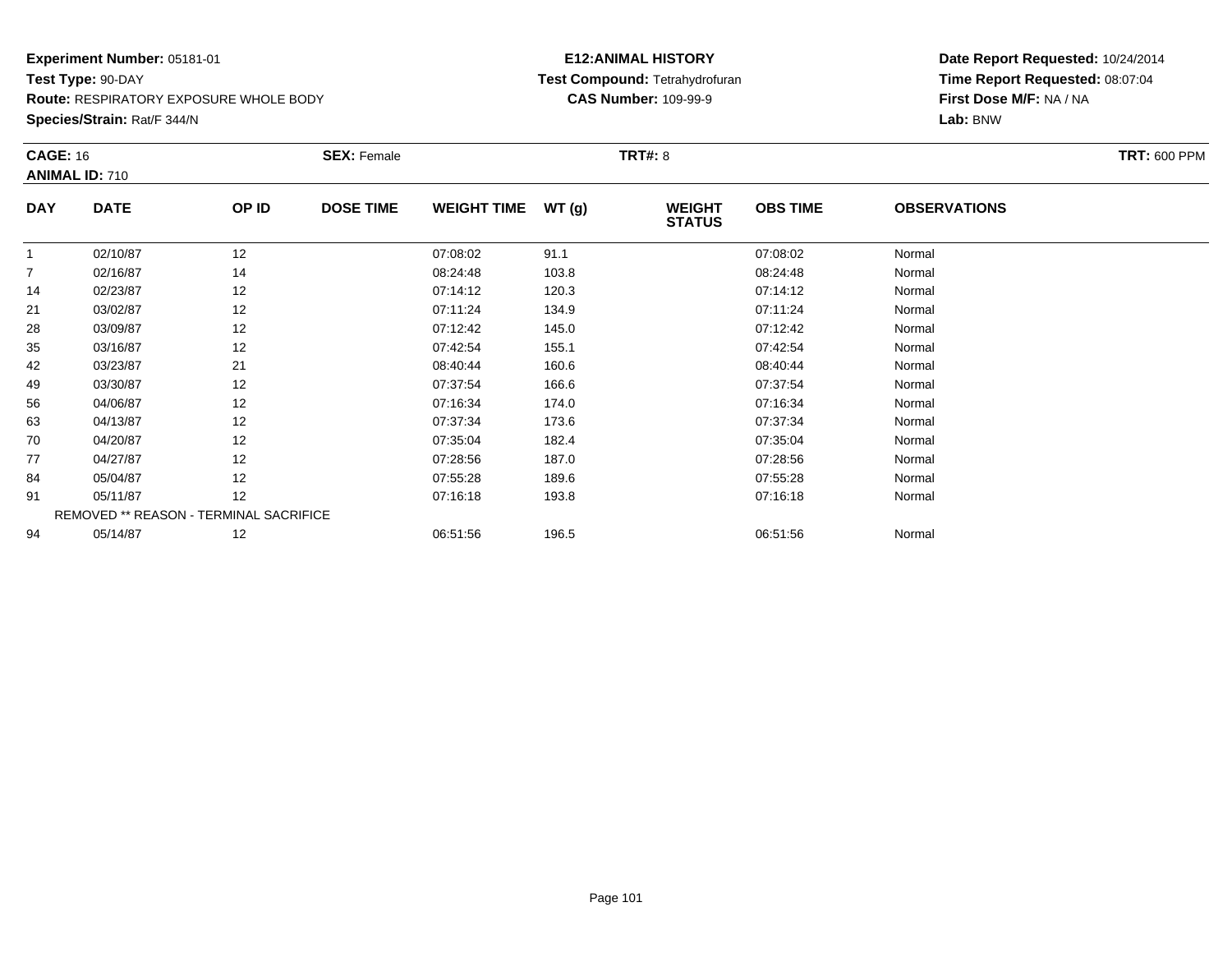**Species/Strain:** Rat/F 344/N

#### **E12:ANIMAL HISTORY Test Compound:** Tetrahydrofuran**CAS Number:** 109-99-9

| <b>CAGE: 19</b> |                                        |       | <b>SEX: Female</b> |                    |       | <b>TRT#:</b> 10                |                 |                     | <b>TRT: 1800 PPM</b> |
|-----------------|----------------------------------------|-------|--------------------|--------------------|-------|--------------------------------|-----------------|---------------------|----------------------|
|                 | <b>ANIMAL ID: 901</b>                  |       |                    |                    |       |                                |                 |                     |                      |
| <b>DAY</b>      | <b>DATE</b>                            | OP ID | <b>DOSE TIME</b>   | <b>WEIGHT TIME</b> | WT(g) | <b>WEIGHT</b><br><b>STATUS</b> | <b>OBS TIME</b> | <b>OBSERVATIONS</b> |                      |
|                 | 02/10/87                               | 12    |                    | 07:15:46           | 97.9  |                                | 07:15:46        | Normal              |                      |
| $\overline{7}$  | 02/16/87                               | 14    |                    | 08:39:58           | 104.5 |                                | 08:39:58        | Normal              |                      |
| 14              | 02/23/87                               | 12    |                    | 07:25:28           | 123.9 |                                | 07:25:28        | Normal              |                      |
| 21              | 03/02/87                               | 12    |                    | 07:21:04           | 138.5 |                                | 07:21:04        | Normal              |                      |
| 28              | 03/09/87                               | 12    |                    | 07:23:16           | 147.3 |                                | 07:23:16        | Normal              |                      |
| 35              | 03/16/87                               | 12    |                    | 07:47:28           | 156.9 |                                | 07:47:28        | Normal              |                      |
| 42              | 03/23/87                               | 21    |                    | 08:49:54           | 163.5 |                                | 08:49:54        | Normal              |                      |
| 49              | 03/30/87                               | 12    |                    | 07:50:46           | 169.9 |                                | 07:50:46        | Normal              |                      |
| 56              | 04/06/87                               | 12    |                    | 07:27:30           | 183.5 |                                | 07:27:30        | Normal              |                      |
| 63              | 04/13/87                               | 12    |                    | 07:47:28           | 185.5 |                                | 07:47:28        | Normal              |                      |
| 70              | 04/20/87                               | 12    |                    | 07:48:02           | 194.1 |                                | 07:48:02        | Normal              |                      |
| 77              | 04/27/87                               | 12    |                    | 07:39:36           | 194.3 |                                | 07:39:36        | Normal              |                      |
| 84              | 05/04/87                               | 12    |                    | 08:08:26           | 203.9 |                                | 08:08:26        | Normal              |                      |
| 91              | 05/11/87                               | 12    |                    | 07:26:18           | 204.2 |                                | 07:26:18        | Normal              |                      |
|                 | REMOVED ** REASON - TERMINAL SACRIFICE |       |                    |                    |       |                                |                 |                     |                      |
| 94              | 05/14/87                               | 12    |                    | 06:54:04           | 209.8 |                                | 06:54:04        | Normal              |                      |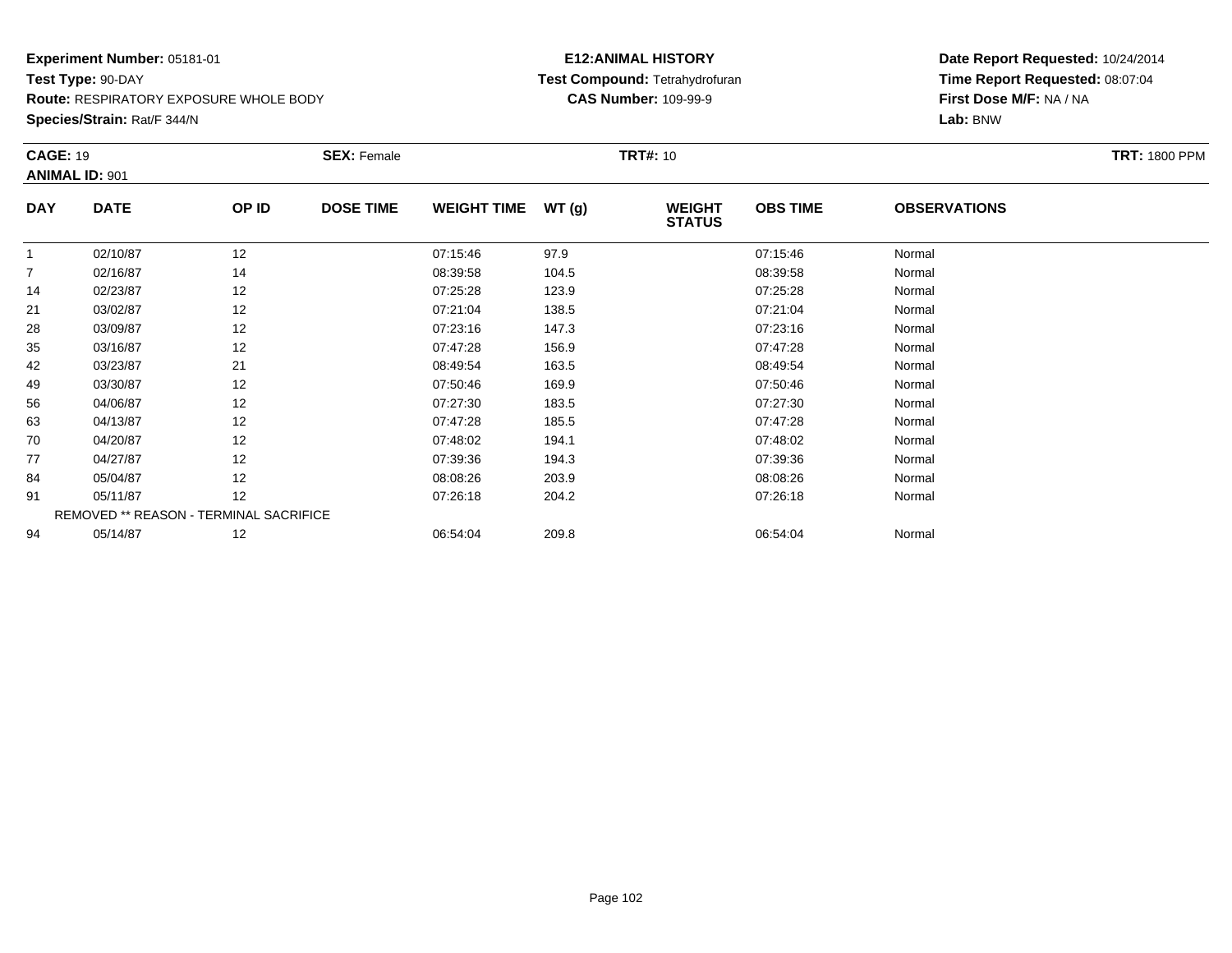**Route:** RESPIRATORY EXPOSURE WHOLE BODY

**Species/Strain:** Rat/F 344/N

#### **E12:ANIMAL HISTORY Test Compound:** Tetrahydrofuran**CAS Number:** 109-99-9

| <b>CAGE: 19</b> |                                        |       | <b>SEX: Female</b> |                    |       | <b>TRT#: 10</b>                |                 |                     | <b>TRT: 1800 PPM</b> |  |
|-----------------|----------------------------------------|-------|--------------------|--------------------|-------|--------------------------------|-----------------|---------------------|----------------------|--|
|                 | <b>ANIMAL ID: 902</b>                  |       |                    |                    |       |                                |                 |                     |                      |  |
| <b>DAY</b>      | <b>DATE</b>                            | OP ID | <b>DOSE TIME</b>   | <b>WEIGHT TIME</b> | WT(g) | <b>WEIGHT</b><br><b>STATUS</b> | <b>OBS TIME</b> | <b>OBSERVATIONS</b> |                      |  |
| $\mathbf{1}$    | 02/10/87                               | 12    |                    | 07:15:46           | 85.0  |                                | 07:15:46        | Normal              |                      |  |
| 7               | 02/16/87                               | 14    |                    | 08:39:58           | 100.6 |                                | 08:39:58        | Normal              |                      |  |
| 14              | 02/23/87                               | 12    |                    | 07:25:28           | 119.2 |                                | 07:25:28        | Normal              |                      |  |
| 21              | 03/02/87                               | 12    |                    | 07:21:04           | 143.0 |                                | 07:21:04        | Normal              |                      |  |
| 28              | 03/09/87                               | 12    |                    | 07:23:16           | 151.7 |                                | 07:23:16        | Normal              |                      |  |
| 35              | 03/16/87                               | 12    |                    | 07:47:28           | 161.8 |                                | 07:47:28        | Normal              |                      |  |
| 42              | 03/23/87                               | 21    |                    | 08:49:54           | 171.2 |                                | 08:49:54        | Normal              |                      |  |
| 49              | 03/30/87                               | 12    |                    | 07:50:46           | 177.2 |                                | 07:50:46        | Normal              |                      |  |
| 56              | 04/06/87                               | 12    |                    | 07:27:30           | 190.8 |                                | 07:27:30        | Normal              |                      |  |
| 63              | 04/13/87                               | 12    |                    | 07:47:28           | 193.9 |                                | 07:47:28        | Normal              |                      |  |
| 70              | 04/20/87                               | 12    |                    | 07:48:02           | 200.1 |                                | 07:48:02        | Normal              |                      |  |
| 77              | 04/27/87                               | 12    |                    | 07:39:36           | 205.6 |                                | 07:39:36        | Normal              |                      |  |
| 84              | 05/04/87                               | 12    |                    | 08:08:26           | 213.3 |                                | 08:08:26        | Normal              |                      |  |
| 91              | 05/11/87                               | 12    |                    | 07:26:18           | 218.4 |                                | 07:26:18        | Normal              |                      |  |
|                 | REMOVED ** REASON - TERMINAL SACRIFICE |       |                    |                    |       |                                |                 |                     |                      |  |
| 94              | 05/14/87                               | 12    |                    | 06:54:04           | 218.9 |                                | 06:54:04        | Normal              |                      |  |
|                 |                                        |       |                    |                    |       |                                |                 |                     |                      |  |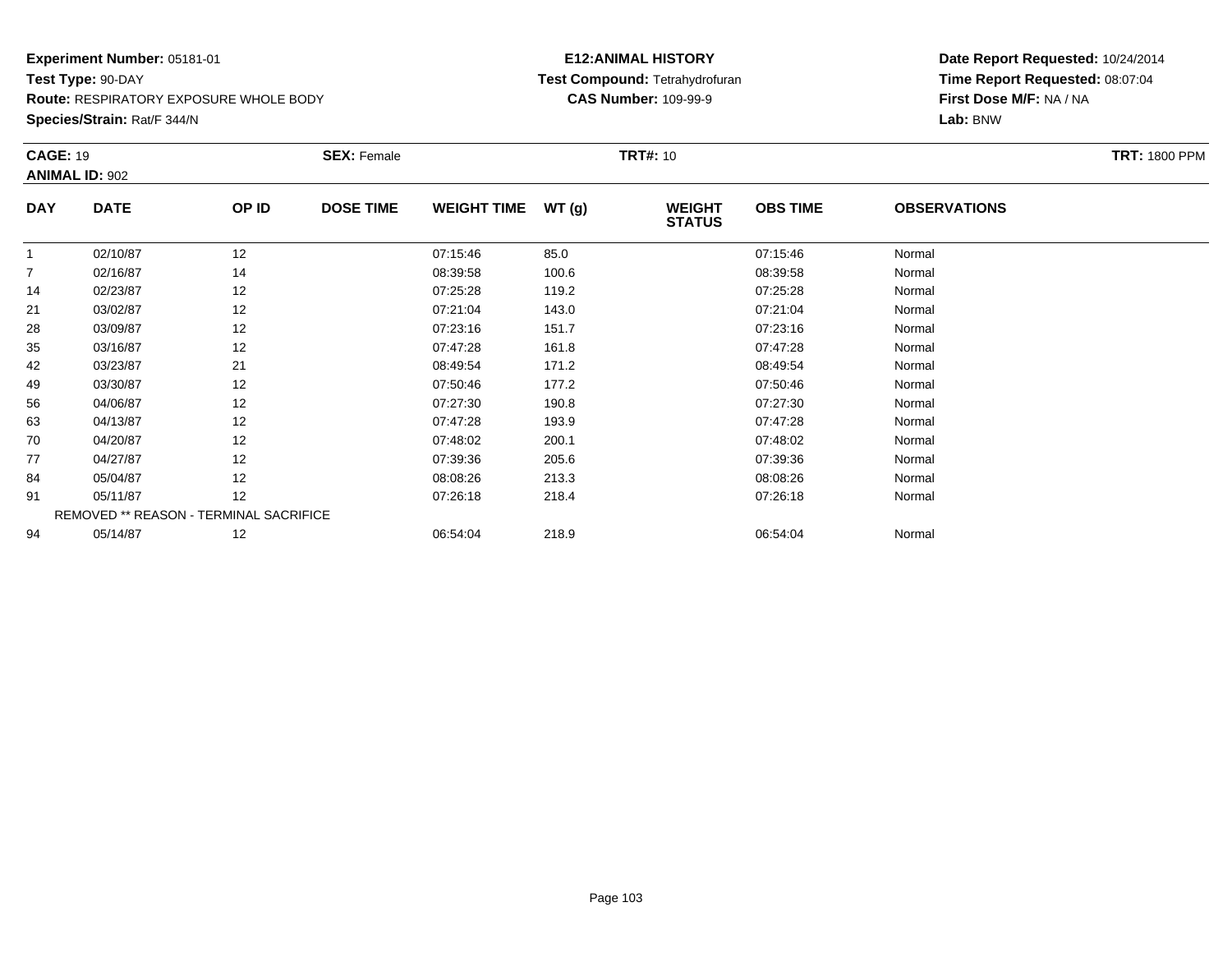**Route:** RESPIRATORY EXPOSURE WHOLE BODY

**Species/Strain:** Rat/F 344/N

#### **E12:ANIMAL HISTORY Test Compound:** Tetrahydrofuran**CAS Number:** 109-99-9

| <b>CAGE: 19</b> |                                        |       | <b>SEX: Female</b> |                    |       | <b>TRT#: 10</b>                |                 |                     | <b>TRT: 1800 PPM</b> |
|-----------------|----------------------------------------|-------|--------------------|--------------------|-------|--------------------------------|-----------------|---------------------|----------------------|
|                 | <b>ANIMAL ID: 903</b>                  |       |                    |                    |       |                                |                 |                     |                      |
| <b>DAY</b>      | <b>DATE</b>                            | OP ID | <b>DOSE TIME</b>   | <b>WEIGHT TIME</b> | WT(g) | <b>WEIGHT</b><br><b>STATUS</b> | <b>OBS TIME</b> | <b>OBSERVATIONS</b> |                      |
| $\mathbf{1}$    | 02/10/87                               | 12    |                    | 07:15:46           | 90.5  |                                | 07:15:46        | Normal              |                      |
| 7               | 02/16/87                               | 14    |                    | 08:39:58           | 105.8 |                                | 08:39:58        | Normal              |                      |
| 14              | 02/23/87                               | 12    |                    | 07:25:28           | 130.9 |                                | 07:25:28        | Normal              |                      |
| 21              | 03/02/87                               | 12    |                    | 07:21:04           | 145.4 |                                | 07:21:04        | Normal              |                      |
| 28              | 03/09/87                               | 12    |                    | 07:23:16           | 158.3 |                                | 07:23:16        | Normal              |                      |
| 35              | 03/16/87                               | 12    |                    | 07:47:28           | 169.9 |                                | 07:47:28        | Normal              |                      |
| 42              | 03/23/87                               | 21    |                    | 08:49:54           | 186.2 |                                | 08:49:54        | Normal              |                      |
| 49              | 03/30/87                               | 12    |                    | 07:50:46           | 186.8 |                                | 07:50:46        | Normal              |                      |
| 56              | 04/06/87                               | 12    |                    | 07:27:30           | 206.1 |                                | 07:27:30        | Normal              |                      |
| 63              | 04/13/87                               | 12    |                    | 07:47:28           | 205.0 |                                | 07:47:28        | Normal              |                      |
| 70              | 04/20/87                               | 12    |                    | 07:48:02           | 213.3 |                                | 07:48:02        | Normal              |                      |
| 77              | 04/27/87                               | 12    |                    | 07:39:36           | 219.3 |                                | 07:39:36        | Normal              |                      |
| 84              | 05/04/87                               | 12    |                    | 08:08:26           | 218.4 |                                | 08:08:26        | Normal              |                      |
| 91              | 05/11/87                               | 12    |                    | 07:26:18           | 220.0 |                                | 07:26:18        | Normal              |                      |
|                 | REMOVED ** REASON - TERMINAL SACRIFICE |       |                    |                    |       |                                |                 |                     |                      |
| 94              | 05/14/87                               | 12    |                    | 06:54:04           | 222.9 |                                | 06:54:04        | Normal              |                      |
|                 |                                        |       |                    |                    |       |                                |                 |                     |                      |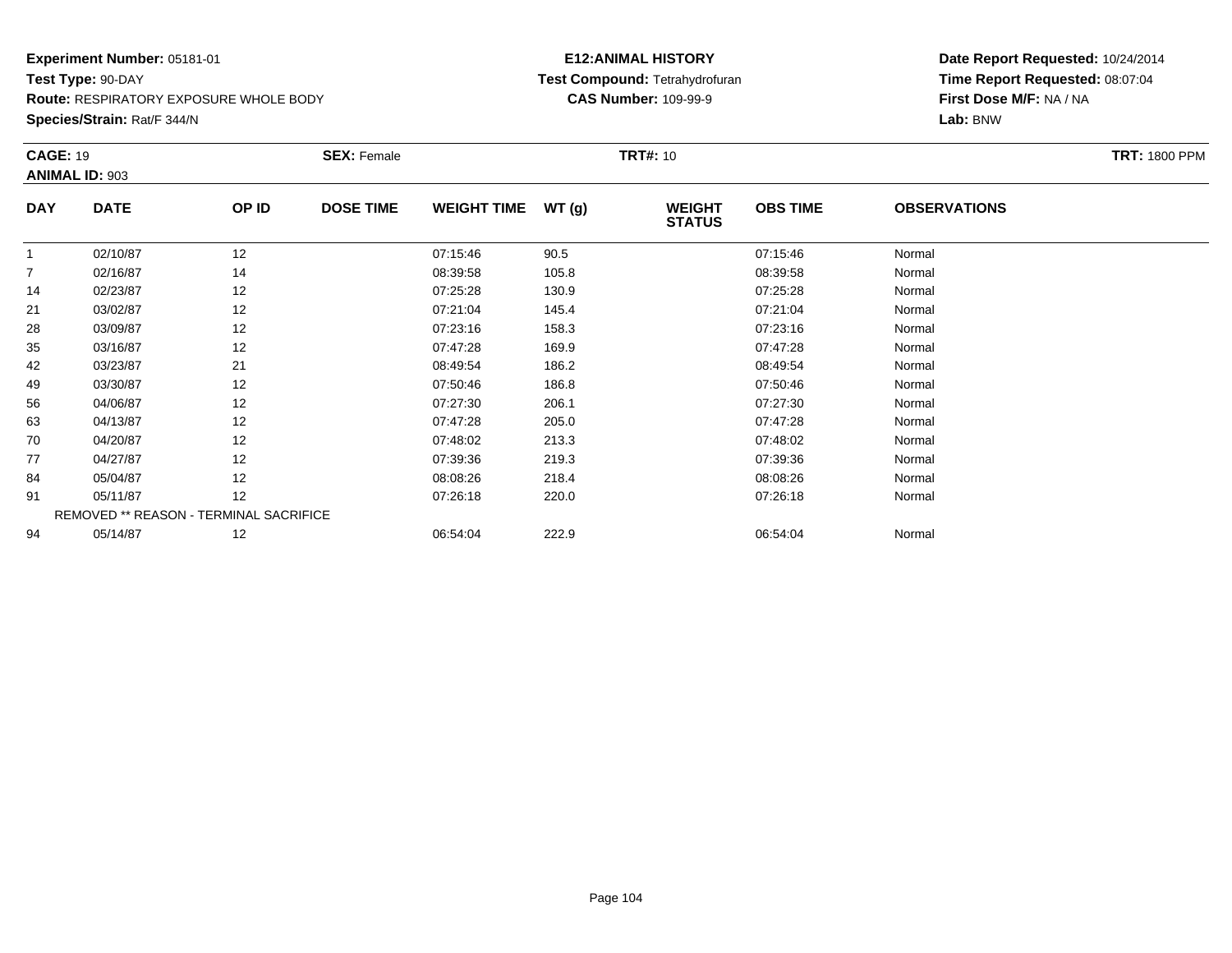**Species/Strain:** Rat/F 344/N

#### **E12:ANIMAL HISTORY Test Compound:** Tetrahydrofuran**CAS Number:** 109-99-9

| <b>TRT: 1800 PPM</b> |
|----------------------|
|                      |
|                      |
|                      |
|                      |
|                      |
|                      |
|                      |
|                      |
|                      |
|                      |
|                      |
|                      |
|                      |
|                      |
|                      |
|                      |
|                      |
|                      |
|                      |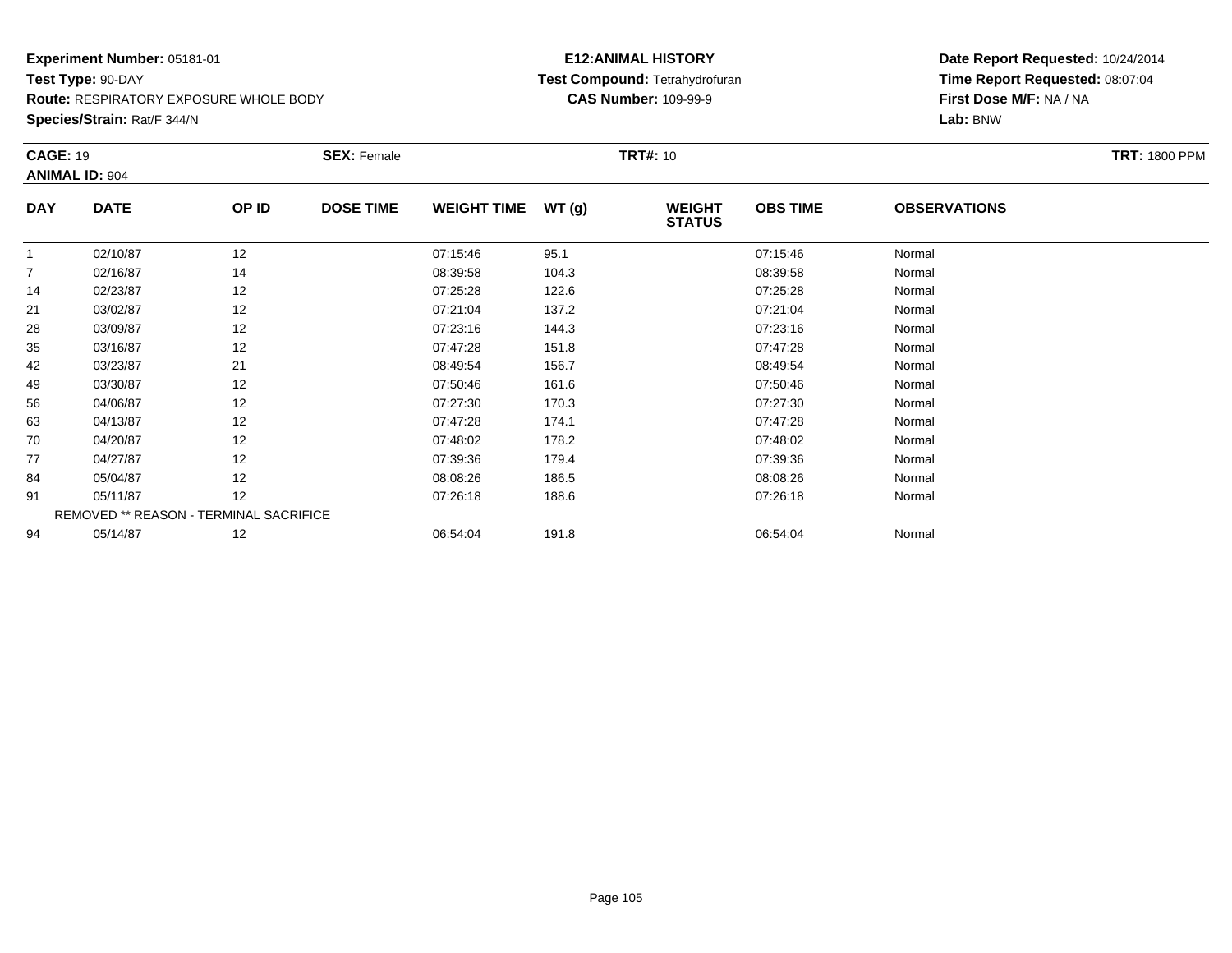**Route:** RESPIRATORY EXPOSURE WHOLE BODY

**Species/Strain:** Rat/F 344/N

#### **E12:ANIMAL HISTORY Test Compound:** Tetrahydrofuran**CAS Number:** 109-99-9

|                | <b>CAGE: 19</b>                        |       | <b>SEX: Female</b> |                    |       | <b>TRT#: 10</b>                |                 | <b>TRT: 1800 PPM</b> |  |
|----------------|----------------------------------------|-------|--------------------|--------------------|-------|--------------------------------|-----------------|----------------------|--|
|                | <b>ANIMAL ID: 905</b>                  |       |                    |                    |       |                                |                 |                      |  |
| <b>DAY</b>     | <b>DATE</b>                            | OP ID | <b>DOSE TIME</b>   | <b>WEIGHT TIME</b> | WT(g) | <b>WEIGHT</b><br><b>STATUS</b> | <b>OBS TIME</b> | <b>OBSERVATIONS</b>  |  |
|                | 02/10/87                               | 12    | **NOTE-SOFT FECES  |                    |       |                                | 07:13:56        |                      |  |
| $\mathbf{1}$   | 02/10/87                               | 12    |                    | 07:15:46           | 80.4  |                                | 07:15:46        | Normal               |  |
| $\overline{7}$ | 02/16/87                               | 14    |                    | 08:39:58           | 92.4  |                                | 08:39:58        | Normal               |  |
| 14             | 02/23/87                               | 12    |                    | 07:25:28           | 112.5 |                                | 07:25:28        | Normal               |  |
| 21             | 03/02/87                               | 12    |                    | 07:21:04           | 125.8 |                                | 07:21:04        | Normal               |  |
| 28             | 03/09/87                               | 12    |                    | 07:23:16           | 137.0 |                                | 07:23:16        | Normal               |  |
| 35             | 03/16/87                               | 12    |                    | 07:47:28           | 145.6 |                                | 07:47:28        | Normal               |  |
| 42             | 03/23/87                               | 21    |                    | 08:49:54           | 151.3 |                                | 08:49:54        | Normal               |  |
| 49             | 03/30/87                               | 12    |                    | 07:50:46           | 157.2 |                                | 07:50:46        | Normal               |  |
| 56             | 04/06/87                               | 12    |                    | 07:27:30           | 162.9 |                                | 07:27:30        | Normal               |  |
| 63             | 04/13/87                               | 12    |                    | 07:47:28           | 167.9 |                                | 07:47:28        | Normal               |  |
| 70             | 04/20/87                               | 12    |                    | 07:48:02           | 176.0 |                                | 07:48:02        | Normal               |  |
| 77             | 04/27/87                               | 12    |                    | 07:39:36           | 176.9 |                                | 07:39:36        | Normal               |  |
| 84             | 05/04/87                               | 12    |                    | 08:08:26           | 179.5 |                                | 08:08:26        | Normal               |  |
| 91             | 05/11/87                               | 12    |                    | 07:26:18           | 183.8 |                                | 07:26:18        | Normal               |  |
|                | REMOVED ** REASON - TERMINAL SACRIFICE |       |                    |                    |       |                                |                 |                      |  |
| 94             | 05/14/87                               | 12    |                    | 06:54:04           | 182.3 |                                | 06:54:04        | Normal               |  |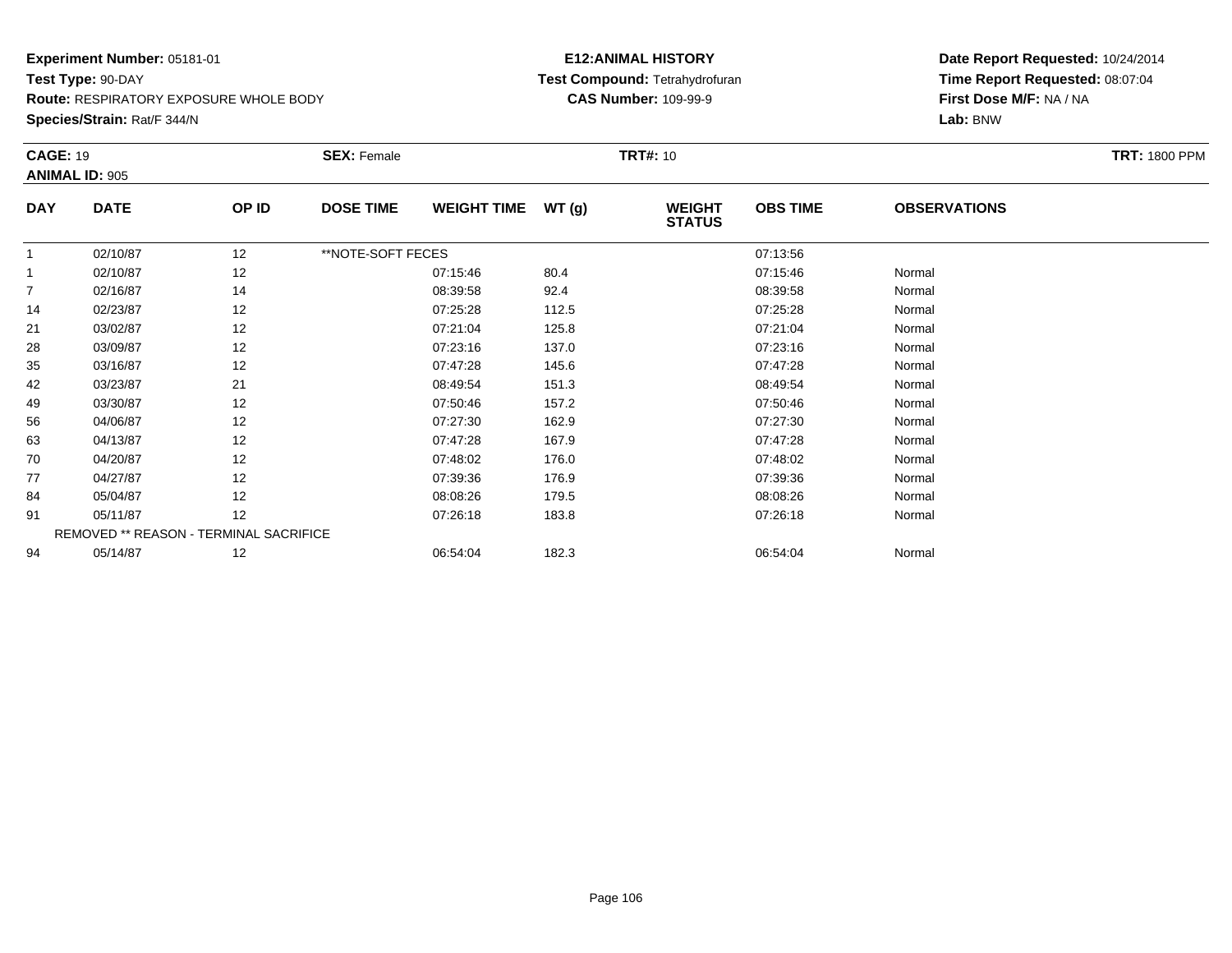**Species/Strain:** Rat/F 344/N

#### **E12:ANIMAL HISTORY Test Compound:** Tetrahydrofuran**CAS Number:** 109-99-9

| <b>CAGE: 20</b><br><b>ANIMAL ID: 906</b> |                                        | <b>SEX: Female</b> |                  |                    | <b>TRT#: 10</b> | <b>TRT: 1800 PPM</b>           |                 |                     |  |
|------------------------------------------|----------------------------------------|--------------------|------------------|--------------------|-----------------|--------------------------------|-----------------|---------------------|--|
| <b>DAY</b>                               | <b>DATE</b>                            | OP ID              | <b>DOSE TIME</b> | <b>WEIGHT TIME</b> | WT(g)           | <b>WEIGHT</b><br><b>STATUS</b> | <b>OBS TIME</b> | <b>OBSERVATIONS</b> |  |
|                                          | 02/10/87                               | 12                 |                  | 07:18:54           | 99.6            |                                | 07:18:54        | Normal              |  |
| $\overline{7}$                           | 02/16/87                               | 14                 |                  | 08:36:56           | 116.0           |                                | 08:36:56        | Normal              |  |
| 14                                       | 02/23/87                               | 12                 |                  | 07:26:46           | 136.9           |                                | 07:26:46        | Normal              |  |
| 21                                       | 03/02/87                               | 12                 |                  | 07:22:28           | 150.2           |                                | 07:22:28        | Normal              |  |
| 28                                       | 03/09/87                               | 12                 |                  | 07:25:16           | 162.0           |                                | 07:25:16        | Normal              |  |
| 35                                       | 03/16/87                               | 12                 |                  | 07:48:34           | 165.3           |                                | 07:48:34        | Normal              |  |
| 42                                       | 03/23/87                               | 21                 |                  | 08:51:52           | 175.5           |                                | 08:51:52        | Normal              |  |
| 49                                       | 03/30/87                               | 12                 |                  | 07:52:22           | 180.6           |                                | 07:52:22        | Normal              |  |
| 56                                       | 04/06/87                               | 12                 |                  | 07:29:06           | 190.0           |                                | 07:29:06        | Normal              |  |
| 63                                       | 04/13/87                               | 12                 |                  | 07:48:36           | 195.4           |                                | 07:48:36        | Normal              |  |
| 70                                       | 04/20/87                               | 12                 |                  | 07:49:20           | 205.7           |                                | 07:49:20        | Normal              |  |
| 77                                       | 04/27/87                               | 12                 |                  | 07:40:40           | 206.1           |                                | 07:40:40        | Normal              |  |
| 84                                       | 05/04/87                               | 12                 |                  | 08:09:34           | 210.6           |                                | 08:09:34        | Normal              |  |
| 91                                       | 05/11/87                               | 12                 |                  | 07:27:24           | 212.3           |                                | 07:27:24        | Normal              |  |
|                                          | REMOVED ** REASON - TERMINAL SACRIFICE |                    |                  |                    |                 |                                |                 |                     |  |
| 94                                       | 05/14/87                               | 12                 |                  | 06:56:44           | 216.6           |                                | 06:56:44        | Normal              |  |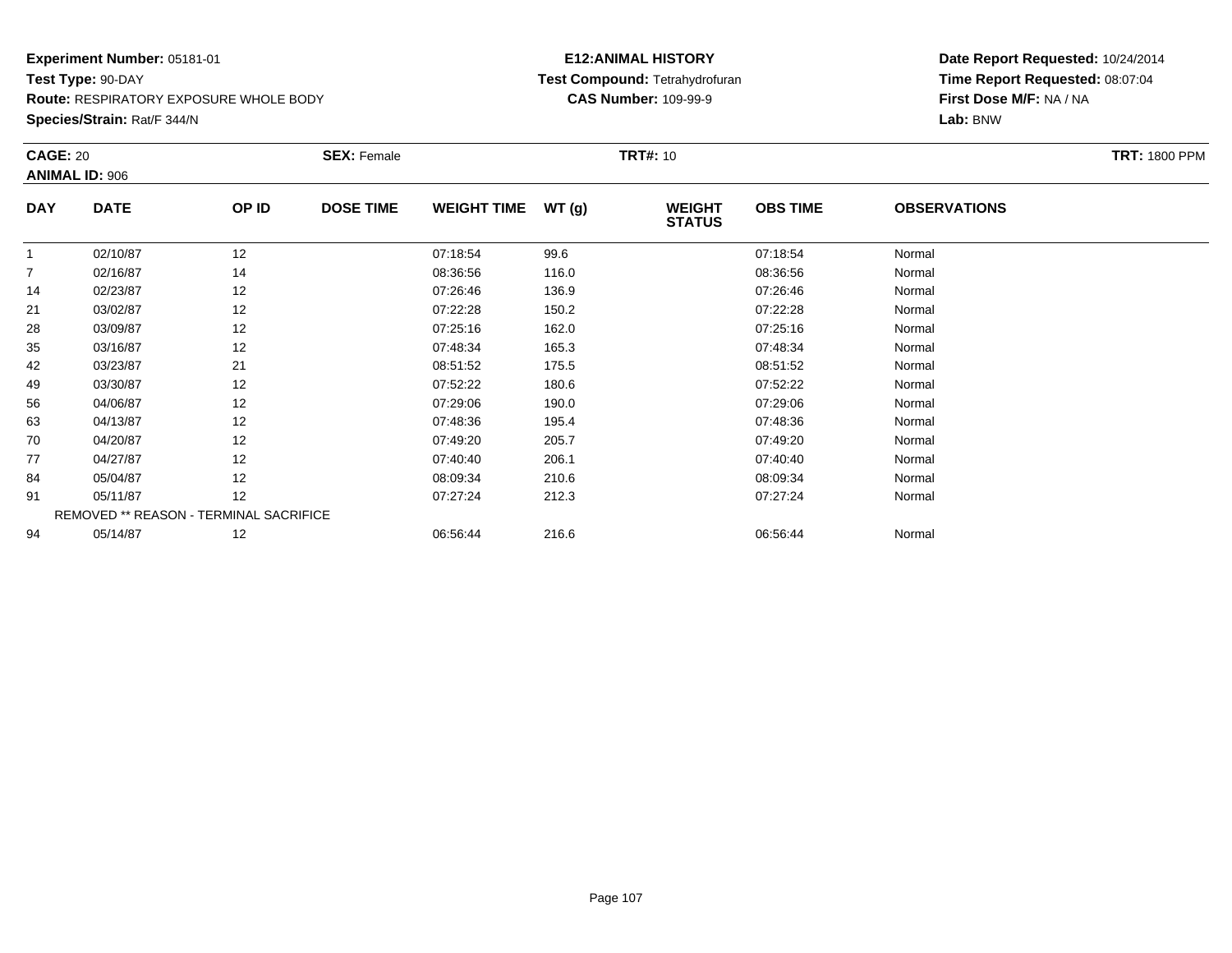**Species/Strain:** Rat/F 344/N

#### **E12:ANIMAL HISTORY Test Compound:** Tetrahydrofuran**CAS Number:** 109-99-9

| <b>CAGE: 20</b><br><b>ANIMAL ID: 907</b> |                                        | <b>SEX: Female</b> |                  |                    | <b>TRT#:</b> 10 | <b>TRT: 1800 PPM</b>           |                 |                     |  |
|------------------------------------------|----------------------------------------|--------------------|------------------|--------------------|-----------------|--------------------------------|-----------------|---------------------|--|
| <b>DAY</b>                               | <b>DATE</b>                            | OP ID              | <b>DOSE TIME</b> | <b>WEIGHT TIME</b> | WT(g)           | <b>WEIGHT</b><br><b>STATUS</b> | <b>OBS TIME</b> | <b>OBSERVATIONS</b> |  |
|                                          | 02/10/87                               | 12                 |                  | 07:18:54           | 95.5            |                                | 07:18:54        | Normal              |  |
| $\overline{7}$                           | 02/16/87                               | 14                 |                  | 08:36:56           | 106.8           |                                | 08:36:56        | Normal              |  |
| 14                                       | 02/23/87                               | 12                 |                  | 07:26:46           | 122.8           |                                | 07:26:46        | Normal              |  |
| 21                                       | 03/02/87                               | 12                 |                  | 07:22:28           | 138.7           |                                | 07:22:28        | Normal              |  |
| 28                                       | 03/09/87                               | 12                 |                  | 07:25:16           | 150.6           |                                | 07:25:16        | Normal              |  |
| 35                                       | 03/16/87                               | 12                 |                  | 07:48:34           | 159.6           |                                | 07:48:34        | Normal              |  |
| 42                                       | 03/23/87                               | 21                 |                  | 08:51:52           | 164.1           |                                | 08:51:52        | Normal              |  |
| 49                                       | 03/30/87                               | 12                 |                  | 07:52:22           | 175.3           |                                | 07:52:22        | Normal              |  |
| 56                                       | 04/06/87                               | 12                 |                  | 07:29:06           | 181.6           |                                | 07:29:06        | Normal              |  |
| 63                                       | 04/13/87                               | 12                 |                  | 07:48:36           | 185.9           |                                | 07:48:36        | Normal              |  |
| 70                                       | 04/20/87                               | 12                 |                  | 07:49:20           | 193.7           |                                | 07:49:20        | Normal              |  |
| 77                                       | 04/27/87                               | 12                 |                  | 07:40:40           | 197.3           |                                | 07:40:40        | Normal              |  |
| 84                                       | 05/04/87                               | 12                 |                  | 08:09:34           | 204.3           |                                | 08:09:34        | Normal              |  |
| 91                                       | 05/11/87                               | 12                 |                  | 07:27:24           | 208.4           |                                | 07:27:24        | Normal              |  |
|                                          | REMOVED ** REASON - TERMINAL SACRIFICE |                    |                  |                    |                 |                                |                 |                     |  |
| 94                                       | 05/14/87                               | 12                 |                  | 06:56:44           | 207.7           |                                | 06:56:44        | Normal              |  |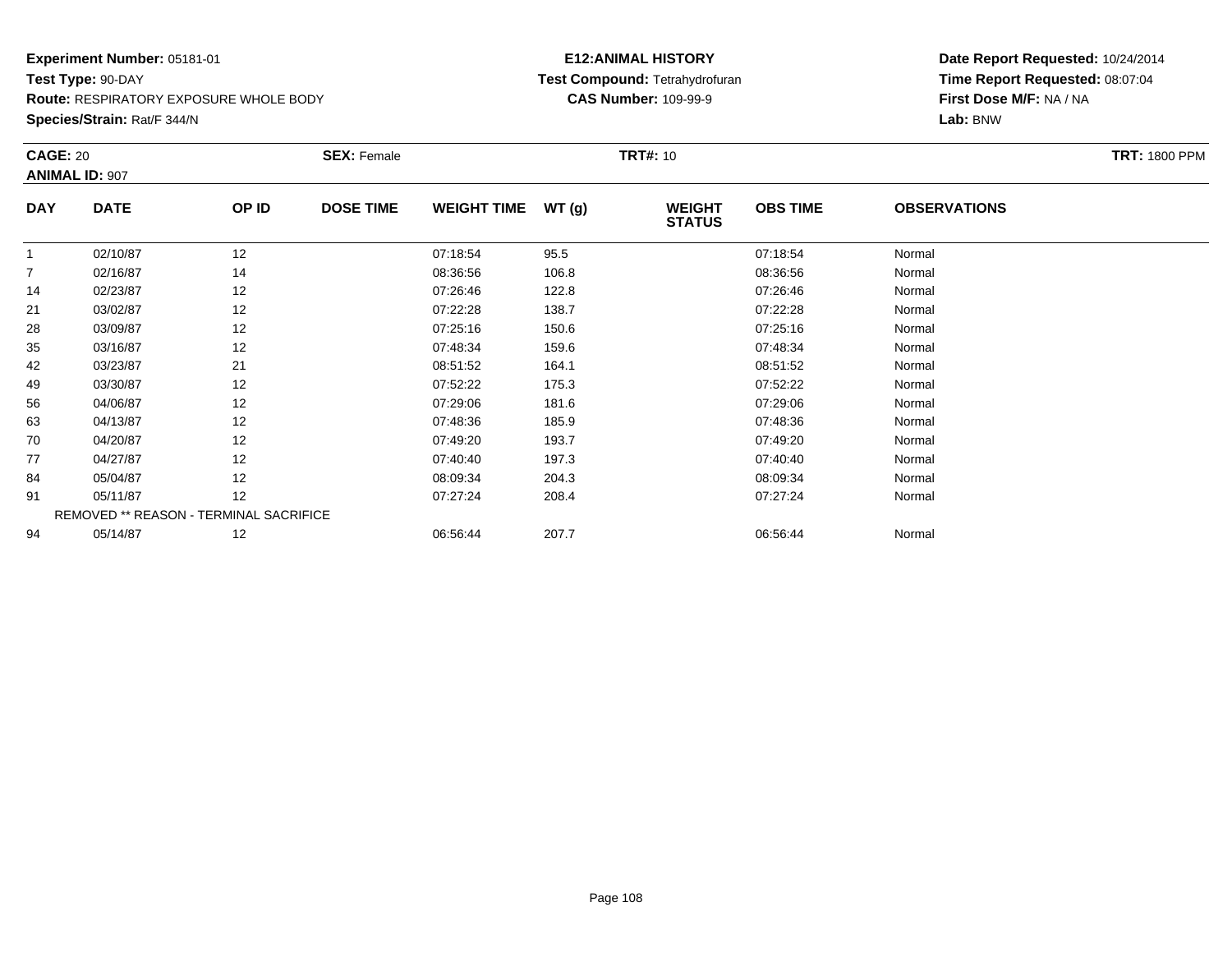### **Experiment Number:** 05181-01**Test Type:** 90-DAY**Route:** RESPIRATORY EXPOSURE WHOLE BODY

**Species/Strain:** Rat/F 344/N

## **E12:ANIMAL HISTORY Test Compound:** Tetrahydrofuran**CAS Number:** 109-99-9

| <b>CAGE: 20</b> |                                        |       | <b>SEX: Female</b> |                    |       | <b>TRT#:</b> 10                |                 |                     | <b>TRT: 1800 PPM</b> |
|-----------------|----------------------------------------|-------|--------------------|--------------------|-------|--------------------------------|-----------------|---------------------|----------------------|
|                 | <b>ANIMAL ID: 908</b>                  |       |                    |                    |       |                                |                 |                     |                      |
| <b>DAY</b>      | <b>DATE</b>                            | OP ID | <b>DOSE TIME</b>   | <b>WEIGHT TIME</b> | WT(g) | <b>WEIGHT</b><br><b>STATUS</b> | <b>OBS TIME</b> | <b>OBSERVATIONS</b> |                      |
|                 | 02/10/87                               | 12    |                    | 07:18:54           | 102.6 |                                | 07:18:54        | Normal              |                      |
| $\overline{7}$  | 02/16/87                               | 14    |                    | 08:36:56           | 116.1 |                                | 08:36:56        | Normal              |                      |
| 14              | 02/23/87                               | 12    |                    | 07:26:46           | 136.8 |                                | 07:26:46        | Normal              |                      |
| 21              | 03/02/87                               | 12    |                    | 07:22:28           | 152.2 |                                | 07:22:28        | Normal              |                      |
| 28              | 03/09/87                               | 12    |                    | 07:25:16           | 163.7 |                                | 07:25:16        | Normal              |                      |
| 35              | 03/16/87                               | 12    |                    | 07:48:34           | 172.7 |                                | 07:48:34        | Normal              |                      |
| 42              | 03/23/87                               | 21    |                    | 08:51:52           | 179.6 |                                | 08:51:52        | Normal              |                      |
| 49              | 03/30/87                               | 12    |                    | 07:52:22           | 189.3 |                                | 07:52:22        | Normal              |                      |
| 56              | 04/06/87                               | 12    |                    | 07:29:06           | 195.5 |                                | 07:29:06        | Normal              |                      |
| 63              | 04/13/87                               | 12    |                    | 07:48:36           | 201.8 |                                | 07:48:36        | Normal              |                      |
| 70              | 04/20/87                               | 12    |                    | 07:49:20           | 209.1 |                                | 07:49:20        | Normal              |                      |
| 77              | 04/27/87                               | 12    |                    | 07:40:40           | 215.2 |                                | 07:40:40        | Normal              |                      |
| 84              | 05/04/87                               | 12    |                    | 08:09:34           | 218.4 |                                | 08:09:34        | Normal              |                      |
| 91              | 05/11/87                               | 12    |                    | 07:27:24           | 219.1 |                                | 07:27:24        | Normal              |                      |
|                 | REMOVED ** REASON - TERMINAL SACRIFICE |       |                    |                    |       |                                |                 |                     |                      |
| 94              | 05/14/87                               | 12    |                    | 06:56:44           | 221.0 |                                | 06:56:44        | Normal              |                      |
|                 |                                        |       |                    |                    |       |                                |                 |                     |                      |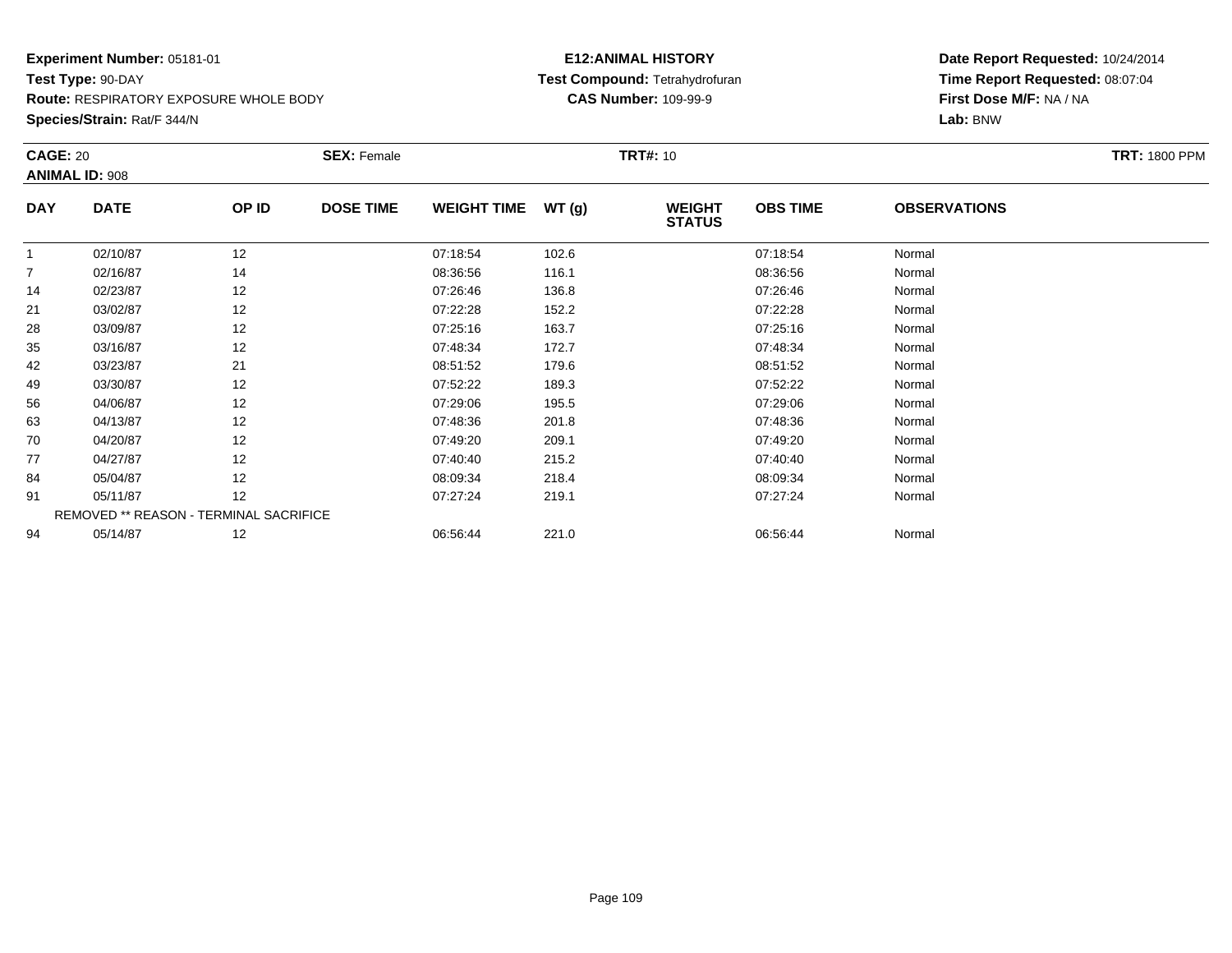### **Experiment Number:** 05181-01**Test Type:** 90-DAY

**Route:** RESPIRATORY EXPOSURE WHOLE BODY

**Species/Strain:** Rat/F 344/N

## **E12:ANIMAL HISTORY Test Compound:** Tetrahydrofuran**CAS Number:** 109-99-9

| <b>CAGE: 20</b> |                                        |       | <b>SEX: Female</b> |                    |        | <b>TRT#: 10</b>                |                 |                     | <b>TRT: 1800 PPM</b> |
|-----------------|----------------------------------------|-------|--------------------|--------------------|--------|--------------------------------|-----------------|---------------------|----------------------|
|                 | <b>ANIMAL ID: 909</b>                  |       |                    |                    |        |                                |                 |                     |                      |
| <b>DAY</b>      | <b>DATE</b>                            | OP ID | <b>DOSE TIME</b>   | <b>WEIGHT TIME</b> | WT (g) | <b>WEIGHT</b><br><b>STATUS</b> | <b>OBS TIME</b> | <b>OBSERVATIONS</b> |                      |
|                 | 02/10/87                               | 12    | **NOTE-SOFT FECES  |                    |        |                                | 07:15:46        |                     |                      |
|                 | 02/10/87                               | 12    |                    | 07:18:54           | 95.6   |                                | 07:18:54        | Normal              |                      |
| $\overline{7}$  | 02/16/87                               | 14    |                    | 08:36:56           | 109.7  |                                | 08:36:56        | Normal              |                      |
| 14              | 02/23/87                               | 12    |                    | 07:26:46           | 131.1  |                                | 07:26:46        | Normal              |                      |
| 21              | 03/02/87                               | 12    |                    | 07:22:28           | 143.3  |                                | 07:22:28        | Normal              |                      |
| 28              | 03/09/87                               | 12    |                    | 07:25:16           | 155.5  |                                | 07:25:16        | Normal              |                      |
| 35              | 03/16/87                               | 12    |                    | 07:48:34           | 163.0  |                                | 07:48:34        | Normal              |                      |
| 42              | 03/23/87                               | 21    |                    | 08:51:52           | 172.3  |                                | 08:51:52        | Normal              |                      |
| 49              | 03/30/87                               | 12    |                    | 07:52:22           | 178.9  |                                | 07:52:22        | Normal              |                      |
| 56              | 04/06/87                               | 12    |                    | 07:29:06           | 186.9  |                                | 07:29:06        | Normal              |                      |
| 63              | 04/13/87                               | 12    |                    | 07:48:36           | 187.3  |                                | 07:48:36        | Normal              |                      |
| 70              | 04/20/87                               | 12    |                    | 07:49:20           | 193.1  |                                | 07:49:20        | Normal              |                      |
| 77              | 04/27/87                               | 12    |                    | 07:40:40           | 195.2  |                                | 07:40:40        | Normal              |                      |
| 84              | 05/04/87                               | 12    |                    | 08:09:34           | 198.4  |                                | 08:09:34        | Normal              |                      |
| 91              | 05/11/87                               | 12    |                    | 07:27:24           | 206.4  |                                | 07:27:24        | Normal              |                      |
|                 | REMOVED ** REASON - TERMINAL SACRIFICE |       |                    |                    |        |                                |                 |                     |                      |
| 94              | 05/14/87                               | 12    |                    | 06:56:44           | 204.0  |                                | 06:56:44        | Normal              |                      |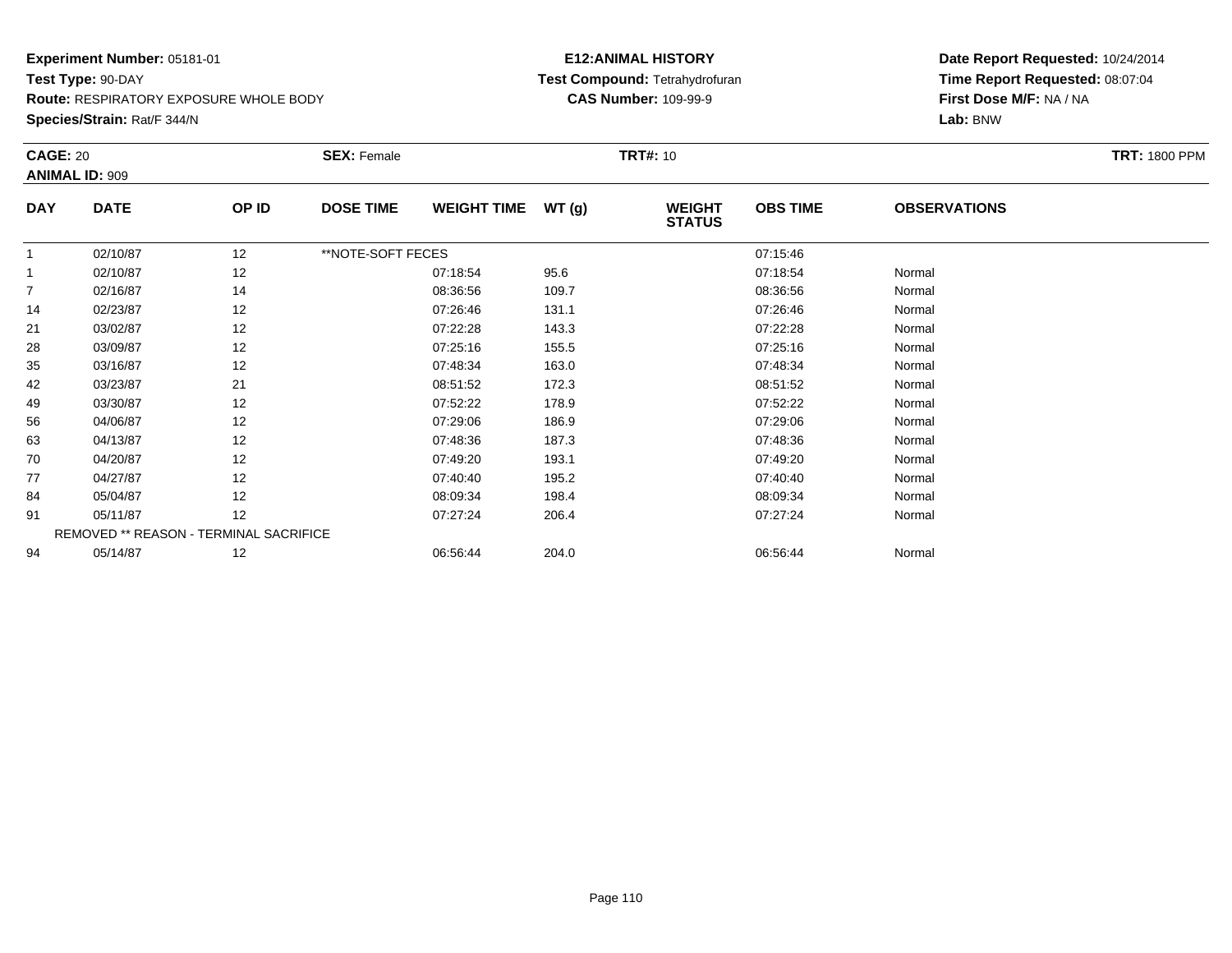### **Experiment Number:** 05181-01**Test Type:** 90-DAY**Route:** RESPIRATORY EXPOSURE WHOLE BODY

**Species/Strain:** Rat/F 344/N

## **E12:ANIMAL HISTORY Test Compound:** Tetrahydrofuran**CAS Number:** 109-99-9

| <b>CAGE: 20</b> |                                        |       | <b>SEX: Female</b> |                    |       | <b>TRT#:</b> 10                |                 |                     | <b>TRT: 1800 PPM</b> |
|-----------------|----------------------------------------|-------|--------------------|--------------------|-------|--------------------------------|-----------------|---------------------|----------------------|
|                 | <b>ANIMAL ID: 910</b>                  |       |                    |                    |       |                                |                 |                     |                      |
| <b>DAY</b>      | <b>DATE</b>                            | OP ID | <b>DOSE TIME</b>   | <b>WEIGHT TIME</b> | WT(g) | <b>WEIGHT</b><br><b>STATUS</b> | <b>OBS TIME</b> | <b>OBSERVATIONS</b> |                      |
|                 | 02/10/87                               | 12    |                    | 07:18:54           | 91.4  |                                | 07:18:54        | Normal              |                      |
| $\overline{7}$  | 02/16/87                               | 14    |                    | 08:36:56           | 106.7 |                                | 08:36:56        | Normal              |                      |
| 14              | 02/23/87                               | 12    |                    | 07:26:46           | 126.2 |                                | 07:26:46        | Normal              |                      |
| 21              | 03/02/87                               | 12    |                    | 07:22:28           | 137.7 |                                | 07:22:28        | Normal              |                      |
| 28              | 03/09/87                               | 12    |                    | 07:25:16           | 154.0 |                                | 07:25:16        | Normal              |                      |
| 35              | 03/16/87                               | 12    |                    | 07:48:34           | 169.9 |                                | 07:48:34        | Normal              |                      |
| 42              | 03/23/87                               | 21    |                    | 08:51:52           | 179.4 |                                | 08:51:52        | Normal              |                      |
| 49              | 03/30/87                               | 12    |                    | 07:52:22           | 186.1 |                                | 07:52:22        | Normal              |                      |
| 56              | 04/06/87                               | 12    |                    | 07:29:06           | 196.4 |                                | 07:29:06        | Normal              |                      |
| 63              | 04/13/87                               | 12    |                    | 07:48:36           | 197.0 |                                | 07:48:36        | Normal              |                      |
| 70              | 04/20/87                               | 12    |                    | 07:49:20           | 205.9 |                                | 07:49:20        | Normal              |                      |
| 77              | 04/27/87                               | 12    |                    | 07:40:40           | 205.6 |                                | 07:40:40        | Normal              |                      |
| 84              | 05/04/87                               | 12    |                    | 08:09:34           | 216.0 |                                | 08:09:34        | Normal              |                      |
| 91              | 05/11/87                               | 12    |                    | 07:27:24           | 220.6 |                                | 07:27:24        | Normal              |                      |
|                 | REMOVED ** REASON - TERMINAL SACRIFICE |       |                    |                    |       |                                |                 |                     |                      |
| 94              | 05/14/87                               | 12    |                    | 06:56:44           | 219.0 |                                | 06:56:44        | Normal              |                      |
|                 |                                        |       |                    |                    |       |                                |                 |                     |                      |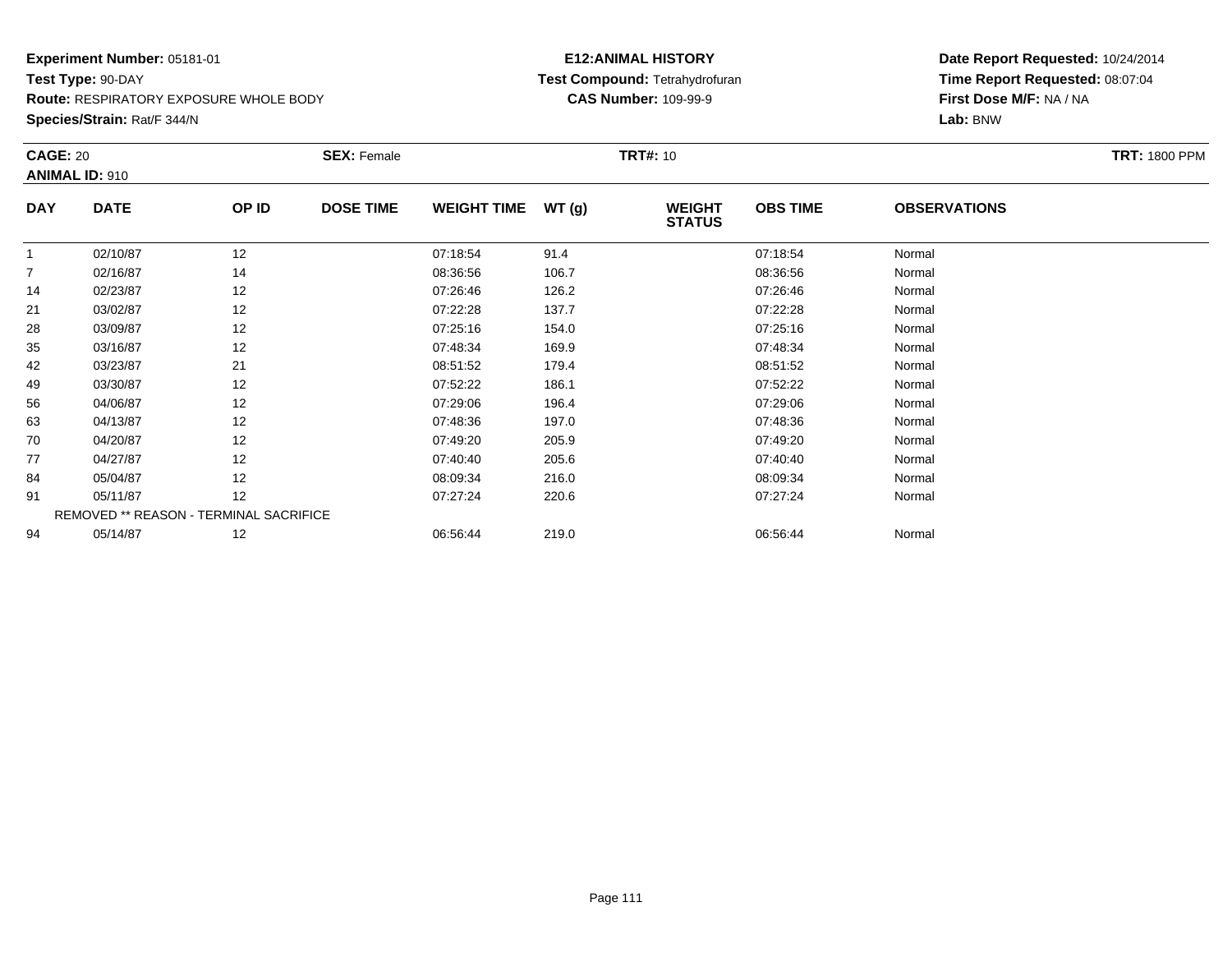**Test Type:** 90-DAY

**Route:** RESPIRATORY EXPOSURE WHOLE BODY

**Species/Strain:** Rat/F 344/N

## **E12:ANIMAL HISTORY Test Compound:** Tetrahydrofuran**CAS Number:** 109-99-9

|              | <b>CAGE: 23</b>                        |       | <b>SEX: Female</b> | <b>TRT: 5000 PPM</b>                                                            |       |                                |                 |                     |  |
|--------------|----------------------------------------|-------|--------------------|---------------------------------------------------------------------------------|-------|--------------------------------|-----------------|---------------------|--|
|              | <b>ANIMAL ID: 1101</b>                 |       |                    |                                                                                 |       |                                |                 |                     |  |
| <b>DAY</b>   | <b>DATE</b>                            | OP ID | <b>DOSE TIME</b>   | <b>WEIGHT TIME</b>                                                              | WT(g) | <b>WEIGHT</b><br><b>STATUS</b> | <b>OBS TIME</b> | <b>OBSERVATIONS</b> |  |
| $\mathbf{1}$ | 02/10/87                               | 12    |                    | 07:26:24                                                                        | 96.2  |                                | 07:26:24        | Normal<br>Normal    |  |
| 1            | 02/10/87                               | 12    |                    | **NOTE-THE 5000PPM RATS HAVE REDUCED BODY TONE, WOBBLY<br>GAIT AND ATAXIA (BJC) |       |                                |                 |                     |  |
| 1            | 02/10/87                               | 18    |                    | **NOTE-THE 5000PPM RATS HAVE REDUCED BODY TONE, WOBBLY<br>GAIT AND ATAXIA (BJC) |       |                                |                 |                     |  |
| 1            | 02/10/87                               | 18    |                    | 07:26:24                                                                        | 96.2  |                                |                 |                     |  |
| 7            | 02/16/87                               | 14    |                    | 08:49:00                                                                        | 102.8 |                                | 08:49:00        | Normal              |  |
| 14           | 02/23/87                               | 12    |                    | 07:36:58                                                                        | 122.1 |                                | 07:36:58        | Normal              |  |
| 21           | 03/02/87                               | 12    |                    | 07:34:12                                                                        | 138.4 |                                | 07:34:12        | Normal              |  |
| 28           | 03/09/87                               | 12    |                    | 07:35:16                                                                        | 151.0 |                                | 07:35:16        | Normal              |  |
| 35           | 03/16/87                               | 12    |                    | 07:53:36                                                                        | 161.7 |                                | 07:53:36        | Normal              |  |
| 42           | 03/23/87                               | 21    |                    | 09:14:04                                                                        | 168.9 |                                | 09:14:04        | Normal              |  |
| 49           | 03/30/87                               | 12    |                    | 08:05:34                                                                        | 178.5 |                                | 08:05:34        | Normal              |  |
| 56           | 04/06/87                               | 12    |                    | 07:39:18                                                                        | 183.8 |                                | 07:39:18        | Normal              |  |
| 63           | 04/13/87                               | 12    |                    | 07:58:20                                                                        | 189.8 |                                | 07:58:20        | Normal              |  |
| 70           | 04/20/87                               | 12    |                    | 08:00:48                                                                        | 193.6 |                                | 08:00:48        | Normal              |  |
| 77           | 04/27/87                               | 12    |                    | 07:50:08                                                                        | 200.6 |                                | 07:50:08        | Normal              |  |
| 84           | 05/04/87                               | 12    |                    | 08:20:50                                                                        | 201.5 |                                | 08:20:50        | Normal              |  |
| 91           | 05/11/87                               | 12    |                    | 07:36:50                                                                        | 206.9 |                                | 07:36:50        | Normal              |  |
|              | REMOVED ** REASON - TERMINAL SACRIFICE |       |                    |                                                                                 |       |                                |                 |                     |  |
| 94           | 05/14/87                               | 12    |                    | 06:58:28                                                                        | 206.8 |                                | 06:58:28        | Normal              |  |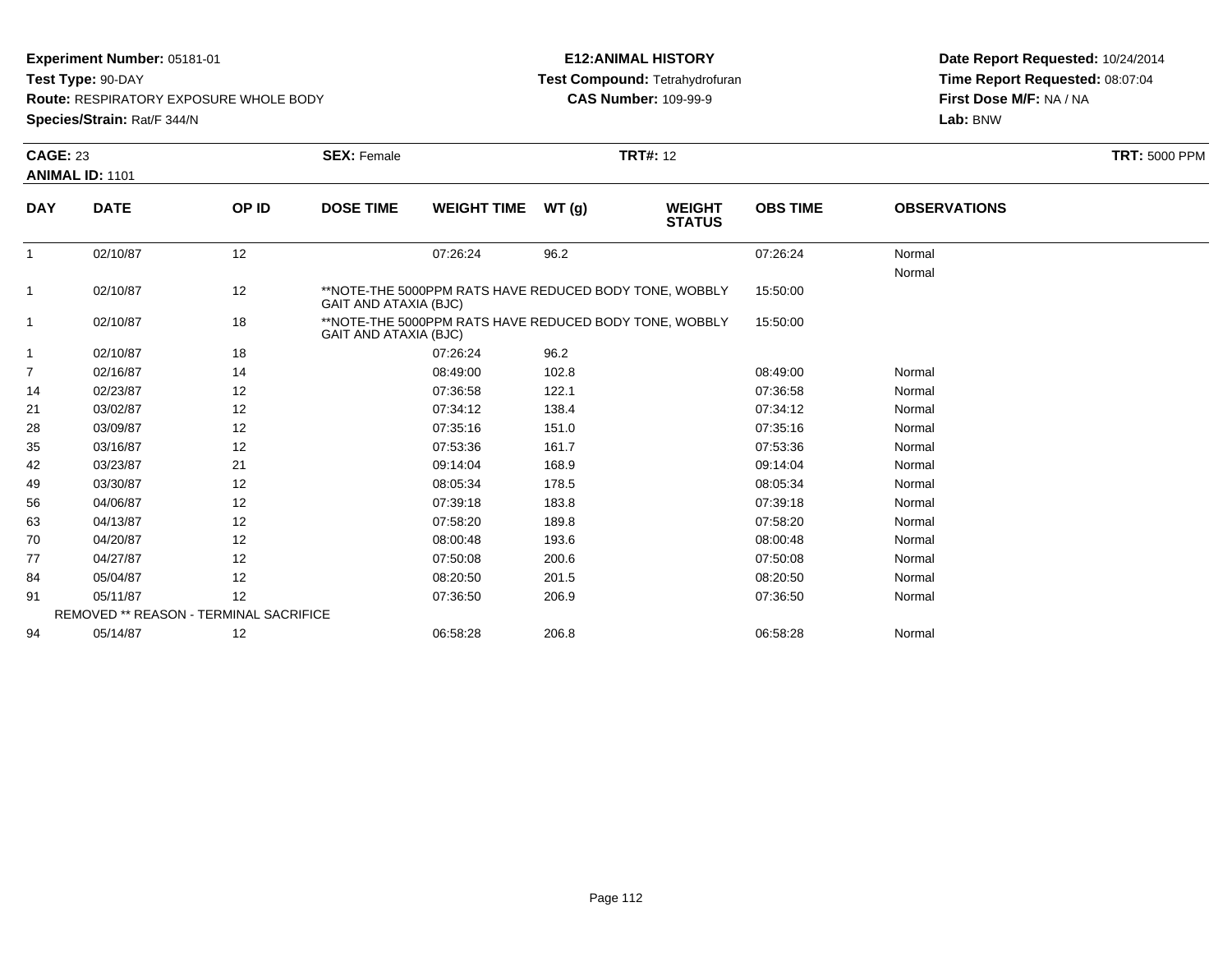**Test Type:** 90-DAY

**Route:** RESPIRATORY EXPOSURE WHOLE BODY

**Species/Strain:** Rat/F 344/N

## **E12:ANIMAL HISTORY Test Compound:** Tetrahydrofuran**CAS Number:** 109-99-9

|              | <b>CAGE: 23</b>                               |       | <b>SEX: Female</b>           | <b>TRT: 5000 PPM</b>                                                            |       |                                |                 |                     |  |
|--------------|-----------------------------------------------|-------|------------------------------|---------------------------------------------------------------------------------|-------|--------------------------------|-----------------|---------------------|--|
|              | <b>ANIMAL ID: 1102</b>                        |       |                              |                                                                                 |       |                                |                 |                     |  |
| <b>DAY</b>   | <b>DATE</b>                                   | OP ID | <b>DOSE TIME</b>             | <b>WEIGHT TIME</b>                                                              | WT(g) | <b>WEIGHT</b><br><b>STATUS</b> | <b>OBS TIME</b> | <b>OBSERVATIONS</b> |  |
| $\mathbf{1}$ | 02/10/87                                      | 12    |                              | 07:26:24                                                                        | 103.2 |                                | 07:26:24        | Normal              |  |
| 1            | 02/10/87                                      | 12    | <b>GAIT AND ATAXIA (BJC)</b> | **NOTE-THE 5000PPM RATS HAVE REDUCED BODY TONE, WOBBLY                          |       |                                | 15:50:00        | Normal              |  |
| 1            | 02/10/87                                      | 18    |                              | **NOTE-THE 5000PPM RATS HAVE REDUCED BODY TONE, WOBBLY<br>GAIT AND ATAXIA (BJC) |       |                                |                 |                     |  |
| 1            | 02/10/87                                      | 18    |                              | 07:26:24                                                                        | 103.2 |                                |                 |                     |  |
| 7            | 02/16/87                                      | 14    |                              | 08:49:00                                                                        | 112.8 |                                | 08:49:00        | Normal              |  |
| 14           | 02/23/87                                      | 12    |                              | 07:36:58                                                                        | 132.6 |                                | 07:36:58        | Normal              |  |
| 21           | 03/02/87                                      | 12    |                              | 07:34:12                                                                        | 144.5 |                                | 07:34:12        | Normal              |  |
| 28           | 03/09/87                                      | 12    |                              | 07:35:16                                                                        | 156.2 |                                | 07:35:16        | Normal              |  |
| 35           | 03/16/87                                      | 12    |                              | 07:53:36                                                                        | 170.7 |                                | 07:53:36        | Normal              |  |
| 42           | 03/23/87                                      | 21    |                              | 09:14:04                                                                        | 173.7 |                                | 09:14:04        | Normal              |  |
| 49           | 03/30/87                                      | 12    |                              | 08:05:34                                                                        | 180.5 |                                | 08:05:34        | Normal              |  |
| 56           | 04/06/87                                      | 12    |                              | 07:39:18                                                                        | 192.0 |                                | 07:39:18        | Normal              |  |
| 63           | 04/13/87                                      | 12    |                              | 07:58:20                                                                        | 195.3 |                                | 07:58:20        | Normal              |  |
| 70           | 04/20/87                                      | 12    |                              | 08:00:48                                                                        | 200.1 |                                | 08:00:48        | Normal              |  |
| 77           | 04/27/87                                      | 12    |                              | 07:50:08                                                                        | 210.0 |                                | 07:50:08        | Normal              |  |
| 84           | 05/04/87                                      | 12    |                              | 08:20:50                                                                        | 210.7 |                                | 08:20:50        | Normal              |  |
| 91           | 05/11/87                                      | 12    |                              | 07:36:50                                                                        | 215.5 |                                | 07:36:50        | Normal              |  |
|              | <b>REMOVED ** REASON - TERMINAL SACRIFICE</b> |       |                              |                                                                                 |       |                                |                 |                     |  |
| 94           | 05/14/87                                      | 12    |                              | 06:58:28                                                                        | 217.8 |                                | 06:58:28        | Normal              |  |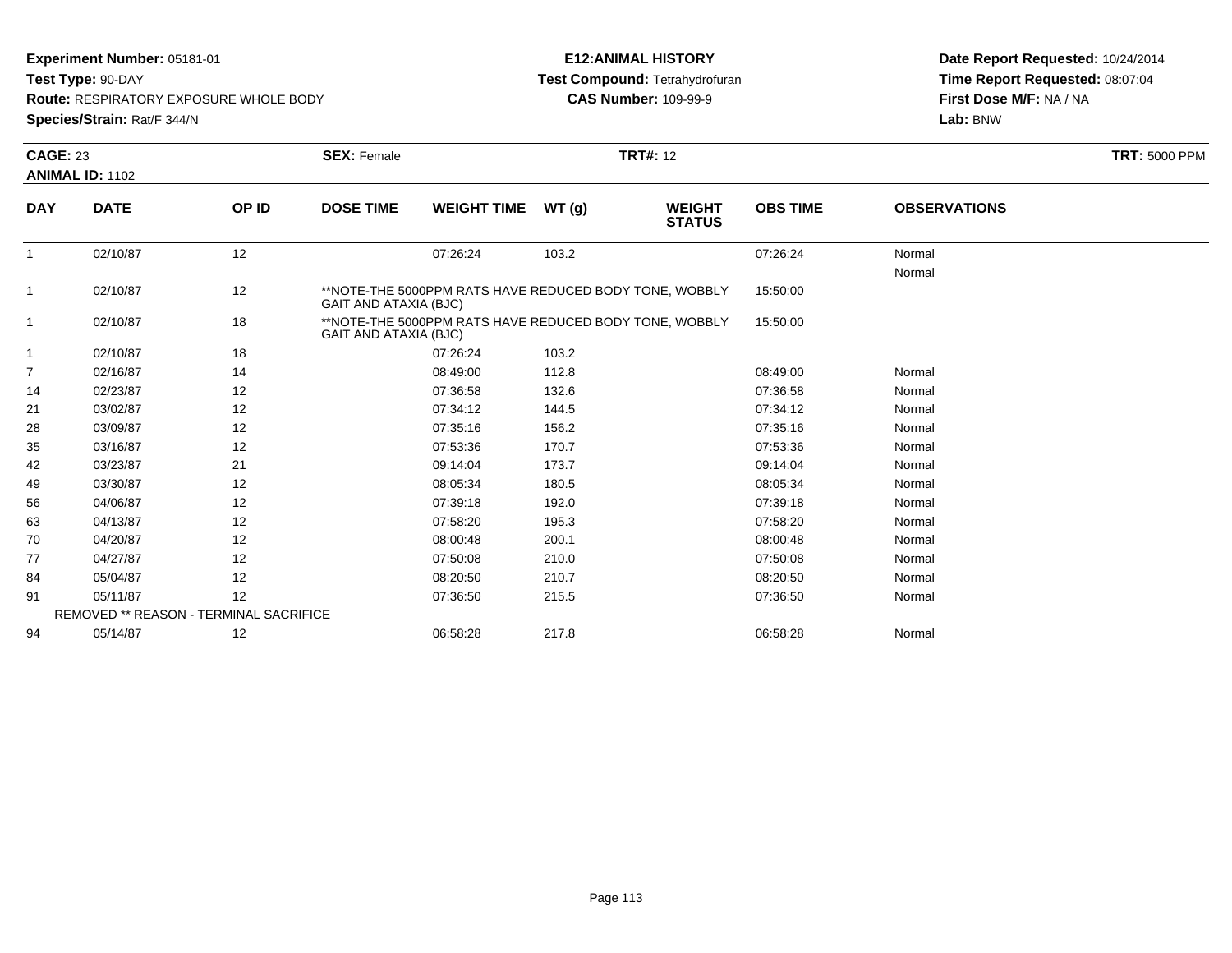**Test Type:** 90-DAY

**Route:** RESPIRATORY EXPOSURE WHOLE BODY

**Species/Strain:** Rat/F 344/N

## **E12:ANIMAL HISTORY Test Compound:** Tetrahydrofuran**CAS Number:** 109-99-9

| <b>CAGE: 23</b> |                                               |       | <b>SEX: Female</b>    |                                                                                        |       | <b>TRT#: 12</b>                |                 |                     | <b>TRT: 5000 PPM</b> |
|-----------------|-----------------------------------------------|-------|-----------------------|----------------------------------------------------------------------------------------|-------|--------------------------------|-----------------|---------------------|----------------------|
|                 | <b>ANIMAL ID: 1103</b>                        |       |                       |                                                                                        |       |                                |                 |                     |                      |
| <b>DAY</b>      | <b>DATE</b>                                   | OP ID | <b>DOSE TIME</b>      | <b>WEIGHT TIME</b>                                                                     | WT(g) | <b>WEIGHT</b><br><b>STATUS</b> | <b>OBS TIME</b> | <b>OBSERVATIONS</b> |                      |
| $\mathbf{1}$    | 02/10/87                                      | 12    |                       | 07:26:24                                                                               | 103.1 |                                | 07:26:24        | Normal              |                      |
|                 |                                               |       |                       |                                                                                        |       |                                | 15:50:00        | Normal              |                      |
| 1               | 02/10/87                                      | 12    |                       | **NOTE-THE 5000PPM RATS HAVE REDUCED BODY TONE, WOBBLY<br><b>GAIT AND ATAXIA (BJC)</b> |       |                                |                 |                     |                      |
| 1               | 02/10/87                                      | 18    | GAIT AND ATAXIA (BJC) | **NOTE-THE 5000PPM RATS HAVE REDUCED BODY TONE, WOBBLY                                 |       |                                | 15:50:00        |                     |                      |
| 1               | 02/10/87                                      | 18    |                       | 07:26:24                                                                               | 103.1 |                                |                 |                     |                      |
| 7               | 02/16/87                                      | 14    |                       | 08:49:00                                                                               | 113.3 |                                | 08:49:00        | Normal              |                      |
| 14              | 02/23/87                                      | 12    |                       | 07:36:58                                                                               | 133.2 |                                | 07:36:58        | Normal              |                      |
| 21              | 03/02/87                                      | 12    |                       | 07:34:12                                                                               | 146.0 |                                | 07:34:12        | Normal              |                      |
| 28              | 03/09/87                                      | 12    |                       | 07:35:16                                                                               | 162.3 |                                | 07:35:16        | Normal              |                      |
| 35              | 03/16/87                                      | 12    |                       | 07:53:36                                                                               | 175.4 |                                | 07:53:36        | Normal              |                      |
| 42              | 03/23/87                                      | 21    |                       | 09:14:04                                                                               | 182.1 |                                | 09:14:04        | Normal              |                      |
| 49              | 03/30/87                                      | 12    |                       | 08:05:34                                                                               | 193.4 |                                | 08:05:34        | Normal              |                      |
| 56              | 04/06/87                                      | 12    |                       | 07:39:18                                                                               | 199.8 |                                | 07:39:18        | Normal              |                      |
| 63              | 04/13/87                                      | 12    |                       | 07:58:20                                                                               | 207.0 |                                | 07:58:20        | Normal              |                      |
| 70              | 04/20/87                                      | 12    |                       | 08:00:48                                                                               | 214.5 |                                | 08:00:48        | Normal              |                      |
| 77              | 04/27/87                                      | 12    |                       | 07:50:08                                                                               | 217.6 |                                | 07:50:08        | Normal              |                      |
| 84              | 05/04/87                                      | 12    |                       | 08:20:50                                                                               | 220.3 |                                | 08:20:50        | Normal              |                      |
| 91              | 05/11/87                                      | 12    |                       | 07:36:50                                                                               | 226.8 |                                | 07:36:50        | Normal              |                      |
|                 | <b>REMOVED ** REASON - TERMINAL SACRIFICE</b> |       |                       |                                                                                        |       |                                |                 |                     |                      |
| 94              | 05/14/87                                      | 12    |                       | 06:58:28                                                                               | 228.4 |                                | 06:58:28        | Normal              |                      |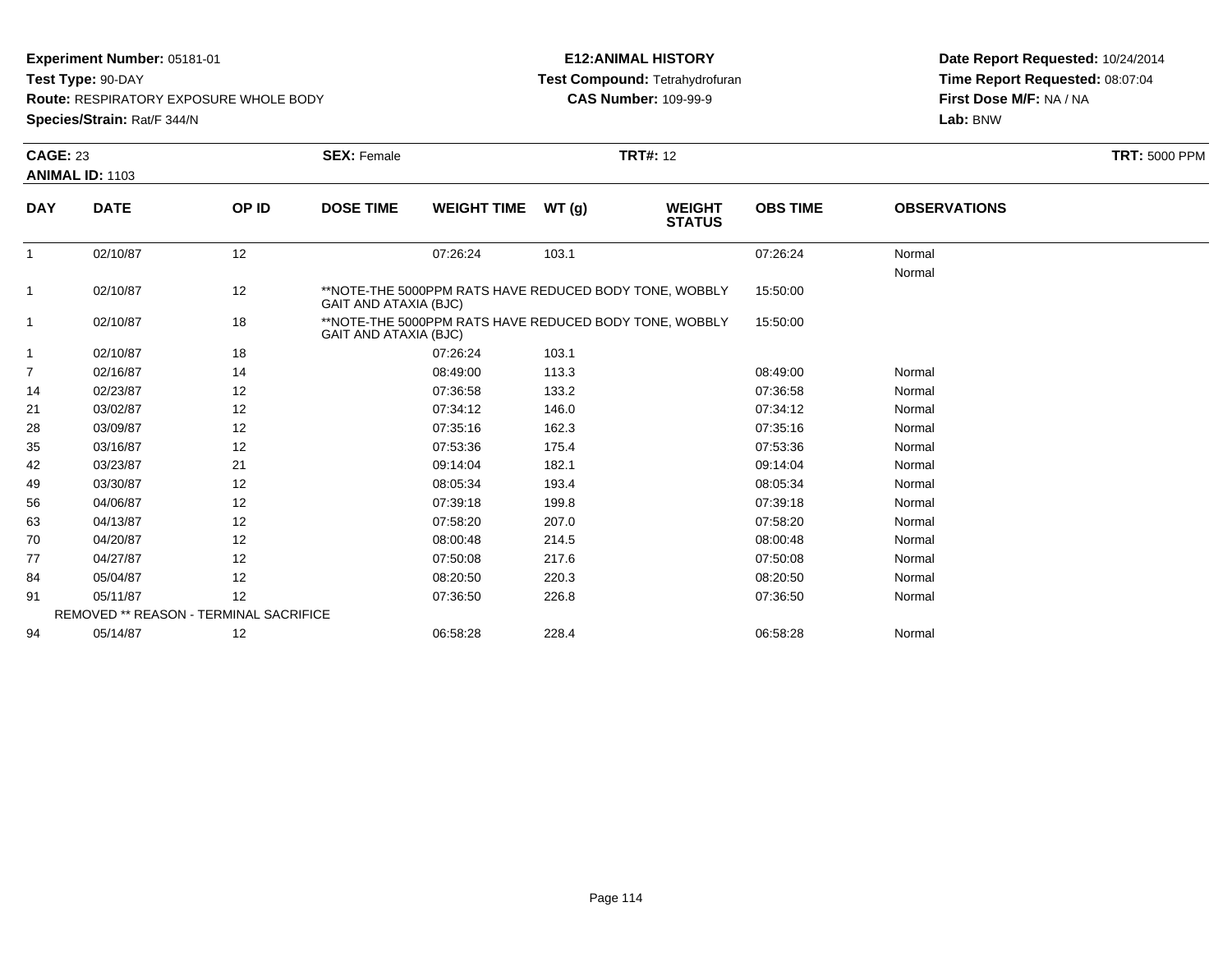**Test Type:** 90-DAY

**Route:** RESPIRATORY EXPOSURE WHOLE BODY

**Species/Strain:** Rat/F 344/N

## **E12:ANIMAL HISTORY Test Compound:** Tetrahydrofuran**CAS Number:** 109-99-9

|                | <b>CAGE: 23</b>                        |       | <b>SEX: Female</b> | <b>TRT: 5000 PPM</b>                                                                        |       |                                |                 |                     |  |
|----------------|----------------------------------------|-------|--------------------|---------------------------------------------------------------------------------------------|-------|--------------------------------|-----------------|---------------------|--|
|                | <b>ANIMAL ID: 1104</b>                 |       |                    |                                                                                             |       |                                |                 |                     |  |
| <b>DAY</b>     | <b>DATE</b>                            | OP ID | <b>DOSE TIME</b>   | <b>WEIGHT TIME</b>                                                                          | WT(g) | <b>WEIGHT</b><br><b>STATUS</b> | <b>OBS TIME</b> | <b>OBSERVATIONS</b> |  |
|                | 02/10/87                               | 12    |                    | 07:26:24                                                                                    | 86.8  |                                | 07:26:24        | Normal              |  |
|                |                                        |       |                    |                                                                                             |       |                                |                 | Normal              |  |
| $\mathbf{1}$   | 02/10/87                               | 12    |                    | **NOTE-THE 5000PPM RATS HAVE REDUCED BODY TONE, WOBBLY<br>GAIT AND ATAXIA (BJC)<br>15:50:00 |       |                                |                 |                     |  |
|                | 02/10/87                               | 18    |                    | **NOTE-THE 5000PPM RATS HAVE REDUCED BODY TONE, WOBBLY<br>GAIT AND ATAXIA (BJC)             |       |                                |                 |                     |  |
| $\mathbf 1$    | 02/10/87                               | 18    |                    | 07:26:24                                                                                    | 86.8  |                                |                 |                     |  |
| $\overline{7}$ | 02/16/87                               | 14    |                    | 08:49:00                                                                                    | 97.9  |                                | 08:49:00        | Normal              |  |
| 14             | 02/23/87                               | 12    |                    | 07:36:58                                                                                    | 118.7 |                                | 07:36:58        | Normal              |  |
| 21             | 03/02/87                               | 12    |                    | 07:34:12                                                                                    | 134.4 |                                | 07:34:12        | Normal              |  |
| 28             | 03/09/87                               | 12    |                    | 07:35:16                                                                                    | 150.2 |                                | 07:35:16        | Normal              |  |
| 35             | 03/16/87                               | 12    |                    | 07:53:36                                                                                    | 164.9 |                                | 07:53:36        | Normal              |  |
| 42             | 03/23/87                               | 21    |                    | 09:14:04                                                                                    | 169.8 |                                | 09:14:04        | Normal              |  |
| 49             | 03/30/87                               | 12    |                    | 08:05:34                                                                                    | 177.9 |                                | 08:05:34        | Normal              |  |
| 56             | 04/06/87                               | 12    |                    | 07:39:18                                                                                    | 187.3 |                                | 07:39:18        | Normal              |  |
| 63             | 04/13/87                               | 12    |                    | 07:58:20                                                                                    | 189.0 |                                | 07:58:20        | Normal              |  |
| 70             | 04/20/87                               | 12    |                    | 08:00:48                                                                                    | 194.9 |                                | 08:00:48        | Normal              |  |
| 77             | 04/27/87                               | 12    |                    | 07:50:08                                                                                    | 198.6 |                                | 07:50:08        | Normal              |  |
| 84             | 05/04/87                               | 12    |                    | 08:20:50                                                                                    | 200.2 |                                | 08:20:50        | Normal              |  |
| 91             | 05/11/87                               | 12    |                    | 07:36:50                                                                                    | 207.6 |                                | 07:36:50        | Normal              |  |
|                | REMOVED ** REASON - TERMINAL SACRIFICE |       |                    |                                                                                             |       |                                |                 |                     |  |
| 94             | 05/14/87                               | 12    |                    | 06:58:28                                                                                    | 211.5 |                                | 06:58:28        | Normal              |  |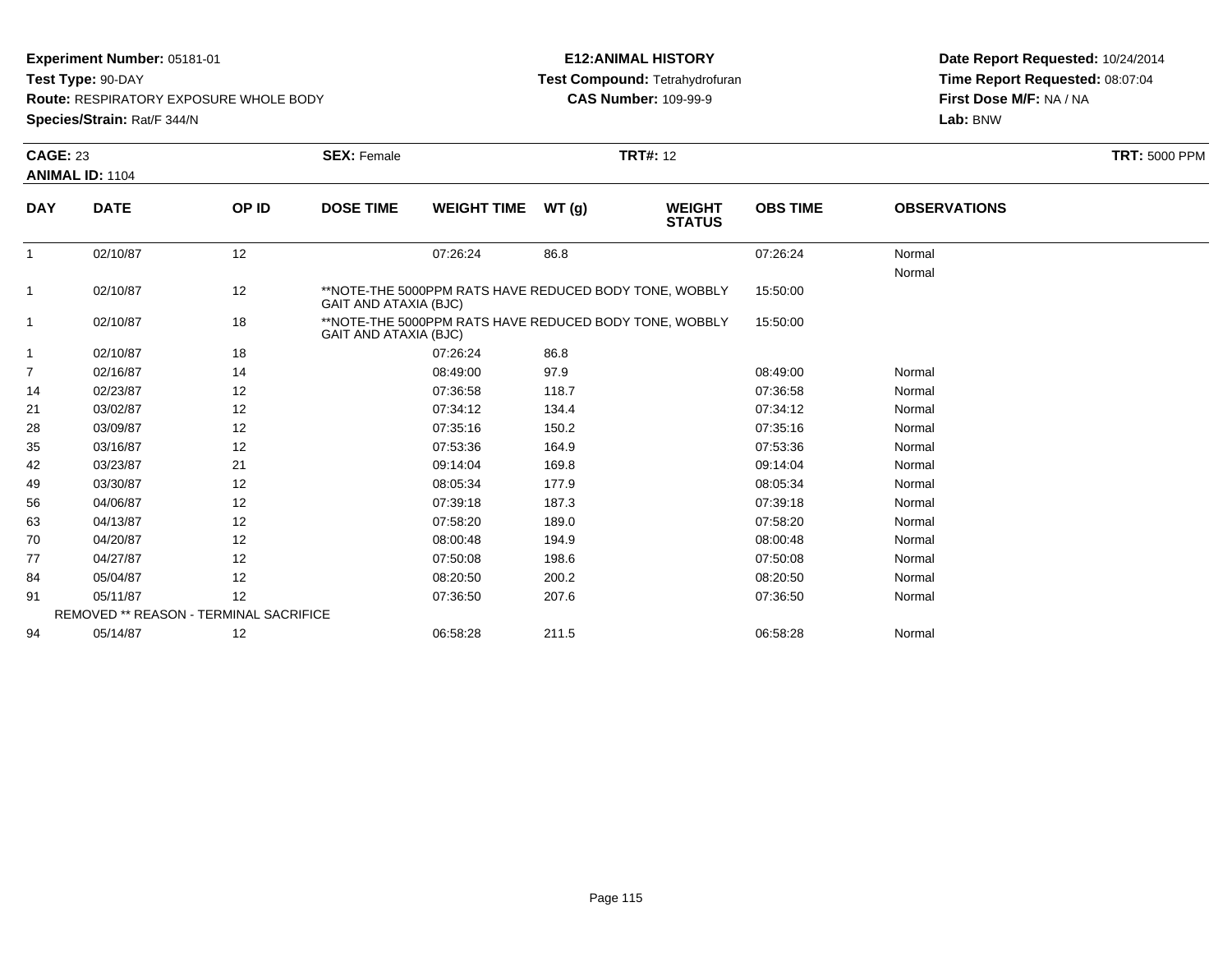**Test Type:** 90-DAY

**Route:** RESPIRATORY EXPOSURE WHOLE BODY

**Species/Strain:** Rat/F 344/N

## **E12:ANIMAL HISTORY Test Compound:** Tetrahydrofuran**CAS Number:** 109-99-9

|              | <b>CAGE: 23</b>                        |       | <b>SEX: Female</b> | <b>TRT: 5000 PPM</b>                                                            |       |                                |                 |                     |  |
|--------------|----------------------------------------|-------|--------------------|---------------------------------------------------------------------------------|-------|--------------------------------|-----------------|---------------------|--|
|              | <b>ANIMAL ID: 1105</b>                 |       |                    |                                                                                 |       |                                |                 |                     |  |
| <b>DAY</b>   | <b>DATE</b>                            | OP ID | <b>DOSE TIME</b>   | <b>WEIGHT TIME</b>                                                              | WT(g) | <b>WEIGHT</b><br><b>STATUS</b> | <b>OBS TIME</b> | <b>OBSERVATIONS</b> |  |
| $\mathbf{1}$ | 02/10/87                               | 12    |                    | 07:26:24                                                                        | 86.5  |                                | 07:26:24        | Normal<br>Normal    |  |
| 1            | 02/10/87                               | 12    |                    | **NOTE-THE 5000PPM RATS HAVE REDUCED BODY TONE, WOBBLY<br>GAIT AND ATAXIA (BJC) |       |                                |                 |                     |  |
| 1            | 02/10/87                               | 18    |                    | **NOTE-THE 5000PPM RATS HAVE REDUCED BODY TONE, WOBBLY<br>GAIT AND ATAXIA (BJC) |       |                                |                 |                     |  |
| 1            | 02/10/87                               | 18    |                    | 07:26:24                                                                        | 86.5  |                                |                 |                     |  |
| 7            | 02/16/87                               | 14    |                    | 08:49:00                                                                        | 95.4  |                                | 08:49:00        | Normal              |  |
| 14           | 02/23/87                               | 12    |                    | 07:36:58                                                                        | 113.4 |                                | 07:36:58        | Normal              |  |
| 21           | 03/02/87                               | 12    |                    | 07:34:12                                                                        | 134.3 |                                | 07:34:12        | Normal              |  |
| 28           | 03/09/87                               | 12    |                    | 07:35:16                                                                        | 148.7 |                                | 07:35:16        | Normal              |  |
| 35           | 03/16/87                               | 12    |                    | 07:53:36                                                                        | 164.4 |                                | 07:53:36        | Normal              |  |
| 42           | 03/23/87                               | 21    |                    | 09:14:04                                                                        | 168.1 |                                | 09:14:04        | Normal              |  |
| 49           | 03/30/87                               | 12    |                    | 08:05:34                                                                        | 178.0 |                                | 08:05:34        | Normal              |  |
| 56           | 04/06/87                               | 12    |                    | 07:39:18                                                                        | 188.7 |                                | 07:39:18        | Normal              |  |
| 63           | 04/13/87                               | 12    |                    | 07:58:20                                                                        | 196.8 |                                | 07:58:20        | Normal              |  |
| 70           | 04/20/87                               | 12    |                    | 08:00:48                                                                        | 201.0 |                                | 08:00:48        | Normal              |  |
| 77           | 04/27/87                               | 12    |                    | 07:50:08                                                                        | 202.4 |                                | 07:50:08        | Normal              |  |
| 84           | 05/04/87                               | 12    |                    | 08:20:50                                                                        | 208.6 |                                | 08:20:50        | Normal              |  |
| 91           | 05/11/87                               | 12    |                    | 07:36:50                                                                        | 217.5 |                                | 07:36:50        | Normal              |  |
|              | REMOVED ** REASON - TERMINAL SACRIFICE |       |                    |                                                                                 |       |                                |                 |                     |  |
| 94           | 05/14/87                               | 12    |                    | 06:58:28                                                                        | 222.7 |                                | 06:58:28        | Normal              |  |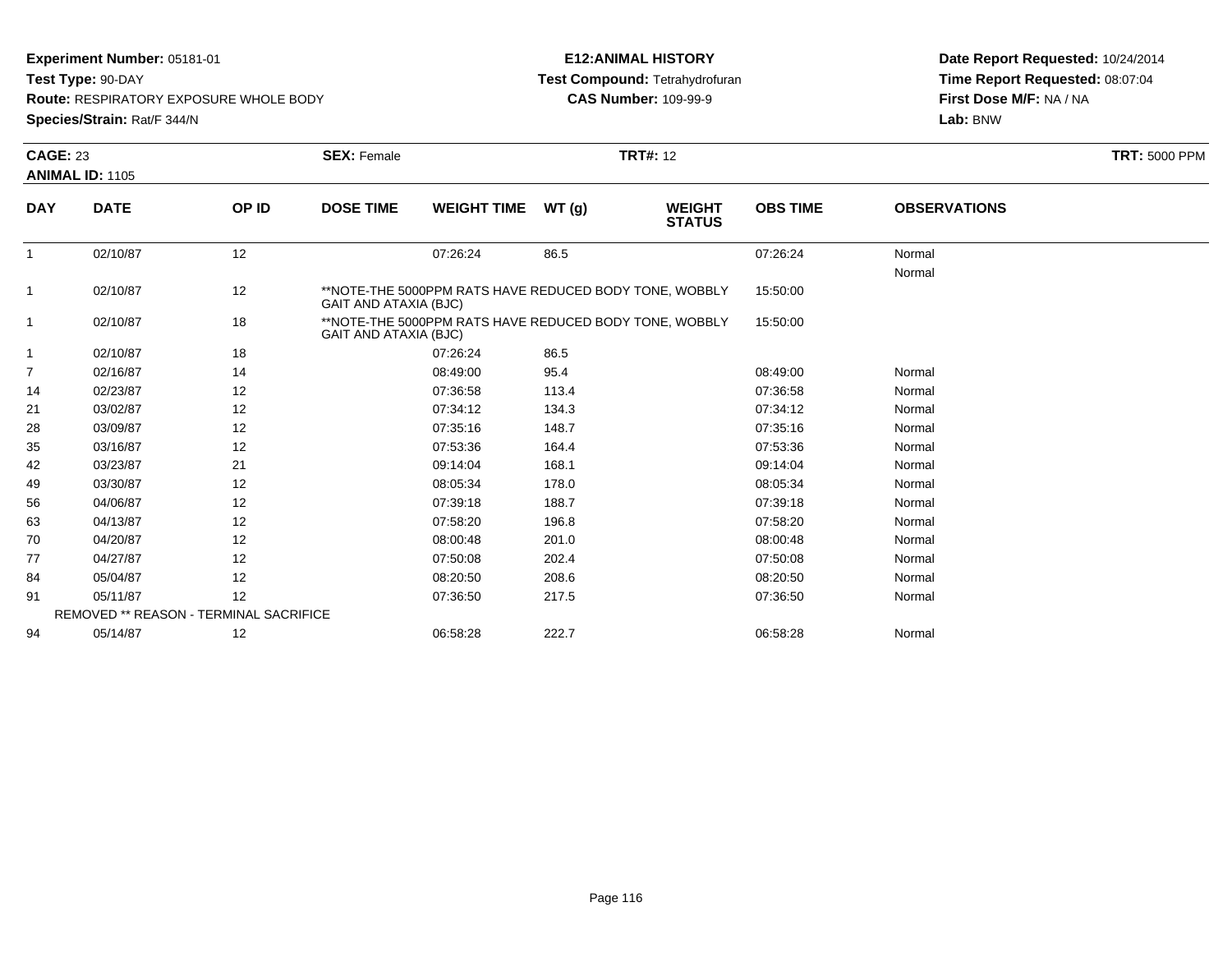**Test Type:** 90-DAY

**Route:** RESPIRATORY EXPOSURE WHOLE BODY

**Species/Strain:** Rat/F 344/N

## **E12:ANIMAL HISTORY Test Compound:** Tetrahydrofuran**CAS Number:** 109-99-9

|              | <b>CAGE: 24</b>                        |       | <b>TRT#: 12</b><br><b>SEX: Female</b> |                                                                                 |       |                                |                 |                     | <b>TRT: 5000 PPM</b> |
|--------------|----------------------------------------|-------|---------------------------------------|---------------------------------------------------------------------------------|-------|--------------------------------|-----------------|---------------------|----------------------|
|              | <b>ANIMAL ID: 1106</b>                 |       |                                       |                                                                                 |       |                                |                 |                     |                      |
| <b>DAY</b>   | <b>DATE</b>                            | OP ID | <b>DOSE TIME</b>                      | <b>WEIGHT TIME</b>                                                              | WT(g) | <b>WEIGHT</b><br><b>STATUS</b> | <b>OBS TIME</b> | <b>OBSERVATIONS</b> |                      |
| $\mathbf{1}$ | 02/10/87                               | 12    |                                       | 07:28:12                                                                        | 93.7  |                                | 07:28:12        | Normal              |                      |
| 1            | 02/10/87                               | 12    | <b>GAIT AND ATAXIA (BJC)</b>          | **NOTE-THE 5000PPM RATS HAVE REDUCED BODY TONE, WOBBLY                          |       |                                | 15:50:00        | Normal              |                      |
| 1            | 02/10/87                               | 18    |                                       | **NOTE-THE 5000PPM RATS HAVE REDUCED BODY TONE, WOBBLY<br>GAIT AND ATAXIA (BJC) |       |                                |                 |                     |                      |
| 1            | 02/10/87                               | 18    |                                       | 07:28:12                                                                        | 93.7  |                                |                 |                     |                      |
| 7            | 02/16/87                               | 14    |                                       | 08:51:00                                                                        | 99.5  |                                | 08:51:00        | Normal              |                      |
| 14           | 02/23/87                               | 12    |                                       | 07:38:16                                                                        | 119.6 |                                | 07:38:16        | Normal              |                      |
| 21           | 03/02/87                               | 12    |                                       | 07:35:20                                                                        | 134.5 |                                | 07:35:20        | Normal              |                      |
| 28           | 03/09/87                               | 12    |                                       | 07:36:34                                                                        | 151.0 |                                | 07:36:34        | Normal              |                      |
| 35           | 03/16/87                               | 12    |                                       | 07:54:42                                                                        | 161.1 |                                | 07:54:42        | Normal              |                      |
| 42           | 03/23/87                               | 21    |                                       | 09:16:08                                                                        | 164.7 |                                | 09:16:08        | Normal              |                      |
| 49           | 03/30/87                               | 12    |                                       | 08:06:58                                                                        | 170.6 |                                | 08:06:58        | Normal              |                      |
| 56           | 04/06/87                               | 12    |                                       | 07:40:28                                                                        | 175.3 |                                | 07:40:28        | Normal              |                      |
| 63           | 04/13/87                               | 12    |                                       | 07:59:28                                                                        | 180.6 |                                | 07:59:28        | Normal              |                      |
| 70           | 04/20/87                               | 12    |                                       | 08:02:10                                                                        | 185.9 |                                | 08:02:10        | Normal              |                      |
| 77           | 04/27/87                               | 12    |                                       | 07:51:18                                                                        | 190.4 |                                | 07:51:18        | Normal              |                      |
| 84           | 05/04/87                               | 12    |                                       | 08:21:56                                                                        | 193.8 |                                | 08:21:56        | Normal              |                      |
| 91           | 05/11/87                               | 12    |                                       | 07:37:52                                                                        | 201.7 |                                | 07:37:52        | Normal              |                      |
|              | REMOVED ** REASON - TERMINAL SACRIFICE |       |                                       |                                                                                 |       |                                |                 |                     |                      |
| 94           | 05/14/87                               | 12    |                                       | 07:00:50                                                                        | 204.1 |                                | 07:00:50        | Normal              |                      |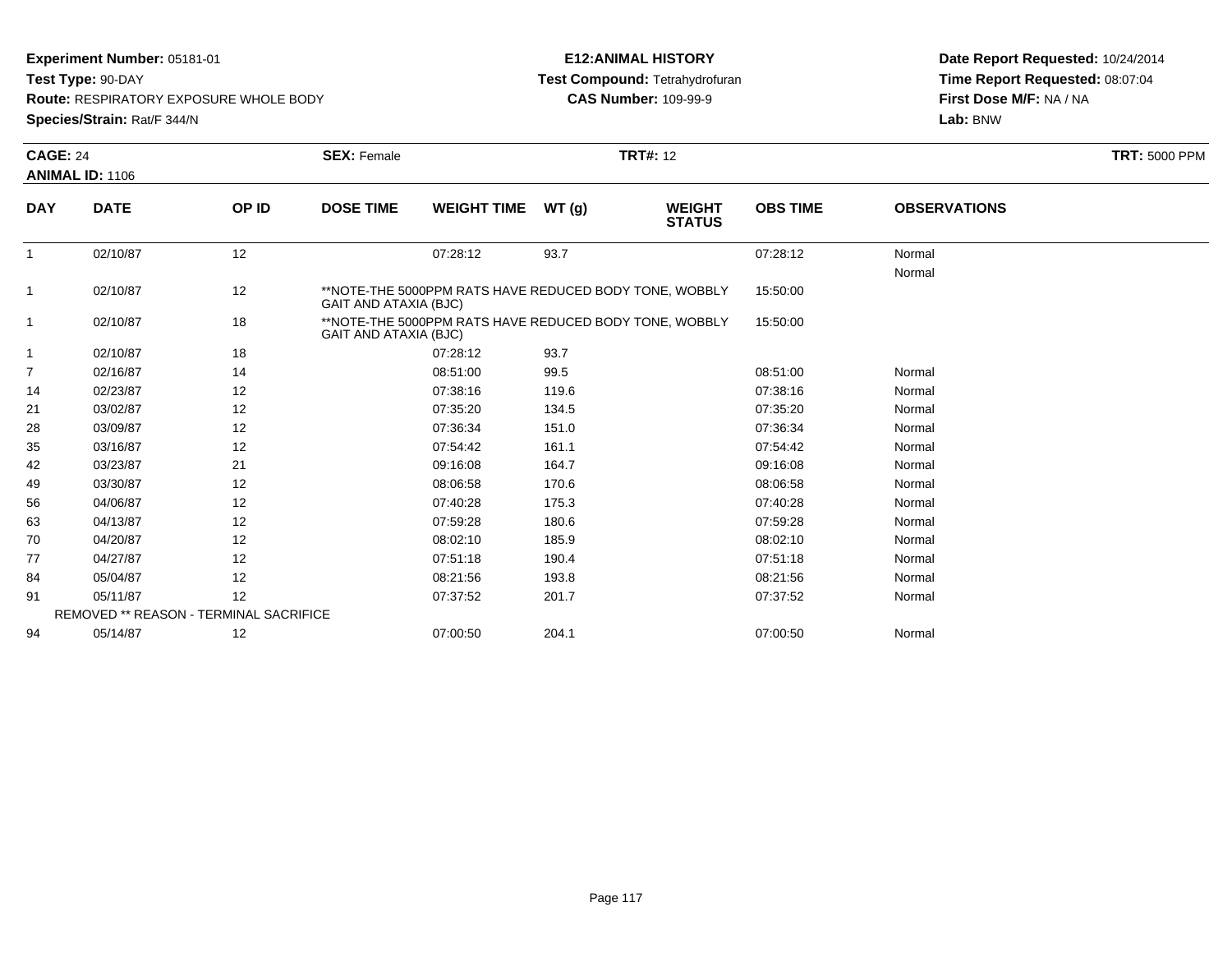**Test Type:** 90-DAY

**Route:** RESPIRATORY EXPOSURE WHOLE BODY

**Species/Strain:** Rat/F 344/N

## **E12:ANIMAL HISTORY Test Compound:** Tetrahydrofuran**CAS Number:** 109-99-9

|                | <b>CAGE: 24</b><br>ANIMAL ID: 1107     |       | <b>SEX: Female</b>    |                                                                                                                                                  |       | <b>TRT#: 12</b>                |                 |                     | <b>TRT: 5000 PPM</b> |
|----------------|----------------------------------------|-------|-----------------------|--------------------------------------------------------------------------------------------------------------------------------------------------|-------|--------------------------------|-----------------|---------------------|----------------------|
| <b>DAY</b>     | <b>DATE</b>                            | OP ID | <b>DOSE TIME</b>      | <b>WEIGHT TIME</b>                                                                                                                               | WT(g) | <b>WEIGHT</b><br><b>STATUS</b> | <b>OBS TIME</b> | <b>OBSERVATIONS</b> |                      |
| $\mathbf{1}$   | 02/10/87                               | 18    | **NOTE-SOFT FECES     |                                                                                                                                                  |       |                                | 07:26:24        |                     |                      |
|                | 02/10/87                               | 12    | **NOTE-SOFT FECES     |                                                                                                                                                  |       |                                | 07:26:24        |                     |                      |
| $\mathbf{1}$   | 02/10/87                               | 12    |                       | 07:28:12                                                                                                                                         | 88.9  |                                | 07:28:12        | Normal<br>Normal    |                      |
| $\mathbf{1}$   | 02/10/87                               | 12    |                       | **NOTE-THE 5000PPM RATS HAVE REDUCED BODY TONE, WOBBLY<br><b>GAIT AND ATAXIA (BJC)</b><br>**NOTE-THE 5000PPM RATS HAVE REDUCED BODY TONE, WOBBLY |       |                                |                 |                     |                      |
| $\mathbf{1}$   | 02/10/87                               | 18    | GAIT AND ATAXIA (BJC) |                                                                                                                                                  |       |                                | 15:50:00        |                     |                      |
| $\mathbf{1}$   | 02/10/87                               | 18    |                       | 07:28:12                                                                                                                                         | 88.9  |                                |                 |                     |                      |
| $\overline{7}$ | 02/16/87                               | 14    |                       | 08:51:00                                                                                                                                         | 103.8 |                                | 08:51:00        | Normal              |                      |
| 14             | 02/23/87                               | 12    |                       | 07:38:16                                                                                                                                         | 121.2 |                                | 07:38:16        | Normal              |                      |
| 21             | 03/02/87                               | 12    |                       | 07:35:20                                                                                                                                         | 141.6 |                                | 07:35:20        | Normal              |                      |
| 28             | 03/09/87                               | 12    |                       | 07:36:34                                                                                                                                         | 153.3 |                                | 07:36:34        | Normal              |                      |
| 35             | 03/16/87                               | 12    |                       | 07:54:42                                                                                                                                         | 169.3 |                                | 07:54:42        | Normal              |                      |
| 42             | 03/23/87                               | 21    |                       | 09:16:08                                                                                                                                         | 174.4 |                                | 09:16:08        | Normal              |                      |
| 49             | 03/30/87                               | 12    |                       | 08:06:58                                                                                                                                         | 185.1 |                                | 08:06:58        | Normal              |                      |
| 56             | 04/06/87                               | 12    |                       | 07:40:28                                                                                                                                         | 194.9 |                                | 07:40:28        | Normal              |                      |
| 63             | 04/13/87                               | 12    |                       | 07:59:28                                                                                                                                         | 197.2 |                                | 07:59:28        | Normal              |                      |
| 70             | 04/20/87                               | 12    |                       | 08:02:10                                                                                                                                         | 204.1 |                                | 08:02:10        | Normal              |                      |
| 77             | 04/27/87                               | 12    |                       | 07:51:18                                                                                                                                         | 208.8 |                                | 07:51:18        | Normal              |                      |
| 84             | 05/04/87                               | 12    |                       | 08:21:56                                                                                                                                         | 208.4 |                                | 08:21:56        | Normal              |                      |
| 91             | 05/11/87                               | 12    |                       | 07:37:52                                                                                                                                         | 216.3 |                                | 07:37:52        | Normal              |                      |
|                | REMOVED ** REASON - TERMINAL SACRIFICE |       |                       |                                                                                                                                                  |       |                                |                 |                     |                      |
| 94             | 05/14/87                               | 12    |                       | 07:00:50                                                                                                                                         | 219.4 |                                | 07:00:50        | Normal              |                      |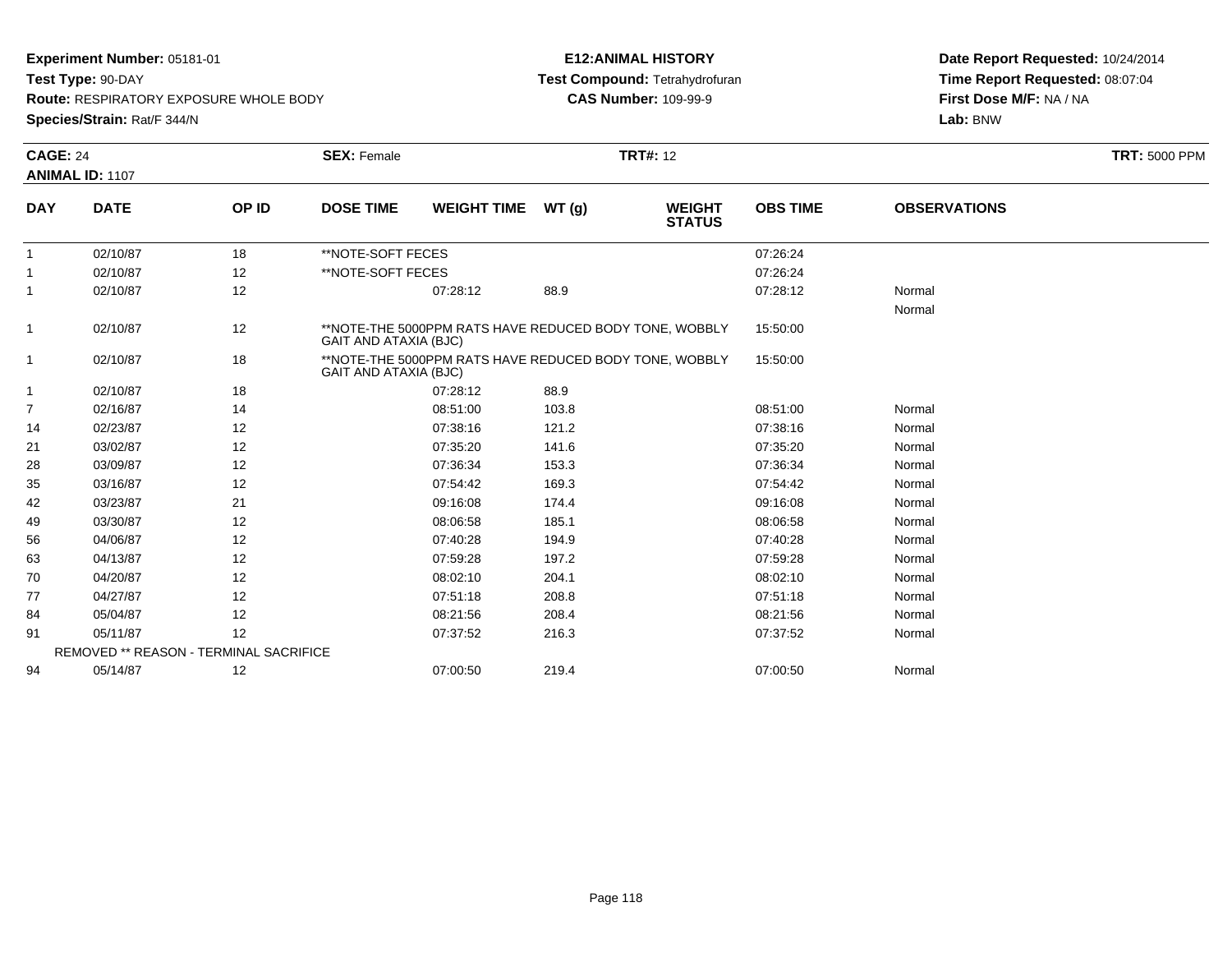**Test Type:** 90-DAY

**Route:** RESPIRATORY EXPOSURE WHOLE BODY

**Species/Strain:** Rat/F 344/N

## **E12:ANIMAL HISTORY Test Compound:** Tetrahydrofuran**CAS Number:** 109-99-9

| <b>DAY</b><br>$\mathbf{1}$<br>$\mathbf{1}$ | <b>CAGE: 24</b><br><b>ANIMAL ID: 1108</b> |       | <b>SEX: Female</b>           |                                                        |       | <b>TRT#: 12</b>                |                 |                     | <b>TRT: 5000 PPM</b> |
|--------------------------------------------|-------------------------------------------|-------|------------------------------|--------------------------------------------------------|-------|--------------------------------|-----------------|---------------------|----------------------|
|                                            | <b>DATE</b>                               | OP ID | <b>DOSE TIME</b>             | <b>WEIGHT TIME</b>                                     | WT(g) | <b>WEIGHT</b><br><b>STATUS</b> | <b>OBS TIME</b> | <b>OBSERVATIONS</b> |                      |
|                                            | 02/10/87                                  | 18    | **NOTE-SOFT FECES            |                                                        |       |                                | 07:26:24        |                     |                      |
|                                            | 02/10/87                                  | 12    | **NOTE-SOFT FECES            |                                                        |       |                                | 07:26:24        |                     |                      |
|                                            | 02/10/87                                  | 12    |                              | 07:28:12                                               | 90.4  |                                | 07:28:12        | Normal<br>Normal    |                      |
| $\mathbf{1}$                               | 02/10/87                                  | 12    | <b>GAIT AND ATAXIA (BJC)</b> | **NOTE-THE 5000PPM RATS HAVE REDUCED BODY TONE, WOBBLY |       |                                | 15:50:00        |                     |                      |
| $\mathbf{1}$                               | 02/10/87                                  | 18    | GAIT AND ATAXIA (BJC)        | **NOTE-THE 5000PPM RATS HAVE REDUCED BODY TONE, WOBBLY |       |                                | 15:50:00        |                     |                      |
| $\mathbf{1}$                               | 02/10/87                                  | 18    |                              | 07:28:12                                               | 90.4  |                                |                 |                     |                      |
| $\overline{7}$                             | 02/16/87                                  | 14    |                              | 08:51:00                                               | 99.1  |                                | 08:51:00        | Normal              |                      |
| 14                                         | 02/23/87                                  | 12    |                              | 07:38:16                                               | 117.8 |                                | 07:38:16        | Normal              |                      |
| 21                                         | 03/02/87                                  | 12    |                              | 07:35:20                                               | 137.0 |                                | 07:35:20        | Normal              |                      |
| 28                                         | 03/09/87                                  | 12    |                              | 07:36:34                                               | 152.3 |                                | 07:36:34        | Normal              |                      |
| 35                                         | 03/16/87                                  | 12    |                              | 07:54:42                                               | 165.0 |                                | 07:54:42        | Normal              |                      |
| 42                                         | 03/23/87                                  | 21    |                              | 09:16:08                                               | 171.9 |                                | 09:16:08        | Normal              |                      |
| 49                                         | 03/30/87                                  | 12    |                              | 08:06:58                                               | 178.1 |                                | 08:06:58        | Normal              |                      |
| 56                                         | 04/06/87                                  | 12    |                              | 07:40:28                                               | 192.8 |                                | 07:40:28        | Normal              |                      |
| 63                                         | 04/13/87                                  | 12    |                              | 07:59:28                                               | 194.0 |                                | 07:59:28        | Normal              |                      |
| 70                                         | 04/20/87                                  | 12    |                              | 08:02:10                                               | 197.4 |                                | 08:02:10        | Normal              |                      |
| 77                                         | 04/27/87                                  | 12    |                              | 07:51:18                                               | 206.9 |                                | 07:51:18        | Normal              |                      |
| 84                                         | 05/04/87                                  | 12    |                              | 08:21:56                                               | 211.9 |                                | 08:21:56        | Normal              |                      |
| 91                                         | 05/11/87                                  | 12    |                              | 07:37:52                                               | 218.7 |                                | 07:37:52        | Normal              |                      |
|                                            | REMOVED ** REASON - TERMINAL SACRIFICE    |       |                              |                                                        |       |                                |                 |                     |                      |
| 94                                         | 05/14/87                                  | 12    |                              | 07:00:50                                               | 221.3 |                                | 07:00:50        | Normal              |                      |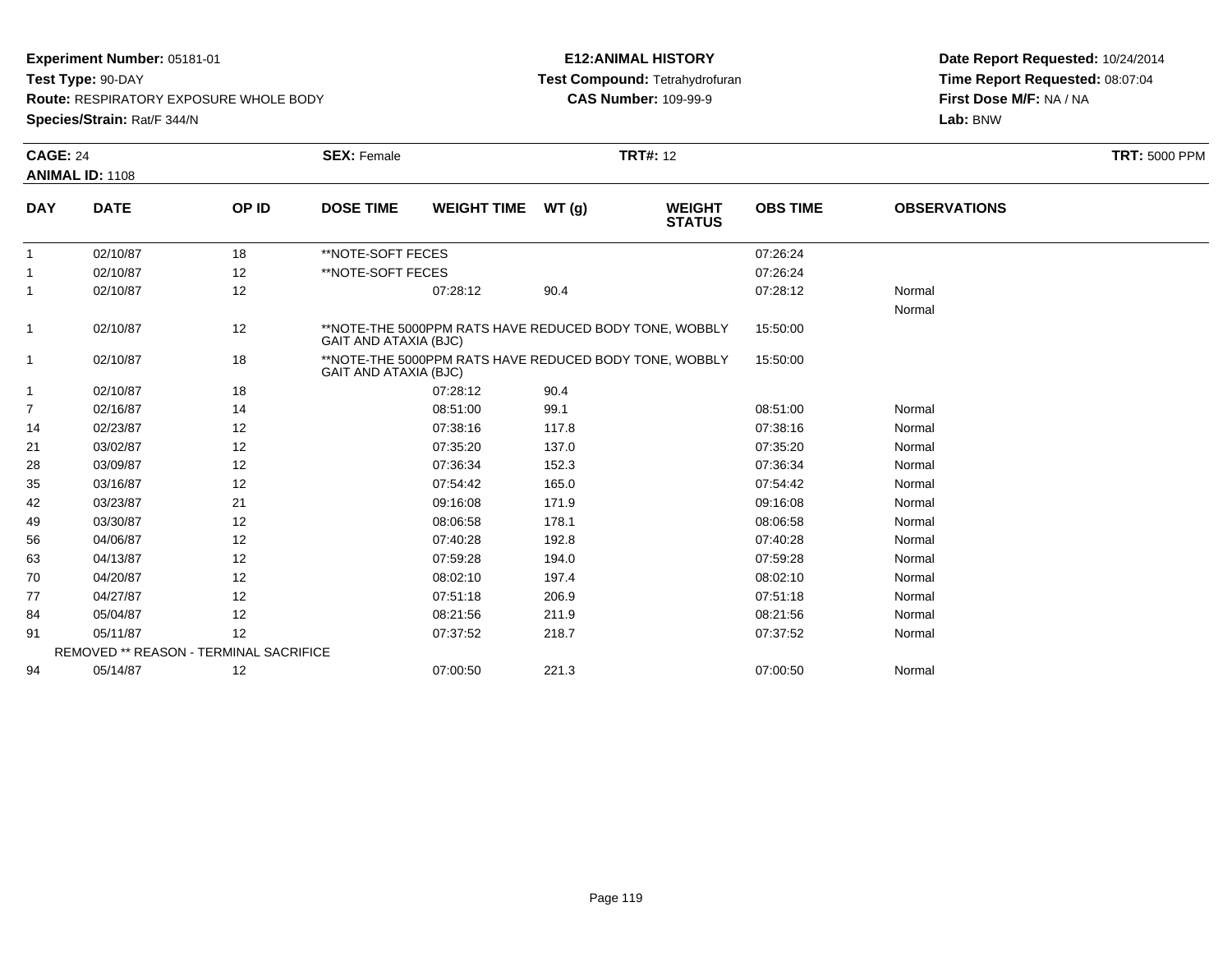**Test Type:** 90-DAY

**Route:** RESPIRATORY EXPOSURE WHOLE BODY

**Species/Strain:** Rat/F 344/N

## **E12:ANIMAL HISTORY Test Compound:** Tetrahydrofuran**CAS Number:** 109-99-9

|                | <b>CAGE: 24</b>                        |       | <b>TRT#: 12</b><br><b>SEX: Female</b> |                                                                                        |       |                                |                 |                     | <b>TRT: 5000 PPM</b> |
|----------------|----------------------------------------|-------|---------------------------------------|----------------------------------------------------------------------------------------|-------|--------------------------------|-----------------|---------------------|----------------------|
|                | <b>ANIMAL ID: 1109</b>                 |       |                                       |                                                                                        |       |                                |                 |                     |                      |
| <b>DAY</b>     | <b>DATE</b>                            | OP ID | <b>DOSE TIME</b>                      | <b>WEIGHT TIME</b>                                                                     | WT(g) | <b>WEIGHT</b><br><b>STATUS</b> | <b>OBS TIME</b> | <b>OBSERVATIONS</b> |                      |
| $\mathbf{1}$   | 02/10/87                               | 12    |                                       | 07:28:12                                                                               | 89.1  |                                | 07:28:12        | Normal<br>Normal    |                      |
| $\mathbf{1}$   | 02/10/87                               | 12    |                                       | **NOTE-THE 5000PPM RATS HAVE REDUCED BODY TONE, WOBBLY<br><b>GAIT AND ATAXIA (BJC)</b> |       |                                |                 |                     |                      |
| $\mathbf{1}$   | 02/10/87                               | 18    |                                       | **NOTE-THE 5000PPM RATS HAVE REDUCED BODY TONE, WOBBLY<br><b>GAIT AND ATAXIA (BJC)</b> |       |                                |                 |                     |                      |
| $\mathbf{1}$   | 02/10/87                               | 18    |                                       | 07:28:12                                                                               | 89.1  |                                |                 |                     |                      |
| $\overline{7}$ | 02/16/87                               | 14    |                                       | 08:51:00                                                                               | 97.8  |                                | 08:51:00        | Normal              |                      |
| 14             | 02/23/87                               | 12    |                                       | 07:38:16                                                                               | 115.7 |                                | 07:38:16        | Normal              |                      |
| 21             | 03/02/87                               | 12    |                                       | 07:35:20                                                                               | 125.5 |                                | 07:35:20        | Normal              |                      |
| 28             | 03/09/87                               | 12    |                                       | 07:36:34                                                                               | 145.8 |                                | 07:36:34        | Normal              |                      |
| 35             | 03/16/87                               | 12    |                                       | 07:54:42                                                                               | 153.6 |                                | 07:54:42        | Normal              |                      |
| 42             | 03/23/87                               | 21    |                                       | 09:16:08                                                                               | 156.7 |                                | 09:16:08        | Normal              |                      |
| 49             | 03/30/87                               | 12    |                                       | 08:06:58                                                                               | 164.0 |                                | 08:06:58        | Normal              |                      |
| 56             | 04/06/87                               | 12    |                                       | 07:40:28                                                                               | 169.9 |                                | 07:40:28        | Normal              |                      |
| 63             | 04/13/87                               | 12    |                                       | 07:59:28                                                                               | 174.2 |                                | 07:59:28        | Normal              |                      |
| 70             | 04/20/87                               | 12    |                                       | 08:02:10                                                                               | 178.2 |                                | 08:02:10        | Normal              |                      |
| 77             | 04/27/87                               | 12    |                                       | 07:51:18                                                                               | 183.7 |                                | 07:51:18        | Normal              |                      |
| 84             | 05/04/87                               | 12    |                                       | 08:21:56                                                                               | 185.4 |                                | 08:21:56        | Normal              |                      |
| 91             | 05/11/87                               | 12    |                                       | 07:37:52                                                                               | 199.0 |                                | 07:37:52        | Normal              |                      |
|                | REMOVED ** REASON - TERMINAL SACRIFICE |       |                                       |                                                                                        |       |                                |                 |                     |                      |
| 94             | 05/14/87                               | 12    |                                       | 07:00:50                                                                               | 194.3 |                                | 07:00:50        | Normal              |                      |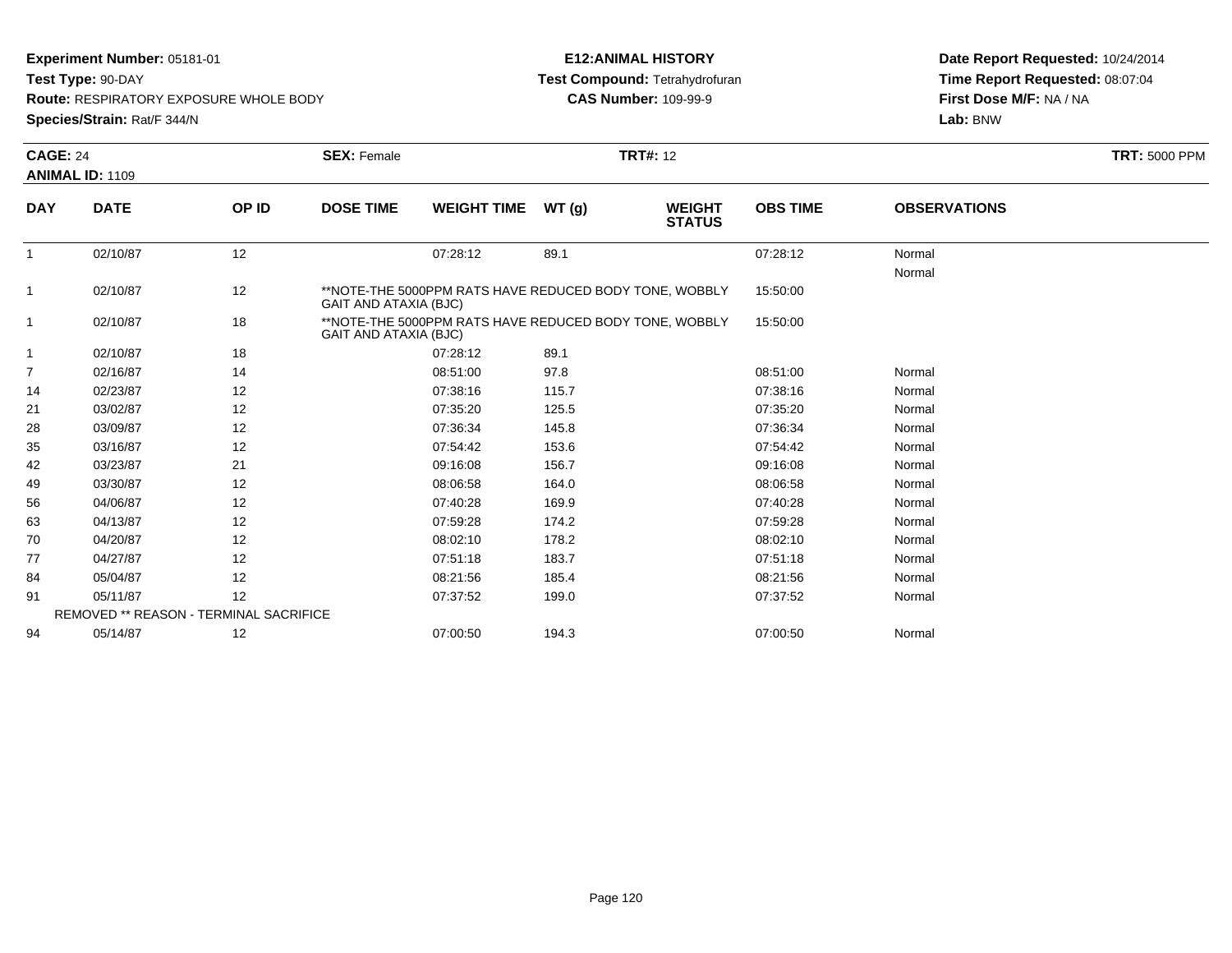**Test Type:** 90-DAY

**Route:** RESPIRATORY EXPOSURE WHOLE BODY

**Species/Strain:** Rat/F 344/N

## **E12:ANIMAL HISTORY Test Compound:** Tetrahydrofuran**CAS Number:** 109-99-9

| <b>CAGE: 24</b> |                        |       | <b>SEX: Female</b>           |                                                                       |       | <b>TRT#: 12</b>                |                 |                     | <b>TRT: 5000 PPM</b> |  |
|-----------------|------------------------|-------|------------------------------|-----------------------------------------------------------------------|-------|--------------------------------|-----------------|---------------------|----------------------|--|
|                 | <b>ANIMAL ID: 1110</b> |       |                              |                                                                       |       |                                |                 |                     |                      |  |
| <b>DAY</b>      | <b>DATE</b>            | OP ID | <b>DOSE TIME</b>             | WEIGHT TIME WT (g)                                                    |       | <b>WEIGHT</b><br><b>STATUS</b> | <b>OBS TIME</b> | <b>OBSERVATIONS</b> |                      |  |
| $\mathbf{1}$    | 02/10/87               | 12    |                              | 07:28:12                                                              | 87.9  |                                | 07:28:12        | Normal<br>Normal    |                      |  |
| $\mathbf 1$     | 02/10/87               | 12    | <b>GAIT AND ATAXIA (BJC)</b> | **NOTE-THE 5000PPM RATS HAVE REDUCED BODY TONE, WOBBLY                |       |                                | 15:50:00        |                     |                      |  |
| $\mathbf{1}$    | 02/10/87               | 18    | <b>GAIT AND ATAXIA (BJC)</b> | **NOTE-THE 5000PPM RATS HAVE REDUCED BODY TONE, WOBBLY                |       |                                | 15:50:00        |                     |                      |  |
| $\mathbf{1}$    | 02/10/87               | 18    |                              | 07:28:12                                                              | 87.9  |                                |                 |                     |                      |  |
| $\overline{7}$  | 02/16/87               | 14    |                              | 08:51:00                                                              | 99.7  |                                | 08:51:00        | Normal              |                      |  |
| 14              | 02/23/87               | 12    |                              | 07:38:16                                                              | 117.5 |                                | 07:38:16        | Normal              |                      |  |
| 21              | 03/02/87               | 12    |                              | 07:35:20                                                              | 134.0 |                                | 07:35:20        | Normal              |                      |  |
| 28              | 03/09/87               | 12    |                              | **NOTE-ALOPECIA R. SIDE SACRAL AREA 21-26MM                           |       |                                | 07:35:16        |                     |                      |  |
| 28              | 03/09/87               | 12    |                              | 07:36:34                                                              | 151.8 |                                | 07:36:34        | Normal              |                      |  |
| 35              | 03/16/87               | 12    |                              | **NOTE-ALOPECIA R. HIP & SACRAL AREA                                  |       |                                | 07:53:36        |                     |                      |  |
| 35              | 03/16/87               | 12    |                              | 07:54:42                                                              | 161.8 |                                | 07:54:42        | Normal              |                      |  |
| 42              | 03/23/87               | 21    |                              | **NOTE-ALOPECIA ON RIGHT REAR OF BODY                                 |       |                                | 09:14:04        |                     |                      |  |
| 42              | 03/23/87               | 21    |                              | 09:16:08                                                              | 169.5 |                                |                 |                     |                      |  |
| 49              | 03/30/87               | 12    |                              | **NOTE-ALOPECIA R. SIDE BD. DORSAL SACRAL AREA AND R. HIP             |       |                                | 08:05:34        |                     |                      |  |
| 49              | 03/30/87               | 12    |                              | 08:06:58                                                              | 176.5 |                                | 08:06:58        | Normal              |                      |  |
| 56              | 04/06/87               | 12    | REAR LEG L. HIP, ABD.        | **NOTE-PATCHY ALOPECIA BD. DORSAL - R. HIP, R. SACRAL AREA R.         |       |                                | 07:39:18        |                     |                      |  |
| 56              | 04/06/87               | 12    |                              | 07:40:28                                                              | 186.2 |                                | 07:40:28        | Alopecia            |                      |  |
| 63              | 04/13/87               | 12    |                              | **NOTE-ALOPECIA BD. DORSAL BOTH HIPS, SACRAL AREA & MID ABD.          |       |                                | 07:58:20        |                     |                      |  |
| 63              | 04/13/87               | 12    |                              | 07:59:28                                                              | 190.6 |                                | 07:59:28        | Alopecia            |                      |  |
| 70              | 04/20/87               | 12    | ABD. & MID VENTRAL ABD.      | **NOTE-ALOPECIA IS ON BOTH HIPS, SACRAL AREA, MID DORSAL              |       |                                | 08:00:48        |                     |                      |  |
| 70              | 04/20/87               | 12    |                              | 08:02:10                                                              | 193.2 |                                | 08:02:10        | Alopecia            |                      |  |
| 77              | 04/27/87               | 12    | <b>REAR LEGS</b>             | **NOTE-ALOPECIA BD. DORSAL BOTH HIPS, SACRAL AREA & BOTH              |       |                                | 07:50:08        |                     |                      |  |
| 77              | 04/27/87               | 12    |                              | 07:51:18                                                              | 198.1 |                                | 07:51:18        | Alopecia            |                      |  |
| 84              | 05/04/87               | 12    | <b>REAR LEGS</b>             | **NOTE-ALOPECIA BD. DORSAL IS BOTH HIPS, SACRAL AREA, & BOTH 08:20:50 |       |                                |                 |                     |                      |  |
| 84              | 05/04/87               | 12    |                              | 08:21:56                                                              | 204.3 |                                | 08:21:56        | Alopecia            |                      |  |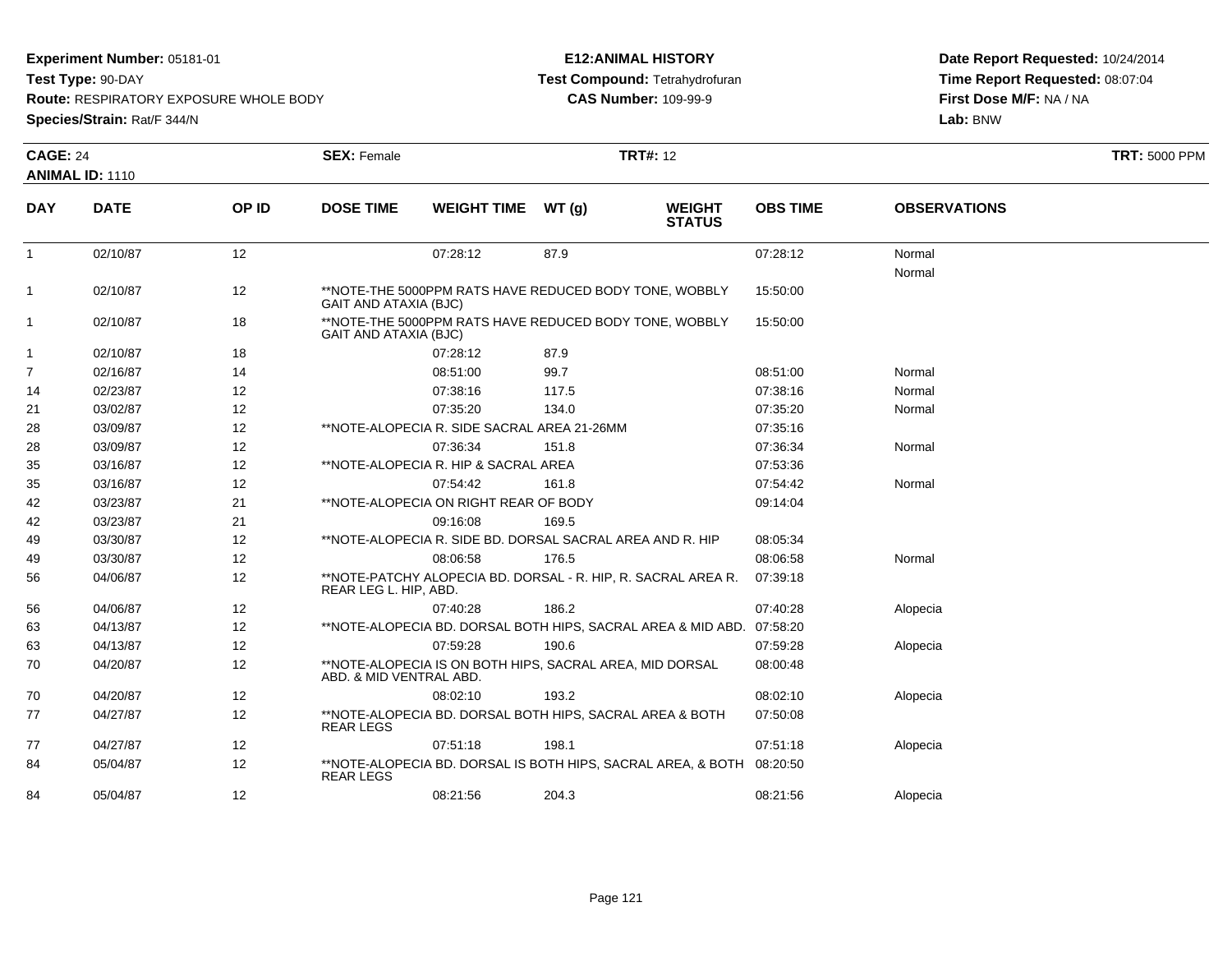| Experiment Number: 05181-01<br>Test Type: 90-DAY<br><b>Route: RESPIRATORY EXPOSURE WHOLE BODY</b><br>Species/Strain: Rat/F 344/N |                        |                                               |                                                                                      | <b>E12: ANIMAL HISTORY</b> |        |                                       |                                                                        | Date Report Requested: 10/24/2014 |  |
|----------------------------------------------------------------------------------------------------------------------------------|------------------------|-----------------------------------------------|--------------------------------------------------------------------------------------|----------------------------|--------|---------------------------------------|------------------------------------------------------------------------|-----------------------------------|--|
|                                                                                                                                  |                        |                                               |                                                                                      |                            |        | <b>Test Compound: Tetrahydrofuran</b> | Time Report Requested: 08:07:04<br>First Dose M/F: NA / NA<br>Lab: BNW |                                   |  |
|                                                                                                                                  |                        |                                               |                                                                                      |                            |        | <b>CAS Number: 109-99-9</b>           |                                                                        |                                   |  |
|                                                                                                                                  |                        |                                               |                                                                                      |                            |        |                                       |                                                                        |                                   |  |
| <b>CAGE: 24</b><br><b>SEX: Female</b>                                                                                            |                        |                                               |                                                                                      |                            |        | <b>TRT#: 12</b>                       |                                                                        | <b>TRT: 5000 PPM</b>              |  |
|                                                                                                                                  | <b>ANIMAL ID: 1110</b> |                                               |                                                                                      |                            |        |                                       |                                                                        |                                   |  |
| <b>DAY</b>                                                                                                                       | <b>DATE</b>            | OP ID                                         | <b>DOSE TIME</b>                                                                     | <b>WEIGHT TIME</b>         | WT (g) | <b>WEIGHT</b><br><b>STATUS</b>        | <b>OBS TIME</b>                                                        | <b>OBSERVATIONS</b>               |  |
| 91                                                                                                                               | 05/11/87               | 12                                            | **NOTE-ALOPECIA BD. DORSAL IS BOTH HIPS, SACRAL AREA, MID<br>ABD, & BOTH REAR LEGS   |                            |        |                                       | 07:36:50                                                               |                                   |  |
| 91                                                                                                                               | 05/11/87               | 12                                            |                                                                                      | 07:37:52                   | 214.4  |                                       | 07:37:52                                                               | Alopecia                          |  |
| 94                                                                                                                               | 05/14/87               | 12                                            | **NOTE-ALOPECIA BD. DORSAL IS SACRAL AREA, BOTH HIPS & BOTH<br>06:58:28<br>REAR LEGS |                            |        |                                       |                                                                        |                                   |  |
|                                                                                                                                  |                        | <b>REMOVED ** REASON - TERMINAL SACRIFICE</b> |                                                                                      |                            |        |                                       |                                                                        |                                   |  |
| 94                                                                                                                               | 05/14/87               | 12                                            |                                                                                      | 07:00:50                   | 211.9  |                                       | 07:00:50                                                               | Alopecia                          |  |